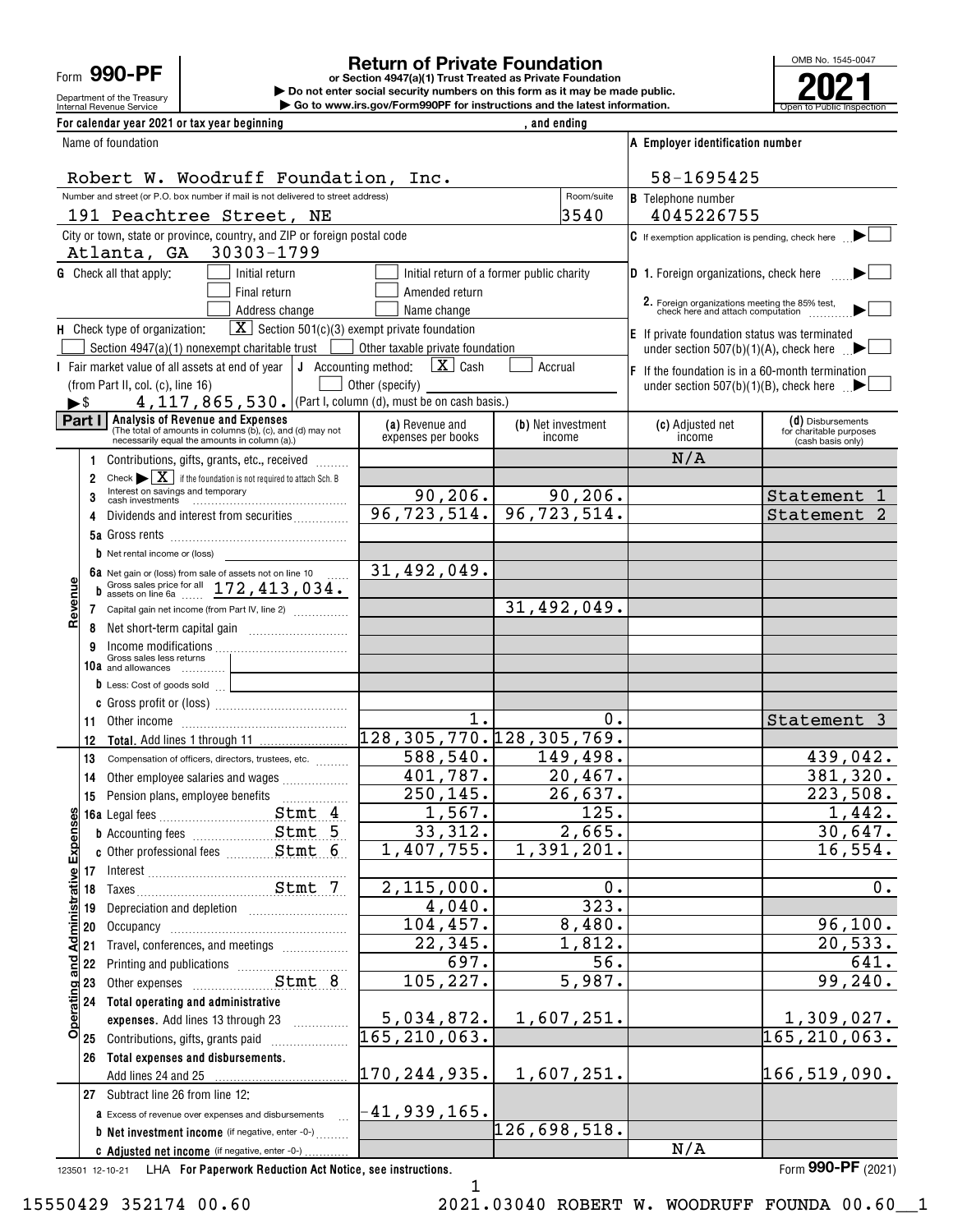|                      |          | Robert W. Woodruff Foundation, Inc.<br>Form 990-PF (2021)                                      |                         | 58-1695425<br>Page 2                        |                                |  |
|----------------------|----------|------------------------------------------------------------------------------------------------|-------------------------|---------------------------------------------|--------------------------------|--|
|                      | Part II  | <b>Balance Sheets</b> Attached schedules and amounts in the description                        | Beginning of year       |                                             | End of year                    |  |
|                      |          | column should be for end-of-year amounts only.                                                 | (a) Book Value          | (b) Book Value                              | (c) Fair Market Value          |  |
|                      |          | 1 Cash - non-interest-bearing                                                                  | 5,132.                  | 5,591.                                      | 5,591.                         |  |
|                      |          |                                                                                                | 185, 575, 407.          |                                             | $48,037,022.$ 48,055,414.      |  |
|                      |          | 3 Accounts receivable                                                                          |                         |                                             |                                |  |
|                      |          | Less: allowance for doubtful accounts $\blacktriangleright$                                    |                         |                                             |                                |  |
|                      |          | 4 Pledges receivable >                                                                         |                         |                                             |                                |  |
|                      |          | Less: allowance for doubtful accounts $\blacktriangleright$                                    |                         |                                             |                                |  |
|                      |          |                                                                                                |                         |                                             |                                |  |
|                      | 6        | Receivables due from officers, directors, trustees, and other                                  |                         |                                             |                                |  |
|                      |          |                                                                                                |                         |                                             |                                |  |
|                      |          |                                                                                                |                         |                                             |                                |  |
|                      |          | Less: allowance for doubtful accounts $\blacktriangleright$                                    |                         |                                             |                                |  |
|                      |          |                                                                                                |                         |                                             |                                |  |
| Assets               |          |                                                                                                |                         |                                             |                                |  |
|                      |          | 10a Investments - U.S. and state government obligations Stmt 9                                 |                         | $0.$ 33,990,607. 33,889,836.                |                                |  |
|                      |          |                                                                                                |                         | 555, 530, 149. 594, 825, 787.               | 3894663847.                    |  |
|                      |          |                                                                                                | $\overline{0}$ .        | 110,689,198.                                | 110,466,731.                   |  |
|                      |          | 11 Investments - land, buildings, and equipment: basis                                         |                         |                                             |                                |  |
|                      |          |                                                                                                |                         |                                             |                                |  |
|                      |          |                                                                                                |                         |                                             |                                |  |
|                      |          |                                                                                                |                         |                                             |                                |  |
|                      | 13       |                                                                                                |                         |                                             |                                |  |
|                      | 14       | Land, buildings, and equipment: basis $\blacktriangleright$ 22, 042, 895.                      |                         |                                             |                                |  |
|                      |          | Less: accumulated depreciation  Stmt 12 > 666,560.                                             | 249,031.                | <u>21,380,375. 21,376,335.</u><br>281, 145. | <u>30,262,356.</u><br>521,755. |  |
|                      |          | 15 Other assets (describe > Statement 13)                                                      |                         |                                             |                                |  |
|                      |          | 16 Total assets (to be completed by all filers - see the                                       |                         |                                             |                                |  |
|                      |          |                                                                                                |                         | 762,740,094. 809,205,685.                   | 4117865530.                    |  |
|                      |          |                                                                                                |                         |                                             |                                |  |
|                      | 18       |                                                                                                |                         |                                             |                                |  |
|                      | 19       |                                                                                                |                         |                                             |                                |  |
| iabiliti             |          | 20 Loans from officers, directors, trustees, and other disqualified persons                    |                         |                                             |                                |  |
|                      | 21       |                                                                                                | 1,603.                  | 2,618.                                      |                                |  |
|                      |          |                                                                                                |                         |                                             |                                |  |
|                      | 23       | <b>Total liabilities</b> (add lines 17 through 22)                                             | 1,603.                  | 2,618.                                      |                                |  |
|                      |          | Foundations that follow FASB ASC 958, check here many                                          |                         |                                             |                                |  |
|                      |          | and complete lines 24, 25, 29, and 30.                                                         |                         |                                             |                                |  |
|                      | 24       | Net assets without donor restrictions                                                          |                         |                                             |                                |  |
|                      | 25       | Net assets with donor restrictions                                                             |                         |                                             |                                |  |
| <b>Fund Balances</b> |          | Foundations that do not follow FASB ASC 958, check here $\blacktriangleright \boxed{\text{X}}$ |                         |                                             |                                |  |
|                      |          | and complete lines 26 through 30.                                                              |                         |                                             |                                |  |
|                      | 26       | Capital stock, trust principal, or current funds                                               | 0.                      | 0.                                          |                                |  |
| ŏ                    | 27       | Paid-in or capital surplus, or land, bldg., and equipment fund                                 | $\overline{0}$ .        | $\overline{0}$ .                            |                                |  |
|                      | 28       | Retained earnings, accumulated income, endowment, or other funds                               | 762,738,491.            | 809, 203, 067.                              |                                |  |
|                      | 29       |                                                                                                | 762,738,491.            | 809, 203, 067.                              |                                |  |
| <b>Net Assets</b>    |          |                                                                                                |                         |                                             |                                |  |
|                      | 30       |                                                                                                | 762,740,094.            | 809,205,685.                                |                                |  |
|                      |          |                                                                                                |                         |                                             |                                |  |
|                      | Part III | Analysis of Changes in Net Assets or Fund Balances                                             |                         |                                             |                                |  |
|                      |          | 1 Total net assets or fund balances at beginning of year - Part II, column (a), line 29        |                         |                                             |                                |  |
|                      |          | (must agree with end-of-year figure reported on prior year's return)                           | $\mathbf{1}$            | 762,738,491.                                |                                |  |
|                      |          | 2 Enter amount from Part I, line 27a                                                           |                         | $\overline{\mathbf{2}}$                     | $-41,939,165.$                 |  |
| 3                    |          | Other increases not included in line 2 (itemize) > Gain on stock grants                        | $\overline{\mathbf{3}}$ | 88,403,741.                                 |                                |  |
|                      |          | Add lines 1, 2, and 3                                                                          |                         | 4                                           | 809, 203, 067.                 |  |
| 5                    |          | Decreases not included in line 2 (itemize) >                                                   |                         | 5                                           | 0.                             |  |
|                      |          |                                                                                                |                         | $\boldsymbol{6}$                            | 809, 203, 067.                 |  |

**6**Total net assets or fund balances at end of year (line 4 minus line 5) - Part II, column (b), line 29

Form (2021) **990-PF**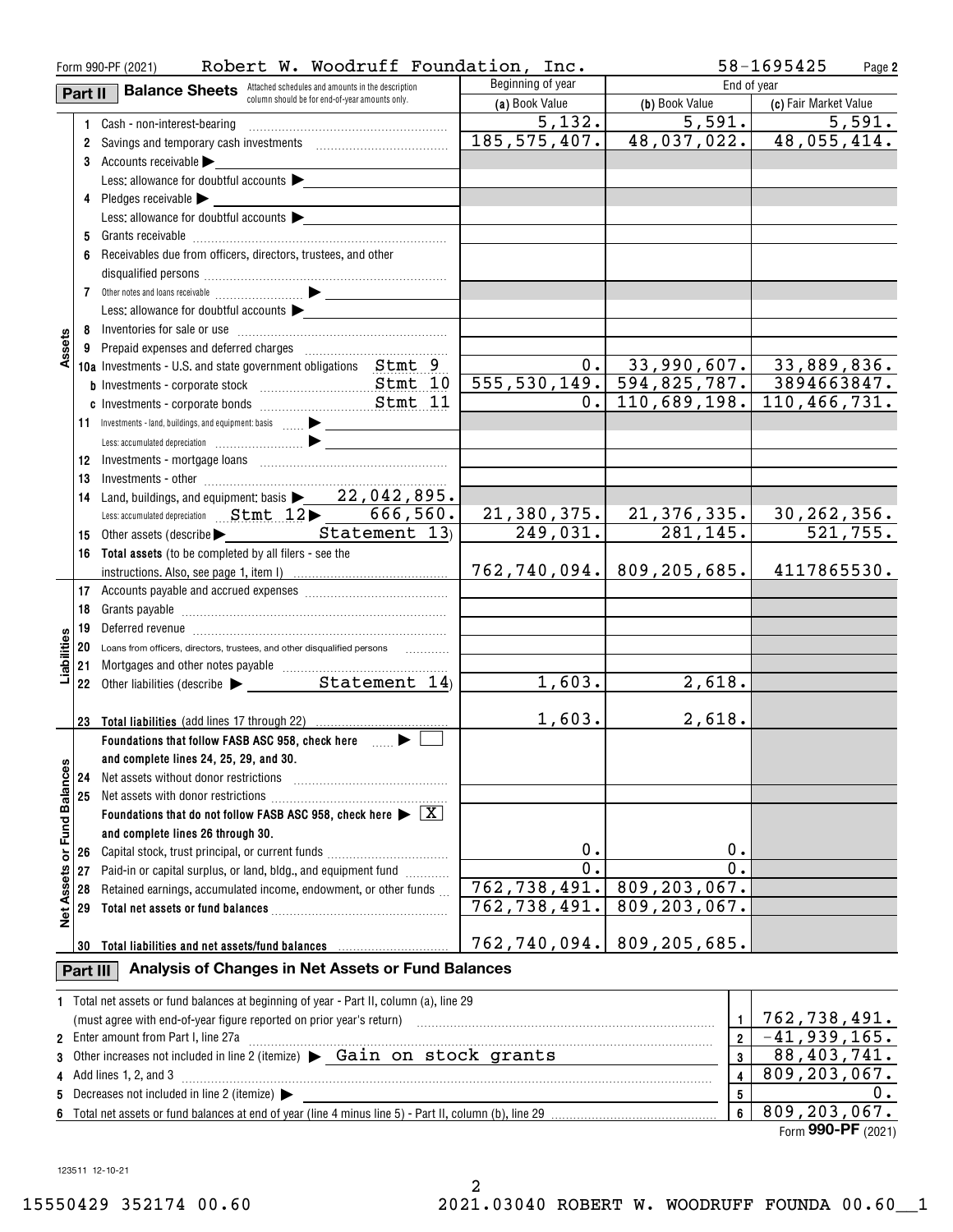| Form 990-PF (2021)<br>Part IV                   | Robert W. Woodruff Foundation, Inc.<br><b>Capital Gains and Losses for Tax on Investment Income</b>                                                                             |                                                   |                 |                                      | 58-1695425                                                    | Page 3             |
|-------------------------------------------------|---------------------------------------------------------------------------------------------------------------------------------------------------------------------------------|---------------------------------------------------|-----------------|--------------------------------------|---------------------------------------------------------------|--------------------|
|                                                 | (a) List and describe the kind(s) of property sold (for example, real estate,<br>2-story brick warehouse; or common stock, 200 shs. MLC Co.)                                    | (b) How acquired<br>P - Purchase<br>D - Donation  |                 | (c) Date acquired<br>(mo., day, yr.) | (d) Date sold<br>(mo., day, yr.)                              |                    |
| 1a PUBLICLY TRADED SECURITIES                   |                                                                                                                                                                                 |                                                   |                 |                                      |                                                               |                    |
| b                                               |                                                                                                                                                                                 |                                                   |                 |                                      |                                                               |                    |
| C                                               |                                                                                                                                                                                 |                                                   |                 |                                      |                                                               |                    |
| d                                               |                                                                                                                                                                                 |                                                   |                 |                                      |                                                               |                    |
| e                                               |                                                                                                                                                                                 |                                                   |                 |                                      |                                                               |                    |
| (e) Gross sales price                           | (f) Depreciation allowed<br>(or allowable)                                                                                                                                      | (g) Cost or other basis<br>plus expense of sale   |                 |                                      | (h) Gain or (loss)<br>$((e)$ plus $(f)$ minus $(g)$ )         |                    |
| 172, 413, 034.<br>a                             |                                                                                                                                                                                 | 140,920,985.                                      |                 |                                      |                                                               | 31,492,049.        |
| b                                               |                                                                                                                                                                                 |                                                   |                 |                                      |                                                               |                    |
| C                                               |                                                                                                                                                                                 |                                                   |                 |                                      |                                                               |                    |
| d                                               |                                                                                                                                                                                 |                                                   |                 |                                      |                                                               |                    |
| e                                               |                                                                                                                                                                                 |                                                   |                 |                                      |                                                               |                    |
|                                                 | Complete only for assets showing gain in column (h) and owned by the foundation on 12/31/69.                                                                                    |                                                   |                 |                                      | (I) Gains (Col. (h) gain minus                                |                    |
| (i) FMV as of 12/31/69                          | (j) Adjusted basis<br>as of 12/31/69                                                                                                                                            | $(k)$ Excess of col. (i)<br>over col. (j), if any |                 |                                      | col. (k), but not less than -0-) or<br>Losses (from col. (h)) |                    |
| a                                               |                                                                                                                                                                                 |                                                   |                 |                                      |                                                               | 31,492,049.        |
| b                                               |                                                                                                                                                                                 |                                                   |                 |                                      |                                                               |                    |
| C                                               |                                                                                                                                                                                 |                                                   |                 |                                      |                                                               |                    |
| d                                               |                                                                                                                                                                                 |                                                   |                 |                                      |                                                               |                    |
| e                                               |                                                                                                                                                                                 |                                                   |                 |                                      |                                                               |                    |
| 2 Capital gain net income or (net capital loss) | If gain, also enter in Part I, line 7                                                                                                                                           | If (loss), enter -0- in Part I, line 7            | $\overline{2}$  |                                      |                                                               | 31,492,049.        |
|                                                 | 3 Net short-term capital gain or (loss) as defined in sections 1222(5) and (6):<br>If gain, also enter in Part I, line 8, column (c). See instructions. If (loss), enter -0- in |                                                   |                 |                                      |                                                               |                    |
| Part I. line 8                                  |                                                                                                                                                                                 |                                                   |                 |                                      | N/A                                                           |                    |
| <b>Part V</b>                                   | Excise Tax Based on Investment Income (Section 4940(a), 4940(b), or 4948 - see instructions)                                                                                    |                                                   |                 |                                      |                                                               |                    |
|                                                 | <b>1a</b> Exempt operating foundations described in section $4940(d)(2)$ , check here $\Box$ and enter "N/A" on line 1.                                                         |                                                   |                 |                                      |                                                               |                    |
|                                                 |                                                                                                                                                                                 |                                                   |                 |                                      | $\mathbf{1}$                                                  | 1,761,109.         |
|                                                 | <b>b</b> All other domestic foundations enter 1.39% (0.0139) of line 27b. Exempt foreign organizations,                                                                         |                                                   |                 |                                      |                                                               |                    |
|                                                 |                                                                                                                                                                                 |                                                   |                 |                                      |                                                               |                    |
|                                                 |                                                                                                                                                                                 |                                                   |                 |                                      | 2                                                             | υ.                 |
| Add lines 1 and 2<br>3                          |                                                                                                                                                                                 |                                                   |                 |                                      | 3                                                             | 1,761,109.         |
|                                                 |                                                                                                                                                                                 |                                                   |                 |                                      | 4                                                             | 0.                 |
| 5                                               | Tax based on investment income. Subtract line 4 from line 3. If zero or less, enter -0-                                                                                         |                                                   |                 |                                      | 5                                                             | 1,761,109.         |
| Credits/Payments:<br>6                          |                                                                                                                                                                                 |                                                   |                 |                                      |                                                               |                    |
|                                                 |                                                                                                                                                                                 | 6a                                                |                 | 1,761,783.                           |                                                               |                    |
|                                                 |                                                                                                                                                                                 | 6b                                                |                 | Ο.                                   |                                                               |                    |
|                                                 |                                                                                                                                                                                 | 6c                                                |                 | 0.                                   |                                                               |                    |
|                                                 |                                                                                                                                                                                 | 6d                                                |                 | $\overline{0}$ .                     |                                                               |                    |
|                                                 |                                                                                                                                                                                 |                                                   |                 |                                      | $\overline{7}$                                                | 1,761,783.         |
| 8                                               | Enter any penalty for underpayment of estimated tax. Check here $X$ if Form 2220 is attached                                                                                    |                                                   |                 |                                      | 8                                                             | 0.                 |
| 9                                               | Tax due. If the total of lines 5 and 8 is more than 7, enter amount owed                                                                                                        |                                                   |                 |                                      | 9                                                             |                    |
| 10                                              |                                                                                                                                                                                 |                                                   |                 |                                      | 10                                                            | 674.<br>0.         |
| -11                                             | Enter the amount of line 10 to be: Credited to 2022 estimated tax $\blacktriangleright$                                                                                         |                                                   | $674.$ Refunded |                                      | 11                                                            | Form 990-PF (2021) |
|                                                 |                                                                                                                                                                                 |                                                   |                 |                                      |                                                               |                    |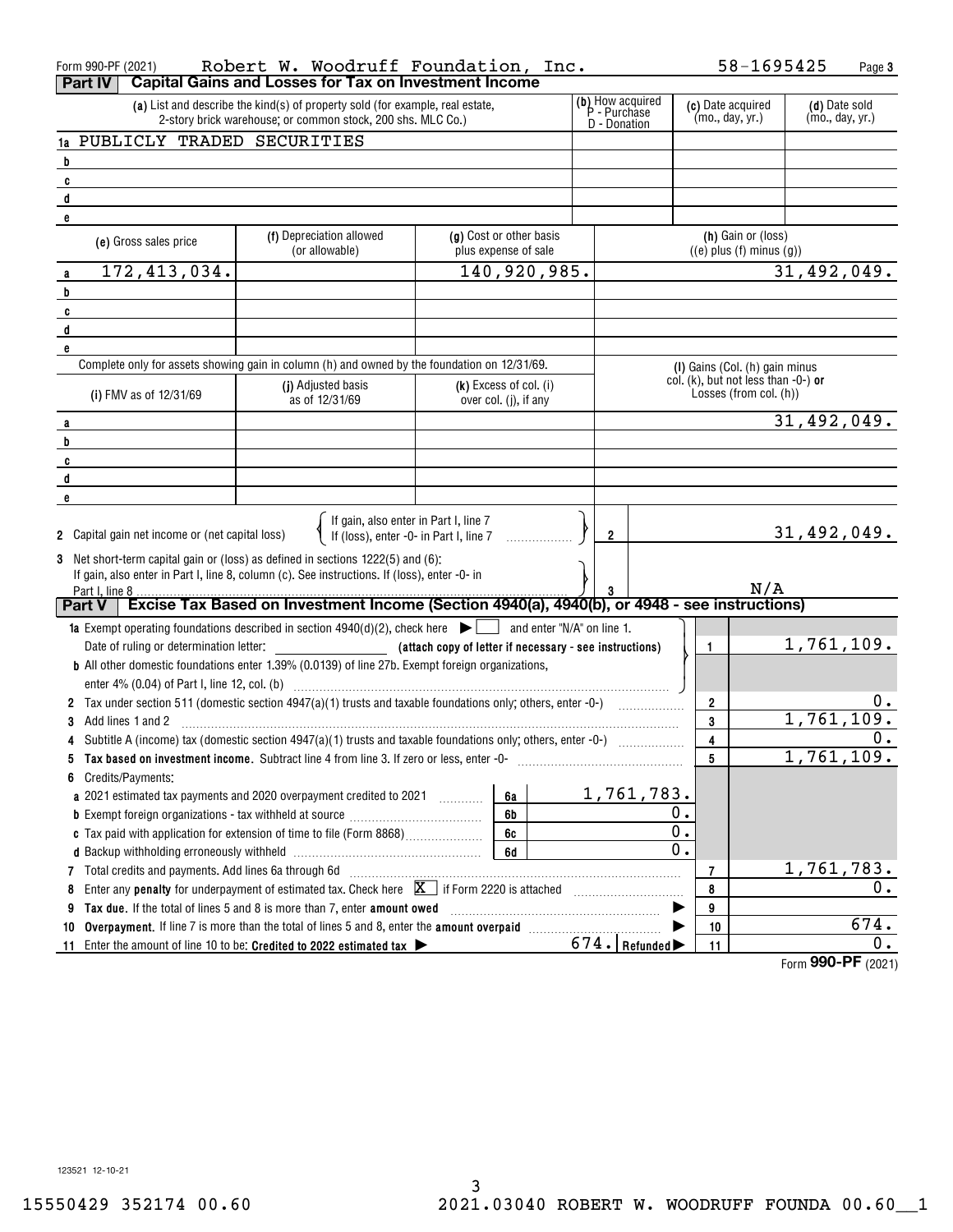#### Form 990-PF(2021)  ${\rm \texttt{Robert \ W.}}$  <code>Woodrutt Foundation, Inc.</code> 58-1695425 Page **Part VI-A Statements Regarding Activities** Robert W. Woodruff Foundation, Inc. 58-1695425

|    | Fail VI-M<br><b>Proteinents negarally Activities</b>                                                                                                                                                                           |                |                         |                         |
|----|--------------------------------------------------------------------------------------------------------------------------------------------------------------------------------------------------------------------------------|----------------|-------------------------|-------------------------|
|    | 1a During the tax year, did the foundation attempt to influence any national, state, or local legislation or did it participate or intervene in                                                                                |                | Yes No                  |                         |
|    |                                                                                                                                                                                                                                | 1a             |                         | $\mathbf X$             |
|    | b Did it spend more than \$100 during the year (either directly or indirectly) for political purposes? See the instructions for the definition                                                                                 | 1b             |                         | $\mathbf x$             |
|    | If the answer is "Yes" to 1a or 1b, attach a detailed description of the activities and copies of any materials published or                                                                                                   |                |                         |                         |
|    | distributed by the foundation in connection with the activities.                                                                                                                                                               |                |                         |                         |
|    |                                                                                                                                                                                                                                | 1c             |                         | x                       |
|    | d Enter the amount (if any) of tax on political expenditures (section 4955) imposed during the year:                                                                                                                           |                |                         |                         |
|    | 0.                                                                                                                                                                                                                             |                |                         |                         |
|    | e Enter the reimbursement (if any) paid by the foundation during the year for political expenditure tax imposed on foundation                                                                                                  |                |                         |                         |
|    | $0 \cdot$                                                                                                                                                                                                                      |                |                         |                         |
|    | 2 Has the foundation engaged in any activities that have not previously been reported to the IRS?                                                                                                                              | $\overline{2}$ |                         | х                       |
|    | If "Yes," attach a detailed description of the activities.                                                                                                                                                                     |                |                         |                         |
| 3  | Has the foundation made any changes, not previously reported to the IRS, in its governing instrument, articles of incorporation, or                                                                                            |                |                         |                         |
|    |                                                                                                                                                                                                                                | 3              |                         | х                       |
|    |                                                                                                                                                                                                                                | 4a             |                         | $\mathbf x$             |
|    |                                                                                                                                                                                                                                | 4b             |                         |                         |
|    |                                                                                                                                                                                                                                | 5              |                         | X                       |
|    | If "Yes," attach the statement required by General Instruction T.                                                                                                                                                              |                |                         |                         |
| 6  | Are the requirements of section 508(e) (relating to sections 4941 through 4945) satisfied either:                                                                                                                              |                |                         |                         |
|    | • By language in the governing instrument, or                                                                                                                                                                                  |                |                         |                         |
|    | • By state legislation that effectively amends the governing instrument so that no mandatory directions that conflict with the state law                                                                                       |                |                         |                         |
|    | remain in the governing instrument? Management and the contract of the contract of the contract of the contract of the contract of the contract of the contract of the contract of the contract of the contract of the contrac | 6              | х                       |                         |
|    |                                                                                                                                                                                                                                | $\overline{7}$ | $\overline{\mathbf{x}}$ |                         |
|    |                                                                                                                                                                                                                                |                |                         |                         |
|    | 8a Enter the states to which the foundation reports or with which it is registered. See instructions.                                                                                                                          |                |                         |                         |
|    | GA                                                                                                                                                                                                                             |                |                         |                         |
|    | <b>b</b> If the answer is "Yes" to line 7, has the foundation furnished a copy of Form 990-PF to the Attorney General (or designate)                                                                                           |                |                         |                         |
|    |                                                                                                                                                                                                                                | 8b             | х                       |                         |
| 9  | Is the foundation claiming status as a private operating foundation within the meaning of section 4942(j)(3) or 4942(j)(5) for calendar                                                                                        |                |                         |                         |
|    |                                                                                                                                                                                                                                | 9              |                         | x                       |
| 10 |                                                                                                                                                                                                                                | 10             |                         | $\overline{\mathbf{x}}$ |
| 11 | At any time during the year, did the foundation, directly or indirectly, own a controlled entity within the meaning of                                                                                                         |                |                         |                         |
|    |                                                                                                                                                                                                                                | 11             |                         | х                       |
|    | 12 Did the foundation make a distribution to a donor advised fund over which the foundation or a disqualified person had advisory privileges?                                                                                  |                |                         |                         |
|    | If "Yes," attach statement. See instructions                                                                                                                                                                                   | 12             |                         | х                       |
|    |                                                                                                                                                                                                                                | 13             | $\mathbf X$             |                         |
|    | Website address > www.woodruff.org                                                                                                                                                                                             |                |                         |                         |
|    | 14 The books are in care of > Erik S. Johnson, Secretary<br>Telephone no. $\triangleright$ 404-522-6755                                                                                                                        |                |                         |                         |
|    | ZIP+4 30303-1799<br>Located at 191 Peachtree Street NE, Suite 3540, Atlanta, GA                                                                                                                                                |                |                         |                         |
|    |                                                                                                                                                                                                                                |                |                         |                         |
|    | and enter the amount of tax-exempt interest received or accrued during the year [111] [11] and enter the amount of tax-exempt interest received or accrued during the year<br>- 15                                             |                | N/A                     |                         |
|    | 16 At any time during calendar year 2021, did the foundation have an interest in or a signature or other authority over a bank,                                                                                                |                | Yes                     | No                      |
|    | securities, or other financial account in a foreign country?                                                                                                                                                                   | 16             |                         | X                       |
|    | See the instructions for exceptions and filing requirements for FinCEN Form 114. If "Yes," enter the name of the                                                                                                               |                |                         |                         |
|    | foreign country $\blacktriangleright$                                                                                                                                                                                          |                |                         |                         |
|    |                                                                                                                                                                                                                                |                | $\sim$ $\sim$           |                         |

Form (2021) **990-PF**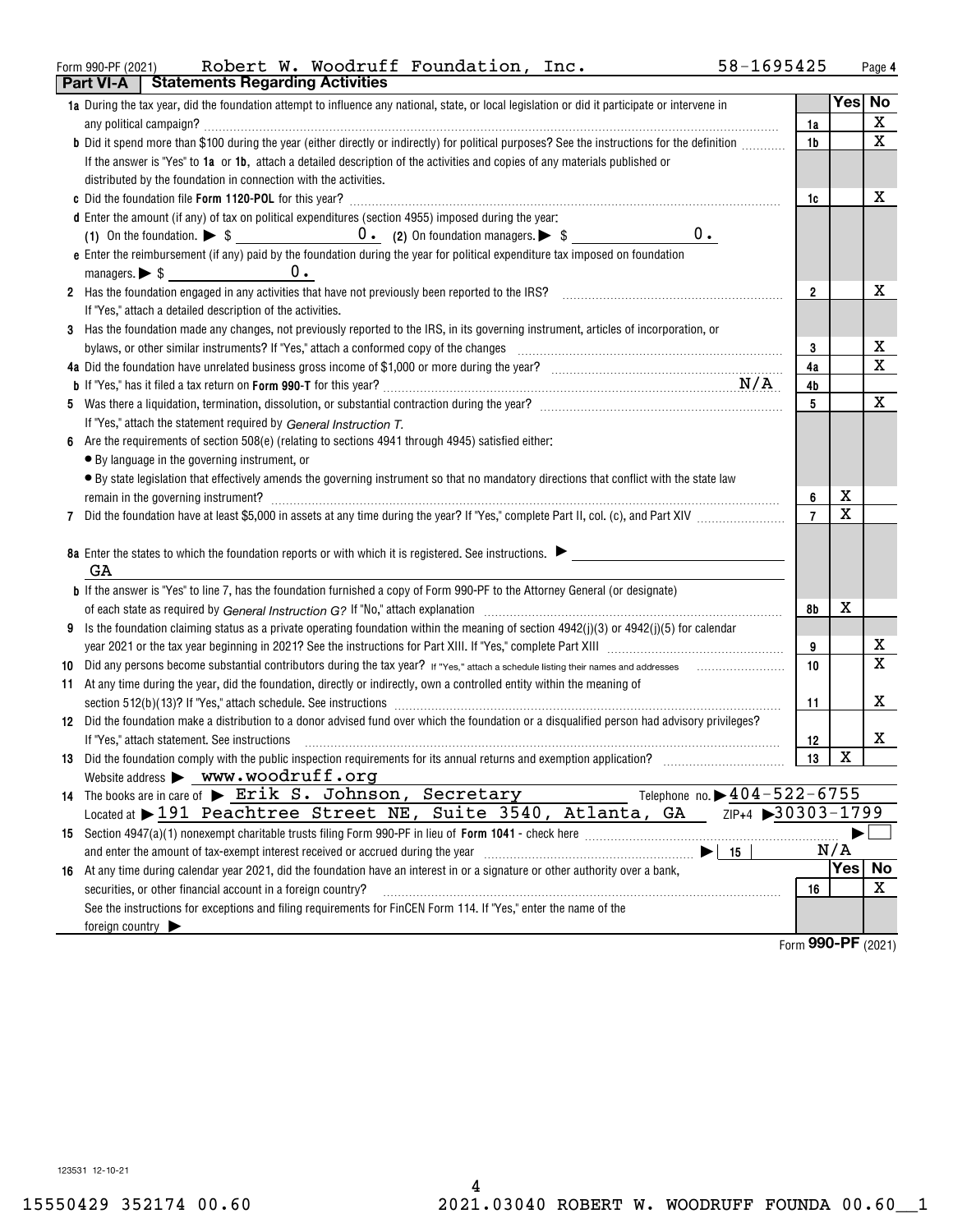| Form 990-PF (2021) |  |  |  |  | Robert W. Woodruff Foundation, Inc. |  | 58-1695425<br>Page |
|--------------------|--|--|--|--|-------------------------------------|--|--------------------|
|--------------------|--|--|--|--|-------------------------------------|--|--------------------|

| <b>Statements Regarding Activities for Which Form 4720 May Be Required</b><br>Part VI-B                                                                                                                                                                                            |       |                 |             |
|------------------------------------------------------------------------------------------------------------------------------------------------------------------------------------------------------------------------------------------------------------------------------------|-------|-----------------|-------------|
| File Form 4720 if any item is checked in the "Yes" column, unless an exception applies.                                                                                                                                                                                            |       | <b>Yes</b>      | <b>No</b>   |
| 1a During the year, did the foundation (either directly or indirectly):                                                                                                                                                                                                            |       |                 |             |
| (1) Engage in the sale or exchange, or leasing of property with a disqualified person?                                                                                                                                                                                             | 1a(1) |                 | х           |
| (2) Borrow money from, lend money to, or otherwise extend credit to (or accept it from)                                                                                                                                                                                            |       |                 |             |
| a disqualified person?                                                                                                                                                                                                                                                             | 1a(2) |                 | х           |
|                                                                                                                                                                                                                                                                                    | 1a(3) |                 | $\mathbf x$ |
| (4) Pay compensation to, or pay or reimburse the expenses of, a disqualified person?                                                                                                                                                                                               | 1a(4) | X               |             |
| (5) Transfer any income or assets to a disqualified person (or make any of either available                                                                                                                                                                                        |       |                 |             |
|                                                                                                                                                                                                                                                                                    |       |                 |             |
| (6) Agree to pay money or property to a government official? (Exception. Check "No"                                                                                                                                                                                                | 1a(5) |                 | x           |
| if the foundation agreed to make a grant to or to employ the official for a period after                                                                                                                                                                                           |       |                 |             |
| termination of government service, if terminating within 90 days.) [11] manufactured and the service of government service, if terminating within 90 days.)                                                                                                                        | 1a(6) |                 | x           |
| <b>b</b> If any answer is "Yes" to $1a(1)-(6)$ , did any of the acts fail to qualify under the exceptions described in Regulations                                                                                                                                                 |       |                 |             |
| section 53.4941(d)-3 or in a current notice regarding disaster assistance? See instructions [11,111] section 53.4941(d)-3 or in a current notice regarding disaster assistance? See instructions                                                                                   | 1b    |                 | x           |
|                                                                                                                                                                                                                                                                                    |       |                 |             |
| d Did the foundation engage in a prior year in any of the acts described in 1a, other than excepted acts, that were not corrected                                                                                                                                                  |       |                 |             |
|                                                                                                                                                                                                                                                                                    | 1d    |                 | х           |
| 2 Taxes on failure to distribute income (section 4942) (does not apply for years the foundation was a private operating foundation                                                                                                                                                 |       |                 |             |
| defined in section $4942(j)(3)$ or $4942(j)(5)$ ):                                                                                                                                                                                                                                 |       |                 |             |
| a At the end of tax year 2021, did the foundation have any undistributed income (Part XII, lines                                                                                                                                                                                   |       |                 |             |
|                                                                                                                                                                                                                                                                                    | 2a    |                 | х           |
| If "Yes," list the years $\blacktriangleright$<br>о произведение при политически при политически при политически при политически при политически при политически<br>В применение при политически при политически при политически при политически при политически при политически п |       |                 |             |
| <b>b</b> Are there any years listed in 2a for which the foundation is not applying the provisions of section 4942(a)(2) (relating to incorrect                                                                                                                                     |       |                 |             |
| valuation of assets) to the year's undistributed income? (If applying section 4942(a)(2) to all years listed, answer "No" and attach                                                                                                                                               |       |                 |             |
| N/A                                                                                                                                                                                                                                                                                | 2b    |                 |             |
| c If the provisions of section $4942(a)(2)$ are being applied to any of the years listed in 2a, list the years here.                                                                                                                                                               |       |                 |             |
|                                                                                                                                                                                                                                                                                    |       |                 |             |
| 3a Did the foundation hold more than a 2% direct or indirect interest in any business enterprise at any time                                                                                                                                                                       |       |                 |             |
|                                                                                                                                                                                                                                                                                    | За    |                 | x           |
| <b>b</b> If "Yes," did it have excess business holdings in 2021 as a result of (1) any purchase by the foundation or disqualified persons after                                                                                                                                    |       |                 |             |
| May 26, 1969; (2) the lapse of the 5-year period (or longer period approved by the Commissioner under section $4943(c)(7)$ ) to dispose                                                                                                                                            |       |                 |             |
| of holdings acquired by gift or bequest; or (3) the lapse of the 10-, 15-, or 20-year first phase holding period? (Use Form 4720,                                                                                                                                                  |       |                 |             |
| N/A                                                                                                                                                                                                                                                                                | 3b    |                 |             |
|                                                                                                                                                                                                                                                                                    | 4a    |                 | X           |
| <b>b</b> Did the foundation make any investment in a prior year (but after December 31, 1969) that could jeopardize its charitable purpose that                                                                                                                                    |       |                 |             |
|                                                                                                                                                                                                                                                                                    | 4b    | $\overline{on}$ | х           |

Form (2021) **990-PF**

123541 12-10-21

 $\overline{\phantom{0}}$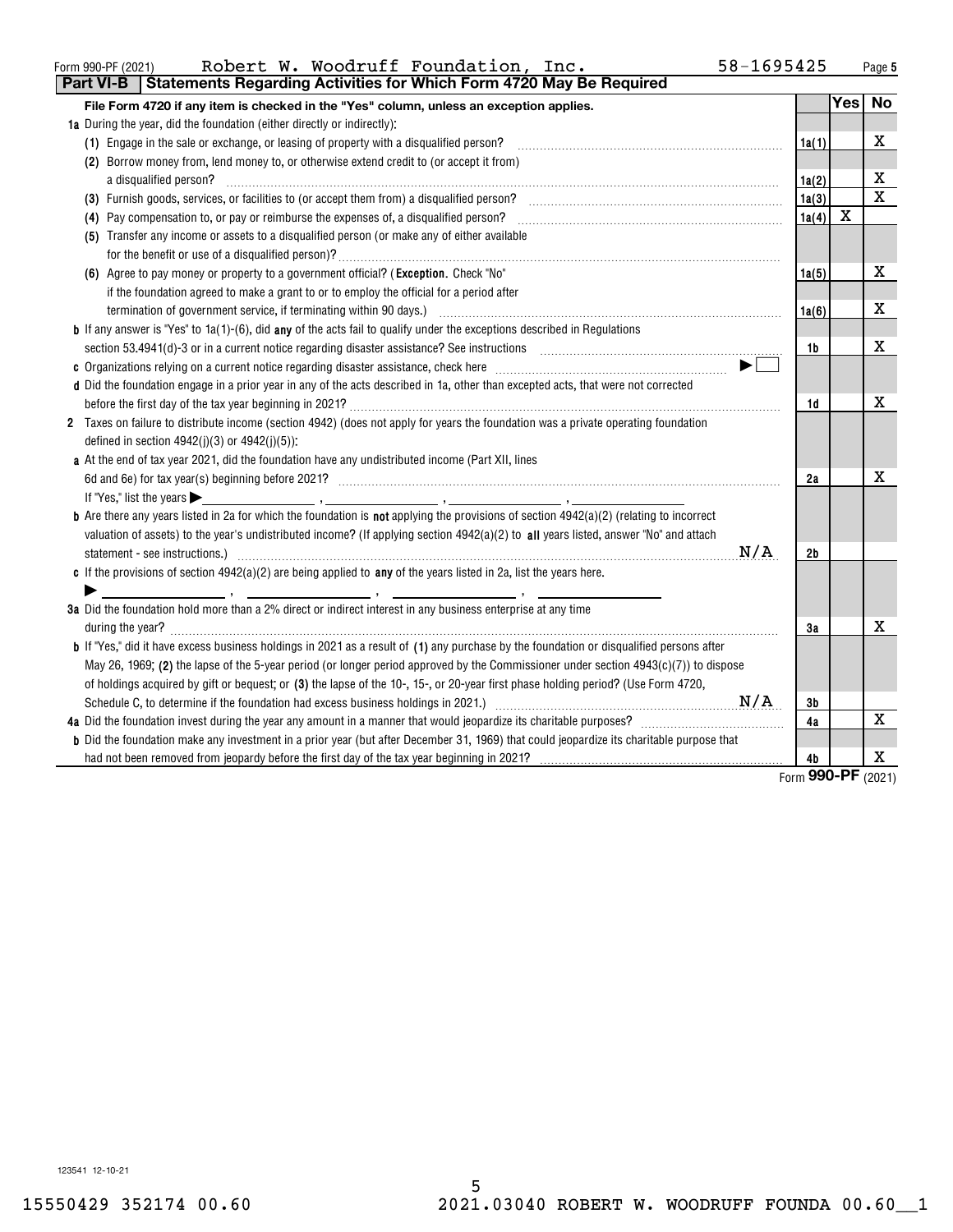| 58-1695425<br>Robert W. Woodruff Foundation, Inc.<br>Form 990-PF (2021)                                                                                                                                                                    |       |     | Page 6    |
|--------------------------------------------------------------------------------------------------------------------------------------------------------------------------------------------------------------------------------------------|-------|-----|-----------|
| Statements Regarding Activities for Which Form 4720 May Be Required<br><b>Part VI-B</b><br>(continued)                                                                                                                                     |       |     |           |
| <b>5a</b> During the year, did the foundation pay or incur any amount to:                                                                                                                                                                  |       | Yes | <b>No</b> |
|                                                                                                                                                                                                                                            | 5a(1) |     | X         |
| Influence the outcome of any specific public election (see section 4955); or to carry on, directly or indirectly,<br>(2)                                                                                                                   |       |     |           |
|                                                                                                                                                                                                                                            | 5a(2) |     | x         |
|                                                                                                                                                                                                                                            | 5a(3) |     | X         |
| Provide a grant to an organization other than a charitable, etc., organization described in section<br>(4)                                                                                                                                 |       |     |           |
|                                                                                                                                                                                                                                            | 5a(4) | X   |           |
| Provide for any purpose other than religious, charitable, scientific, literary, or educational purposes, or for<br>(5)                                                                                                                     |       |     |           |
|                                                                                                                                                                                                                                            | 5a(5) |     | x         |
| <b>b</b> If any answer is "Yes" to $5a(1)$ -(5), did any of the transactions fail to qualify under the exceptions described in Regulations                                                                                                 |       |     |           |
| section 53.4945 or in a current notice regarding disaster assistance? See instructions [11,111] successive and the content of the content of the content of the content of the content of the content of the content of the co             | 5b    |     | x         |
| $\blacktriangleright$                                                                                                                                                                                                                      |       |     |           |
| d If the answer is "Yes" to question 5a(4), does the foundation claim exemption from the tax because it maintained                                                                                                                         |       |     |           |
|                                                                                                                                                                                                                                            | 5d    | Χ   |           |
| If "Yes," attach the statement required by Regulations section 53.4945-5(d).                                                                                                                                                               |       |     |           |
| 6a Did the foundation, during the year, receive any funds, directly or indirectly, to pay premiums on                                                                                                                                      |       |     |           |
|                                                                                                                                                                                                                                            | 6а    |     | x         |
| <b>b</b> Did the foundation, during the year, pay premiums, directly or indirectly, on a personal benefit contract?<br><b>b</b> Did the foundation, during the year, pay premiums, directly or indirectly, on a personal benefit contract? | 6b    |     | X         |
| If "Yes" to 6b, file Form 8870.                                                                                                                                                                                                            |       |     |           |
| <b>7a</b> At any time during the tax year, was the foundation a party to a prohibited tax shelter transaction?                                                                                                                             | 7а    |     | x         |
|                                                                                                                                                                                                                                            | 7b    |     |           |
| Is the foundation subject to the section 4960 tax on payment(s) of more than \$1,000,000 in remuneration or<br>8                                                                                                                           |       |     |           |
|                                                                                                                                                                                                                                            | 8     |     | x         |

## excess parachute payment(s) during the year? **Part VII Information About Officers, Directors, Trustees, Foundation Managers, Highly Paid Employees, and Contractors**

**1 List all officers, directors, trustees, and foundation managers and their compensation.**

| (a) Name and address | (b) Title, and average<br>hours per week devoted<br>to position | (c) Compensation<br>(If not paid,<br>enter - 0-) | (d) Contributions to<br>employee benefit plans<br>and deferred<br>compensation | (e) Expense<br>account, other<br>allowances |
|----------------------|-----------------------------------------------------------------|--------------------------------------------------|--------------------------------------------------------------------------------|---------------------------------------------|
| See Statement 15     |                                                                 | 588, 540.114, 986.                               |                                                                                | 2,155.                                      |
|                      |                                                                 |                                                  |                                                                                |                                             |
|                      |                                                                 |                                                  |                                                                                |                                             |
|                      |                                                                 |                                                  |                                                                                |                                             |
|                      |                                                                 |                                                  |                                                                                |                                             |

## **2 Compensation of five highest-paid employees (other than those included on line 1). If none, enter "NONE."**

| (a) Name and address of each employee paid more than \$50,000 | (b) Title, and average<br>'hours per week i<br>devoted to position | (c) Compensation | (d) Contributions to<br>employee benefit plans<br>and deferred<br>compensation | (e) Expense<br>account, other<br>allowances |
|---------------------------------------------------------------|--------------------------------------------------------------------|------------------|--------------------------------------------------------------------------------|---------------------------------------------|
| Elizabeth Smith - 191 Peachtree St.,                          | Grants Program Director                                            |                  |                                                                                |                                             |
| Suite 3540, Atlanta, GA 30303                                 | 17.00                                                              | 74, 456.         | 17,852.                                                                        | 675.                                        |
| Sarah Tablan - 191 Peachtree St.,                             | Controller                                                         |                  |                                                                                |                                             |
| Suite 3540, Atlanta, GA 30303                                 | 17.00                                                              | 64,027.          | 19,545.                                                                        | 669.                                        |
| Carrie Conway - 191 Peachtree St.,                            | Senior Program Officer                                             |                  |                                                                                |                                             |
| Suite 3540, Atlanta, GA 30303                                 | 17.00                                                              | 52, 157.         | 21,457.                                                                        | 669.                                        |
| Katrina Voegtlin - 191 Peachtree                              | Assistant Controller                                               |                  |                                                                                |                                             |
| St., Suite 3540, Atlanta, GA 30303                            | 17.00                                                              | 44,604.          | 17,180.                                                                        | 677.                                        |
|                                                               |                                                                    |                  |                                                                                |                                             |
|                                                               |                                                                    |                  |                                                                                |                                             |
| <b>Total</b> number of other employees paid over \$50,000     |                                                                    |                  |                                                                                | $\Omega$                                    |

Form (2021) **990-PF**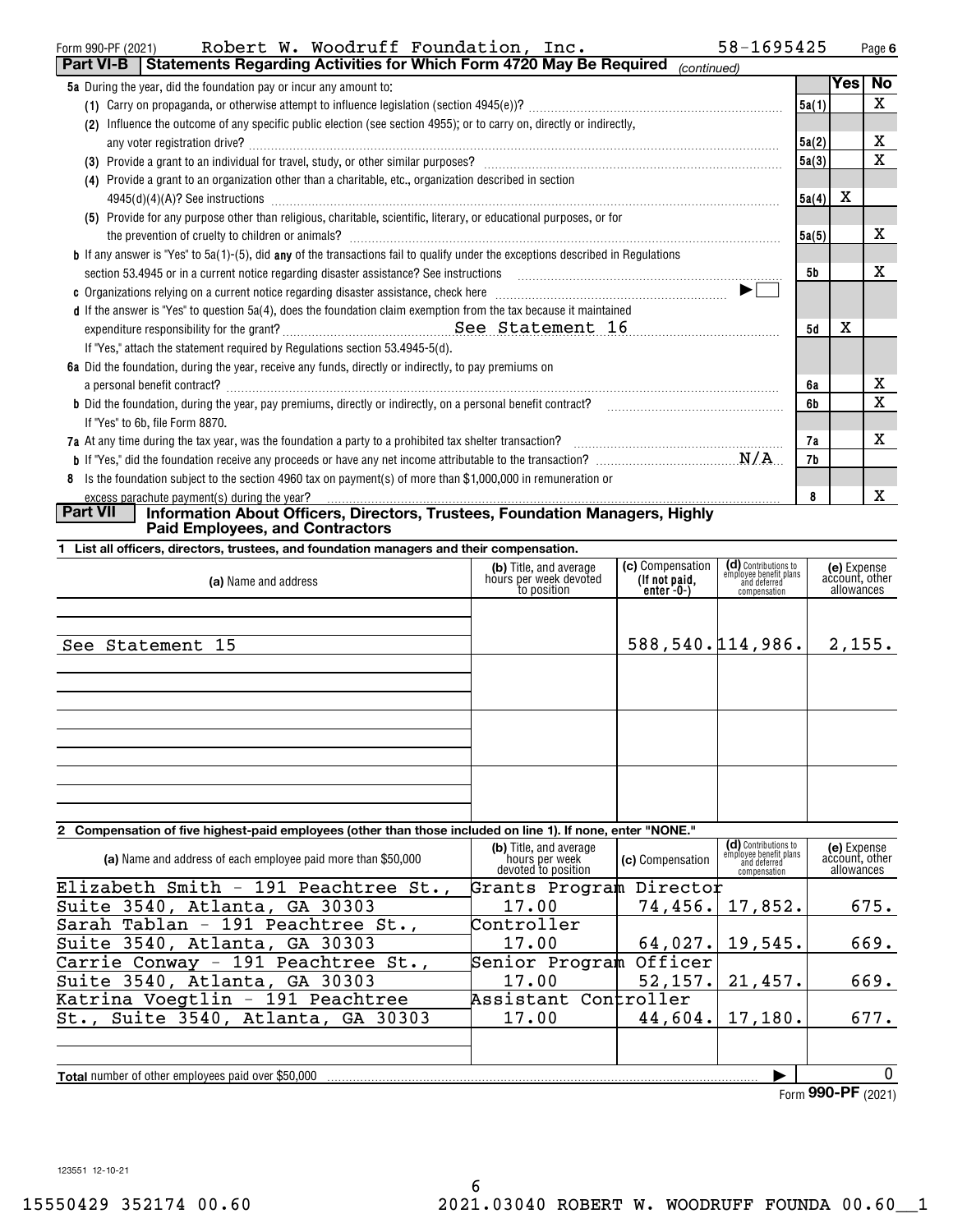| Robert W. Woodruff Foundation, Inc.<br>Form 990-PF (2021)                                                                                                                                                                                                 |                           | 58-1695425<br>Page 7 |
|-----------------------------------------------------------------------------------------------------------------------------------------------------------------------------------------------------------------------------------------------------------|---------------------------|----------------------|
| Information About Officers, Directors, Trustees, Foundation Managers, Highly<br><b>Part VII</b><br>Paid Employees, and Contractors (continued)                                                                                                            |                           |                      |
| 3 Five highest-paid independent contractors for professional services. If none, enter "NONE."                                                                                                                                                             |                           |                      |
| (a) Name and address of each person paid more than \$50,000                                                                                                                                                                                               | (b) Type of service       | (c) Compensation     |
| GANNETT WELSH & KOTLER, LLC - 222 BERKELEY                                                                                                                                                                                                                |                           |                      |
| STREET, 15TH FLOOR, BOSTON, MA 02116                                                                                                                                                                                                                      | <b>INVESTMENT MANAGER</b> | 490,477.             |
| T. ROWE PRICE ASSOCIATES                                                                                                                                                                                                                                  |                           |                      |
| P.O. BOX 64043, BALTIMORE, MD 21264                                                                                                                                                                                                                       | <b>INVESTMENT MANAGER</b> | 387,082.             |
| TRUIST                                                                                                                                                                                                                                                    |                           |                      |
| 303 PEACHTREE ST, ATLANTA, GA 30308                                                                                                                                                                                                                       | <b>INVESTMENT ADVISOR</b> | 314, 237.            |
| PARAMETRIC                                                                                                                                                                                                                                                |                           |                      |
| P.O. BOX 398212, SAN FRANCISCO, CA 94139                                                                                                                                                                                                                  | <b>INVESTMENT MANAGER</b> | 193,967.             |
|                                                                                                                                                                                                                                                           |                           |                      |
| Total number of others receiving over \$50,000 for professional services.                                                                                                                                                                                 |                           | 0<br>▶               |
| <b>Part VIII-A   Summary of Direct Charitable Activities</b>                                                                                                                                                                                              |                           |                      |
| List the foundation's four largest direct charitable activities during the tax year. Include relevant statistical information such as the<br>number of organizations and other beneficiaries served, conferences convened, research papers produced, etc. |                           | Expenses             |
| N/A<br>1.                                                                                                                                                                                                                                                 |                           |                      |
|                                                                                                                                                                                                                                                           |                           |                      |
|                                                                                                                                                                                                                                                           |                           |                      |
| 2                                                                                                                                                                                                                                                         |                           |                      |
|                                                                                                                                                                                                                                                           |                           |                      |
|                                                                                                                                                                                                                                                           |                           |                      |
| 3                                                                                                                                                                                                                                                         |                           |                      |
|                                                                                                                                                                                                                                                           |                           |                      |
|                                                                                                                                                                                                                                                           |                           |                      |
|                                                                                                                                                                                                                                                           |                           |                      |
|                                                                                                                                                                                                                                                           |                           |                      |
|                                                                                                                                                                                                                                                           |                           |                      |
| Part VIII-B   Summary of Program-Related Investments                                                                                                                                                                                                      |                           |                      |
| Describe the two largest program-related investments made by the foundation during the tax year on lines 1 and 2.                                                                                                                                         |                           | Amount               |
| N/A<br>1.                                                                                                                                                                                                                                                 |                           |                      |
|                                                                                                                                                                                                                                                           |                           |                      |
|                                                                                                                                                                                                                                                           |                           |                      |
| 2                                                                                                                                                                                                                                                         |                           |                      |
|                                                                                                                                                                                                                                                           |                           |                      |
|                                                                                                                                                                                                                                                           |                           |                      |
| All other program-related investments. See instructions.                                                                                                                                                                                                  |                           |                      |
| 3                                                                                                                                                                                                                                                         |                           |                      |
|                                                                                                                                                                                                                                                           |                           |                      |
|                                                                                                                                                                                                                                                           |                           |                      |
|                                                                                                                                                                                                                                                           |                           |                      |
|                                                                                                                                                                                                                                                           |                           |                      |
|                                                                                                                                                                                                                                                           |                           |                      |
| <b>Total.</b> Add lines 1 through 3                                                                                                                                                                                                                       |                           | 0.                   |
|                                                                                                                                                                                                                                                           |                           | Form 990-PF (2021)   |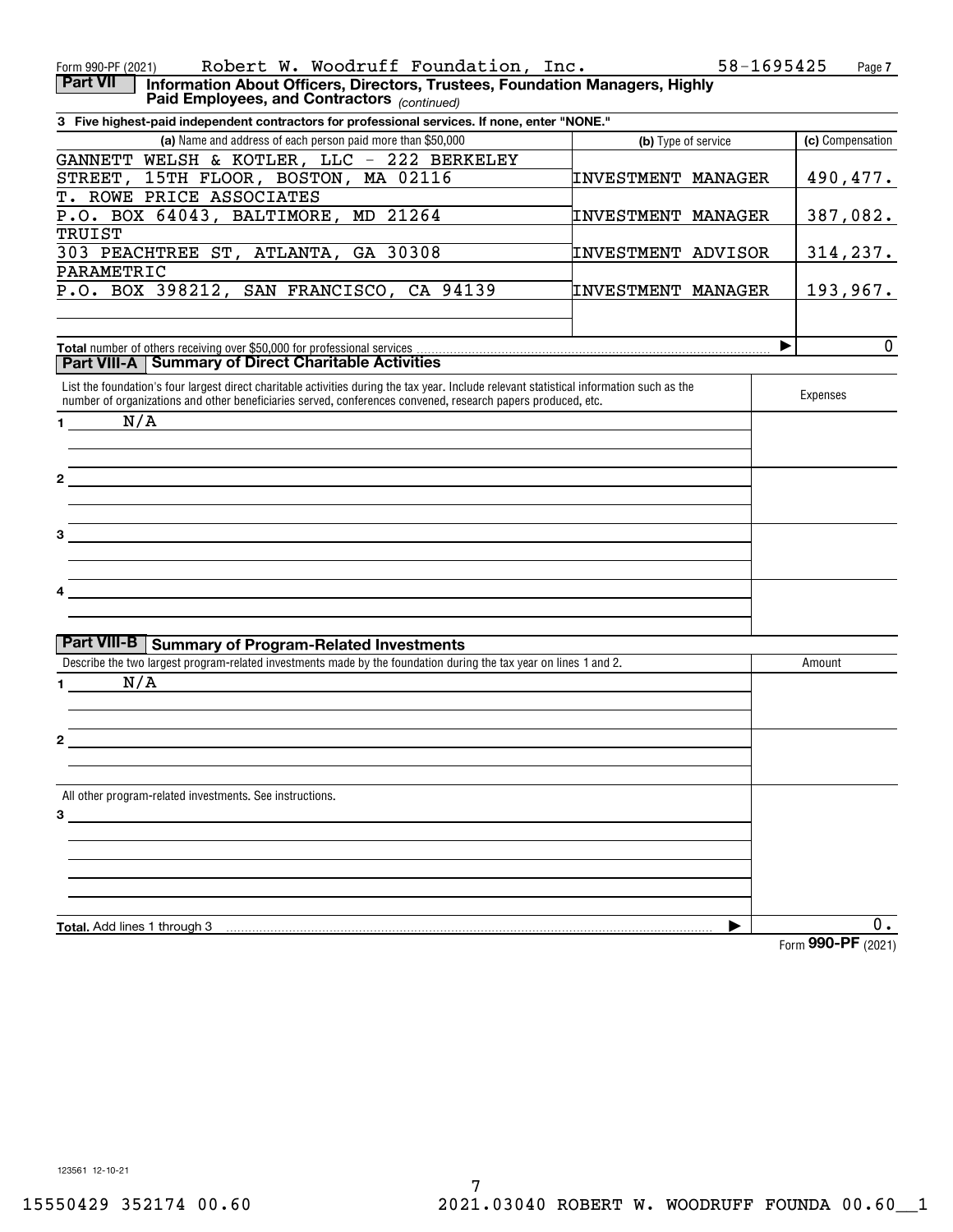#### Form 990-PF (2021) Robert W. Woodruff Foundation, Inc. 58-1695425 Page

**Part IX** | Minimum Investment Return (All domestic foundations must complete this part. Foreign foundations, see instructions.)

| 1            | Fair market value of assets not used (or held for use) directly in carrying out charitable, etc., purposes:                                                                                                                         |                         |                           |
|--------------|-------------------------------------------------------------------------------------------------------------------------------------------------------------------------------------------------------------------------------------|-------------------------|---------------------------|
| a            | Average monthly fair market value of securities [111] Average manufacture manufacture manufacture manufacture                                                                                                                       | 1a                      | 3, 433, 116, 435.         |
|              | <b>b</b> Average of monthly cash balances                                                                                                                                                                                           | 1 <sub>b</sub>          | 194,024,973.              |
|              |                                                                                                                                                                                                                                     | 1c                      | 495,900.                  |
|              | d Total (add lines 1a, b, and c) <b>manufacture and contract and contract a</b> contract and contract and contract a contract and contract and contract a contract and contract and contract a contract and contract and contract a | 1d                      | 3,627,637,308.            |
|              | e Reduction claimed for blockage or other factors reported on lines 1a and                                                                                                                                                          |                         |                           |
|              | 1c (attach detailed explanation) $See$ Statement 17   1e   152,869,435.                                                                                                                                                             |                         |                           |
| 2            |                                                                                                                                                                                                                                     | $\overline{2}$          | $0 \cdot$                 |
| 3            | Subtract line 2 from line 1d <b>matures and the contract of the 1d</b> matures and the contract line 2 from line 1d matures and the contract of the contract of the 2 from line 1d matures and the contract of the contract of the  | $\overline{3}$          | 3,627,637,308.            |
| 4            | Cash deemed held for charitable activities. Enter 1.5% (0.015) of line 3 (for greater amount, see instructions)                                                                                                                     | $\overline{4}$          | 54,414,560.               |
| 5            | Net value of noncharitable-use assets. Subtract line 4 from line 3 [11] manumeron contract the non-manumeron contract the Net value of noncharitable-use assets. Subtract line 4 from line 3                                        | 5                       | 3,573,222,748.            |
|              | Minimum investment return. Enter 5% (0.05) of line 5 [111] Minimum and the content of the content of the content of the content of the content of the content of the content of the content of the content of the content of t      | 6                       | 178,661,137.              |
|              | Part X<br><b>Distributable Amount</b> (see instructions) (Section 4942(j)(3) and (j)(5) private operating foundations and certain                                                                                                   |                         |                           |
|              | foreign organizations, check here $\blacktriangleright \Box$ and do not complete this part.)                                                                                                                                        |                         |                           |
| 1            |                                                                                                                                                                                                                                     | $\mathbf{1}$            | 178,661,137.              |
|              | 1, 761, 109.                                                                                                                                                                                                                        |                         |                           |
| b            | 2 <sub>b</sub>                                                                                                                                                                                                                      |                         |                           |
| C            | Add lines 2a and 2b [11] matter contract the contract of the contract of the contract of the contract of the contract of the contract of the contract of the contract of the contract of the contract of the contract of the c      | 2c                      | 1,761,109.                |
| 3            |                                                                                                                                                                                                                                     | 3                       | 176,900,028.              |
| 4            |                                                                                                                                                                                                                                     | $\overline{\mathbf{4}}$ | 0.                        |
| 5            |                                                                                                                                                                                                                                     | 5                       | 176,900,028.              |
| 6            |                                                                                                                                                                                                                                     | 6                       | 0.                        |
|              |                                                                                                                                                                                                                                     | $\overline{7}$          | 176,900,028.              |
|              | <b>Part XI</b> Qualifying Distributions (see instructions)                                                                                                                                                                          |                         |                           |
|              | Amounts paid (including administrative expenses) to accomplish charitable, etc., purposes:                                                                                                                                          |                         |                           |
| a            |                                                                                                                                                                                                                                     | 1a                      | $\frac{166,519,090.}{0.}$ |
| b            |                                                                                                                                                                                                                                     | 1 <sub>b</sub>          |                           |
| $\mathbf{2}$ |                                                                                                                                                                                                                                     | $\overline{2}$          |                           |
| 3            | Amounts set aside for specific charitable projects that satisfy the:                                                                                                                                                                |                         |                           |
|              |                                                                                                                                                                                                                                     | 3a                      |                           |
| b            |                                                                                                                                                                                                                                     | 3b                      |                           |
|              |                                                                                                                                                                                                                                     | $\overline{4}$          | 166, 519, 090.            |
|              |                                                                                                                                                                                                                                     |                         | Form 990-PF (2021)        |

**8**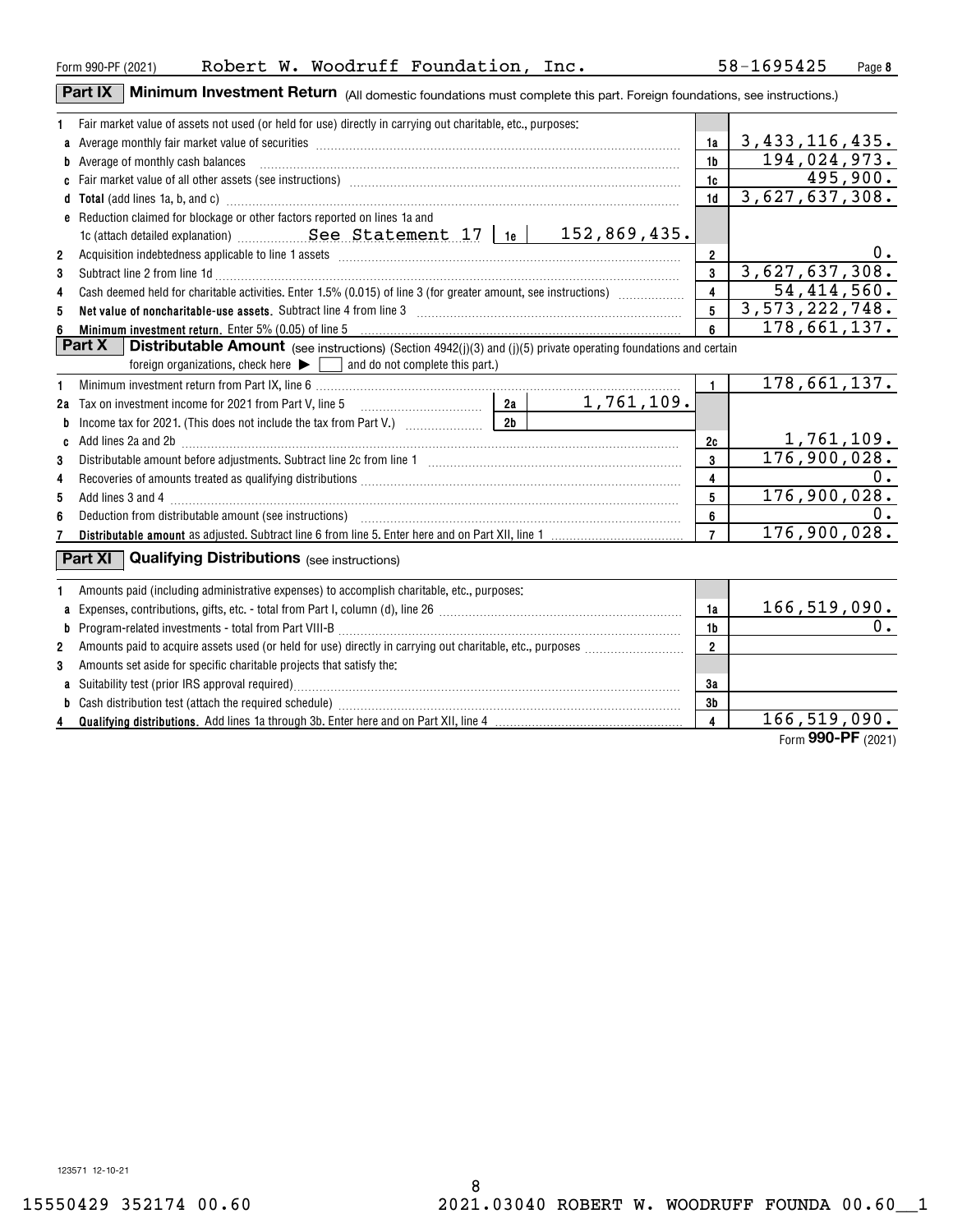#### **Part XII** Undistributed Income (see instructions)

|                                                                                                             | (a)<br>Corpus | (b)<br>Years prior to 2020 | (c)<br>2020  | (d)<br>2021  |
|-------------------------------------------------------------------------------------------------------------|---------------|----------------------------|--------------|--------------|
| 1 Distributable amount for 2021 from Part X,                                                                |               |                            |              |              |
|                                                                                                             |               |                            |              | 176,900,028. |
| 2 Undistributed income, if any, as of the end of 2021:                                                      |               |                            |              |              |
| a Enter amount for 2020 only                                                                                |               |                            | 159,633,571. |              |
| <b>b</b> Total for prior years:                                                                             |               | 0.                         |              |              |
| 3 Excess distributions carryover, if any, to 2021:                                                          |               |                            |              |              |
| a From 2016                                                                                                 |               |                            |              |              |
| $\ldots \ldots \ldots$<br><b>b</b> From 2017                                                                |               |                            |              |              |
| .<br>c From 2018                                                                                            |               |                            |              |              |
| .<br><b>d</b> From 2019                                                                                     |               |                            |              |              |
| .<br>e From 2020                                                                                            |               |                            |              |              |
| .                                                                                                           | 0.            |                            |              |              |
| 4 Qualifying distributions for 2021 from                                                                    |               |                            |              |              |
| Part XI, line 4: ▶ \$166, 519, 090.                                                                         |               |                            |              |              |
| a Applied to 2020, but not more than line 2a                                                                |               |                            | 159,633,571. |              |
| <b>b</b> Applied to undistributed income of prior                                                           |               |                            |              |              |
| years (Election required - see instructions)                                                                |               | 0.                         |              |              |
| c Treated as distributions out of corpus                                                                    |               |                            |              |              |
| (Election required - see instructions)                                                                      | 0.            |                            |              |              |
| d Applied to 2021 distributable amount<br>alara da d                                                        |               |                            |              | 6,885,519.   |
| e Remaining amount distributed out of corpus                                                                | $\mathbf 0$ . |                            |              |              |
| Excess distributions carryover applied to 2021<br>5<br>(If an amount appears in column (d), the same amount | 0.            |                            |              | 0.           |
| 6 Enter the net total of each column as                                                                     |               |                            |              |              |
| indicated below:                                                                                            | 0.            |                            |              |              |
| a Corpus. Add lines 3f, 4c, and 4e. Subtract line 5<br><b>Contract</b>                                      |               |                            |              |              |
| <b>b</b> Prior years' undistributed income. Subtract                                                        |               | 0.                         |              |              |
| c Enter the amount of prior years'                                                                          |               |                            |              |              |
| undistributed income for which a notice of                                                                  |               |                            |              |              |
| deficiency has been issued, or on which                                                                     |               |                            |              |              |
| the section 4942(a) tax has been previously<br>assessed                                                     |               | 0.                         |              |              |
| d Subtract line 6c from line 6b. Taxable                                                                    |               |                            |              |              |
|                                                                                                             |               | 0.                         |              |              |
| e Undistributed income for 2020. Subtract line                                                              |               |                            |              |              |
| 4a from line 2a. Taxable amount - see instr.                                                                |               |                            | 0.           |              |
| f Undistributed income for 2021. Subtract                                                                   |               |                            |              |              |
| lines 4d and 5 from line 1. This amount must                                                                |               |                            |              |              |
|                                                                                                             |               |                            |              | 170,014,509. |
| 7 Amounts treated as distributions out of                                                                   |               |                            |              |              |
| corpus to satisfy requirements imposed by                                                                   |               |                            |              |              |
| section 170(b)(1)(F) or 4942(g)(3) (Election                                                                |               |                            |              |              |
| may be required - see instructions)                                                                         | $\mathbf 0$ . |                            |              |              |
| 8 Excess distributions carryover from 2016                                                                  |               |                            |              |              |
| not applied on line 5 or line 7                                                                             | $\mathbf 0$ . |                            |              |              |
| 9 Excess distributions carryover to 2022.                                                                   |               |                            |              |              |
| Subtract lines 7 and 8 from line 6a                                                                         | $0$ .         |                            |              |              |
| 10 Analysis of line 9:                                                                                      |               |                            |              |              |
| a Excess from 2017                                                                                          |               |                            |              |              |
| <b>b</b> Excess from 2018 $\ldots$                                                                          |               |                            |              |              |
| c Excess from 2019 $\ldots$                                                                                 |               |                            |              |              |
| <b>d</b> Excess from 2020 $\ldots$                                                                          |               |                            |              |              |
| e Excess from 2021                                                                                          |               |                            |              |              |

9

123581 12-10-21

Form (2021) **990-PF**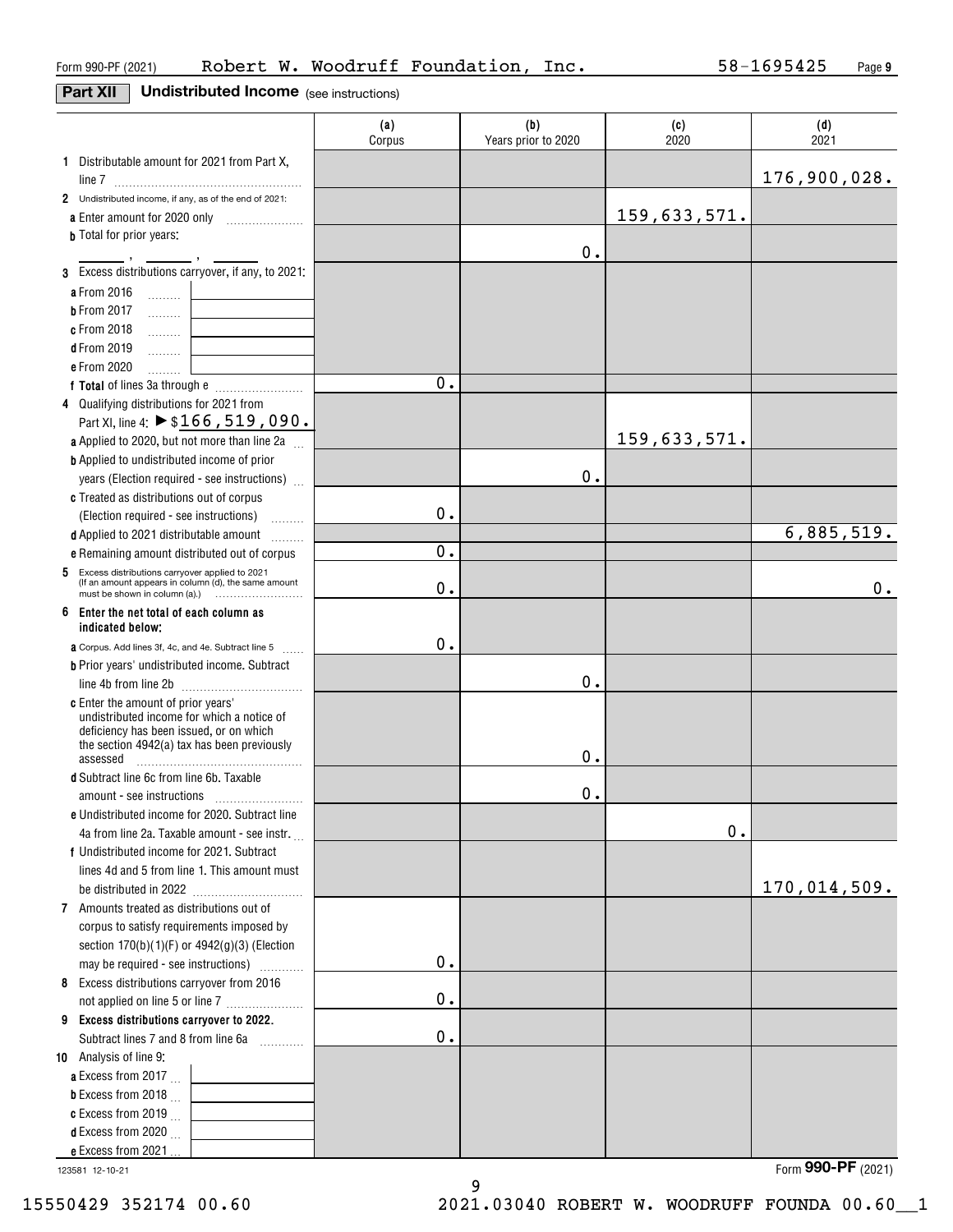| Form 990-PF (2021)                                                                                                                                                                                                                                | Robert W. Woodruff Foundation, |          | Inc.          | 58-1695425    | Page 10    |
|---------------------------------------------------------------------------------------------------------------------------------------------------------------------------------------------------------------------------------------------------|--------------------------------|----------|---------------|---------------|------------|
| <b>Part XIII Private Operating Foundations</b> (see instructions and Part VI-A, question 9)                                                                                                                                                       |                                |          |               | N/A           |            |
| <b>1 a</b> If the foundation has received a ruling or determination letter that it is a private operating                                                                                                                                         |                                |          |               |               |            |
| foundation, and the ruling is effective for 2021, enter the date of the ruling                                                                                                                                                                    |                                |          |               |               |            |
| <b>b</b> Check box to indicate whether the foundation is a private operating foundation described in section                                                                                                                                      |                                |          | .             | 4942(j)(3) or | 4942(i)(5) |
| 2 a Enter the lesser of the adjusted net                                                                                                                                                                                                          | Tax year                       |          | Prior 3 years |               |            |
| income from Part I or the minimum                                                                                                                                                                                                                 | (a) 2021                       | (b) 2020 | $(c)$ 2019    | $(d)$ 2018    | (e) Total  |
| investment return from Part IX for                                                                                                                                                                                                                |                                |          |               |               |            |
| each year listed                                                                                                                                                                                                                                  |                                |          |               |               |            |
| <b>b</b> 85% (0.85) of line 2a $\ldots$                                                                                                                                                                                                           |                                |          |               |               |            |
| c Qualifying distributions from Part XI,                                                                                                                                                                                                          |                                |          |               |               |            |
| line 4, for each year listed                                                                                                                                                                                                                      |                                |          |               |               |            |
| d Amounts included in line 2c not                                                                                                                                                                                                                 |                                |          |               |               |            |
| used directly for active conduct of                                                                                                                                                                                                               |                                |          |               |               |            |
| exempt activities                                                                                                                                                                                                                                 |                                |          |               |               |            |
| e Qualifying distributions made directly                                                                                                                                                                                                          |                                |          |               |               |            |
| for active conduct of exempt activities.                                                                                                                                                                                                          |                                |          |               |               |            |
| Subtract line 2d from line 2c<br>Complete 3a, b, or c for the                                                                                                                                                                                     |                                |          |               |               |            |
| 3<br>alternative test relied upon:                                                                                                                                                                                                                |                                |          |               |               |            |
| a "Assets" alternative test - enter:                                                                                                                                                                                                              |                                |          |               |               |            |
| (1) Value of all assets                                                                                                                                                                                                                           |                                |          |               |               |            |
| (2) Value of assets qualifying<br>under section $4942(j)(3)(B)(i)$                                                                                                                                                                                |                                |          |               |               |            |
| <b>b</b> "Endowment" alternative test - enter<br>2/3 of minimum investment return                                                                                                                                                                 |                                |          |               |               |            |
| shown in Part IX, line 6, for each year                                                                                                                                                                                                           |                                |          |               |               |            |
|                                                                                                                                                                                                                                                   |                                |          |               |               |            |
| c "Support" alternative test - enter:                                                                                                                                                                                                             |                                |          |               |               |            |
| (1) Total support other than gross<br>investment income (interest,                                                                                                                                                                                |                                |          |               |               |            |
| dividends, rents, payments on                                                                                                                                                                                                                     |                                |          |               |               |            |
| securities loans (section                                                                                                                                                                                                                         |                                |          |               |               |            |
| $512(a)(5)$ , or royalties)                                                                                                                                                                                                                       |                                |          |               |               |            |
| (2) Support from general public<br>and 5 or more exempt                                                                                                                                                                                           |                                |          |               |               |            |
| organizations as provided in<br>section $4942(j)(3)(B)(iii)$                                                                                                                                                                                      |                                |          |               |               |            |
| (3) Largest amount of support from                                                                                                                                                                                                                |                                |          |               |               |            |
| an exempt organization                                                                                                                                                                                                                            |                                |          |               |               |            |
| (4) Gross investment income                                                                                                                                                                                                                       |                                |          |               |               |            |
| Part XIV Supplementary Information (Complete this part only if the foundation had \$5,000 or more in assets                                                                                                                                       |                                |          |               |               |            |
| at any time during the year-see instructions.)                                                                                                                                                                                                    |                                |          |               |               |            |
| <b>Information Regarding Foundation Managers:</b><br>$\mathbf{1}$                                                                                                                                                                                 |                                |          |               |               |            |
| a List any managers of the foundation who have contributed more than 2% of the total contributions received by the foundation before the close of any tax<br>year (but only if they have contributed more than \$5,000). (See section 507(d)(2).) |                                |          |               |               |            |

#### None

**b**List any managers of the foundation who own 10% or more of the stock of a corporation (or an equally large portion of the ownership of a partnership or other entity) of which the foundation has a 10% or greater interest.

#### None

#### **2Information Regarding Contribution, Grant, Gift, Loan, Scholarship, etc., Programs:**

Check here  $\blacktriangleright\Box$  if the foundation only makes contributions to preselected charitable organizations and does not accept unsolicited requests for funds. If the foundation makes gifts, grants, etc., to individuals or organizations under other conditions, complete items 2a, b, c, and d.

**a**The name, address, and telephone number or email address of the person to whom applications should be addressed:

See Statement 19

#### See Statement 18

**b**The form in which applications should be submitted and information and materials they should include:

**c**Any submission deadlines:

**d** Any restrictions or limitations on awards, such as by geographical areas, charitable fields, kinds of institutions, or other factors:

123601 12-10-21

Form (2021) **990-PF**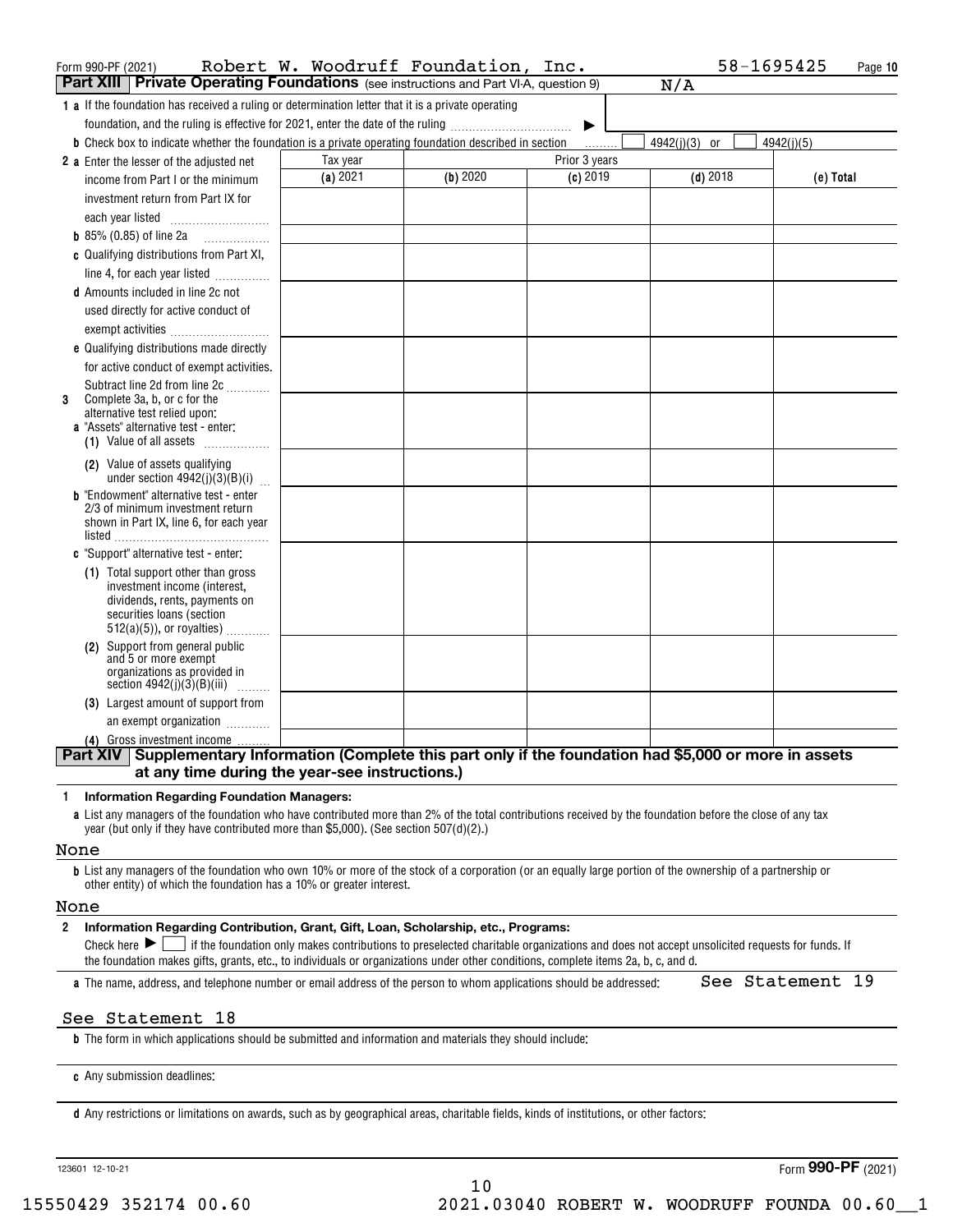Form 990-PF (2021) Robert W. Woodruft Foundation, Inc. 58-1695425 Page Robert W. Woodruff Foundation, Inc. 58-1695425

**11**

| Supplementary Information (continued)<br>Part XIV                                 |                                                            |                        |                                              |                    |
|-----------------------------------------------------------------------------------|------------------------------------------------------------|------------------------|----------------------------------------------|--------------------|
| Grants and Contributions Paid During the Year or Approved for Future Payment<br>3 |                                                            |                        |                                              |                    |
| Recipient                                                                         | If recipient is an individual,<br>show any relationship to | Foundation             | Purpose of grant or                          |                    |
| Name and address (home or business)                                               | any foundation manager<br>or substantial contributor       | status of<br>recipient | contribution<br>$\star\star$                 | Amount             |
| a Paid during the year                                                            |                                                            |                        |                                              |                    |
| American National Red Cross                                                       |                                                            | PС                     | Support of                                   |                    |
| 1955 Monroe Drive                                                                 |                                                            |                        | Douglasville Blood                           |                    |
| Atlanta, GA 30324                                                                 |                                                            |                        | Processing Center                            |                    |
|                                                                                   |                                                            |                        | capital needs                                |                    |
|                                                                                   |                                                            |                        | $( $350,000)$ and Close                      | 600,000.           |
| APF Support Inc. fbo Atlanta Police                                               |                                                            | SO I                   | \$90 million campaign                        |                    |
| Foundation                                                                        |                                                            |                        | to construct the                             |                    |
| 191 Peachtree Street, NE, Suite 191                                               |                                                            |                        | Public Safety Training                       |                    |
| Atlanta, GA 30303                                                                 |                                                            |                        | Center (\$10 million)                        |                    |
|                                                                                   |                                                            |                        | and support a                                | 1,000,000.         |
| Athens Area Community Foundation                                                  |                                                            | PС                     | Support of operating                         |                    |
| P.O. Box 1543                                                                     |                                                            |                        | endowment for                                |                    |
|                                                                                   |                                                            |                        | community foundation                         |                    |
| Athens, GA 30603                                                                  |                                                            |                        |                                              |                    |
|                                                                                   |                                                            |                        | serving Athens-Clarke,                       |                    |
|                                                                                   |                                                            |                        | Oconee, Bartow,                              | 250,000.           |
| Atlanta BeltLine Partnership                                                      |                                                            | PС                     | Completion of the                            |                    |
| 970 Jefferson Street NW, Suite 4                                                  |                                                            |                        | 22-mile trail corridor                       |                    |
|                                                                                   |                                                            |                        |                                              |                    |
| Atlanta, GA 30318                                                                 |                                                            |                        | loop (\$75 million) and                      |                    |
|                                                                                   |                                                            |                        | support for the Legacy<br>Resident Retention | 10,500,000.        |
|                                                                                   |                                                            |                        |                                              |                    |
| Atlanta Civic Circle                                                              |                                                            | PС                     | Support for civic                            |                    |
| 455 8th Street, NE                                                                |                                                            |                        | journalism initiative.                       |                    |
| Atlanta, GA 30308                                                                 |                                                            |                        |                                              | 100,000.           |
| Total 1996                                                                        | $See$ continuation sheet(s)                                |                        | $\blacktriangleright$ 3a                     | 165,210,063.       |
| <b>b</b> Approved for future payment                                              |                                                            |                        |                                              |                    |
| Atlanta BeltLine Partnership                                                      |                                                            | РC                     | Completion of the                            |                    |
| 970 Jefferson Street NW, Suite 4                                                  |                                                            |                        | 22-mile trail corridor                       |                    |
| Atlanta, GA 30318                                                                 |                                                            |                        | loop (\$75 million) and                      |                    |
|                                                                                   |                                                            |                        | support for the Legacy                       |                    |
|                                                                                   |                                                            |                        | Resident Retention                           | 69,500,000.        |
|                                                                                   |                                                            |                        |                                              |                    |
| Atlanta Humane Society                                                            |                                                            | PС                     | \$21.7 million campaign                      |                    |
| 981 Howell Mill Road, NW                                                          |                                                            |                        | to construct the                             |                    |
| Atlanta, GA 30319                                                                 |                                                            |                        | Atlanta Animal Care                          |                    |
|                                                                                   |                                                            |                        | Center.                                      | 500,000.           |
| Atlanta Police Foundation                                                         |                                                            | PС                     | \$90 million campaign                        |                    |
| 191 Peachtree Street, NE, Suite 191                                               |                                                            |                        | to construct the                             |                    |
| Atlanta, GA 30303                                                                 |                                                            |                        | Public Safety Training                       |                    |
|                                                                                   |                                                            |                        | Center (\$10 million)                        |                    |
|                                                                                   |                                                            |                        | and support a                                | 12,000,000.        |
| Total                                                                             | See continuation sheet(s)                                  |                        | $\blacktriangleright$ 3b                     | 170, 285, 474.     |
|                                                                                   |                                                            |                        |                                              | Form 990-PF (2021) |

123611 12-10-21 \*\* See Purpose of Grant continuations

11

15550429 352174 00.60 2021.03040 ROBERT W. WOODRUFF FOUNDA 00.60\_\_1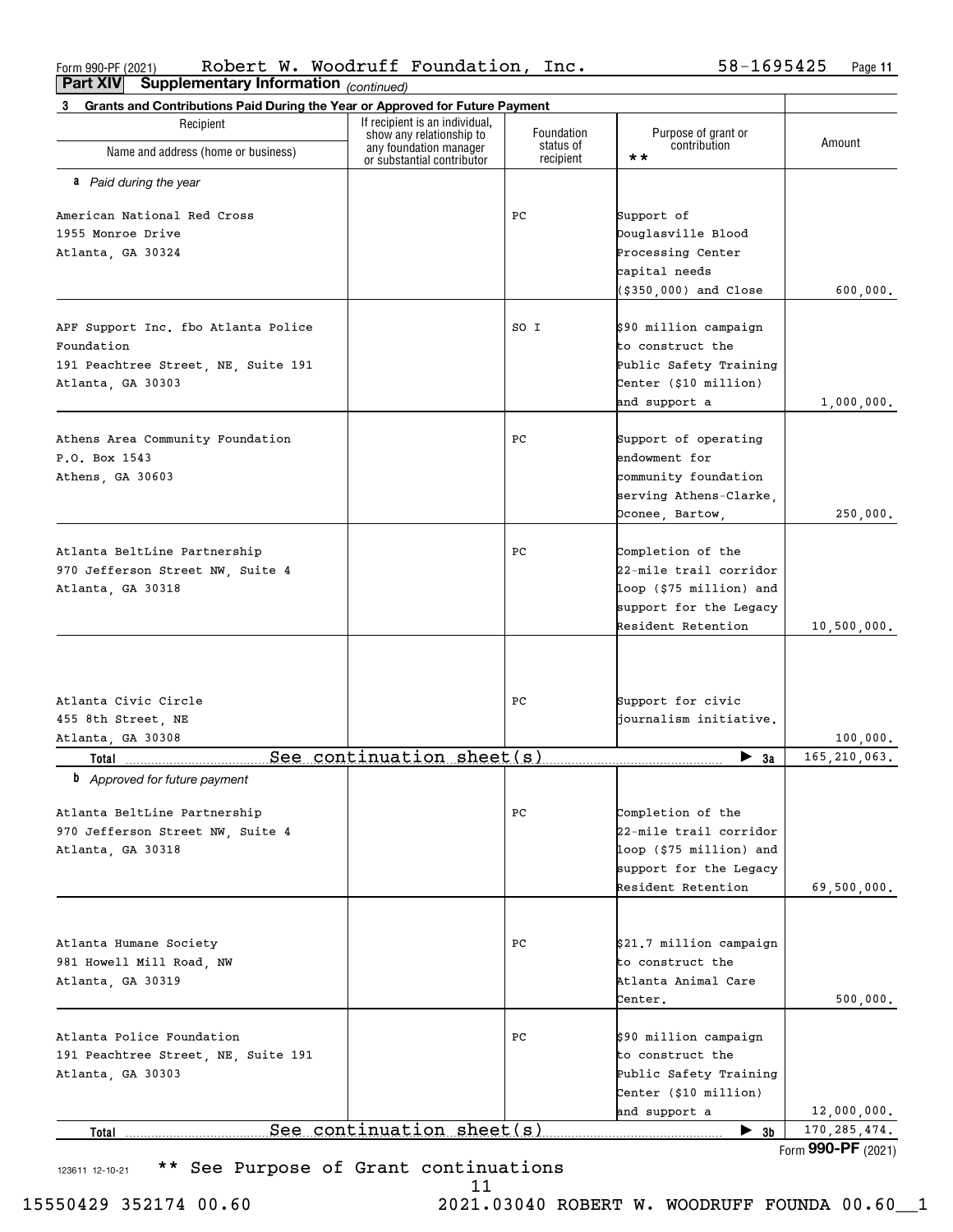#### **Part XV-A**

| V-A |  |  |  | Analysis of Income-Producing Activities |  |  |
|-----|--|--|--|-----------------------------------------|--|--|
|-----|--|--|--|-----------------------------------------|--|--|

| Enter gross amounts unless otherwise indicated.                                                                                                      |                         | Unrelated business income |                                                                   | Excluded by section 512, 513, or 514 |                                             |
|------------------------------------------------------------------------------------------------------------------------------------------------------|-------------------------|---------------------------|-------------------------------------------------------------------|--------------------------------------|---------------------------------------------|
|                                                                                                                                                      | (a)<br>Business<br>code | (b)<br>Amount             | $\begin{bmatrix} 0 \\ \text{Exclu} \end{bmatrix}$<br>sion<br>code | (d)<br>Amount                        | (e)<br>Related or exempt<br>function income |
| 1 Program service revenue:                                                                                                                           |                         |                           |                                                                   |                                      |                                             |
| a<br><u> 1989 - Johann Barn, fransk politik fotograf (d. 1989)</u><br>b                                                                              |                         |                           |                                                                   |                                      |                                             |
| C                                                                                                                                                    |                         |                           |                                                                   |                                      |                                             |
| <u> 1989 - Johann Barn, amerikansk politiker (</u><br>d                                                                                              |                         |                           |                                                                   |                                      |                                             |
| <u> 1989 - Johann Barn, mars et al. (b. 1989)</u>                                                                                                    |                         |                           |                                                                   |                                      |                                             |
| <u> 1989 - Johann Barn, fransk politik (d. 1989)</u>                                                                                                 |                         |                           |                                                                   |                                      |                                             |
| Fees and contracts from government agencies<br>g                                                                                                     |                         |                           |                                                                   |                                      |                                             |
|                                                                                                                                                      |                         |                           |                                                                   |                                      |                                             |
| 3 Interest on savings and temporary cash                                                                                                             |                         |                           |                                                                   |                                      |                                             |
|                                                                                                                                                      |                         |                           | 14                                                                |                                      |                                             |
| 4 Dividends and interest from securities                                                                                                             |                         |                           | $\overline{14}$                                                   | $\frac{90,206}{96,723,514}$          |                                             |
| 5 Net rental income or (loss) from real estate:                                                                                                      |                         |                           |                                                                   |                                      |                                             |
|                                                                                                                                                      |                         |                           |                                                                   |                                      |                                             |
|                                                                                                                                                      |                         |                           |                                                                   |                                      |                                             |
| 6 Net rental income or (loss) from personal                                                                                                          |                         |                           |                                                                   |                                      |                                             |
|                                                                                                                                                      |                         |                           |                                                                   |                                      |                                             |
|                                                                                                                                                      |                         |                           |                                                                   |                                      |                                             |
| 8 Gain or (loss) from sales of assets other                                                                                                          |                         |                           |                                                                   |                                      |                                             |
|                                                                                                                                                      |                         |                           | 18                                                                | 31,492,049.                          |                                             |
|                                                                                                                                                      |                         |                           |                                                                   |                                      |                                             |
| 10 Gross profit or (loss) from sales of inventory                                                                                                    |                         |                           |                                                                   |                                      |                                             |
| <b>11 Other revenue:</b>                                                                                                                             |                         |                           |                                                                   |                                      |                                             |
| a ICHAUWAY, INC. RENT                                                                                                                                |                         |                           | 16                                                                | 1.                                   |                                             |
| b<br><u> 1989 - Johann Barbara, martxa alemaniar a</u>                                                                                               |                         |                           |                                                                   |                                      |                                             |
| C<br><u> 1980 - Johann Barn, mars ann an t-Amhain Aonaich an t-Aonaich an t-Aonaich ann an t-Aonaich ann an t-Aonaich</u>                            |                         |                           |                                                                   |                                      |                                             |
| <u> 1989 - Johann Barn, mars eta bainar eta idazlea (</u>                                                                                            |                         |                           |                                                                   |                                      |                                             |
|                                                                                                                                                      |                         |                           |                                                                   |                                      |                                             |
|                                                                                                                                                      | <u>a sa san</u>         | $\overline{\phantom{a}}$  | $\overline{\overline{\mathbf{0}}\cdot \mathbf{I}}$                | 128, 305, 770.                       | 0.                                          |
|                                                                                                                                                      |                         |                           |                                                                   |                                      | 128, 305, 770.                              |
| (See worksheet in line 13 instructions to verify calculations.)                                                                                      |                         |                           |                                                                   |                                      |                                             |
| Part XV-B<br>Relationship of Activities to the Accomplishment of Exempt Purposes                                                                     |                         |                           |                                                                   |                                      |                                             |
|                                                                                                                                                      |                         |                           |                                                                   |                                      |                                             |
| Explain below how each activity for which income is reported in column (e) of Part XV-A contributed importantly to the accomplishment of<br>Line No. |                         |                           |                                                                   |                                      |                                             |
| the foundation's exempt purposes (other than by providing funds for such purposes).<br>▼                                                             |                         |                           |                                                                   |                                      |                                             |
|                                                                                                                                                      |                         |                           |                                                                   |                                      |                                             |
|                                                                                                                                                      |                         |                           |                                                                   |                                      |                                             |
|                                                                                                                                                      |                         |                           |                                                                   |                                      |                                             |
|                                                                                                                                                      |                         |                           |                                                                   |                                      |                                             |
|                                                                                                                                                      |                         |                           |                                                                   |                                      |                                             |
|                                                                                                                                                      |                         |                           |                                                                   |                                      |                                             |
|                                                                                                                                                      |                         |                           |                                                                   |                                      |                                             |
|                                                                                                                                                      |                         |                           |                                                                   |                                      |                                             |
|                                                                                                                                                      |                         |                           |                                                                   |                                      |                                             |
|                                                                                                                                                      |                         |                           |                                                                   |                                      |                                             |
|                                                                                                                                                      |                         |                           |                                                                   |                                      |                                             |
|                                                                                                                                                      |                         |                           |                                                                   |                                      |                                             |
|                                                                                                                                                      |                         |                           |                                                                   |                                      |                                             |
|                                                                                                                                                      |                         |                           |                                                                   |                                      |                                             |
|                                                                                                                                                      |                         |                           |                                                                   |                                      |                                             |
|                                                                                                                                                      |                         |                           |                                                                   |                                      |                                             |
|                                                                                                                                                      |                         |                           |                                                                   |                                      |                                             |

12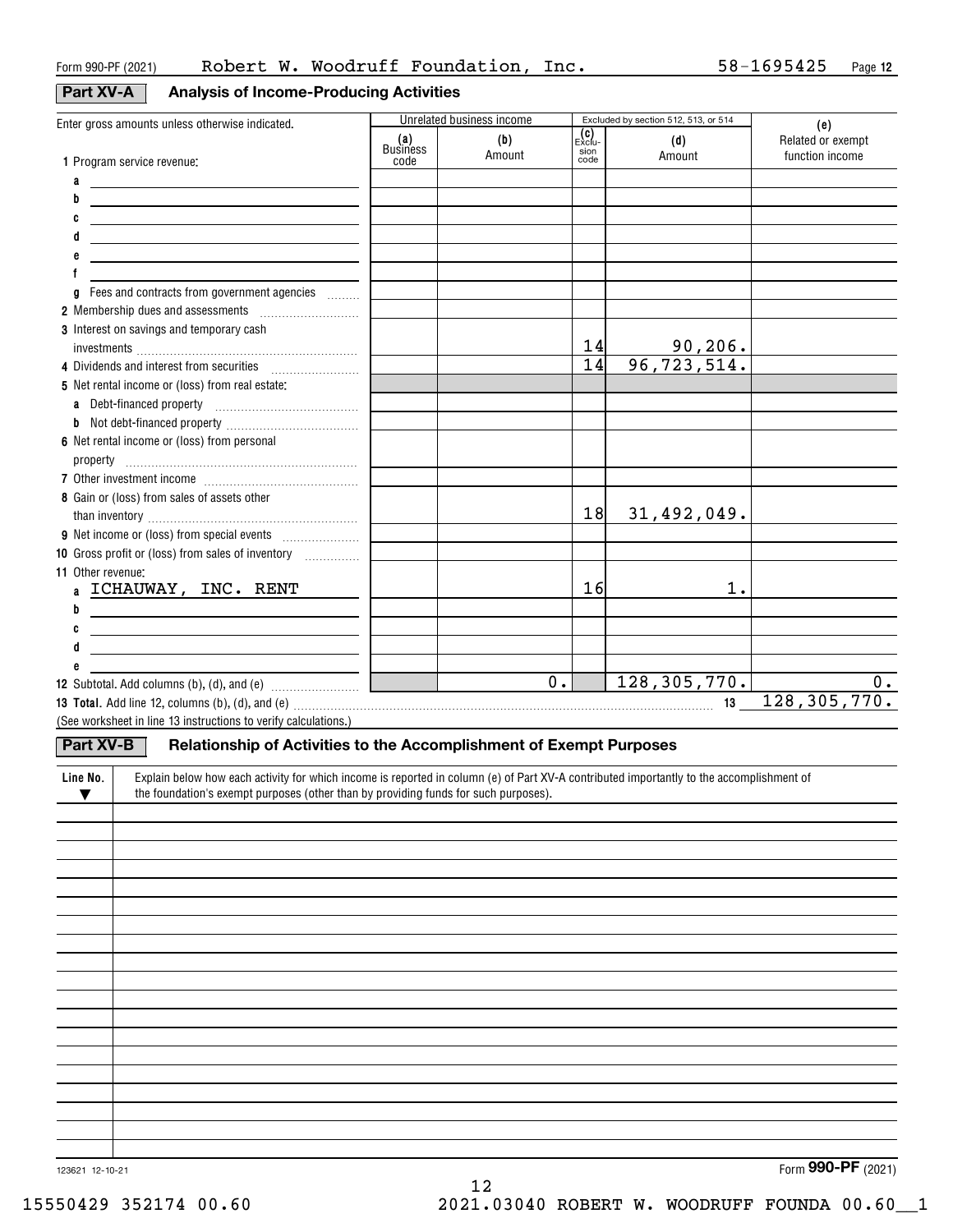| Robert W. Woodruff Foundation, Inc.<br>Form 990-PF (2021)<br>58-1695425                                                                                                                                                                    |        | Page 13     |
|--------------------------------------------------------------------------------------------------------------------------------------------------------------------------------------------------------------------------------------------|--------|-------------|
| Part XVI<br>Information Regarding Transfers to and Transactions and Relationships With Noncharitable<br><b>Exempt Organizations</b>                                                                                                        |        |             |
| Did the organization directly or indirectly engage in any of the following with any other organization described in section 501(c)<br>(other than section 501(c)(3) organizations) or in section 527, relating to political organizations? |        | No.<br>Yesl |
| a Transfers from the reporting foundation to a noncharitable exempt organization of:<br>$(1)$ Cash $\ldots$                                                                                                                                | 1a (1) | x           |
|                                                                                                                                                                                                                                            | 1a(2)  | x           |
| <b>b</b> Other transactions:                                                                                                                                                                                                               |        |             |
| Sales of assets to a noncharitable exempt organization<br>(1)                                                                                                                                                                              | 1b(1)  | x           |
| Purchases of assets from a noncharitable exempt organization [11] production continuous continuous continuous continuous continuous continuous continuous continuous continuous continuous continuous continuous continuous co<br>(2)      | 1b(2)  | x           |
| Rental of facilities, equipment, or other assets contained and contained account of the set of facilities, equipment, or other assets<br>13)                                                                                               | 1b(3)  | x           |
| Reimbursement arrangements www.communications.communications.communications.com<br>(4)                                                                                                                                                     | 1b(4)  | x           |
| Loans or loan guarantees <b>committees committees committees committees committees committees committees committees committees</b><br>(5)                                                                                                  | 1b(5)  | X           |
| Performance of services or membership or fundraising solicitations<br>(6)                                                                                                                                                                  | 1b(6)  | х           |
| Sharing of facilities, equipment, mailing lists, other assets, or paid employees                                                                                                                                                           | 1c     | x           |

d If the answer to any of the above is "Yes," complete the following schedule. Column (b) should always show the fair market value of the goods, other assets, or services given by the reporting foundation. If the foundation received less than fair market value in any transaction or sharing arrangement, show in column (d) the value of the goods, other assets, or services received.

| $(a)$ Line no.       | (b) Amount involved                                                                                                  | (c) Name of noncharitable exempt organization                                                                                                                                                                                                                                                                                                   |       | (d) Description of transfers, transactions, and sharing arrangements                         |
|----------------------|----------------------------------------------------------------------------------------------------------------------|-------------------------------------------------------------------------------------------------------------------------------------------------------------------------------------------------------------------------------------------------------------------------------------------------------------------------------------------------|-------|----------------------------------------------------------------------------------------------|
|                      |                                                                                                                      | N/A                                                                                                                                                                                                                                                                                                                                             |       |                                                                                              |
|                      |                                                                                                                      |                                                                                                                                                                                                                                                                                                                                                 |       |                                                                                              |
|                      |                                                                                                                      |                                                                                                                                                                                                                                                                                                                                                 |       |                                                                                              |
|                      |                                                                                                                      |                                                                                                                                                                                                                                                                                                                                                 |       |                                                                                              |
|                      |                                                                                                                      |                                                                                                                                                                                                                                                                                                                                                 |       |                                                                                              |
|                      |                                                                                                                      |                                                                                                                                                                                                                                                                                                                                                 |       |                                                                                              |
|                      |                                                                                                                      |                                                                                                                                                                                                                                                                                                                                                 |       |                                                                                              |
|                      |                                                                                                                      |                                                                                                                                                                                                                                                                                                                                                 |       |                                                                                              |
|                      |                                                                                                                      |                                                                                                                                                                                                                                                                                                                                                 |       |                                                                                              |
|                      |                                                                                                                      |                                                                                                                                                                                                                                                                                                                                                 |       |                                                                                              |
|                      |                                                                                                                      |                                                                                                                                                                                                                                                                                                                                                 |       |                                                                                              |
|                      |                                                                                                                      |                                                                                                                                                                                                                                                                                                                                                 |       |                                                                                              |
|                      |                                                                                                                      |                                                                                                                                                                                                                                                                                                                                                 |       |                                                                                              |
|                      |                                                                                                                      |                                                                                                                                                                                                                                                                                                                                                 |       |                                                                                              |
|                      | in section 501(c) (other than section 501(c)(3)) or in section 527?<br>b. If "Yes," complete the following schedule. | 2a Is the foundation directly or indirectly affiliated with, or related to, one or more tax-exempt organizations described                                                                                                                                                                                                                      |       | $\sqrt{\mathbf{X}}$ No<br>Yes                                                                |
|                      | (a) Name of organization                                                                                             | (b) Type of organization                                                                                                                                                                                                                                                                                                                        |       | (c) Description of relationship                                                              |
|                      | N/A                                                                                                                  |                                                                                                                                                                                                                                                                                                                                                 |       |                                                                                              |
|                      |                                                                                                                      |                                                                                                                                                                                                                                                                                                                                                 |       |                                                                                              |
|                      |                                                                                                                      |                                                                                                                                                                                                                                                                                                                                                 |       |                                                                                              |
|                      |                                                                                                                      |                                                                                                                                                                                                                                                                                                                                                 |       |                                                                                              |
| Sign<br>Here         |                                                                                                                      | Under penaltyon of permy, I declare that I have examined this return, including accompanying schedules and statements, and to the best of my knowledge<br>and belief, it is true correct, and complete. Peclaration of preparer (other than taxpayer) is based on all information of which preparer has any knowledge.<br>$S-10-2022$ President |       | May the IRS discuss this<br>return with the preparer<br>shown below? See instr.<br>Yes<br>No |
|                      | Signature of officer or trustee                                                                                      | Date                                                                                                                                                                                                                                                                                                                                            | Title |                                                                                              |
| Paid                 | Print/Type preparer's name                                                                                           | Preparer's signature                                                                                                                                                                                                                                                                                                                            | Date  | PTIN<br>Check<br>Ħ<br>self-employed                                                          |
| Preparer<br>Use Only | Firm's name                                                                                                          |                                                                                                                                                                                                                                                                                                                                                 |       | Firm's EIN ▶                                                                                 |
|                      | Firm's address >                                                                                                     |                                                                                                                                                                                                                                                                                                                                                 |       | Phone no.                                                                                    |

 $13$ 

Form 990-PF (2021)

123622 12-10-21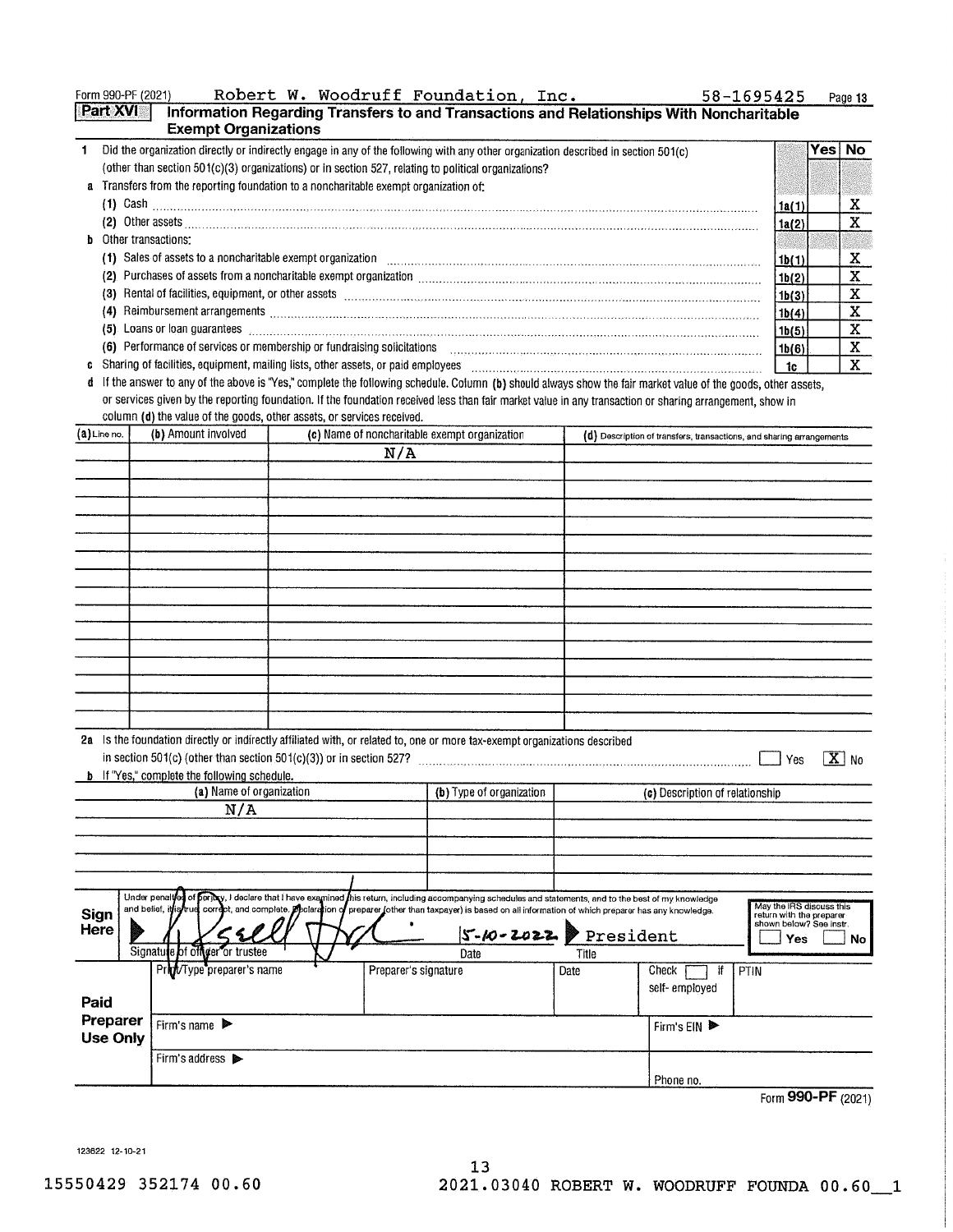| <b>Supplementary Information</b><br>Part XIV                             |                                                            |                         |                                     |              |
|--------------------------------------------------------------------------|------------------------------------------------------------|-------------------------|-------------------------------------|--------------|
| <b>Grants and Contributions Paid During the Year (Continuation)</b><br>3 |                                                            |                         |                                     |              |
| Recipient                                                                | If recipient is an individual,<br>show any relationship to | Foundation<br>status of | Purpose of grant or<br>contribution | Amount       |
| Name and address (home or business)                                      | any foundation manager<br>or substantial contributor       | recipient               |                                     |              |
|                                                                          |                                                            |                         |                                     |              |
| Atlanta-Fulton County Zoo                                                |                                                            | РC                      | Operating support in                |              |
| 800 Cherokee Avenue, SE                                                  |                                                            |                         | response to the                     |              |
| Atlanta, GA 30315-1440                                                   |                                                            |                         | COVID-19 pandemic.                  | 1,500,000.   |
| Boys & Girls Clubs of America                                            |                                                            | РC                      | Support over two years              |              |
| 1275 Peachtree Street, NE                                                |                                                            |                         | for Clubs in Georgia                |              |
| Atlanta, GA 30309                                                        |                                                            |                         | and metro Atlanta to                |              |
|                                                                          |                                                            |                         | address learning loss               |              |
|                                                                          |                                                            |                         | related to the                      | 2,000,000.   |
| Boys & Girls Clubs of America                                            |                                                            | РC                      | Support of fund to                  |              |
| 1275 Peachtree Street, NE                                                |                                                            |                         | make capital                        |              |
| Atlanta, GA 30309                                                        |                                                            |                         | improvements to Clubs               |              |
|                                                                          |                                                            |                         | in Georgia.                         | 1,500,000.   |
|                                                                          |                                                            |                         |                                     |              |
| Candid                                                                   |                                                            | РC                      | Support of Candid's                 |              |
|                                                                          |                                                            |                         | Atlanta office.                     |              |
| 32 Old Slip, 24th Floor                                                  |                                                            |                         |                                     |              |
| New York, NY 10005<br>Center for the Visually Impaired                   |                                                            | SO I                    | Implementation of                   | 200,000.     |
| Foundation                                                               |                                                            |                         |                                     |              |
| 739 W. Peachtree St. NW                                                  |                                                            |                         | strategic plan to                   |              |
|                                                                          |                                                            |                         | improve the reach,<br>quality and   |              |
| Atlanta, GA 30308                                                        |                                                            |                         | sustainability of                   | 350,000.     |
| Chattahoochee Nature Center                                              |                                                            | РC                      | \$8.3 million campaign              |              |
| P.O. Box 769769                                                          |                                                            |                         | to support first phase              |              |
| Roswell, GA 30076                                                        |                                                            |                         | of capital                          |              |
|                                                                          |                                                            |                         | improvements                        |              |
|                                                                          |                                                            |                         | prioritized in master               | 1,750,000.   |
|                                                                          |                                                            |                         |                                     |              |
| Children's Healthcare of Atlanta                                         |                                                            | $_{\rm PC}$             | Support for Children's              |              |
| 1575 Northeast Expressway, NE                                            |                                                            |                         | behavioral and mental               |              |
| Atlanta, GA 30329                                                        |                                                            |                         | health plan.                        | 5,000,000.   |
| Eagle Ranch                                                              |                                                            | РC                      | Construction of the                 |              |
| P.O. Box 7200                                                            |                                                            |                         | Wings Center to                     |              |
| Chestnut Mountain, GA 30502                                              |                                                            |                         | provide community                   |              |
|                                                                          |                                                            |                         | counseling services as              |              |
|                                                                          |                                                            |                         | part of \$13.1 million              | 1,100,000.   |
| Emory University                                                         |                                                            | РC                      | Establishment of the                |              |
| 100 Woodruff Circle                                                      |                                                            |                         | Emory COVID-19                      |              |
| Atlanta, GA 30322                                                        |                                                            |                         | Response Collaborative              |              |
|                                                                          |                                                            |                         | within the Rollins                  |              |
|                                                                          |                                                            |                         | School of Public                    | 3,300,000.   |
| Georgia Center for Nonprofits                                            |                                                            | РC                      | Operating support                   |              |
| 100 Peachtree Street, NW, Suite 1500                                     |                                                            |                         | $($ \$200,000) and capital          |              |
| Atlanta, GA 30303                                                        |                                                            |                         | support to build out                |              |
|                                                                          |                                                            |                         | new offices                         |              |
|                                                                          |                                                            |                         | (\$400,000).                        | 600,000.     |
| Total from continuation sheets                                           |                                                            |                         |                                     | 152,760,063. |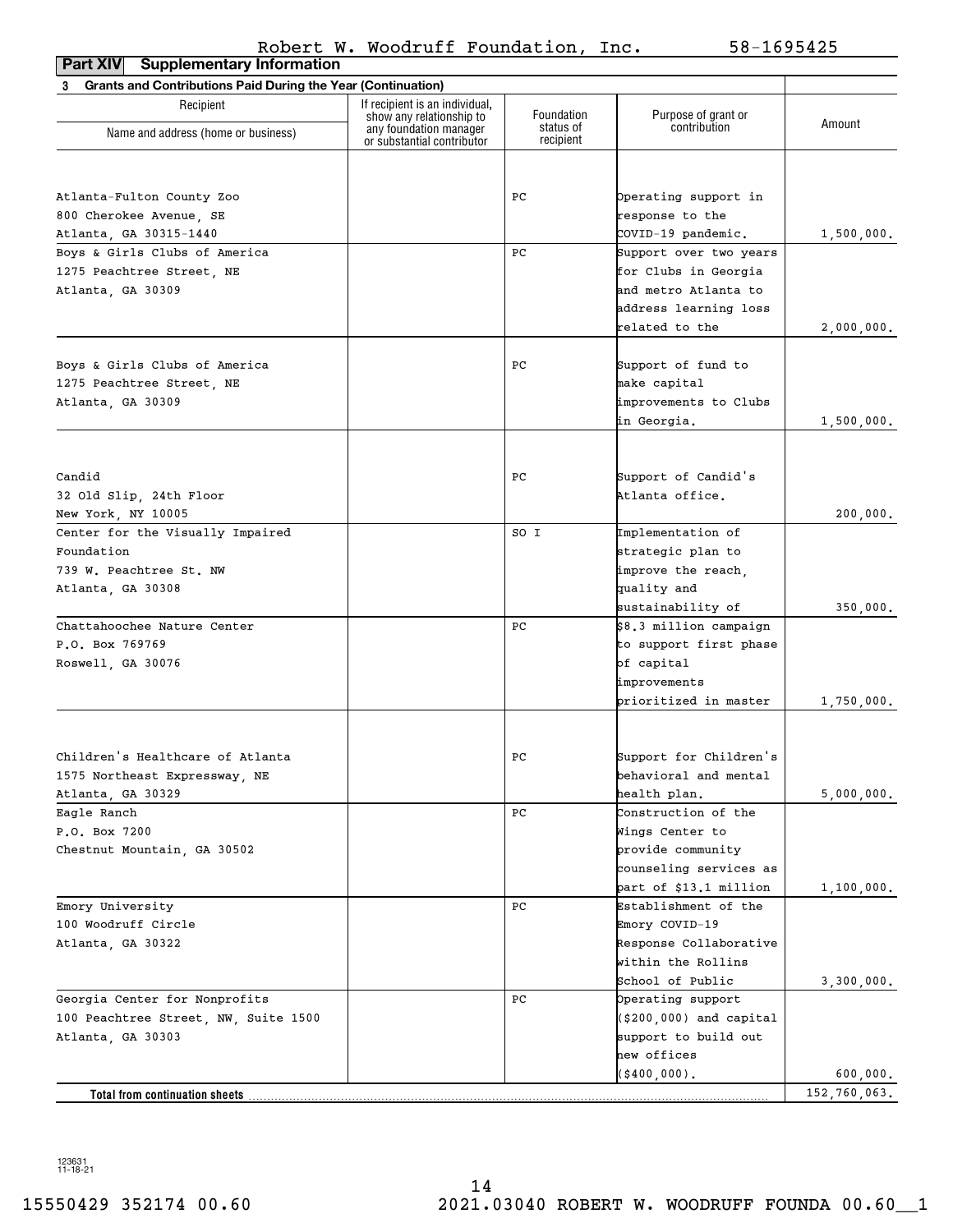| <b>Supplementary Information</b><br>Part XIV                             |                                                            |                        |                         |             |
|--------------------------------------------------------------------------|------------------------------------------------------------|------------------------|-------------------------|-------------|
| <b>Grants and Contributions Paid During the Year (Continuation)</b><br>3 |                                                            |                        |                         |             |
| Recipient                                                                | If recipient is an individual,<br>show any relationship to | Foundation             | Purpose of grant or     | Amount      |
| Name and address (home or business)                                      | any foundation manager<br>or substantial contributor       | status of<br>recipient | contribution            |             |
| Georgia Council on Economic Education                                    |                                                            | PС                     | Support of programs to  |             |
| P.O. Box 1619                                                            |                                                            |                        | strengthen K-12         |             |
| Atlanta, GA 30301-1619                                                   |                                                            |                        | economics education in  |             |
|                                                                          |                                                            |                        | Georgia.                | 200,000.    |
| Georgia State University Research                                        |                                                            | PС                     | Support for the         |             |
| Foundation                                                               |                                                            |                        | Georgia Health Policy   |             |
| P.O. Box 3999                                                            |                                                            |                        | Center's effort to      |             |
| Atlanta, GA 30302-3999                                                   |                                                            |                        | educate and inform      |             |
|                                                                          |                                                            |                        | state legislators       | 225,000.    |
|                                                                          |                                                            |                        |                         |             |
| Ichauway, Incorporated                                                   |                                                            | POF                    | Implementation of       |             |
| 3988 Jones Center Drive                                                  |                                                            |                        | master facilities       |             |
| Newton, GA 39870                                                         |                                                            |                        | plan.                   | 5,000,000.  |
|                                                                          |                                                            |                        |                         |             |
| Ichauway, Incorporated                                                   |                                                            | POF                    | 2021 capital and        |             |
| 3988 Jones Center Drive                                                  |                                                            |                        | operating needs.        |             |
| Newton, GA 39870                                                         |                                                            |                        |                         | 10,850,000. |
| Morehouse School of Medicine                                             |                                                            | PС                     | Completion of \$25      |             |
| 720 Westview Dr., SW                                                     |                                                            |                        | million campaign to     |             |
| Atlanta, GA 30310-1495                                                   |                                                            |                        | renovate the Hugh M.    |             |
|                                                                          |                                                            |                        | Gloster and Medical     |             |
|                                                                          |                                                            |                        | Education Buildings.    | 6,000,000.  |
| National Center for Civil and Human                                      |                                                            | PС                     | Development and         |             |
| Rights                                                                   |                                                            |                        | delivery of training    |             |
| 250 Williams Street, Suite 2322                                          |                                                            |                        | programs for law        |             |
| Atlanta, GA 30303                                                        |                                                            |                        | enforcement personnel.  | 500,000.    |
| NewTown Macon                                                            |                                                            | PС                     | Support for Godsey      |             |
| 555 Poplar Street                                                        |                                                            |                        | Initiatives Fund to     |             |
| Macon, GA 31201-3320                                                     |                                                            |                        | expand nonprofit        |             |
|                                                                          |                                                            |                        | lending for             |             |
|                                                                          |                                                            |                        | redevelopment projects  | 1,000,000.  |
| One Hundred Miles                                                        |                                                            | PС                     | Support of campaign to  |             |
| P.O. Box 2056                                                            |                                                            |                        | promote the ecological  |             |
| Brunswick, GA 31521                                                      |                                                            |                        | value of Georgia's      |             |
|                                                                          |                                                            |                        | coast.                  | 200,000.    |
| Park Pride                                                               |                                                            | PС                     | Expansion of the        |             |
| P.O. Box 4936                                                            |                                                            |                        | Legacy Grant Program    |             |
| Atlanta, GA 30302                                                        |                                                            |                        | to support park         |             |
|                                                                          |                                                            |                        | improvement projects    |             |
|                                                                          |                                                            |                        | as part of \$14 million | 1,500,000.  |
| Robert W. Woodruff Arts Center                                           |                                                            | PС                     | Support over three      |             |
| 1280 Peachtree Street, NE                                                |                                                            |                        | years for operations    |             |
| Atlanta, GA 30309                                                        |                                                            |                        | as Art Partners         |             |
|                                                                          |                                                            |                        | transition to a new     |             |
|                                                                          |                                                            |                        | budget model.           | 5,000,000.  |
| Total from continuation sheets                                           |                                                            |                        |                         |             |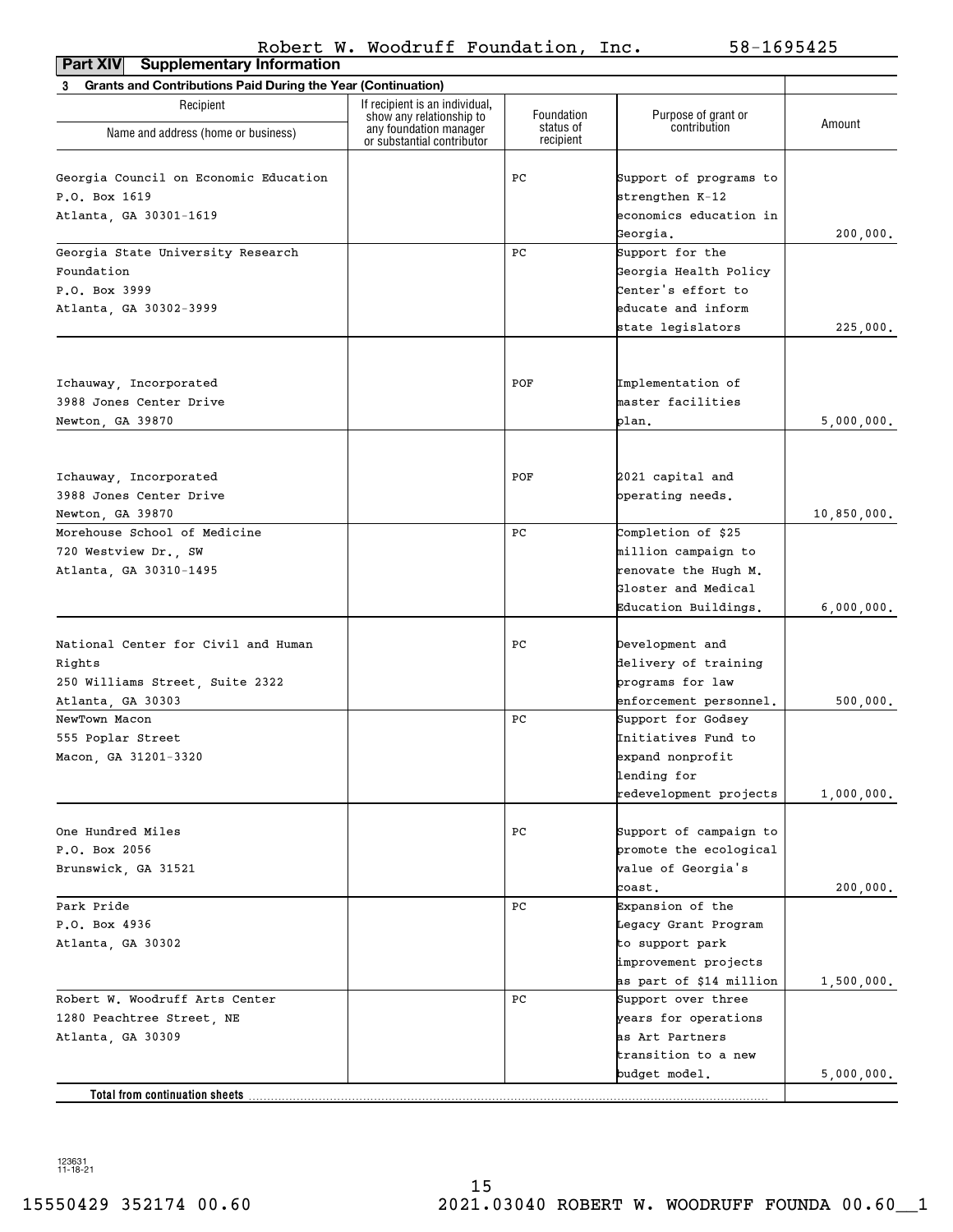**Part XIV Supplementary Information**

| <b>Grants and Contributions Paid During the Year (Continuation)</b><br>3 |                                                                                  |                                      |                                     |             |
|--------------------------------------------------------------------------|----------------------------------------------------------------------------------|--------------------------------------|-------------------------------------|-------------|
| Recipient                                                                | If recipient is an individual.                                                   |                                      |                                     |             |
| Name and address (home or business)                                      | show any relationship to<br>any foundation manager<br>or substantial contributor | Foundation<br>status of<br>recipient | Purpose of grant or<br>contribution | Amount      |
| Robert W. Woodruff Health Sciences                                       |                                                                                  | SO II                                | Development of Emory                |             |
| Center Fund. Inc.                                                        |                                                                                  |                                      | University's Winship                |             |
| 191 Peachtree Street NE, Suite 3540                                      |                                                                                  |                                      | Tower Midtown and                   |             |
| Atlanta, GA 30303                                                        |                                                                                  |                                      | Health Sciences                     |             |
|                                                                          |                                                                                  |                                      | Research Building II.               | 70,000,020. |
|                                                                          |                                                                                  |                                      |                                     |             |
| Robert W. Woodruff Health Sciences                                       |                                                                                  | SO II                                | Support for Emory +                 |             |
| Center Fund. Inc.                                                        |                                                                                  |                                      | Children's Pediatric                |             |
| 191 Peachtree Street NE, Suite 3540                                      |                                                                                  |                                      | Institute research                  |             |
| Atlanta, GA 30303                                                        |                                                                                  |                                      | plan.                               | 20,000,043. |
| Robert W. Woodruff Library of the                                        |                                                                                  | SO II                                | Expansion of archival               |             |
| Atlanta University Center                                                |                                                                                  |                                      | storage space and                   |             |
| 111 James P. Brawley Drive, SW                                           |                                                                                  |                                      | renovation of the                   |             |
| Atlanta, GA 30314                                                        |                                                                                  |                                      | Exhibition Hall for                 |             |
|                                                                          |                                                                                  |                                      | library serving the                 | 2,800,000.  |
| The Foundation for Public                                                |                                                                                  | PС                                   | Launch of GPB                       |             |
| Broadcasting in Georgia                                                  |                                                                                  |                                      | Journalism Initiative               |             |
| 260 14th Street, NW                                                      |                                                                                  |                                      | to provide statewide                |             |
| Atlanta, GA 30318-5360                                                   |                                                                                  |                                      | coverage of policy and              |             |
|                                                                          |                                                                                  |                                      | civic issues.                       | 700,000.    |
| The Nature Conservancy                                                   |                                                                                  | PС                                   | Support for pilot                   |             |
| 100 Peachtree Street, NW, Suite 2250                                     |                                                                                  |                                      | program to test and                 |             |
| Atlanta, GA 30303                                                        |                                                                                  |                                      | advance policy for                  |             |
|                                                                          |                                                                                  |                                      | sustainable water                   |             |
|                                                                          |                                                                                  |                                      | management in the                   | 400,000.    |
| Trees Atlanta                                                            |                                                                                  | PС                                   | Construction of a new               |             |
|                                                                          |                                                                                  |                                      | headquarters                        |             |
| 225 Chester Avenue, SE                                                   |                                                                                  |                                      |                                     |             |
| Atlanta, GA 30316                                                        |                                                                                  |                                      | $( $2,000,000)$ and                 |             |
|                                                                          |                                                                                  |                                      | expansion of tree                   |             |
|                                                                          |                                                                                  |                                      | planting efforts                    | 2,000,000.  |
| Trust for Public Land                                                    |                                                                                  | PС                                   | Support of                          |             |
| 600 W. Peachtree St., NW, Suite 1840                                     |                                                                                  |                                      | Chattahoochee                       |             |
| Atlanta, GA 30308                                                        |                                                                                  |                                      | RiverLands                          |             |
|                                                                          |                                                                                  |                                      | demonstration project.              | 4,000,000.  |
|                                                                          |                                                                                  |                                      |                                     |             |
| University of Georgia Foundation                                         |                                                                                  | PС                                   | Renovation of the                   |             |
| Milledge Centre, Suite 100, 394 South                                    |                                                                                  |                                      | Holmes-Hunter Academic              |             |
| Milledge Ave Athens, GA 30602-5582                                       |                                                                                  |                                      | Building.                           | 5,000,000.  |
| University of Georgia Foundation                                         |                                                                                  | PС                                   | Support of the Georgia              |             |
| Milledge Centre, Suite 100, 394 South                                    |                                                                                  |                                      | College Advising Corps              |             |
| Milledge Ave Athens, GA 30602-5582                                       |                                                                                  |                                      | to increase college                 |             |
|                                                                          |                                                                                  |                                      | access at five high                 |             |
|                                                                          |                                                                                  |                                      |                                     |             |
|                                                                          |                                                                                  |                                      | schools in Georgia.                 | 85,000.     |
|                                                                          |                                                                                  |                                      |                                     |             |
|                                                                          |                                                                                  |                                      |                                     |             |
| <b>Total from continuation sheets</b>                                    |                                                                                  |                                      |                                     |             |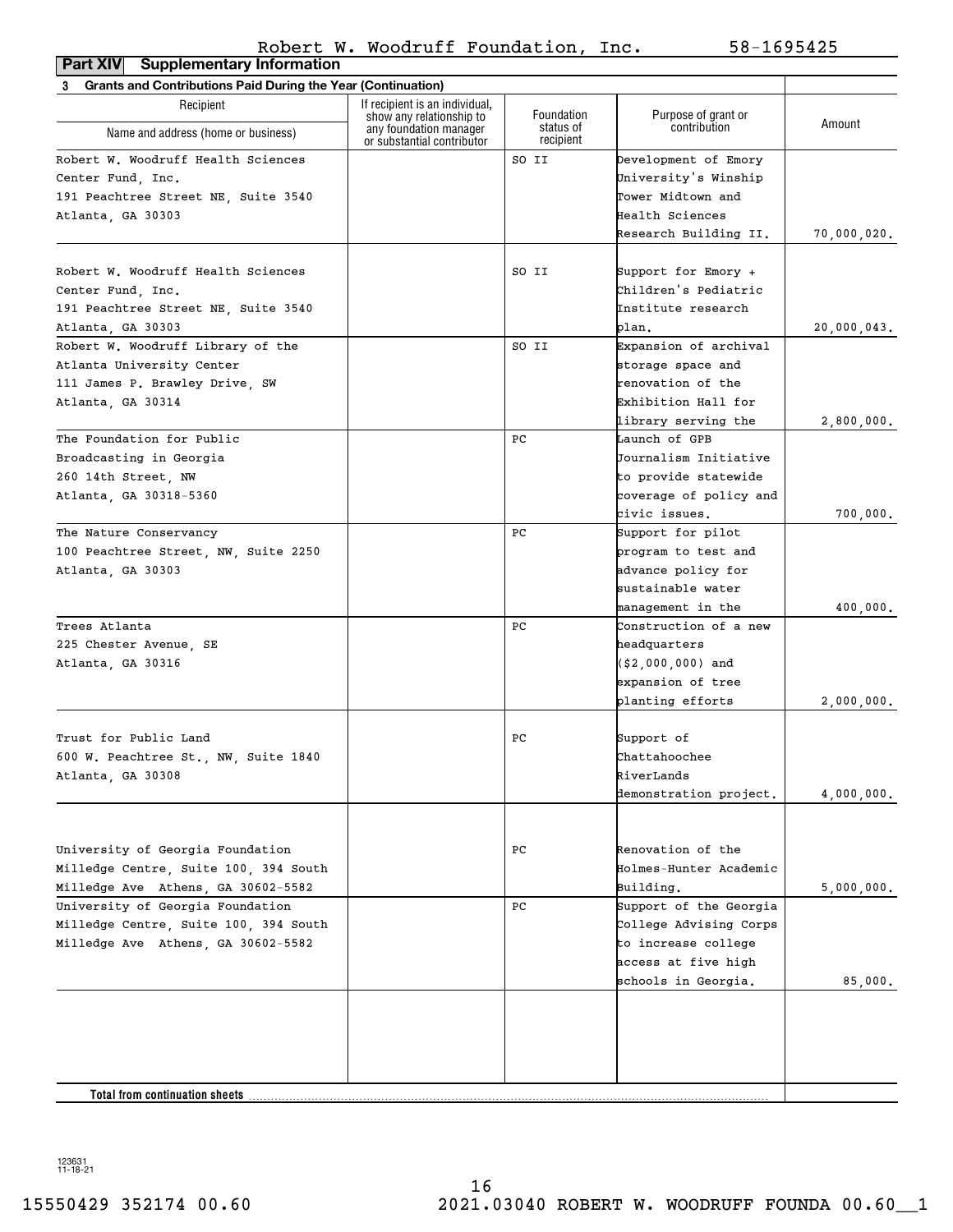| <b>Supplementary Information</b><br>Part XIV                             |                                                                                      |                         |                                     |               |
|--------------------------------------------------------------------------|--------------------------------------------------------------------------------------|-------------------------|-------------------------------------|---------------|
| Grants and Contributions Approved for Future Payment (Continuation)<br>3 |                                                                                      |                         |                                     |               |
| Recipient                                                                | If recipient is an individual,<br>show any relationship to<br>any foundation manager | Foundation<br>status of | Purpose of grant or<br>contribution | Amount        |
| Name and address (home or business)                                      | or substantial contributor                                                           | recipient               |                                     |               |
| Boys & Girls Clubs of America                                            |                                                                                      | РC                      | Support over two years              |               |
| 1275 Peachtree Street, NE                                                |                                                                                      |                         | for Clubs in Georgia                |               |
| Atlanta, GA 30309                                                        |                                                                                      |                         | and metro Atlanta to                |               |
|                                                                          |                                                                                      |                         | address learning loss               |               |
|                                                                          |                                                                                      |                         | related to the                      | 2,000,000.    |
| Georgia State University                                                 |                                                                                      | PС                      | Renovation of the Bell              |               |
| P.O. Box 3999                                                            |                                                                                      |                         | Buildings to house                  |               |
| Atlanta, GA 30302-3999                                                   |                                                                                      |                         | student success                     |               |
|                                                                          |                                                                                      |                         | services and the                    |               |
|                                                                          |                                                                                      |                         | National Institute for              | 15,000,000.   |
|                                                                          |                                                                                      |                         |                                     |               |
| Ichauway, Incorporated                                                   |                                                                                      | POF                     | 2022 capital and                    |               |
| 3988 Jones Center Drive                                                  |                                                                                      |                         | operating needs.                    |               |
| Newton, GA 39870                                                         |                                                                                      |                         |                                     | 11,200,000.   |
|                                                                          |                                                                                      |                         |                                     |               |
| Ichauway, Incorporated                                                   |                                                                                      | POF                     | Implementation of                   |               |
| 3988 Jones Center Drive                                                  |                                                                                      |                         | master facilities                   |               |
| Newton, GA 39870                                                         |                                                                                      |                         | plan.                               | 12,585,474.   |
| Morehouse School of Medicine                                             |                                                                                      | PС                      | Completion of \$25                  |               |
| 720 Westview Dr., SW                                                     |                                                                                      |                         | million campaign to                 |               |
| Atlanta, GA 30310-1495                                                   |                                                                                      |                         | renovate the Hugh M.                |               |
|                                                                          |                                                                                      |                         | Gloster and Medical                 |               |
|                                                                          |                                                                                      |                         | Education Buildings.                | 6,000,000.    |
| Park Pride                                                               |                                                                                      | РC                      | Expansion of the                    |               |
| P.O. Box 4936                                                            |                                                                                      |                         | Legacy Grant Program                |               |
| Atlanta, GA 30302                                                        |                                                                                      |                         | to support park                     |               |
|                                                                          |                                                                                      |                         | improvement projects                |               |
|                                                                          |                                                                                      |                         | as part of \$14 million             | 1,500,000.    |
| Shepherd Center                                                          |                                                                                      | РC                      | \$286 million campaign              |               |
| 2020 Peachtree Road, NW                                                  |                                                                                      |                         | to expand facilities                |               |
| Atlanta, GA 30309                                                        |                                                                                      |                         | and programs for                    |               |
|                                                                          |                                                                                      |                         | neurological                        |               |
|                                                                          |                                                                                      |                         | treatment,                          | 25,000,000.   |
|                                                                          |                                                                                      |                         |                                     |               |
| Trust for Public Land                                                    |                                                                                      | РC                      | Support of                          |               |
| 600 W. Peachtree St., NW, Suite 1840                                     |                                                                                      |                         | Chattahoochee                       |               |
| Atlanta, GA 30308                                                        |                                                                                      |                         | RiverLands                          |               |
|                                                                          |                                                                                      |                         | demonstration project.              | 5,000,000.    |
|                                                                          |                                                                                      |                         |                                     |               |
| University of Georgia Foundation                                         |                                                                                      | РC                      | Renovation of the                   |               |
| Milledge Centre, Suite 100, 394 South                                    |                                                                                      |                         | Holmes-Hunter Academic              |               |
| Milledge Ave Athens, GA 30602-5582                                       |                                                                                      |                         | Building.                           | 10,000,000.   |
|                                                                          |                                                                                      |                         |                                     |               |
|                                                                          |                                                                                      |                         |                                     |               |
|                                                                          |                                                                                      |                         |                                     | 88, 285, 474. |
| Total from continuation sheets.                                          |                                                                                      |                         |                                     |               |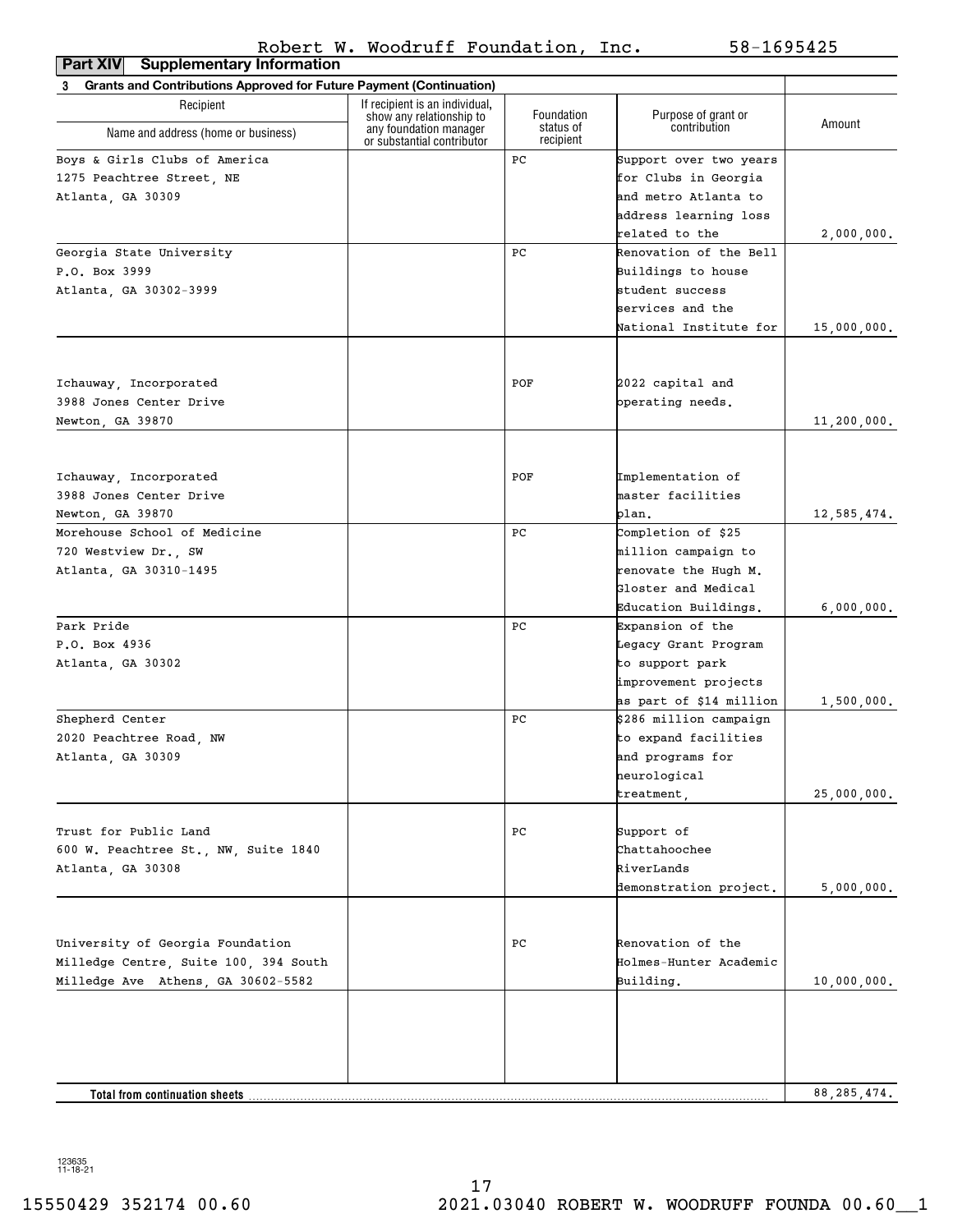**3a Grants and Contributions Paid During the Year Continuation of Purpose of Grant or Contribution**

Name of Recipient - American National Red Cross

Support of Douglasville Blood Processing Center capital needs

(\$350,000) and Close the Sickle Cell Gap program in Georgia (\$250,000).

Name of Recipient - APF Support Inc. fbo Atlanta Police Foundation

\$90 million campaign to construct the Public Safety Training Center

(\$10 million) and support a comprehensive public safety strategy (\$3

million).

Name of Recipient - Athens Area Community Foundation

Support of operating endowment for community foundation serving

Athens-Clarke, Oconee, Bartow, Jackson, Madison and Oglethorpe

counties.

Name of Recipient - Atlanta BeltLine Partnership

Completion of the 22-mile trail corridor loop (\$75 million) and support

for the Legacy Resident Retention Program (\$2.5 million) and

Partnership operations (\$2.5 million).

Name of Recipient - Boys & Girls Clubs of America

Support over two years for Clubs in Georgia and metro Atlanta to

address learning loss related to the COVID-19 pandemic.

Name of Recipient - Center for the Visually Impaired Foundation

Implementation of strategic plan to improve the reach, quality and

sustainability of services for the visually impaired.

Name of Recipient - Chattahoochee Nature Center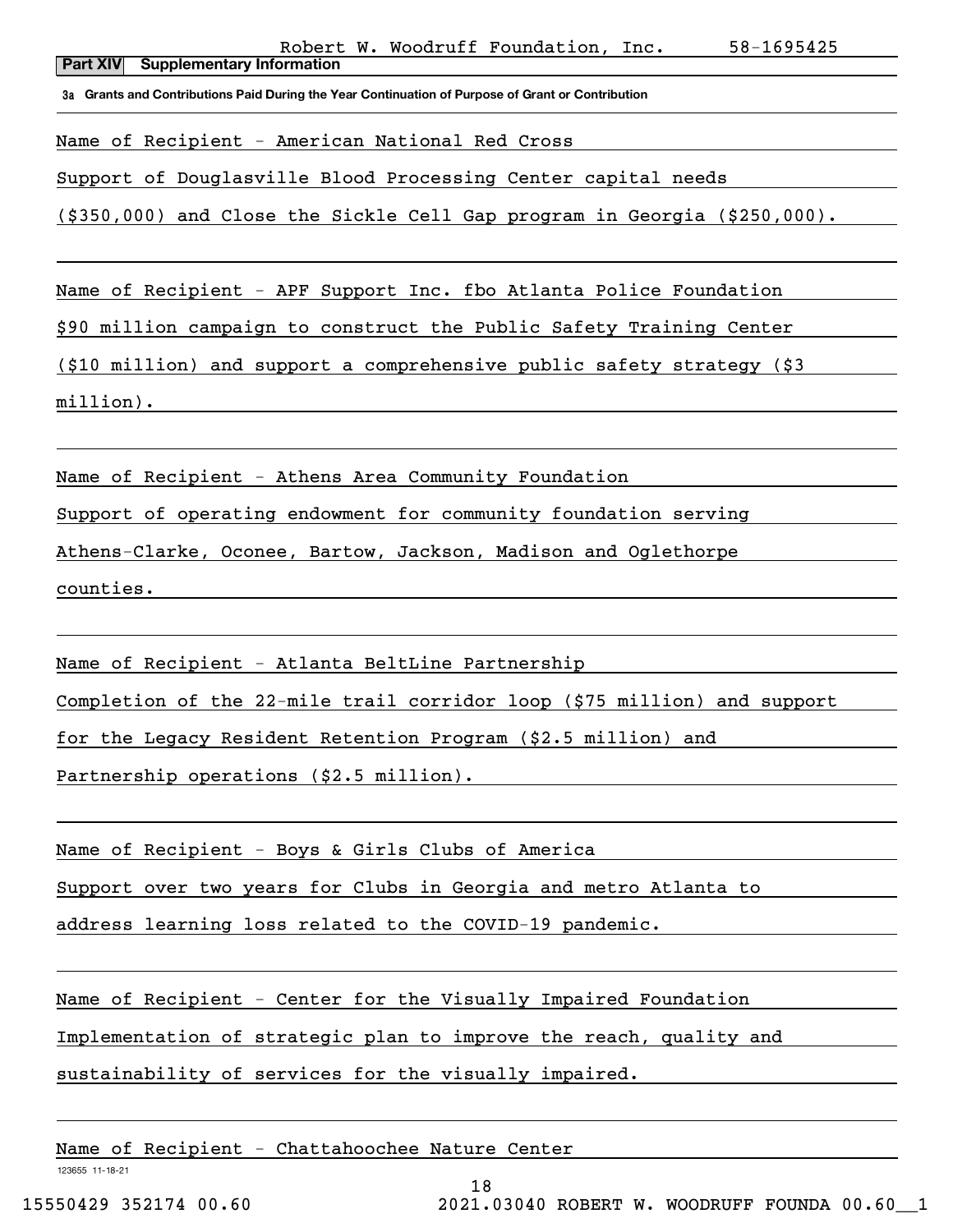**Part XIV Supplementary Information** Robert W. Woodruff Foundation, Inc. 58-1695425

**3a Grants and Contributions Paid During the Year Continuation of Purpose of Grant or Contribution**

\$8.3 million campaign to support first phase of capital improvements

prioritized in master plan.

Name of Recipient - Eagle Ranch

Construction of the Wings Center to provide community counseling

services as part of \$13.1 million campaign.

Name of Recipient - Emory University

Establishment of the Emory COVID-19 Response Collaborative within the

Rollins School of Public Health.

Name of Recipient - Georgia State University Research Foundation

Support for the Georgia Health Policy Center's effort to educate and

inform state legislators regarding healthcare policy.

Name of Recipient - NewTown Macon

Support for Godsey Initiatives Fund to expand nonprofit lending for

redevelopment projects in downtown Macon.

Name of Recipient - Park Pride

Expansion of the Legacy Grant Program to support park improvement

projects as part of \$14 million campaign.

Name of Recipient - Robert W. Woodruff Library of the Atlanta University Center

Expansion of archival storage space and renovation of the Exhibition

Hall for library serving the Atlanta University Center.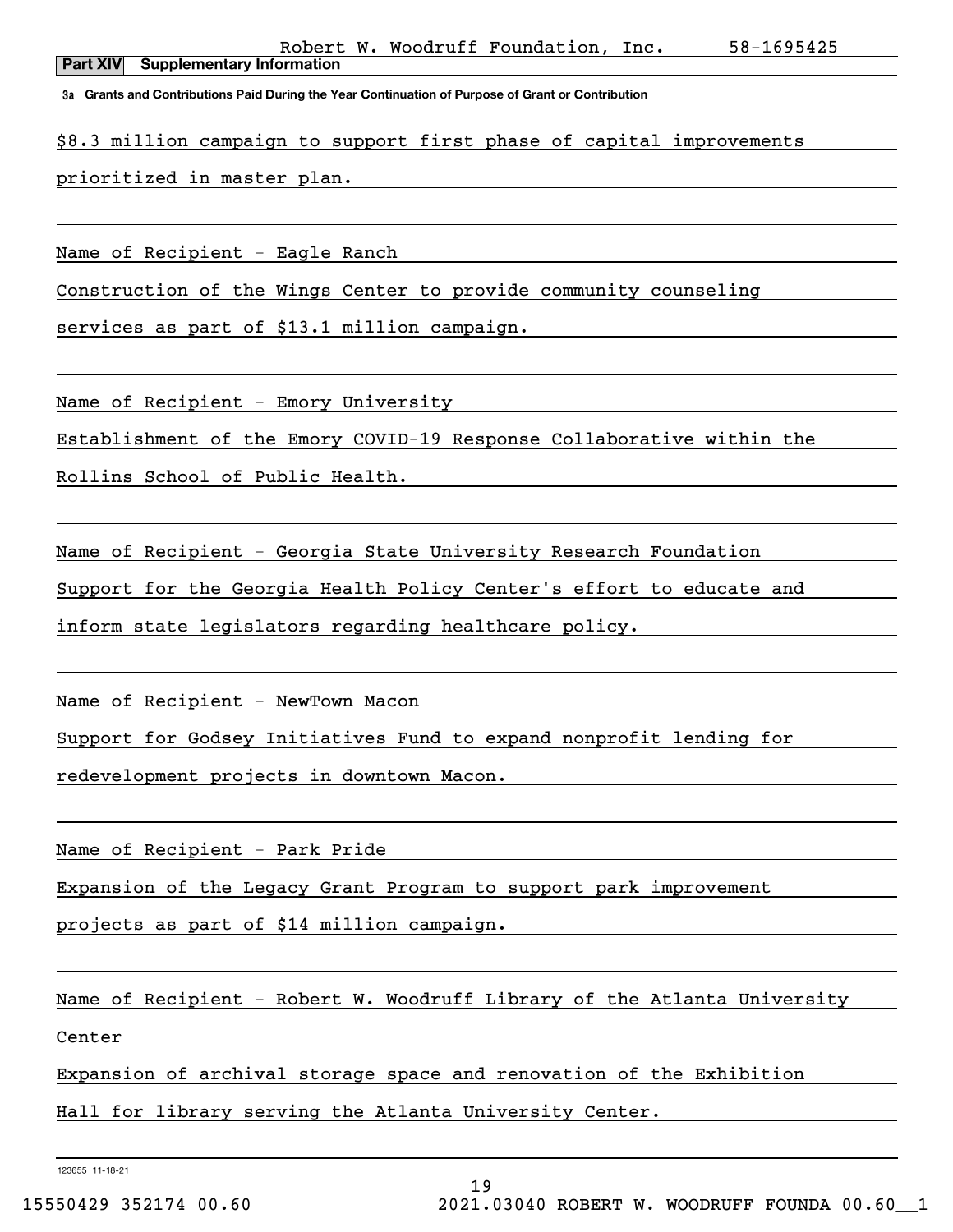**Part XIV Supplementary Information**

**3a Grants and Contributions Paid During the Year Continuation of Purpose of Grant or Contribution**

Name of Recipient - The Nature Conservancy

Support for pilot program to test and advance policy for sustainable

water management in the Lower Flint River Basin.

Name of Recipient - Trees Atlanta

Construction of a new headquarters (\$2,000,000) and expansion of tree

planting efforts (\$1,000,000) as part of \$16 million campaign.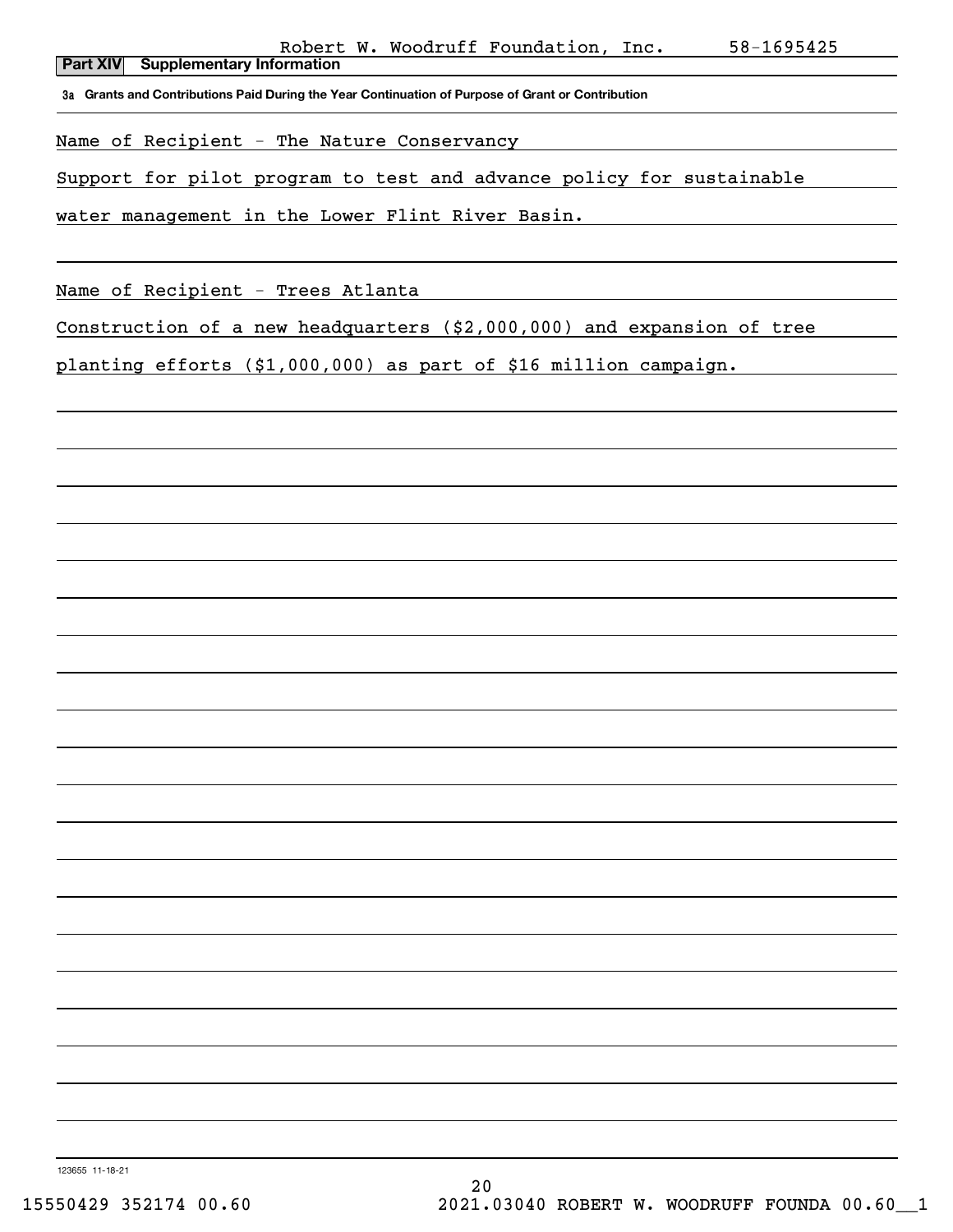Robert W. Woodruff Foundation, Inc. 58-1695425

**Part XIV Supplementary Information**

**3b Grants and Contributions Approved for Future Payment Continuation of Purpose of Grant or Contribution**

Name of Recipient - Atlanta BeltLine Partnership

Completion of the 22-mile trail corridor loop (\$75 million) and support

for the Legacy Resident Retention Program (\$2.5 million) and

Partnership operations (\$2.5 million).

Name of Recipient - Atlanta Police Foundation

\$90 million campaign to construct the Public Safety Training Center

(\$10 million) and support a comprehensive public safety strategy (\$3

million).

Name of Recipient - Boys & Girls Clubs of America

Support over two years for Clubs in Georgia and metro Atlanta to

address learning loss related to the COVID-19 pandemic.

Name of Recipient - Georgia State University

Renovation of the Bell Buildings to house student success services and

the National Institute for Student Success.

Name of Recipient - Park Pride

Expansion of the Legacy Grant Program to support park improvement

projects as part of \$14 million campaign.

Name of Recipient - Shepherd Center

\$286 million campaign to expand facilities and programs for

neurological treatment, rehabilitation and research.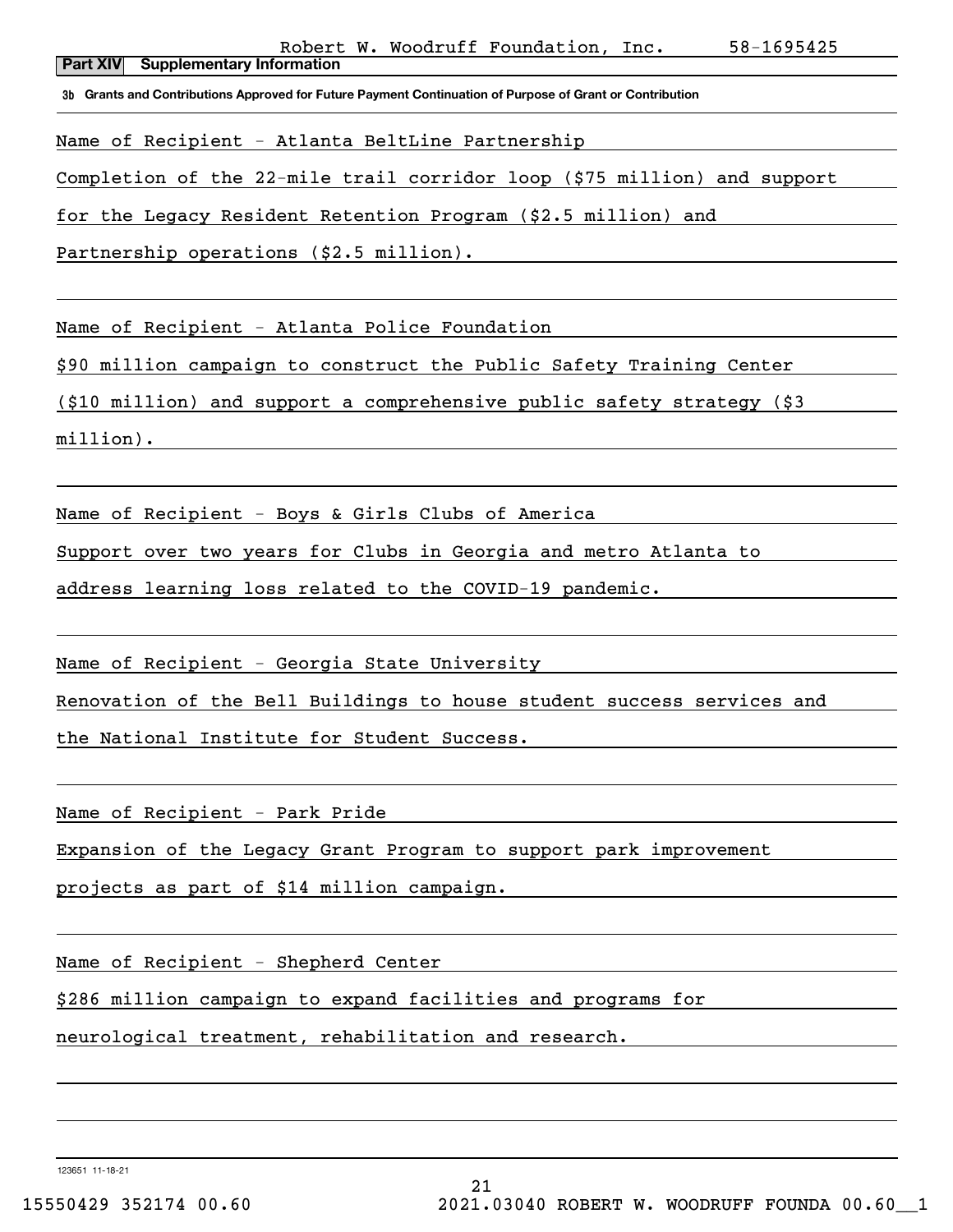| Form                                                   |
|--------------------------------------------------------|
| Department of the Treasury<br>Internal Revenue Service |

# **Underpayment of Estimated Tax by Corporations**

Form 990-PF

OMB No. 1545-0123

**2021**

**| Attach to the corporation's tax return. | Go to www.irs.gov/Form2220 for instructions and the latest information.**

**Employer identification number**

| Robert W. Woodruff Foundation, Inc.                                                                                                                                                                                           |    |          |           |        |          |               | 58-1695425        |
|-------------------------------------------------------------------------------------------------------------------------------------------------------------------------------------------------------------------------------|----|----------|-----------|--------|----------|---------------|-------------------|
| Note: Generally, the corporation is not required to file Form 2220 (see Part II below for exceptions) because the IRS will figure any penalty owed and                                                                        |    |          |           |        |          |               |                   |
| bill the corporation. However, the corporation may still use Form 2220 to figure the penalty. If so, enter the amount from page 2, line 38, on the                                                                            |    |          |           |        |          |               |                   |
| estimated tax penalty line of the corporation's income tax return, but do not attach Form 2220.                                                                                                                               |    |          |           |        |          |               |                   |
| <b>Required Annual Payment</b><br>Part I                                                                                                                                                                                      |    |          |           |        |          |               |                   |
|                                                                                                                                                                                                                               |    |          |           |        |          |               |                   |
|                                                                                                                                                                                                                               |    |          |           |        |          | 1.            | 1,761,109.        |
|                                                                                                                                                                                                                               |    |          |           |        |          |               |                   |
| 2 a Personal holding company tax (Schedule PH (Form 1120), line 26) included on line 1                                                                                                                                        |    |          | 2a        |        |          |               |                   |
| <b>b</b> Look-back interest included on line 1 under section 460(b)(2) for completed long-term                                                                                                                                |    |          |           |        |          |               |                   |
| contracts or section 167(g) for depreciation under the income forecast method [111111111111111111111111111111                                                                                                                 |    |          | 2b        |        |          |               |                   |
|                                                                                                                                                                                                                               |    |          |           |        |          |               |                   |
|                                                                                                                                                                                                                               |    |          | 2c        |        |          |               |                   |
| d Total. Add lines 2a through 2c [11] manuscription contracts and all the contracts and all the contracts and the contracts and the contracts and the contracts and the contracts and the contracts and the contracts and the |    |          |           |        |          | 2d            |                   |
| 3 Subtract line 2d from line 1. If the result is less than \$500, do not complete or file this form. The corporation                                                                                                          |    |          |           |        |          |               |                   |
| does not owe the penalty                                                                                                                                                                                                      |    |          |           |        |          | 3             | <u>1,761,109.</u> |
| Enter the tax shown on the corporation's 2020 income tax return. See instructions. Caution: If the tax is zero                                                                                                                |    |          |           |        |          |               |                   |
|                                                                                                                                                                                                                               |    |          |           |        |          | 4             | 1,825,343.        |
|                                                                                                                                                                                                                               |    |          |           |        |          |               |                   |
| 5 Required annual payment. Enter the smaller of line 3 or line 4. If the corporation is required to skip line 4,                                                                                                              |    |          |           |        |          |               |                   |
| enter the amount from line 3                                                                                                                                                                                                  |    |          |           |        |          | 5             | 1,761,109.        |
| Part II<br><b>Reasons for Filing -</b> Check the boxes below that apply. If any boxes are checked, the corporation must file Form 2220                                                                                        |    |          |           |        |          |               |                   |
| even if it does not owe a penalty. See instructions.                                                                                                                                                                          |    |          |           |        |          |               |                   |
| The corporation is using the adjusted seasonal installment method.<br>6                                                                                                                                                       |    |          |           |        |          |               |                   |
| $\lfloor x \rfloor$<br>The corporation is using the annualized income installment method.<br>7                                                                                                                                |    |          |           |        |          |               |                   |
| $\overline{\mathbf{X}}$<br>The corporation is a "large corporation" figuring its first required installment based on the prior year's tax.<br>8                                                                               |    |          |           |        |          |               |                   |
| Part III   Figuring the Underpayment                                                                                                                                                                                          |    |          |           |        |          |               |                   |
|                                                                                                                                                                                                                               |    | (a)      | (b)       |        | (c)      |               | (d)               |
| Installment due dates. Enter in columns (a) through (d) the<br>9                                                                                                                                                              |    |          |           |        |          |               |                   |
| 15th day of the 4th (Form 990-PF filers: Use 5th month),                                                                                                                                                                      |    |          |           |        |          |               |                   |
| 6th, 9th, and 12th months of the corporation's tax year                                                                                                                                                                       | 9  | 05/15/21 | 06/15/21  |        | 09/15/21 |               | 12/15/21          |
| 10 Required installments. If the box on line 6 and/or line 7                                                                                                                                                                  |    |          |           |        |          |               |                   |
| above is checked, enter the amounts from Sch A, line 38. If                                                                                                                                                                   |    |          |           |        |          |               |                   |
| the box on line 8 (but not 6 or 7) is checked, see instructions                                                                                                                                                               |    |          |           |        |          |               |                   |
| for the amounts to enter. If none of these boxes are checked,                                                                                                                                                                 |    |          |           |        |          |               |                   |
| enter 25% (0.25) of line 5 above in each column $\ldots$                                                                                                                                                                      | 10 | 114,392. | 99,700.   |        | 594,719. |               | 481,413.          |
| 11 Estimated tax paid or credited for each period. For                                                                                                                                                                        |    |          |           |        |          |               |                   |
| column (a) only, enter the amount from line 11 on line 15.                                                                                                                                                                    |    |          |           |        |          |               |                   |
| See instructions                                                                                                                                                                                                              | 11 | 121,783. | 95,000.   |        | 600,000. |               | 945,000.          |
| Complete lines 12 through 18 of one column                                                                                                                                                                                    |    |          |           |        |          |               |                   |
| before going to the next column.                                                                                                                                                                                              |    |          |           |        |          |               |                   |
| Enter amount, if any, from line 18 of the preceding column<br>12                                                                                                                                                              | 12 |          |           | 7,391. | 2,691.   |               | 7,972.            |
| 13                                                                                                                                                                                                                            | 13 |          | 102, 391. |        | 602,691. |               | 952,972.          |
| Add amounts on lines 16 and 17 of the preceding column<br>14                                                                                                                                                                  | 14 |          |           |        |          |               |                   |
| Subtract line 14 from line 13. If zero or less, enter -0-<br>15                                                                                                                                                               | 15 | 121,783. | 102, 391. |        | 602,691. |               | 952,972.          |
| If the amount on line 15 is zero, subtract line 13 from line<br>16                                                                                                                                                            |    |          |           |        |          |               |                   |
|                                                                                                                                                                                                                               | 16 |          |           | $0$ .  |          | $\mathbf 0$ . |                   |
| 17 Underpayment. If line 15 is less than or equal to line 10,                                                                                                                                                                 |    |          |           |        |          |               |                   |
| subtract line 15 from line 10. Then go to line 12 of the next                                                                                                                                                                 |    |          |           |        |          |               |                   |
|                                                                                                                                                                                                                               | 17 |          |           |        |          |               |                   |
| 18 Overpayment. If line 10 is less than line 15, subtract line 10                                                                                                                                                             |    |          |           |        |          |               |                   |
|                                                                                                                                                                                                                               |    |          |           |        |          |               |                   |

**For Paperwork Reduction Act Notice, see separate instructions.** LHA

from line 15. Then go to line 12 of the next column

**18**

**Go to Part IV on page 2 to figure the penalty. Do not go to Part IV if there are no entries on line 17 - no penalty is owed.**

Form 2220 (2021)

112801 01-06-22

7,391. 2,691. 7,972.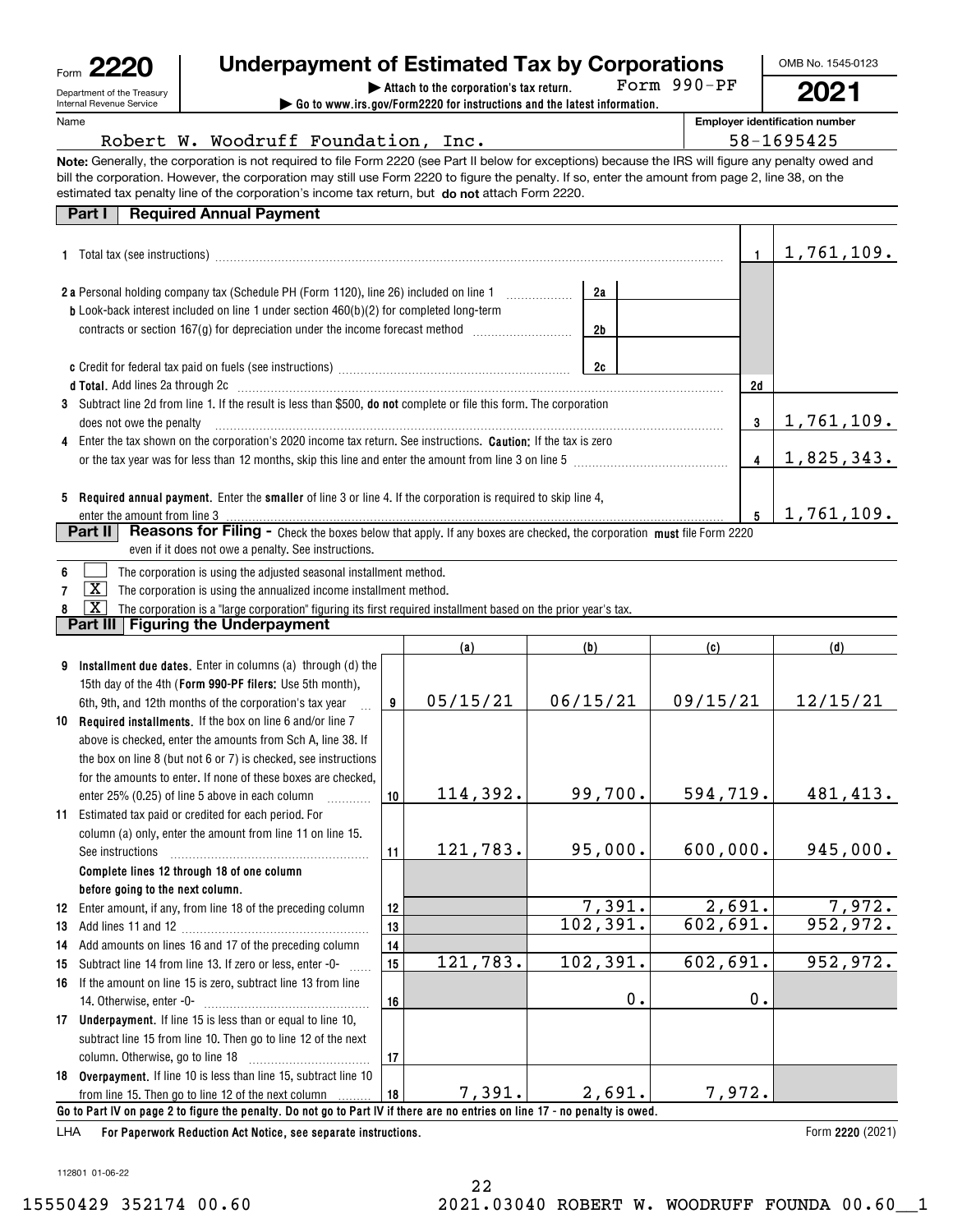## Form 990-PF

|  | Form 2220 (2021) | w.<br>Robert |  | Woodruff Foundation, | Inc. | $-1695425$<br>$58 -$ | Page |  |
|--|------------------|--------------|--|----------------------|------|----------------------|------|--|
|--|------------------|--------------|--|----------------------|------|----------------------|------|--|

### **Part IV Figuring the Penalty**

|    |                                                                                                                                                                                                                                                                                                                                         |    | (a) | (b) | (c)        | (d) |
|----|-----------------------------------------------------------------------------------------------------------------------------------------------------------------------------------------------------------------------------------------------------------------------------------------------------------------------------------------|----|-----|-----|------------|-----|
|    | 19 Enter the date of payment or the 15th day of the 4th month<br>after the close of the tax year, whichever is earlier.<br>(C corporations with tax years ending June 30<br>and S corporations: Use 3rd month instead of 4th month.<br>Form 990-PF and Form 990-T filers: Use 5th month<br>instead of 4th month.) See instructions<br>. | 19 |     |     |            |     |
|    | 20 Number of days from due date of installment on line 9 to the                                                                                                                                                                                                                                                                         |    |     |     |            |     |
|    | date shown on line 19                                                                                                                                                                                                                                                                                                                   | 20 |     |     |            |     |
|    | 21 Number of days on line 20 after 4/15/2021 and before 7/1/2021                                                                                                                                                                                                                                                                        | 21 |     |     |            |     |
|    | 22 Underpayment on line 17 x Number of days on line 21 x 3% (0.03)<br>365                                                                                                                                                                                                                                                               | 22 | S   | \$  | \$         | \$  |
|    | 23 Number of days on line 20 after 6/30/2021 and before 10/1/2021                                                                                                                                                                                                                                                                       | 23 |     |     |            |     |
|    | 24 Underpayment on line 17 x Number of days on line 23 x 3% (0.03)<br>365                                                                                                                                                                                                                                                               | 24 | S   | \$  | \$         | \$  |
|    | 25 Number of days on line 20 after 9/30/2021 and before 1/1/2022                                                                                                                                                                                                                                                                        | 25 |     |     |            |     |
|    | 26 Underpayment on line 17 x Number of days on line 25 x 3% (0.03)<br>365                                                                                                                                                                                                                                                               | 26 | S   | \$  | \$         | \$  |
| 27 | Number of days on line 20 after 12/31/2021 and before 4/1/2022                                                                                                                                                                                                                                                                          | 27 |     |     |            |     |
|    | 28 Underpayment on line 17 x Number of days on line 27 x 3% (0.03)<br>365                                                                                                                                                                                                                                                               | 28 | -\$ | S   | \$         | \$  |
|    | 29 Number of days on line 20 after 3/31/2022 and before 7/1/2022                                                                                                                                                                                                                                                                        | 29 |     |     |            |     |
|    | 30 Underpayment on line 17 x Number of days on line 29 x $*$ %<br>365                                                                                                                                                                                                                                                                   | 30 | S   | \$  | \$         | \$  |
|    | 31 Number of days on line 20 after 6/30/2022 and before 10/1/2022                                                                                                                                                                                                                                                                       | 31 |     |     |            |     |
|    | 32 Underpayment on line 17 x Number of days on line 31 x *%<br>365                                                                                                                                                                                                                                                                      | 32 | S   | \$  | \$         | \$  |
|    | 33 Number of days on line 20 after 9/30/2022 and before 1/1/2023                                                                                                                                                                                                                                                                        | 33 |     |     |            |     |
|    | 34 Underpayment on line 17 x Number of days on line 33 x $*$ %<br>365                                                                                                                                                                                                                                                                   | 34 | \$  | \$  | \$         | \$  |
|    | 35 Number of days on line 20 after 12/31/2022 and before 3/16/2023                                                                                                                                                                                                                                                                      | 35 |     |     |            |     |
|    | 36 Underpayment on line 17 x Number of days on line 35 x *%<br>.<br>365                                                                                                                                                                                                                                                                 | 36 | \$  | \$  | \$         | \$  |
|    | 37 Add lines 22, 24, 26, 28, 30, 32, 34, and 36                                                                                                                                                                                                                                                                                         | 37 | \$  | \$  | \$         | \$  |
|    | 38 Penalty. Add columns (a) through (d) of line 37. Enter the total here and on Form 1120, line 34; or the comparable<br>line for other income tax returns<br>* Use the penalty interest rate for each calendar quarter, which the IRS will determine during the first month in the preceding quarter.                                  |    |     |     | $38 \quad$ | 0.  |

information on the Internet, access the IRS website at **www.irs.gov**. You can also call 1-800-829-4933 to get interest rate information. These rates are published quarterly in an IRS News Release and in a revenue ruling in the Internal Revenue Bulletin. To obtain this

**2220**  Form (2021)

112802 01-06-22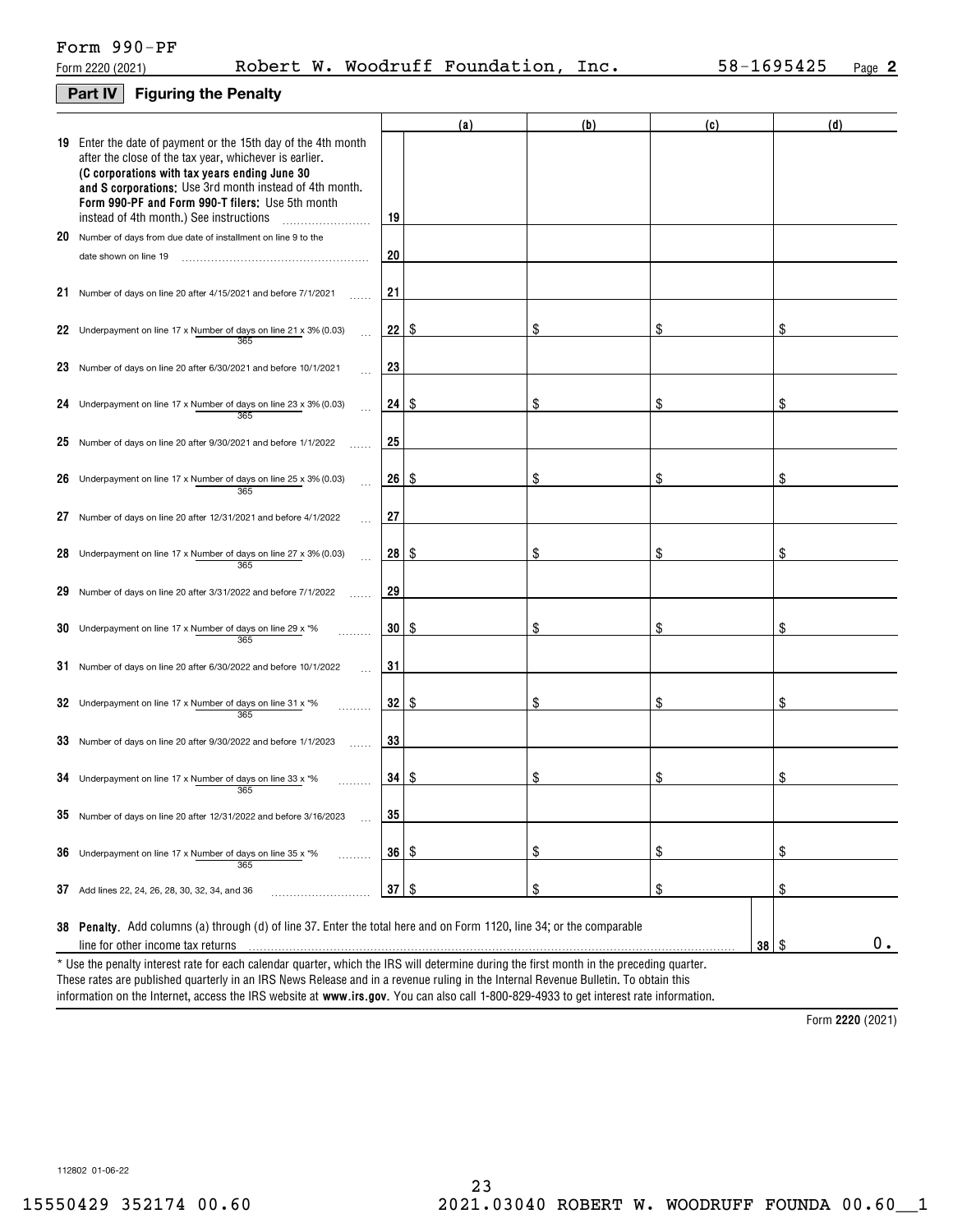## Robert W. Woodruff Foundation, Inc. 58-1695425

Form 2220 (2021) Page Form 990-PF

**3**

### **Schedule A Adjusted Seasonal Installment Method and Annualized Income Installment Method**

See instructions.

 **Form 1120-S filers:** *For lines 1, 2, 3, and 21, "taxable income" refers to excess net passive income or the amount on which tax is imposed under section 1374(a), whichever applies.*

## **Part I Adjusted Seasonal Installment Method**

**Caution:** Use this method only if the base period percentage for any 6 consecutive months is at least 70%. See instructions.

|                                                                      |                         | (a)            | (b)            | (c)            | (d)             |
|----------------------------------------------------------------------|-------------------------|----------------|----------------|----------------|-----------------|
| 1 Enter taxable income for the following periods.                    |                         | First 3 months | First 5 months | First 8 months | First 11 months |
| a Tax year beginning in 2018                                         | 1a                      |                |                |                |                 |
| <b>b</b> Tax year beginning in 2019                                  | 1b                      |                |                |                |                 |
|                                                                      |                         |                |                |                |                 |
| c Tax year beginning in 2020                                         | 1c                      |                |                |                |                 |
| 2 Enter taxable income for each period for the tax year beginning in |                         |                |                |                |                 |
| 2021. See the instructions for the treatment of extraordinary items  | $\overline{\mathbf{2}}$ |                |                |                |                 |
|                                                                      |                         | First 4 months | First 6 months | First 9 months |                 |
| 3 Enter taxable income for the following periods.                    |                         |                |                |                | Entire year     |
|                                                                      |                         |                |                |                |                 |
| <b>a</b> Tax year beginning in 2018                                  | 3a                      |                |                |                |                 |
|                                                                      |                         |                |                |                |                 |
| <b>b</b> Tax year beginning in 2019                                  | 3b                      |                |                |                |                 |
|                                                                      |                         |                |                |                |                 |
| c Tax year beginning in 2020                                         | 3c                      |                |                |                |                 |
| 4 Divide the amount in each column on line 1a by the                 |                         |                |                |                |                 |
|                                                                      | 4                       |                |                |                |                 |
| 5 Divide the amount in each column on line 1b by the                 |                         |                |                |                |                 |
| amount in column (d) on line 3b                                      | 5                       |                |                |                |                 |
| 6 Divide the amount in each column on line 1c by the                 |                         |                |                |                |                 |
|                                                                      | 6                       |                |                |                |                 |
|                                                                      |                         |                |                |                |                 |
|                                                                      | $\overline{7}$          |                |                |                |                 |
|                                                                      |                         |                |                |                |                 |
| 8 Divide line 7 by 3.0                                               | 8                       |                |                |                |                 |
|                                                                      | 9a<br>9 <sub>b</sub>    |                |                |                |                 |
|                                                                      | 9c                      |                |                |                |                 |
| 10 Figure the tax on the amt on In 9c using the instr for Form       |                         |                |                |                |                 |
| 1120, Sch J, line 2, or comparable line of corp's return             | 10                      |                |                |                |                 |
| 11a Divide the amount in columns (a) through (c) on line 3a          |                         |                |                |                |                 |
|                                                                      | 11a                     |                |                |                |                 |
| <b>b</b> Divide the amount in columns (a) through (c) on line 3b     |                         |                |                |                |                 |
|                                                                      | 11b                     |                |                |                |                 |
| c Divide the amount in columns (a) through (c) on line 3c            |                         |                |                |                |                 |
|                                                                      | 11c                     |                |                |                |                 |
|                                                                      | 12                      |                |                |                |                 |
|                                                                      | 13                      |                |                |                |                 |
| 14 Multiply the amount in columns (a) through (c) of line 10         |                         |                |                |                |                 |
| by columns (a) through (c) of line 13. In column (d), enter          |                         |                |                |                |                 |
| the amount from line 10, column (d)                                  | 14                      |                |                |                |                 |
| 15 Enter any alternative minimum tax (trusts only) for each          |                         |                |                |                |                 |
|                                                                      | 15                      |                |                |                |                 |
|                                                                      |                         |                |                |                |                 |
| 16 Enter any other taxes for each payment period. See instr.         | 16                      |                |                |                |                 |
|                                                                      | 17                      |                |                |                |                 |
| 18 For each period, enter the same type of credits as allowed        |                         |                |                |                |                 |
| on Form 2220, lines 1 and 2c. See instructions                       | 18                      |                |                |                |                 |
| 19 Total tax after credits. Subtract line 18 from line 17. If        |                         |                |                |                |                 |
|                                                                      | 19                      |                |                |                |                 |

24

112821 01-06-22

**2220**  Form (2021)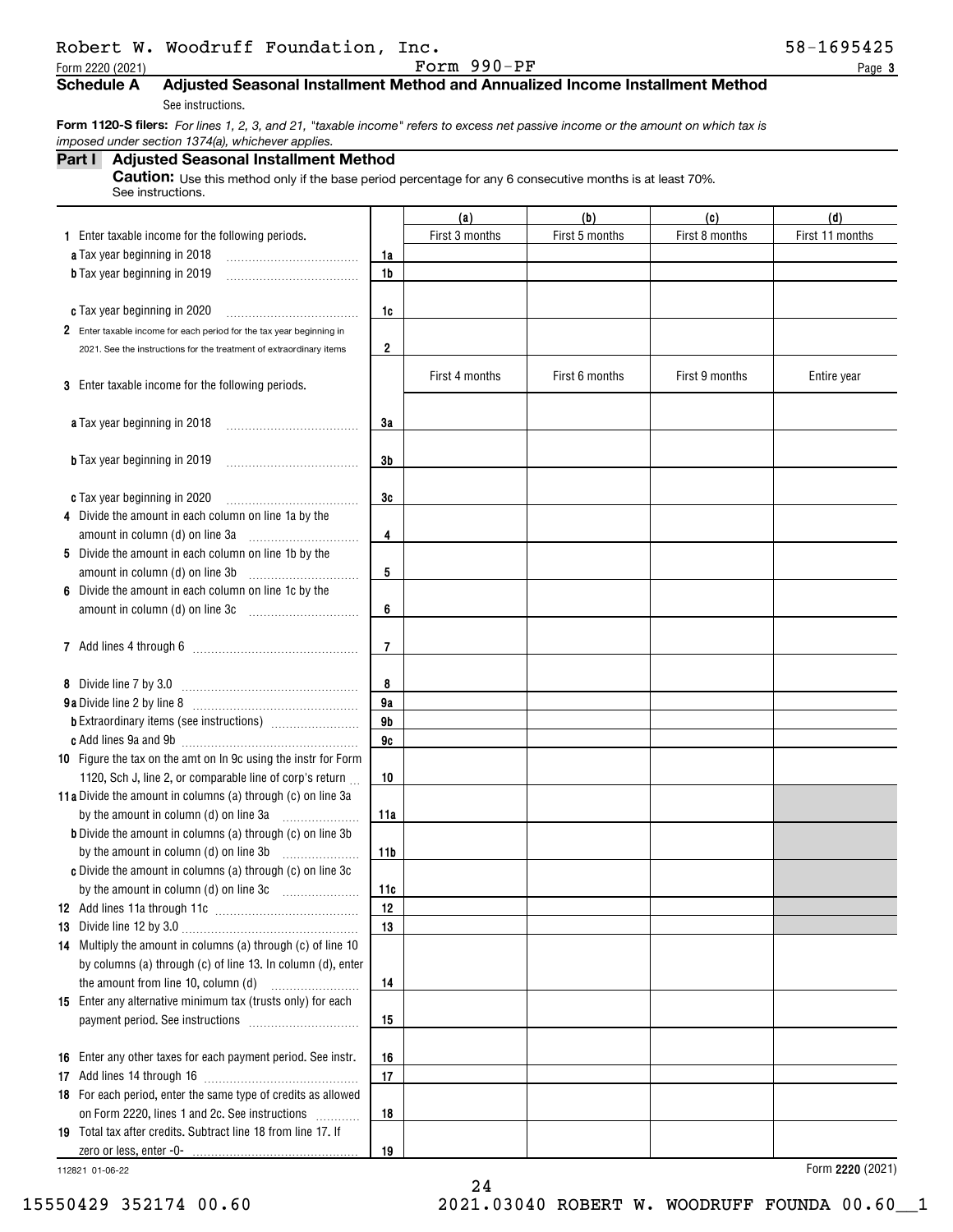**4**

## **Part II Annualized Income Installment Method** \*\*

|                                                                                       |                 | (a)                       | (b)                                                     | (c)                                     | (d)                                                        |
|---------------------------------------------------------------------------------------|-----------------|---------------------------|---------------------------------------------------------|-----------------------------------------|------------------------------------------------------------|
|                                                                                       |                 | $\boldsymbol{2}$<br>First | 3<br>First                                              | 6<br>First                              | 9<br>First                                                 |
|                                                                                       | 20              | months                    | months                                                  | months                                  | months                                                     |
| 21 Enter taxable income for each annualization period. See                            |                 |                           |                                                         |                                         |                                                            |
| instructions for the treatment of extraordinary items                                 | 21              |                           | $5,486,433.$ 7, 701, 126. 38, 791, 888. 69, 616, 599.   |                                         |                                                            |
|                                                                                       |                 |                           |                                                         |                                         |                                                            |
| 22 Annualization amounts (see instructions)                                           | 22              | 6.000000                  | 4.000000                                                | 2.000000                                | 1.333330                                                   |
|                                                                                       |                 |                           |                                                         |                                         |                                                            |
| 23a Annualized taxable income. Multiply line 21 by line 22                            |                 |                           | <u>23a</u> 32,918,598.30,804,504.77,583,776.92,821,900. |                                         |                                                            |
|                                                                                       | 23 <sub>b</sub> |                           |                                                         |                                         |                                                            |
| c Add lines 23a and 23b                                                               | 23c             |                           |                                                         |                                         | $[32, 918, 598. 30, 804, 504. 77, 583, 776. 92, 821, 900.$ |
| 24 Figure the tax on the amount on line 23c using the                                 |                 |                           |                                                         |                                         |                                                            |
| instructions for Form 1120, Schedule J, line 2,                                       |                 |                           |                                                         |                                         |                                                            |
|                                                                                       | 24              | 457,569.                  |                                                         |                                         | $428, 183.$   1, 078, 414.  1, 290, 224.                   |
| 25 Enter any alternative minimum tax (trusts only) for each                           |                 |                           |                                                         |                                         |                                                            |
|                                                                                       | 25              |                           |                                                         |                                         |                                                            |
|                                                                                       |                 |                           |                                                         |                                         |                                                            |
| 26 Enter any other taxes for each payment period. See instr.                          | 26              |                           |                                                         |                                         |                                                            |
|                                                                                       |                 |                           |                                                         |                                         |                                                            |
| 27 Total tax. Add lines 24 through 26                                                 | 27              | 457,569.                  |                                                         | $428, 183.$ 1, 078, $414.$ 1, 290, 224. |                                                            |
| 28 For each period, enter the same type of credits as allowed                         |                 |                           |                                                         |                                         |                                                            |
| on Form 2220, lines 1 and 2c. See instructions                                        | 28              |                           |                                                         |                                         |                                                            |
| 29 Total tax after credits. Subtract line 28 from line 27. If                         |                 |                           |                                                         |                                         |                                                            |
|                                                                                       | 29              | 457,569.                  |                                                         | $428, 183.$   1,078,414.  1,290,224.    |                                                            |
|                                                                                       |                 |                           |                                                         |                                         |                                                            |
| <b>30</b> Applicable percentage                                                       | 30              | 25%                       | 50%                                                     | 75%                                     | 100%                                                       |
|                                                                                       |                 |                           |                                                         |                                         |                                                            |
| 31 Multiply line 29 by line 30                                                        | 31              | 114,392.                  | 214,092.                                                |                                         | 808, 811.   1, 290, 224.                                   |
| Part III<br><b>Required Installments</b>                                              |                 |                           |                                                         |                                         |                                                            |
|                                                                                       |                 |                           |                                                         |                                         |                                                            |
| Note: Complete lines 32 through 38 of one column                                      |                 | 1st                       | 2nd                                                     | 3rd                                     | 4th                                                        |
| before completing the next column.                                                    |                 | installment               | installment                                             | installment                             | installment                                                |
| 32 If only Part I or Part II is completed, enter the amount in                        |                 |                           |                                                         |                                         |                                                            |
| each column from line 19 or line 31. If both parts are                                |                 |                           |                                                         |                                         |                                                            |
| completed, enter the smaller of the amounts in each<br>column from line 19 or line 31 | 32              | 114,392.                  | 214,092.                                                |                                         | 808, 811.   1, 290, 224.                                   |
| 33 Add the amounts in all preceding columns of line 38.                               |                 |                           |                                                         |                                         |                                                            |
| See instructions                                                                      | 33              |                           | 114,392.                                                |                                         | $214,092.$ 808,811.                                        |
| 34 Adjusted seasonal or annualized income installments.                               |                 |                           |                                                         |                                         |                                                            |
| Subtract line 33 from line 32. If zero or less, enter -0-                             | 34              | 114,392.                  | 99,700.                                                 | 594,719.                                | 481,413.                                                   |
| 35 Enter 25% (0.25) of line 5 on page 1 of Form 2220 in                               |                 |                           |                                                         |                                         |                                                            |
| each column. Note: "Large corporations," see the                                      |                 |                           |                                                         |                                         |                                                            |
| instructions for line 10 for the amounts to enter<br>.                                | 35              | 440,277.                  | 440,278.                                                | 440, 277.                               | 440,277.                                                   |
| 36 Subtract line 38 of the preceding column from line 37 of                           |                 |                           |                                                         |                                         |                                                            |
| the preceding column                                                                  | 36              |                           | 325,885.                                                | 666,463.                                | 512,021.                                                   |
|                                                                                       |                 |                           |                                                         |                                         |                                                            |
| 37 Add lines 35 and 36                                                                | 37              | 440,277.                  | 766,163.                                                | 1,106,740.                              | 952,298.                                                   |
| 38 Required installments. Enter the smaller of line 34 or                             |                 |                           |                                                         |                                         |                                                            |
| line 37 here and on page 1 of Form 2220, line 10.                                     |                 |                           |                                                         |                                         |                                                            |
| See instructions                                                                      | 38              | 114,392.                  | 99,700.                                                 | 594,719.                                | 481,413.                                                   |
|                                                                                       |                 |                           |                                                         |                                         |                                                            |

\*\* Annualized Income Installment Method Using Standard Option

112822 01-06-22

**2220**  Form (2021)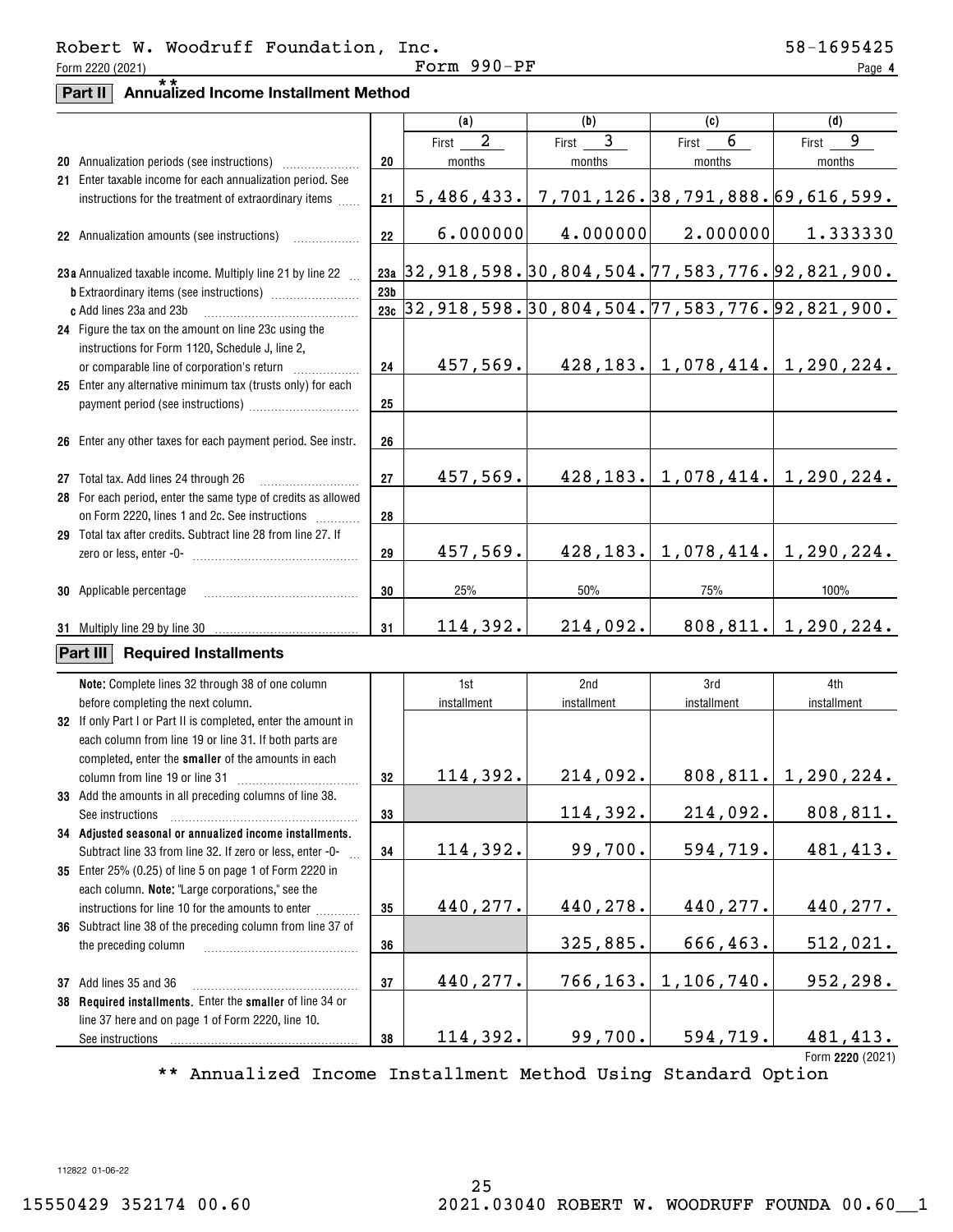| Form 990-PF                                    | Interest on Savings and Temporary Cash Investments |                                        |                             |                |                                             | Statement 1                   |
|------------------------------------------------|----------------------------------------------------|----------------------------------------|-----------------------------|----------------|---------------------------------------------|-------------------------------|
| Source                                         |                                                    |                                        | (a)<br>Revenue<br>Per Books |                | (b)<br>Net Investment<br>Income             | (c)<br>Adjusted<br>Net Income |
| BONDS-ACCRUED ON PURCHASES<br>CASH EQUIVALENTS |                                                    |                                        | $-250, 322.$<br>340,528.    |                | $-250, 322.$<br>340,528.                    |                               |
| Total to Part I, line 3                        |                                                    |                                        | 90, 206.                    |                | 90, 206.                                    |                               |
| Form 990-PF                                    |                                                    | Dividends and Interest from Securities |                             |                |                                             | Statement 2                   |
| Source                                         | Gross<br>Amount                                    | Capital<br>Gains<br>Dividends          |                             | (a)<br>Revenue | (b)<br>Net Invest-<br>Per Books ment Income | (c)<br>Adjusted<br>Net Income |
| DIVIDENDS                                      | 96,723,514.                                        |                                        |                             |                | 0.96, 723, 514.96, 723, 514.                |                               |
| To Part I, line 4                              | 96,723,514.                                        |                                        |                             |                | 0.96, 723, 514.96, 723, 514.                |                               |
| Form 990-PF                                    |                                                    | Other Income                           |                             |                |                                             | Statement 3                   |
| Description                                    |                                                    |                                        | (a)<br>Revenue<br>Per Books |                | (b)<br>Net Invest-<br>ment Income           | (c)<br>Adjusted<br>Net Income |
| ICHAUWAY, INC. RENT                            |                                                    |                                        |                             | 1.             | 0.                                          |                               |
| Total to Form 990-PF, Part I, line 11          |                                                    |                                        |                             | 1.             | 0.                                          |                               |
| Form 990-PF                                    |                                                    |                                        | Legal Fees                  |                |                                             | Statement 4                   |
| Description                                    |                                                    | (a)<br>Expenses<br>Per Books           | Net Invest-<br>ment Income  | (b)            | (c)<br>Adjusted<br>Net Income               | (d)<br>Charitable<br>Purposes |
| LEGAL FEES                                     |                                                    | 1,567.                                 |                             | 125.           |                                             | 1,442.                        |
| To Fm 990-PF, Pg 1, 1n 16a                     |                                                    | 1,567.                                 |                             | 125.           |                                             | 1,442.                        |
|                                                |                                                    |                                        |                             |                |                                             |                               |

}}}}}}}}}}}}}}}}}}}}}}}}}}}}}}}}}}} }}}}}}}}}}

~~~~~~~~~~~~~~~~~~~~~~~~~~~~~~~~~~~~~~~~~~~~~~~~~~~~~~~~~~~~~~~~~~~~~~~~~~~~~~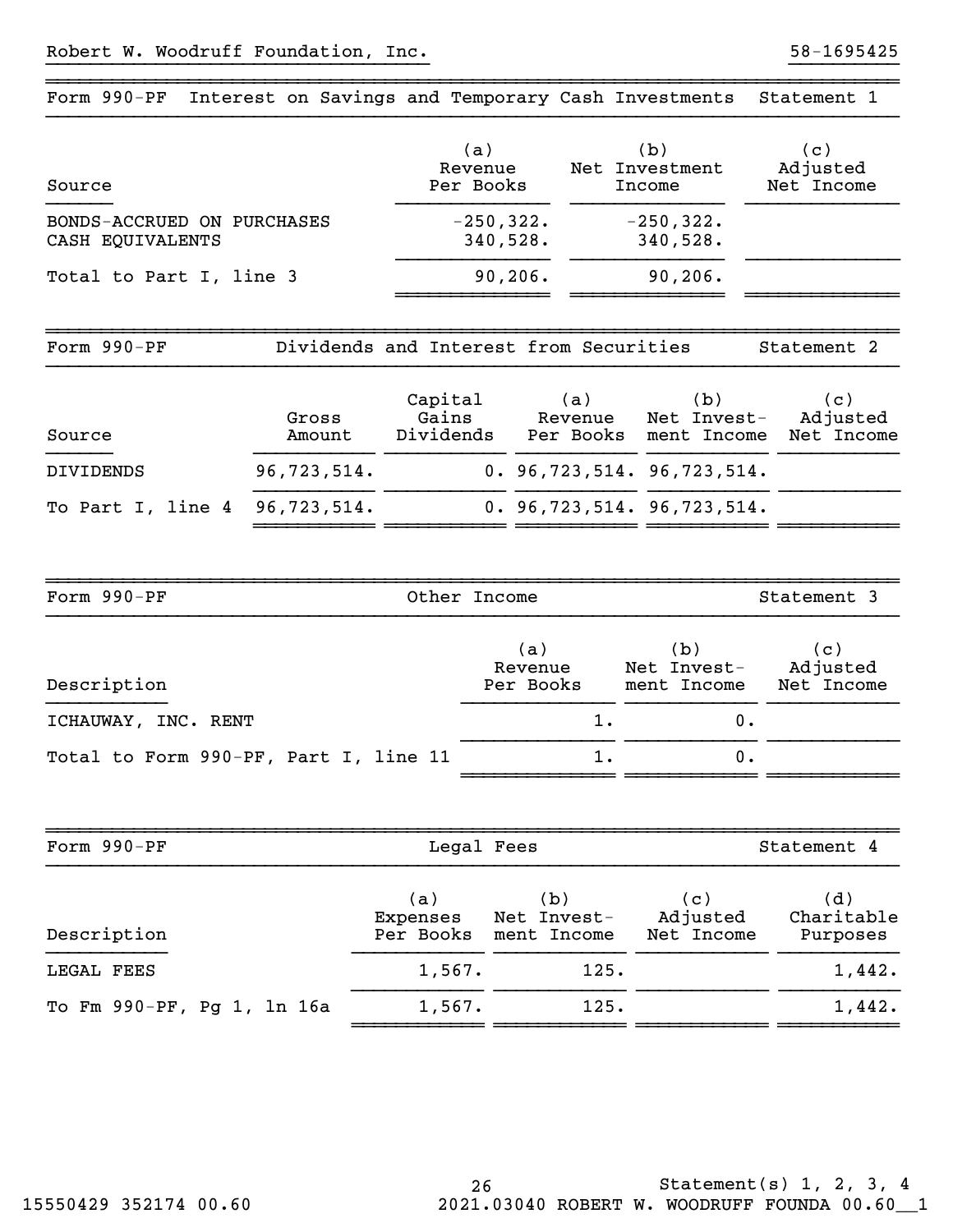| Form 990-PF                                   | Accounting Fees              |                                             |                               | Statement 5                   |
|-----------------------------------------------|------------------------------|---------------------------------------------|-------------------------------|-------------------------------|
| Description                                   | (a)<br>Expenses<br>Per Books | (b)<br>Net Invest-<br>ment Income           | (c)<br>Adjusted<br>Net Income | (d)<br>Charitable<br>Purposes |
| <b>AUDIT FEES</b>                             | 33,312.                      | 2,665.                                      |                               | 30,647.                       |
| To Form 990-PF, Pg 1, 1n 16b                  | 33,312.                      | 2,665.                                      |                               | 30,647.                       |
| Form 990-PF                                   | Other Professional Fees      |                                             |                               | Statement 6                   |
| Description                                   | (a)<br>Expenses              | (b)<br>Net Invest-<br>Per Books ment Income | (c)<br>Adjusted<br>Net Income | (d)<br>Charitable<br>Purposes |
| <b>INVESTMENT FEES</b><br>BENEFIT CONSULTANTS | 1,385,762.<br>15, 142.       | 1,385,762.<br>1,211.<br>4,228.              |                               | 0.<br>13,931.<br>2,623.       |
| OTHER CONSULTANTS                             | 6,851.                       |                                             |                               |                               |

| Form 990-PF                 | Taxes                        | Statement 7                       |                               |                               |
|-----------------------------|------------------------------|-----------------------------------|-------------------------------|-------------------------------|
| Description                 | (a)<br>Expenses<br>Per Books | (b)<br>Net Invest-<br>ment Income | (c)<br>Adjusted<br>Net Income | (d)<br>Charitable<br>Purposes |
| EXCISE TAX                  | 2,115,000.                   | ο.                                |                               | 0.                            |
| To Form 990-PF, Pg 1, 1n 18 | 2,115,000.                   | 0.                                |                               | 0.                            |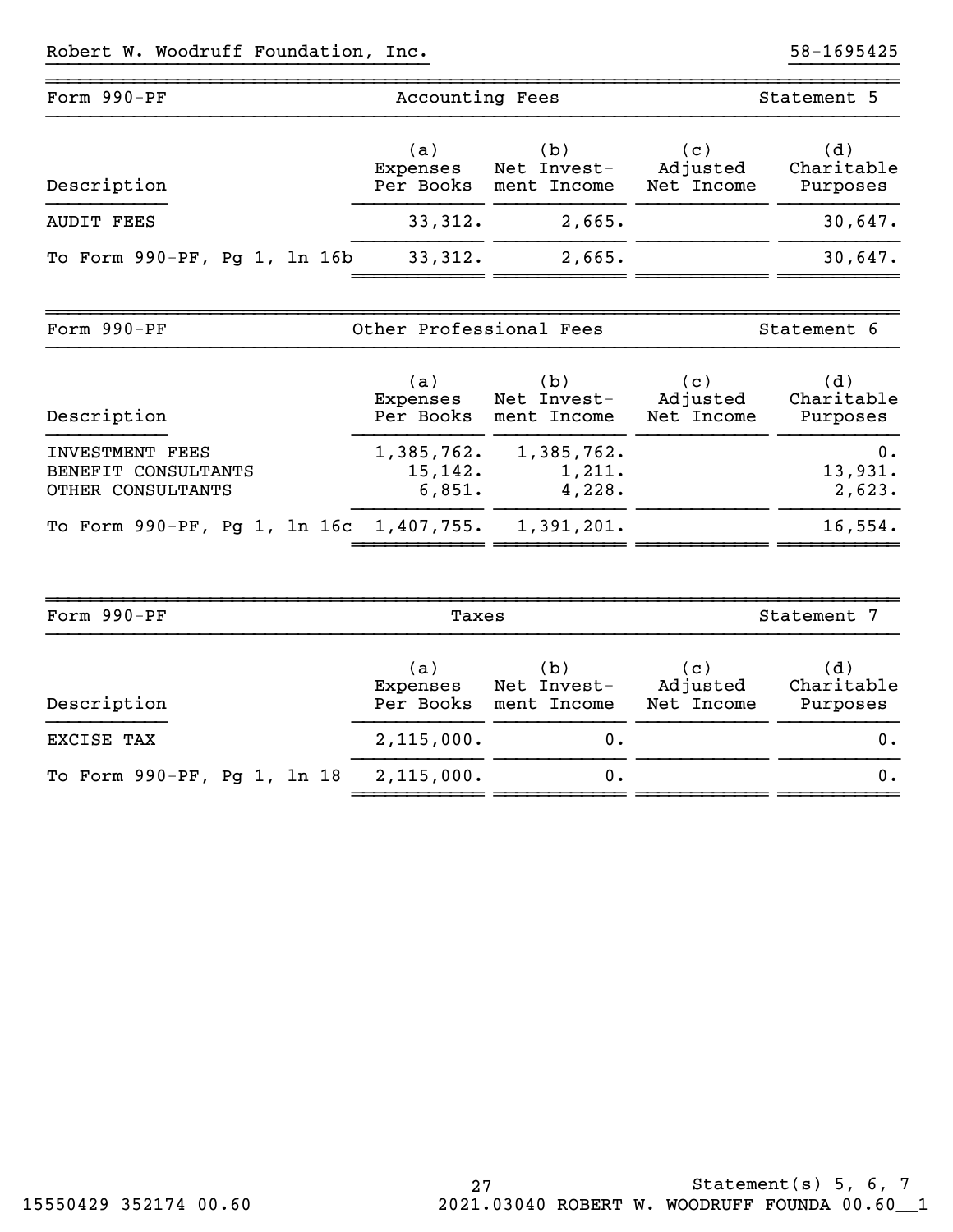| Form 990-PF                 | Other Expenses |             | Statement 8 |            |  |
|-----------------------------|----------------|-------------|-------------|------------|--|
| Description                 | (a)            | (b)         | (c)         | (d)        |  |
|                             | Expenses       | Net Invest- | Adjusted    | Charitable |  |
|                             | Per Books      | ment Income | Net Income  | Purposes   |  |
| <b>COMPUTER</b>             | 31,543.        | 2,523.      |             | 29,020.    |  |
| OFFICE INSURANCE            | 14,970.        | 1,198.      |             | 13,772.    |  |
| <b>SUPPLIES</b>             | 1,157.         | 93.         |             | 1,064.     |  |
| ORGANIZATION DUES           | 46,585.        | 1,295.      |             | 45, 290.   |  |
| POSTAGE                     | 509.           | 41.         |             | 468.       |  |
| REPAIRS & MAINTENANCE       | 3,711.         | 297.        |             | 3,414.     |  |
| FURNITURE & EQUIPMENT       | 3,414.         | 273.        |             | 3,141.     |  |
| TELEPHONE                   | 2,825.         | 226.        |             | 2,599.     |  |
| <b>MISCELLANEOUS</b>        | 513.           | 41.         |             | 472.       |  |
| To Form 990-PF, Pg 1, 1n 23 | 105, 227.      | 5,987.      |             | 99, 240.   |  |

}}}}}}}}}}}}}}}}}}}}}}}}}}}}}}}}}}} }}}}}}}}}}

~~~~~~~~~~~~~~~~~~~~~~~~~~~~~~~~~~~~~~~~~~~~~~~~~~~~~~~~~~~~~~~~~~~~~~~~~~~~~~

| Form $990-PF$                                    |        |               |                | U.S. and State/City Government Obligations | Statement 9          |
|--------------------------------------------------|--------|---------------|----------------|--------------------------------------------|----------------------|
| Description                                      |        | U.S.<br>Gov't | Other<br>Gov't | Book Value                                 | Fair Market<br>Value |
| FED HERMES GOVT OBLIGS-INSTL #005                |        | X             |                | 79,179.                                    | 79,179.              |
| FHLMC K724 CMO V-M<br>11/25/23                   | 3.062% | X             |                | 486,046.                                   | 485,299.             |
| FHLMC SER K023 CMO<br>8/25/22                    | 2.307% | X             |                | 374,076.                                   | 373,356.             |
| FHLMC SER K720 CMO<br>6/25/22                    | 2.716% | $\mathbf X$   |                | 793,381.                                   | 792,245.             |
| FHLMC SER K733 CMO<br>8/25/25                    | 3.750% | $\mathbf X$   |                | 1,080,625.                                 | 1,077,570.           |
| FHLMC SER KBX1 CMO<br>1/25/26                    | 2.920% | $\mathbf X$   |                | 785,713.                                   | 786,773.             |
| U.S. TREASURY NOTES<br>5/31/23                   | 0.125% | X             |                | 1,408,273.                                 | 1,401,244.           |
| U.S. TREASURY NOTES<br>5/15/24                   | 0.250% | X             |                | 1,242,872.                                 | 1,242,826.           |
| U.S. TREASURY NOTES<br>10/31/24                  | 1.500% | X             |                | 27,740,442.                                | 27,651,344.          |
| Total U.S. Government Obligations                |        |               |                | 33,990,607.                                | 33,889,836.          |
| Total State and Municipal Government Obligations |        |               |                |                                            |                      |
| Total to Form 990-PF, Part II, line 10a          |        |               |                | 33,990,607.                                | 33,889,836.          |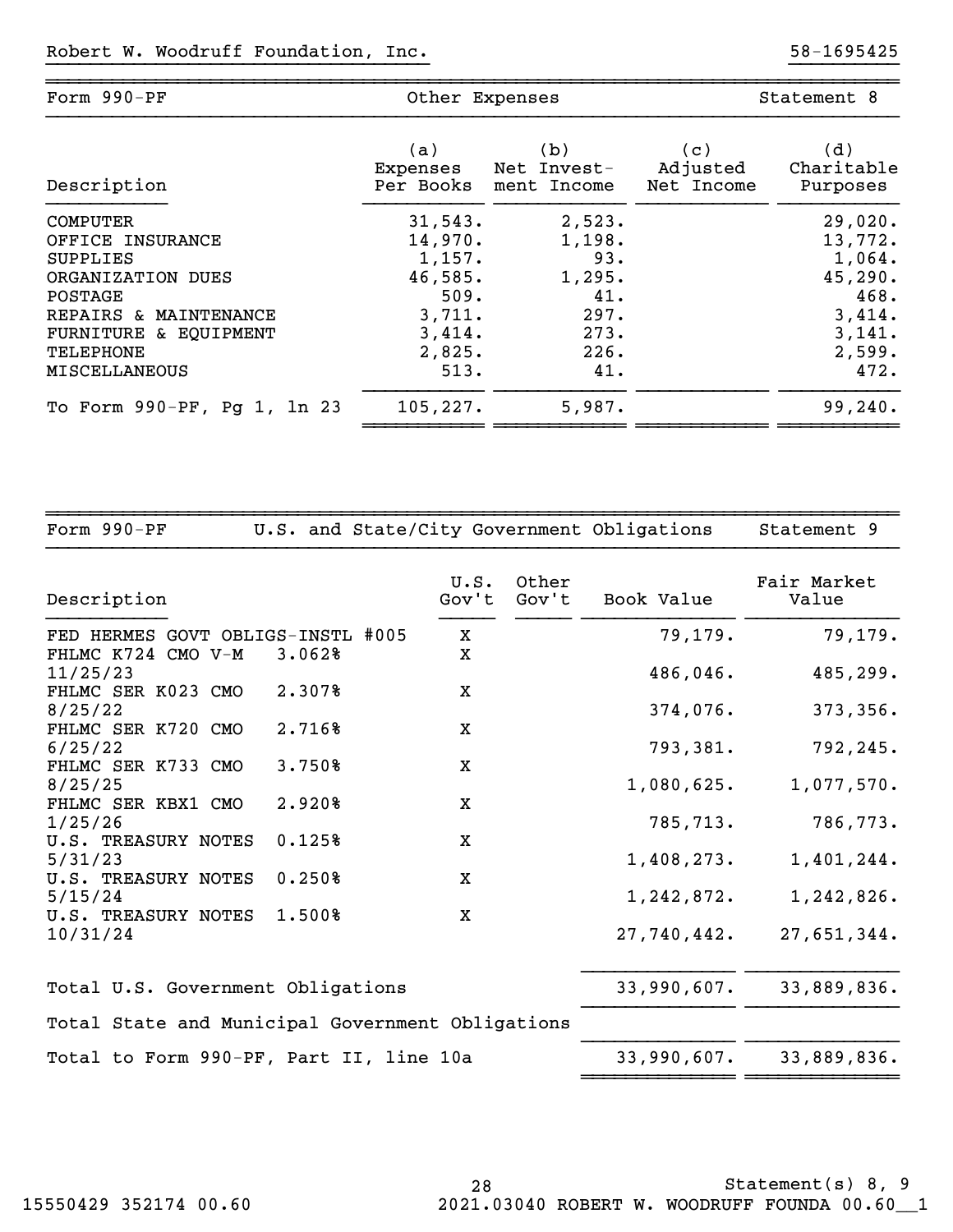| Form 990-PF                   | Corporate Stock |            | Statement 10         |
|-------------------------------|-----------------|------------|----------------------|
| Description                   |                 | Book Value | Fair Market<br>Value |
| 1 800 FLOWERS COM INC         |                 | 15,477.    | 21, 267.             |
| 1LIFE HEALTHCARE INC          |                 | 100,075.   | 55,785.              |
| 22ND CENTURY GROUP INC        |                 | 33,138.    | 30,090.              |
| 2U INC                        |                 | 67,011.    | 33,136.              |
| 360 DIGITECH INC SPONS ADR    |                 | 12,842.    | 12,910.              |
| 3-D SYSTEMS CORP              |                 | 119,583.   | 65,783.              |
| 3M CO                         |                 | 675,849.   | 744,447.             |
| 51JOB INC SPONS ADR           |                 | 9,964.     | 4,453.               |
| 8X8 INC                       |                 | 69,342.    | 51,084.              |
| 908 DEVICES INC               |                 | 14,298.    | 11,021.              |
| A10<br>NETWORKS INC           |                 | 12,905.    | 27,639.              |
| AAC TECH HOLDINGS UNSPONS ADR |                 | 23,416.    | 6,026.               |
| AAON INC                      |                 | 58,479.    | 91,980.              |

ABB LTD SPONS ADR 31,650. 49,163. ABBOTT LABS 587,818. 1,797,531. ABBVIE INC 802,883. 1,722,153. ABERCROMBIE & FITCH CO-CL A 6,880. 6,687. ABIOMED INC 118,490. 118,490. 111,343. ACADIA HEALTHCARE 1,625,062. 2,301,319. ACADIA PHARMACEUTICALS INC  $85,309$ . 76,065.

}}}}}}}}}}}}}}}}}}}}}}}}}}}}}}}}}}} }}}}}}}}}}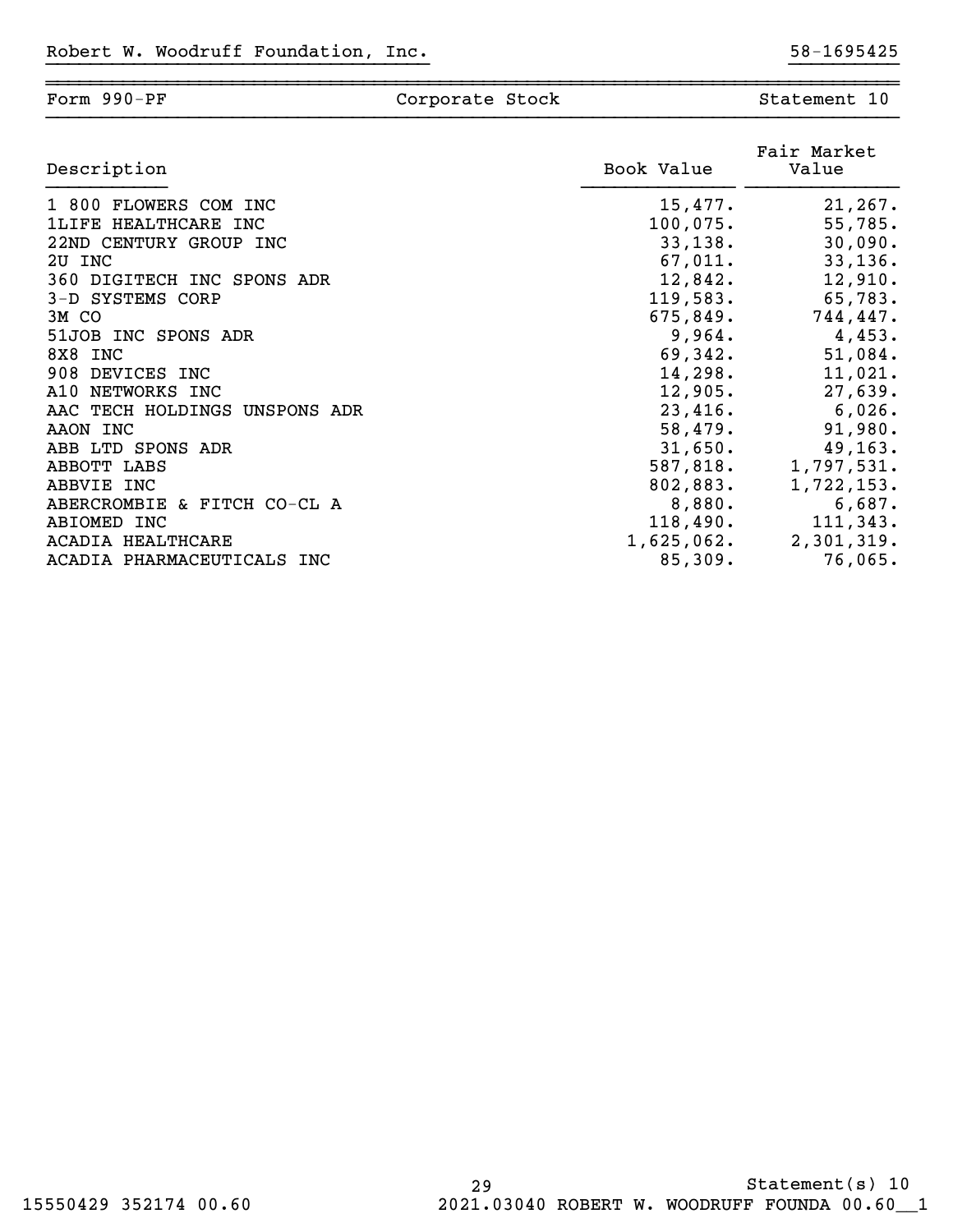| Robert W. Woodruff Foundation, Inc.  |                        | 58-1695425                                                                |
|--------------------------------------|------------------------|---------------------------------------------------------------------------|
| ACCEL ENTERTAINMENT INC              | 18,054.                | 23,840.                                                                   |
| ACCELERATE DIAGNOSTICS INC           | 28,890.                | 14,402.                                                                   |
| ACCENTURE PLC CL A                   | 535,248.               | 1,890,763.                                                                |
| <b>ACCOLADE INC</b>                  | $67,018$ .             | 36, 140.                                                                  |
| ACCOR SA SPONS ADR                   | 7,401.                 | 4,898.                                                                    |
| ACCURAY INC                          | $10,504$ .             | 13,618.                                                                   |
| ACI WORLDWIDE INC                    | 112,829.               | 119,542.                                                                  |
| ACLARIS THERAPEUTICS INC             | 24,311.                | 20,094.                                                                   |
| ACS ACTIVIDADES DE CONS UNSPONS ADR  | 6,311.                 | 5,751.                                                                    |
| ACTIVISION BLIZZARD INC              | 271,970.               | 376,626.                                                                  |
| <b>ACUSHNET HOLDINGS CORP</b>        | 6,812.                 | 10,828.                                                                   |
| ACUTUS MEDICAL INC                   | 8,711.                 | 1,681.                                                                    |
| ADAGIO THERAPEUTICS INC              | 13,797.                | 3,078.                                                                    |
| ADDUS HOMECARE CORP                  | 18, 108.               | 19,170.                                                                   |
| ADIDAS AG SPONS ADR                  | 28,538.                | 35,712.                                                                   |
| ADIENT PLC                           | 14,827.                |                                                                           |
|                                      | 345,428.               | 15,800.<br>1,962,595.                                                     |
| ADOBE INC                            |                        |                                                                           |
| ADVANCED AUTO PARTS                  | $104, 340.$<br>59,706. | 128,096.                                                                  |
| ADVANCED ENERGY INDS INC             |                        | 93,063.                                                                   |
| ADVANCED MICRO DEVICES INC           |                        |                                                                           |
| ADVANCED MICRO DEVICES INC           |                        | $208, 714.$<br>$376, 138.$<br>$376, 138.$<br>$1, 201, 277.$<br>$27, 741.$ |
| ADYEN NV UNSPONS ADR                 | 12,232.                | 27,741.                                                                   |
| AEGON NV SPONS ADR                   | 11,925.                | 13,368.                                                                   |
| AERIE PHARMACEUTICALS INC            | 28,554.                | 9,821.                                                                    |
| AEROJET ROCKETDYNE HOLDINGS INC      | 68,569.                | 76,873.                                                                   |
| AEROVIRONMENT INC                    | 37,075.                | 38,645.                                                                   |
| AES CORP                             | 50, 546.               | 115,984.                                                                  |
| AFFIMED NV                           | 14,878.                | 17,984.                                                                   |
| AFLAC INC                            | 142, 167.              | 259,777.                                                                  |
| AFTERPAY LTD UNSPONS ADR             | 12,885.                | 8,446.                                                                    |
| AGEAGLE AERIAL SYSTEMS INC           | 8,216.                 | 2,416.                                                                    |
| AGEAS SPONS ADR                      | 21,712.                | 22,036.                                                                   |
| AGENUS INC                           | 20,373.                | 19,204.                                                                   |
| AGILENT TECHNOLOGIES INC             | 81,411.                | 345,642.                                                                  |
| <b>AGILYSYS INC</b>                  | 14,119.                | 22,541.                                                                   |
| AGNICO EAGLE MINES LTD               | 7,230.                 | 8,184.                                                                    |
| AGRICULTURAL BANK CHINA UNSPONS ADR  | 14,824.                | 10,688.                                                                   |
| AIA GROUP LTD SPONS ADR              | 62,141.                | 79,359.                                                                   |
| AIR PRODUCTS & CHEMICALS INC         | 217,210.               | 493,814.                                                                  |
| AIRBUS SE UNSPONS ADR                | 29,348.                | 37,271.                                                                   |
| AIRPORTS OF THAILAND PCL UNSPONS ADR | 19,061.                | $17,407$ .                                                                |
| AKAMAI TECHNOLOGIES INC              | 77,197.                | 145,013.                                                                  |
| AKBANK T.A.S SPONS ADR               | 25, 365.               | 4,684.                                                                    |
| AKEBIA THERAPEUTICS INC              | 24,658.                | 4,769.                                                                    |
| AKERO THERAPEUTICS INC               | 18,762.                | 11,717.                                                                   |
| AKOUSTIS TECHNOLOGIES INC            | 6,782.                 | 7,081.                                                                    |
| AKTIEBOLAGET ELECTROLUX SPONS ADR    | 11,900.                | 8,215.                                                                    |
| AKZO NOBEL NV SPONS ADR              | 30, 369.               | 31,927.                                                                   |
| ALAMO GROUP INC                      | 17,445.                | 35,029.                                                                   |
| ALARM.COM HOLDINGS INC               | 70,329.                | 108,557.                                                                  |
| ALASKA AIR GROUP INC                 | 58, 563.               | 46,525.                                                                   |
| ALBANY INTL CORP - CL A              | 12,914.                | 14,860.                                                                   |
| ALBEMARLE CORP                       | 63,377.                | 186,782.                                                                  |
| ALBIREO PHARMA INC                   | 15, 247.               | 11,086.                                                                   |
| ALCON INC                            | 16,627.                | 23,610.                                                                   |
| ALDEYRA THERAPEUTICS INC             | 15, 175.               | 5,288.                                                                    |
| ALECTOR INC                          | 30,760.                | 34, 155.                                                                  |
| ALEXANDER'S INC REIT                 | 25,554.                | 18,481.                                                                   |
|                                      |                        |                                                                           |

Statement(s) 10 30 15550429 352174 00.60 2021.03040 ROBERT W. WOODRUFF FOUNDA 00.60\_\_1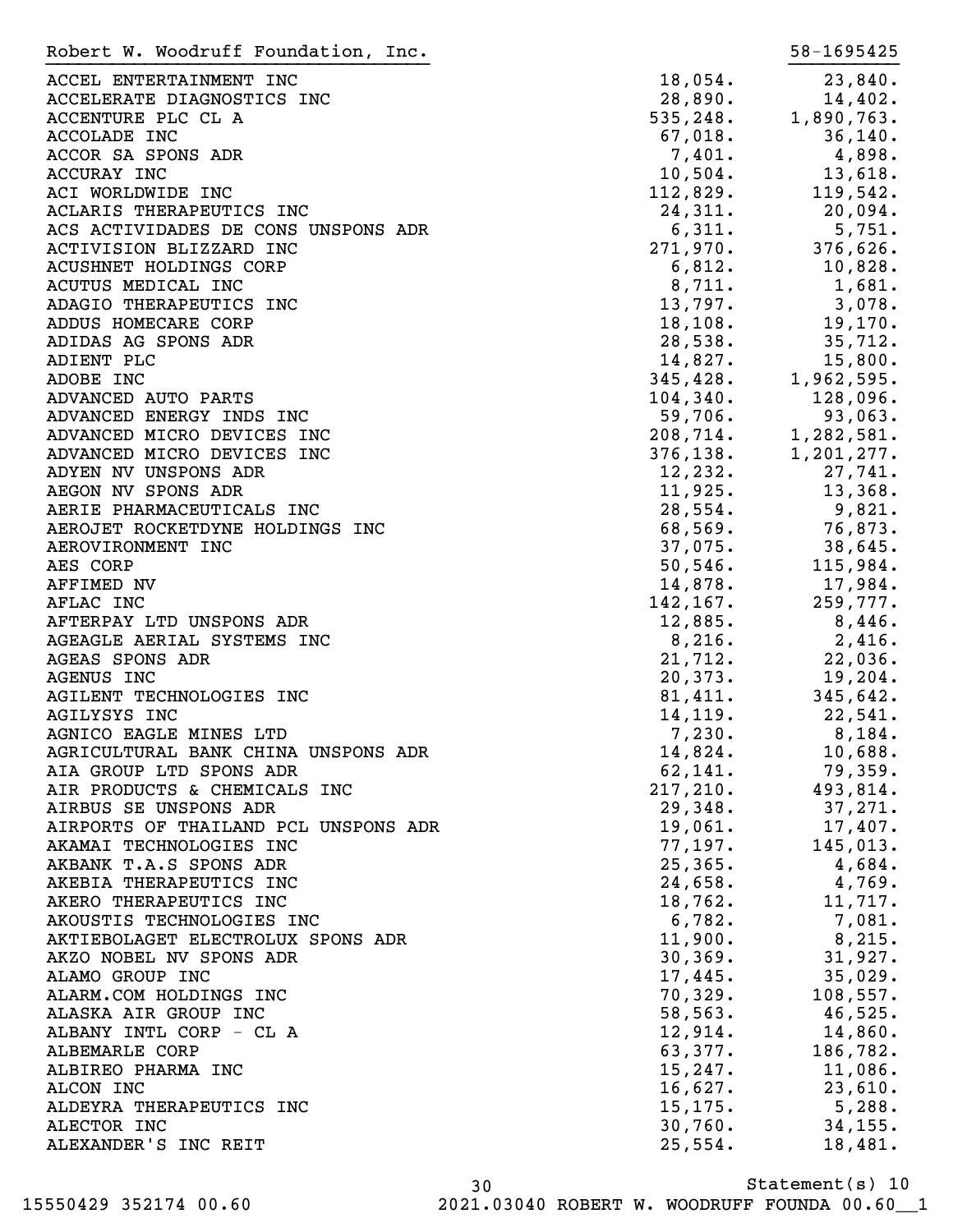ALEXANDRIA REAL ESTATE EQ REIT  $139,310$ . 232,324. ALFA LAVAL AB UNSPONS ADR 14,801. ALIBABA GROUP HOLDING LTD SPONS ADR 197,655. 129,006. ALIGN TECHNOLOGY INC  $85,082.$  337,791. ALIGNMENT HEALTHCARE INC 37,391. 30,187. ALKAMI TECHNOLOGY INC 15,590. 11,374. ALKERMES PLC 104,984. 101,018. ALLAKOS INC 60,757. 9,604. ALLEGHENY TECHNOLOGIES INC<br>
44,431. 33,660. ALLEGIANT TRAVEL 77,729. 77,060. ALLEGION PLC 51,309. 90,986. ALLIANT CORP 88,304. 124,169. ALLIANZ SE UNSPONS ADR 46,010. 49,274. ALLIED MOTION TECHNOLOGIES INC<br>
6,761. 9,469. ALLOGENE THERAPEUTICS INC 11, 130. ALLOVIR INC 20,394. 10,016. ALLSTATE CORP 141,901. 268,477. ALPHA & OMEGA SEMICONDUCTOR 13,565. 28,524.<br>
ALPHABET INC CL A 1,761,633. 6,347,415.<br>
ALPHABET INC CL A 3,085,733. 10,901,562.<br>
ALPHABET INC CL C 1,599,438. 5,955,008. ALPHABET INC CL A  $1,761,633$ . ALPHABET INC CL A 3,085,733. ALPHABET INC CL C 1,599,438. ALPHABET INC CL C CONTROLLER SUBSETING CL C CONTROLLER SUBSETING CL C ALPHATEC HOLDINGS INC 11,447. 18,894. ALPINE IMMUNE SCIENCES INC<br>
and the settlement of the settlement of the settlement of the settlement of the settlement of the settlement of the settlement of the settlement of the settlement of the settlement of the settle ALSTOM SA UNSPONS ADR 10,372. 6,251. ALTA EQUIPMENT GROUP INC  $8,416$ . 9,033. ALTAIR ENGINEERING INC 1999, 202. ALTRIA GROUP INC 650,380. ALUMINUM CORP OF CHINA LTD SPONS ADR 9,793. 14,842. ALX ONCOLOGY HOLDINGS INC 10,487. AMADEUS IT GROUP SA UNSPONS ADR AMAZON.COM INC 2,958,338. 10,603,201. AMAZON.COM INC 2,643,547. 11,813,567. AMBARELLA INC 83,839. 195,992. AMBEV SA SPONS ADR 23,096. 10,783. AMC NETWORKS-A 11,014. 14,224. AMCOR PLC 126,230. 135,905. AMEREN CORP 84,937. 156,391. AMERESCO INC CL A 27,196. 68,491. AMERICA MOVIL SAB DE CV SPONS ADR
16,578.
18,936. AMERICAN AIRLINES GROUP INC 181,660. 83,245. AMERICAN AXLE & MFG HLDGS INC<br>AMERICAN CAMPUS COMMUNITIES REIT 1,072,976. 1,297,447. AMERICAN CAMPUS COMMUNITIES REIT AMERICAN EAGLE OUTFITTERS INC<br>
154,277. 104,369. AMERICAN ELEC PWR INC 222,301. 320,648. AMERICAN EXPRESS CO 344,801. 761,394. AMERICAN INTL GROUP INC 377,912. 343,605. AMERICAN SOFTWARE CLASS A 15,164. 26,144. AMERICAN STS WTR CO 2008. AMERICAN STS WTR CO AMERICAN TOWER CORP REIT **1200 COMPLEMENT CORP REIT** 366,657. 957,938. AMERICAN WATER WORKS CO INC 26.0 and 26.819. 262,327. AMERICA'S CAR-MART INC 6,214. 15,360. AMERIPRISE FINANCIAL INC 257, 2019. AMERISOURCEBERGEN CORP 113,903. 155,747. AMETEK INC 245, 263. AMGEN INC 676,906. 941,050. AMICUS THERAPEUTICS INC 62,698. AMKOR TECHNOLOGY INC 11,096. 17,923. Robert W. Woodruff Foundation, Inc. 58-1695425 }}}}}}}}}}}}}}}}}}}}}}}}}}}}}}}}}}} }}}}}}}}}}

Statement(s) 10 31 15550429 352174 00.60 2021.03040 ROBERT W. WOODRUFF FOUNDA 00.60\_\_1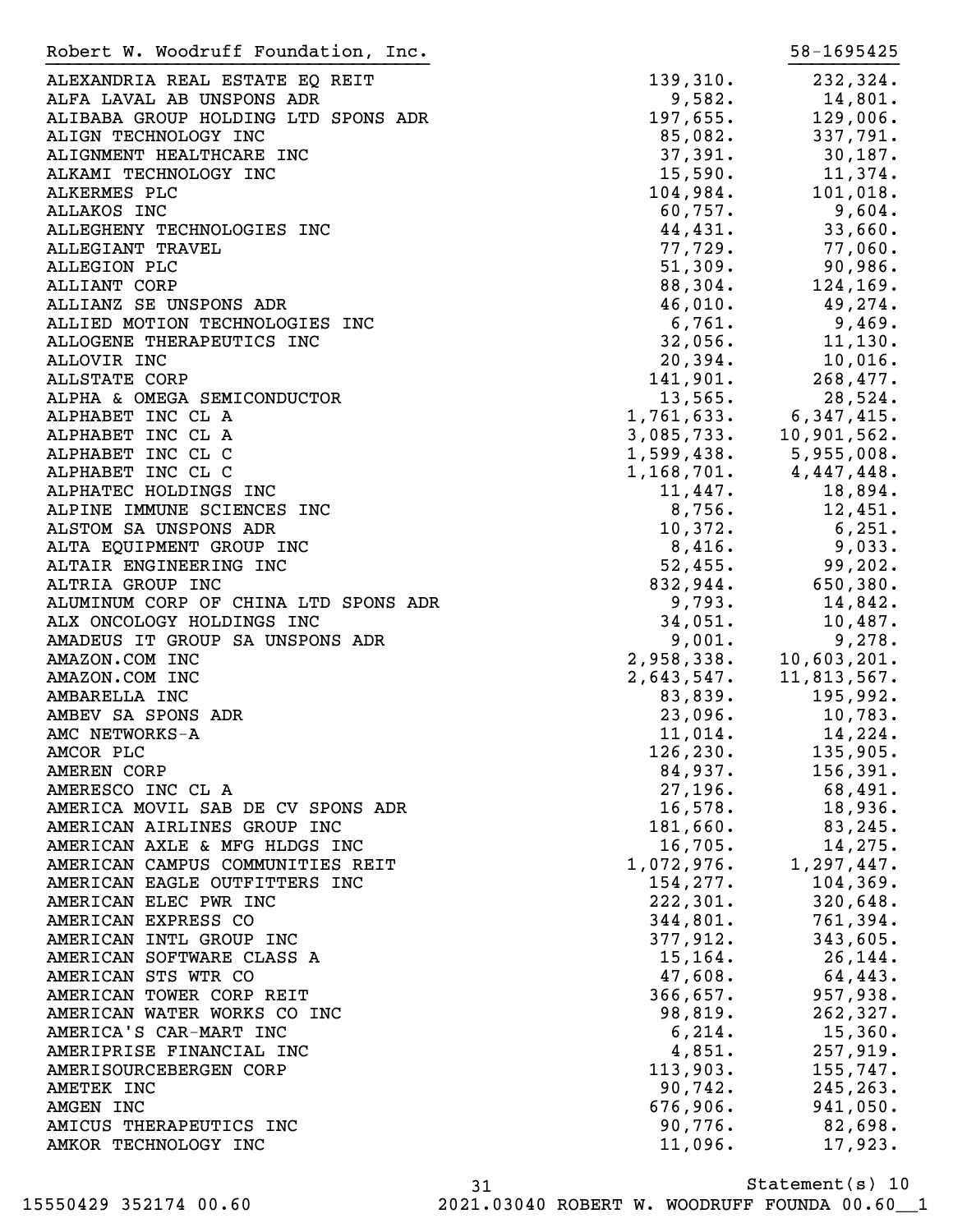| Robert W. Woodruff Foundation, Inc.                      |                     | 58-1695425                               |
|----------------------------------------------------------|---------------------|------------------------------------------|
| AMMO INC                                                 | 16, 169.            | 9,783.                                   |
| AMN HEALTHCARE SVCS INC                                  | 82, 299.            | 159,151.                                 |
| AMNEAL PHARMACEUTICALS INC CL A                          | 11,761.             | 16,018.                                  |
| AMPHASTAR PHARMACEUTICALS INC                            | 8,598.              | 9,572.                                   |
| <b>AMPHENOL CORP</b>                                     | 120,080.            | 386,223.                                 |
| AMPHENOL CORP                                            | 1,563,808.          | 1,762,319.                               |
| AMPIO PHARMACEUTICALS INC                                | 8,991.              | 2,952.                                   |
| AMYRIS INC                                               | 10,791.             | 3,700.                                   |
| ANALOG DEVICES INC                                       | 299,634.            | 696,049.                                 |
| ANAVEX LIFE SCIENCES CORP                                | 6, 169.             | 30,501.                                  |
| ANDERSONS INC                                            | 10,688.             | 13,432.                                  |
| ANGLO AMERICAN PLC SPONS ADR                             | 14,166.             | 25,704.                                  |
| ANGLOGOLD ASHANTI LIMITED SPONS ADR                      | 9,882.              | 8,560.                                   |
| ANHEUSER-BUSCH INBEV SPONS ADR                           | 50,014.             | 25,855.                                  |
| ANHUI CONCH CEMENT CO UNSPONS ADR                        | 8,219.              | 5,787.                                   |
| ANSYS INC                                                | 88,076.             | 253,107.                                 |
| ANTA SPORTS PRODUCTS UNSPONS ADR                         | 10,993.             | 31,023.                                  |
| ANTARES PHARMA INC                                       | 14,951.             | 17,022.                                  |
| ANTERIX INC                                              | 5,969.              | 7,756.                                   |
| ANTERO RESOURCES CORP                                    | 14,211.             | 16,503.                                  |
| <b>ANTHEM INC</b>                                        | 253,464.            | 813,976.                                 |
| <b>ANTHEM INC</b>                                        | 505,696.            | 779,211.                                 |
| AON PLC                                                  | 160,599.            | 511, 553.                                |
| APA CORP                                                 | 127,621.            | 74,055.                                  |
| APELLIS PHARMACEUTICALS INC                              | 55,516.             | 91,487.                                  |
| APOLLO MEDICAL HOLDINGS INC                              | 32,093.             | 76,052.                                  |
| APPFOLIO INC CL A                                        | 46,803.             | 62,346.                                  |
| APPHARVEST INC                                           | 33,431.             | 12,724.                                  |
| APPIAN CORP CL A                                         | 42,207.             | 70,753.                                  |
| APPLE INC                                                | 3,523,363.          | 20, 259, 494.<br>$2,911,780.$ 8,207,285. |
| APPLE INC                                                |                     |                                          |
| APPLIED INDL TECHNOLOGIES INC                            | 79,521.<br>136,012. | 108,554.<br>1,048,804.                   |
| APPLIED MATERIALS INC<br>APPLIED MOLECULAR TRANSPORT INC | 30, 275.            | 9,856.                                   |
| APPLIED THERAPEUTICS INC                                 | 14,526.             | 6,372.                                   |
| APTARGROUP INC                                           | 1,008,518.          | 1,281,263.                               |
| APTIV PLC                                                | 137,587.            | 318, 189.                                |
| APTIV PLC                                                | 364, 334.           | 800, 337.                                |
| ARCH RESOURCES INC                                       | 8,648.              | 13,333.                                  |
| ARCHER DANIELS MIDLAND CO                                | 185,466.            | 272, 253.                                |
| ARCIMOTO INC                                             | 11,644.             | 5,796.                                   |
| ARDELYX INC                                              | 14,272.             | 2,454.                                   |
| ARENA PHARMACEUTICALS INC                                | 9,735.              | 14,685.                                  |
| ARISTA NETWORKS INC                                      | 119,418.            | 232,300.                                 |
| ARKO CORP                                                | 22, 279.            | 20,969.                                  |
| ARLO TECHNOLOGIES INC                                    | 15,794.             | 23, 246.                                 |
| ARRAY TECHNOLOGIES INC                                   | 12,853.             | 12,772.                                  |
| ARROWHEAD PHARMACEUTICALS INC                            | 85,238.             | 182,988.                                 |
| ARTHUR J GALLAGHER & CO                                  | 108,520.            | 260, 274.                                |
| ARTISAN PARTNERS                                         | 55, 145.            | 57,359.                                  |
| ARTISAN PARTNERS                                         | 317,682.            | 606,886.                                 |
| ARVINAS INC                                              | 52,405.             | 104,729.                                 |
| ASANA INC                                                | 117,324.            | 139,185.                                 |
| ASBURY AUTOMOTIVE GROUP                                  | 71,958.             | 92,238.                                  |
| ASE TECHNOLOGY HOLDING CO LTD ADR                        | 42,454.             | 63,737.                                  |
| ASENSUS SURGICAL INC                                     | 14,930.             | $7,002$ .                                |
| ASGN INC                                                 | 109,956.            | 170,786.                                 |
| ASHAI KASEI CORP UNSPONS ADR                             | 39,562.             | 29,726.                                  |
|                                                          |                     |                                          |

Statement(s) 10 32 15550429 352174 00.60 2021.03040 ROBERT W. WOODRUFF FOUNDA 00.60\_\_1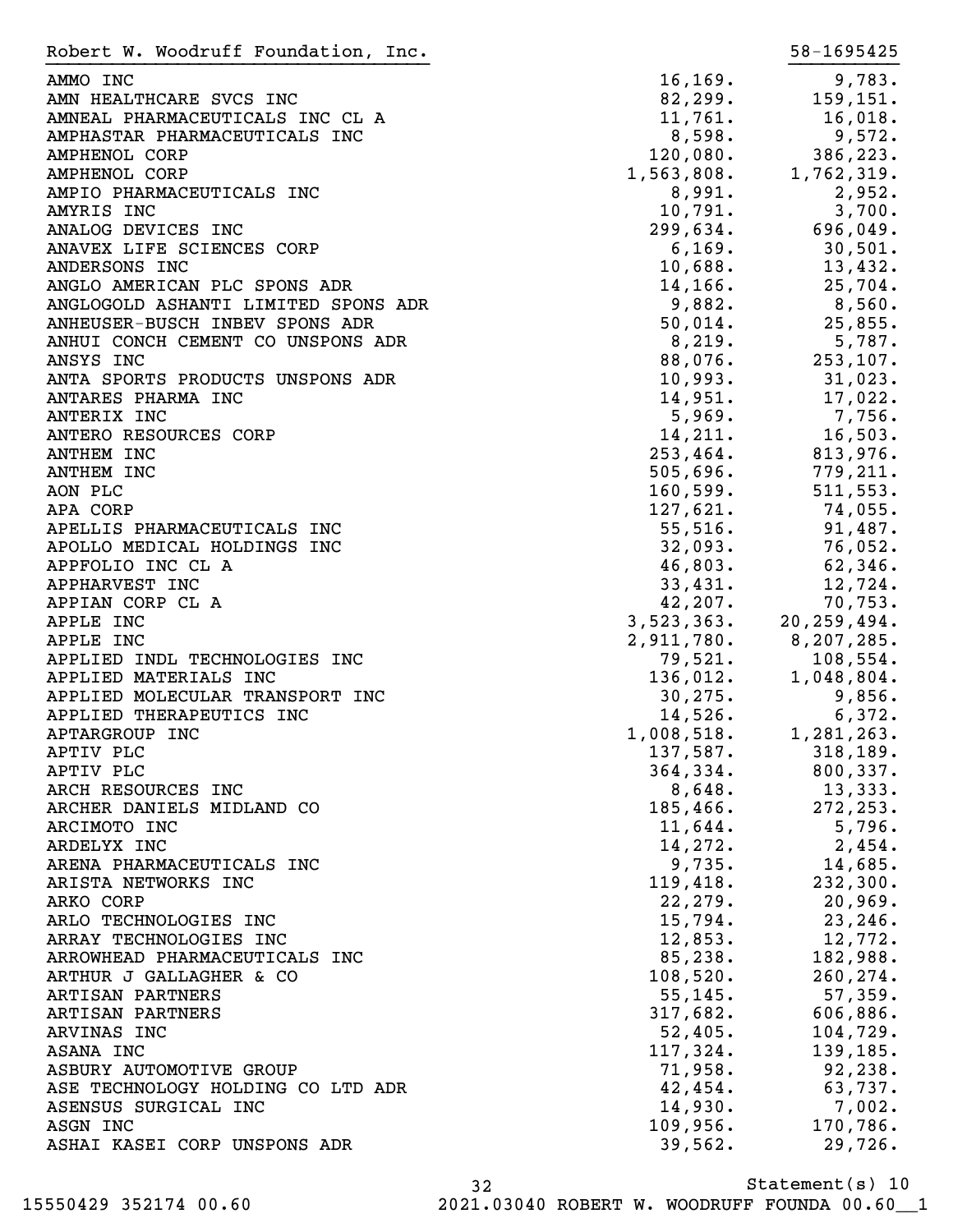| Robert W. Woodruff Foundation, Inc. |                                                  | 58-1695425 |
|-------------------------------------|--------------------------------------------------|------------|
| ASHTEAD GROUP PLC UNSPONS ADR       | 11,630.                                          | 30,905.    |
| ASML HOLDING NV SPONS ADR           | $765, 991.$<br>39, 345.<br>12, 552.<br>13, 552.  | 2,551,629. |
| ASML HOLDING NV SPONS ADR           |                                                  | 190,277.   |
| ASPEN AEROGELS INC                  |                                                  | 33,558.    |
| ASPEN PHARMACARE HLDGS UNSPONS ADR  | 18,287.                                          | 11,166.    |
| ASPIRA WOMEN'S HEALTH INC           |                                                  | 4,698.     |
| ASSA ABLOY UNSPONS ADR              | $10,409$ .<br>18,670.                            | 25,440.    |
| ASSOCIATED BRIT FOODS UNSPONS ADR   | 21,658.                                          | 13,483.    |
| ASSURANT INC                        | 36,406.                                          | 57,980.    |
| ASTELLAS PHARMA INC UNSPONS ADR     | 16,766.                                          | 20,972.    |
| ASTRAZENECA PLC SPONS ADR           | 49,542.                                          | 88,074.    |
| AT&T INC                            |                                                  | 1,263,997. |
| ATARA BIOTHERAPEUTICS INC           | $49,542$ .<br>837,268.<br>7,586.<br>1,26         | 8,495.     |
| ATEA PHARMACEUTICALS INC            | 25, 273.                                         | 2,709.     |
| ATERIAN INC                         | 10,432.                                          | 2,877.     |
| ATHENEX INC                         | 32,991.                                          | 2,655.     |
| <b>ATKORE INC</b>                   | 33, 292.                                         | 145,548.   |
| ATLANTIA S.P.A UNSPONS ADR          |                                                  |            |
|                                     | 17,107.                                          | 10,510.    |
| ATLANTIC UNION BANKSHARES CORP      |                                                  | 1,306,977. |
| ATLAS COPCO AB SPONS ADR            |                                                  | 45,121.    |
| ATMOS ENERGY CORPORATION            | 1, 377, 405.<br>26, 733.<br>85, 029.<br>10. 555. | 92,826.    |
| ATOMERA INC                         | 10,555.                                          | 14,788.    |
| ATRICURE INC                        | 43,379.                                          | 84,340.    |
| <b>ATRION CORP</b>                  | 30, 322.                                         | 26,786.    |
| AU OPTRONICS CORP SPONS ADR         | 47,397.                                          | 82,601.    |
| AURORA INNOVATION INC CL A          | 43,700.                                          | 49,206.    |
| AURORA INNOVATION INC-B LOCKUP SHS  | 78, 173.                                         | 196,450.   |
| AUSTRALIA & NEW ZEALAND SPONS ADR   | 48,618.                                          | 41,537.    |
| <b>AUTODESK INC</b>                 | 131,611.                                         | 455,809.   |
| AUTOHOME INC SPONS ADR              | 22,872.                                          | 16,538.    |
| AUTOMATIC DATA PROCESSING INC       | 285, 242.                                        | 781,412.   |
| <b>AUTOZONE INC</b>                 | 130, 293.                                        | 350,097.   |
| AVALO THERAPEUTICS INC              | 6,294.<br>172,229.<br>576,381.                   | 2,683.     |
| AVALONBAY COMMUNITIES INC REIT      |                                                  | 241,729.   |
| <b>AVANTOR INC</b>                  |                                                  | 1,431,117. |
| AVAYA HOLDINGS CORP                 | 36,313.                                          | 50, 233.   |
| AVEANNA HEALTHCARE HOLDINGS INC     | 13,282.                                          | 7,770.     |
| AVERY DENNISON CORP                 | 53, 167.                                         | 138,388.   |
| AVID BIOSERVICES INC                | 10, 214.                                         | 49,110.    |
| AVID TECHNOLOGY INC                 | 16,227.                                          | 38,498.    |
| <b>AVIENT CORP</b>                  | 12,639.                                          | 14,435.    |
| AVITA MEDICAL INC                   | 14,320.                                          | 7,787.     |
| AVIVA PLC SPONS ADR                 | 8,169.                                           | 6,591.     |
| AXA SPONS ADR                       | 27,205.                                          | 28,460.    |
| AXCELIS TECHNOLOGIES INC            | 24,480.                                          | 67, 179.   |
| AXOGEN INC                          | 13,453.                                          | 10, 354.   |
| AXONICS INC                         | 44,629.                                          | 63,504.    |
| AXOS FINANCIAL INC                  | 7,654.                                           | 11,685.    |
| AXSOME THERAPEUTICS INC             | 30,975.                                          | 29,582.    |
| AZENTA INC                          | 894,040.                                         | 1,051,722. |
| BABCOCK & WILCOX ENTERPRISES INC    | 8,673.                                           | 9,841.     |
| <b>BADGER METER INC</b>             | 45,879.                                          | 84,076.    |
| BAE SYSTEMS PLC SPONS ADR           | 25,081.                                          | 21,832.    |
| BAIDU INC SPONS ADR                 | 40,835.                                          | 25,592.    |
| <b>BAKER HUGHES CO</b>              | 178,881.                                         | 127,085.   |
| <b>BALCHEM CORP</b>                 | 87,715.                                          | 150,054.   |
| <b>BALL CORP</b>                    | 85,161.                                          | 218,822.   |
| BALLY'S CORP                        | 32,558.                                          | 33,835.    |
|                                     |                                                  |            |

Statement(s) 10 33 15550429 352174 00.60 2021.03040 ROBERT W. WOODRUFF FOUNDA 00.60\_\_1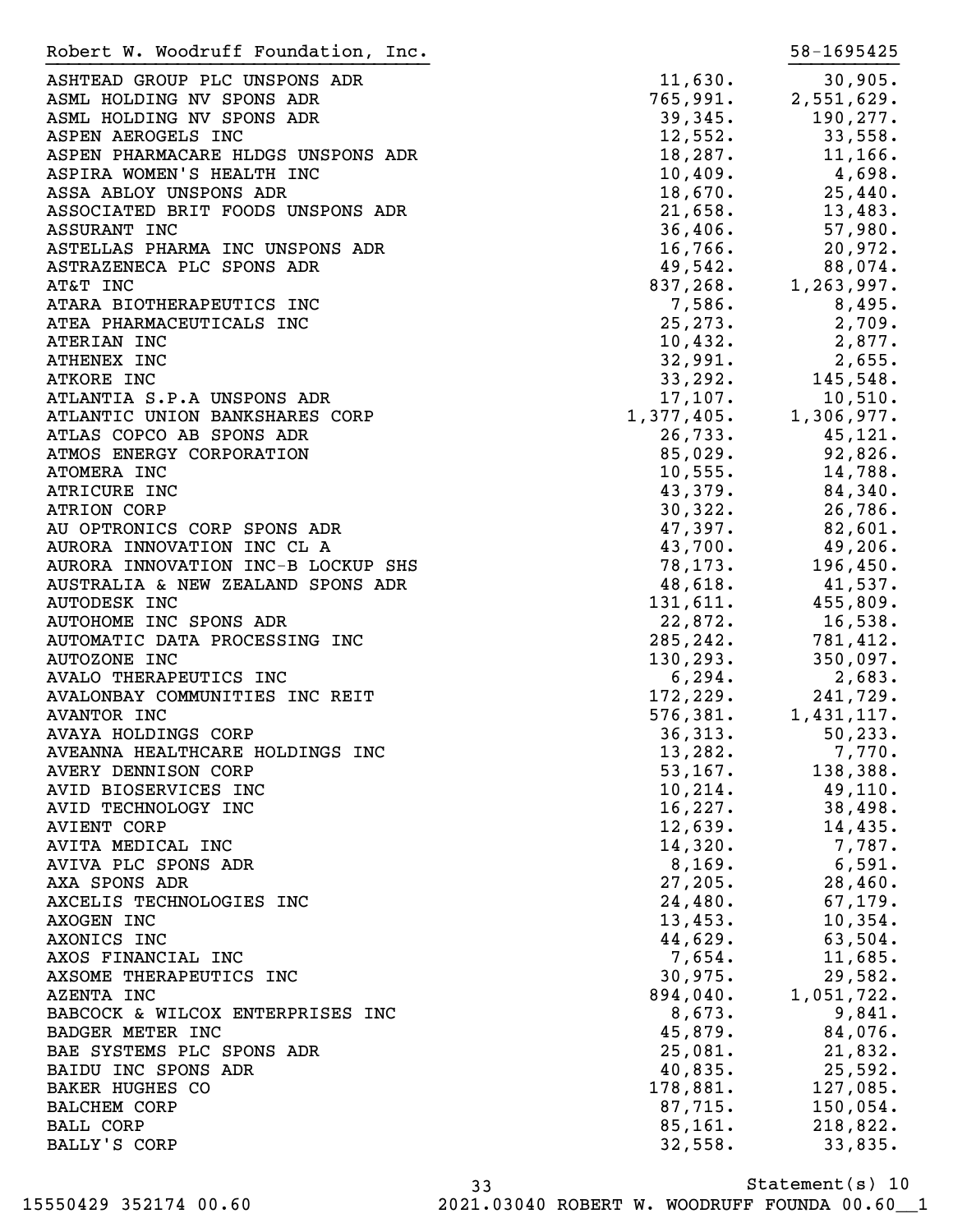| Robert W. Woodruff Foundation, Inc.  |            | 58-1695425 |
|--------------------------------------|------------|------------|
| BANCO BILBAO VIZCAYA SPONS ADR       | 43,862.    | 34,592.    |
| BANCO BRADESCO SPONS ADR             | 20,635.    | 9,898.     |
| BANCO DE CHILE SPONS ADR             | 17,257.    | 9,379.     |
| BANCO DO BRASIL SPONS ADR            | 8,138.     | 3,780.     |
| BANCO SANTANDER BRASIL SPONS ADR     | 7,626.     | 5,091.     |
| BANCO SANTANDER CHILE SPONS ADR      | 20,177.    | 11,989.    |
| BANCO SANTANDER SA SPONS ADR         | 45,200.    | 22,013.    |
| BANCOLOMBIA S.A. SPONS ADR           | 10, 225.   | 7,013.     |
| BANDWIDTH INC CL A                   | 63,835.    | 45,137.    |
| BANK MONTREAL QUEBEC                 | 14,759.    | 21,329.    |
| BANK OF AMERICA CORP                 | 901,432.   | 2,370,294. |
| BANK OF CHINA LTD UNSPONS ADR        | 14,880.    | $10,466$ . |
| BANK OF NEW YORK MELLON CORP         | 236,493.   | 322,518.   |
| BANK OF NOVA SCOTIA HALIFAX          | 49,535.    | 56,850.    |
| BARCLAYS PLC SPONS ADR               | 26,190.    | 26,807.    |
| BARRATT DEVELOPMENTS UNSPONS ADR     | 6,281.     | $6,237$ .  |
| <b>BARRICK GOLD CORP</b>             | 25,021.    | 29,754.    |
| BASF SE SPONS ADR                    | 25,897.    | 17,337.    |
| BATH & BODY WORKS INC                | 139,875.   | 125,901.   |
| BAUSCH HEALTH COMPANIES INC          | 4,101.     | 8,090.     |
| BAXTER INTL INC                      | 159,783.   | 320, 183.  |
| BAYER AG SPONS ADR                   | 65,364.    | 26,387.    |
| BAYERISCHE MOTOREN WERKE SPONS ADR   | 9,006.     | 8,951.     |
| BB SEGURIDADE PARTICIPACOS SPONS ADR | 17,294.    | 9,011.     |
| BEACON ROOFING SUPPLY INC            | 62,089.    | 65,264.    |
| <b>BEAM GLOBAL</b>                   | 8,052.     | 3,943.     |
| BEAM THERAPEUTICS INC                | 48,700.    | 104,075.   |
| BECTON DICKINSON & CO                | 374,391.   | 541,939.   |
| BECTON DICKINSON & CO                | 775,589.   | 906,837.   |
| BED BATH & BEYOND INC                | 11,291.    | 5,803.     |
| BEIERSDORF AG UNSPONS ADR            | 11,586.    | 9,801.     |
| BEIGENE LTD SPONS ADR                | 8,099.     | 12,734.    |
| BELLRING BRANDS INC CL A             | 22,027.    | 20,370.    |
| BENEFITFOCUS INC                     | 15,291.    | $7,920$ .  |
| BERKELEY LIGHTS INC                  | 63,770.    | 24,452.    |
| BERKSHIRE HATHAWAY INC-CL B          | 2,009,634. | 4,031,417. |
| BEST BUY COMPANY INC                 | 54,633.    | 169,774.   |
| BEYONDSPRING INC                     | 8,029.     | 3,393.     |
| BHP GROUP LTD SPONS ADR              | 39,517.    | $56,970$ . |
| BHP GROUP PLC SPONS ADR              | 18,496.    | 30, 363.   |
| BIGCOMMERCE HOLDINGS INC             | 82,015.    | $45,840$ . |
| BIO RAD LABORATORIES CL A            | 78,191.    | 130,714.   |
| BIO RAD LABORATORIES CL A            | 1,067,089. | 2,333,956. |
| BIOATLA INC                          | 21,835.    | 9,815.     |
| BIOCRYST PHARMACEUTICALS INC         | 6,425.     | 8,061.     |
| BIODELIVERY SCIENCES INTL INC        | 11,319.    | 8,804.     |
| BIODESIX INC                         | 10,959.    | 3,058.     |
| BIOGEN INC                           | 291,721.   | 259, 114.  |
| BIOHAVEN PHARMACEUTICAL HOLDING CO   | 54,389.    | 136,018.   |
| BIOHAVEN PHARMACEUTICAL HOLDING CO   | 1,044,790. | 1,202,254. |
| BIOLIFE SOLUTIONS INC                | 17, 145.   | 21,281.    |
| BIONANO GENOMICS INC                 | 58,695.    | 23,445.    |
| <b>BIO-TECHNE CORP</b>               | 138,111.   | 144,338.   |
| BIOVENTUS INC CL A                   | 2,301.     | 2,217.     |
| BIOXCEL THERAPEUTICS INC             | 7,638.     | 9,352.     |
| <b>BJ'S RESTAURANTS</b>              | 27,739.    | 19,659.    |
| BJ'S WHOLESALE CLUB HOLDINGS         | 101,879.   | 189,860.   |
| BJ'S WHOLESALE CLUB HOLDINGS         | 1,475,328. | 3,467,974. |

34 15550429 352174 00.60 2021.03040 ROBERT W. WOODRUFF FOUNDA 00.60\_\_1

Statement(s) 10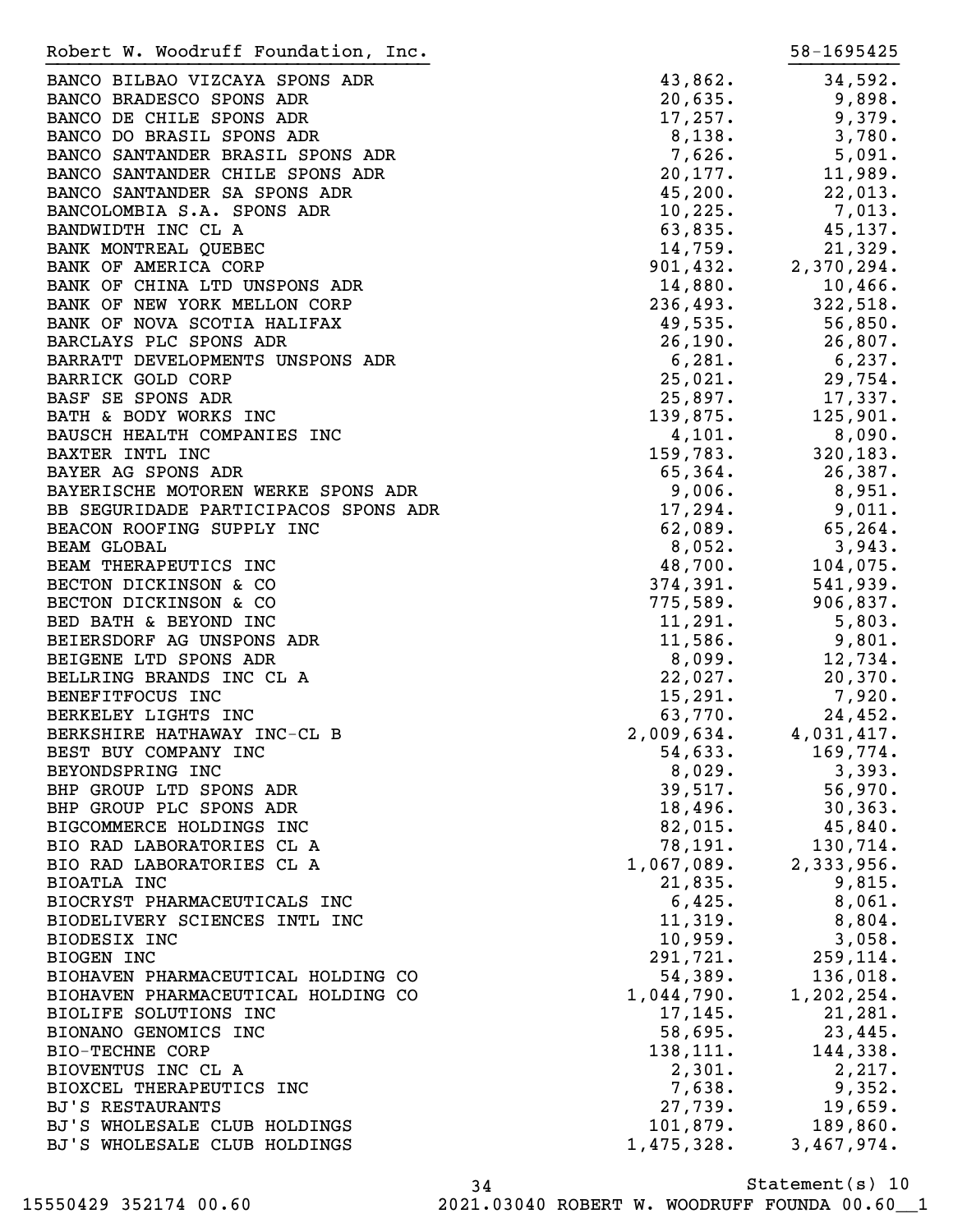| Robert W. Woodruff Foundation, Inc.  |                                                                                                                                                                                                                                                                        | 58-1695425                                                                                                       |
|--------------------------------------|------------------------------------------------------------------------------------------------------------------------------------------------------------------------------------------------------------------------------------------------------------------------|------------------------------------------------------------------------------------------------------------------|
| <b>BLACKBAUD INC</b>                 | 105,623.                                                                                                                                                                                                                                                               | 105, 122.                                                                                                        |
| BLACKBERRY LIMITED                   | 7,360.                                                                                                                                                                                                                                                                 | 7,013.                                                                                                           |
| <b>BLACKLINE INC</b>                 | 88,529.                                                                                                                                                                                                                                                                | 152,825.                                                                                                         |
| <b>BLACKROCK INC</b>                 |                                                                                                                                                                                                                                                                        |                                                                                                                  |
|                                      |                                                                                                                                                                                                                                                                        | $152,825$<br>$417,456$<br>$42,026$<br>$524,046$<br>$56,968$<br>$47,870$<br>$56,625$<br>$56,625$                  |
| BLINK CHARGING CO                    |                                                                                                                                                                                                                                                                        |                                                                                                                  |
| BLOCK INC CL A                       |                                                                                                                                                                                                                                                                        |                                                                                                                  |
| BLOOM ENERGY CORP CL A               |                                                                                                                                                                                                                                                                        |                                                                                                                  |
| BLOOMIN BRANDS INC                   |                                                                                                                                                                                                                                                                        |                                                                                                                  |
| BLUCORA INC                          | 8,419.                                                                                                                                                                                                                                                                 | 8,192.                                                                                                           |
| <b>BLUE BIRD CORP</b>                | 5,291.                                                                                                                                                                                                                                                                 | 4,301.                                                                                                           |
| BLUELINX HOLDINGS INC                | $11,280$ .                                                                                                                                                                                                                                                             | 23,365.                                                                                                          |
| BLUEPRINT MEDICINES CORP             |                                                                                                                                                                                                                                                                        |                                                                                                                  |
| BNP PARIBAS SPONS ADR                |                                                                                                                                                                                                                                                                        | 136,029. 158,630.<br>38,114. 33,294.                                                                             |
| BOEING CO                            |                                                                                                                                                                                                                                                                        |                                                                                                                  |
| BOISE CASCADE CO                     |                                                                                                                                                                                                                                                                        |                                                                                                                  |
| BOOKING HOLDINGS INC                 |                                                                                                                                                                                                                                                                        |                                                                                                                  |
| BOOKING HOLDINGS INC                 |                                                                                                                                                                                                                                                                        |                                                                                                                  |
| BOOT BARN HOLDINGS INC               |                                                                                                                                                                                                                                                                        |                                                                                                                  |
| BOOZ ALLEN HAMILTON HLDG             |                                                                                                                                                                                                                                                                        |                                                                                                                  |
| BORGWARNER INC                       | 38, 114.<br>653, 677.<br>13, 049.<br>16, 447.<br>424, 126.<br>702, 974.<br>22, 605.<br>496, 031.<br>61, 513.<br>64, 630.<br>115, 902.<br>107, 578.<br>211, 345.<br>446, 125.<br>10, 952.<br>106, 499.<br>106, 499.<br>106, 499.<br>106, 499.<br>106, 499.<br>106, 499. |                                                                                                                  |
| BOSTON PROPERTIES INC REIT           |                                                                                                                                                                                                                                                                        |                                                                                                                  |
| BOSTON SCIENTIFIC CORP               |                                                                                                                                                                                                                                                                        |                                                                                                                  |
| BOTTOMLINE TECHNOLOGIES DE INC       |                                                                                                                                                                                                                                                                        |                                                                                                                  |
|                                      |                                                                                                                                                                                                                                                                        | $\begin{array}{llll} -1.7524 & 12,649. \ 72,795. & 106,489. \ 67,369. & 48,120. \ 18,288. & 18,844. \end{array}$ |
| BOX INC                              |                                                                                                                                                                                                                                                                        |                                                                                                                  |
| BP PLC SPONS ADR                     |                                                                                                                                                                                                                                                                        |                                                                                                                  |
| BRAMBLES LTD SPONS ADR               |                                                                                                                                                                                                                                                                        |                                                                                                                  |
| BRENNTAG SE UNSPONS ADR              | 8,184.                                                                                                                                                                                                                                                                 | 13,697.                                                                                                          |
| BRIDGEBIO PHARMA INC                 | 60,035.                                                                                                                                                                                                                                                                | 32,793.                                                                                                          |
| BRIDGESTONE CORPORATION UNSPONS ADR  | 11,986.                                                                                                                                                                                                                                                                | 11,347.                                                                                                          |
| BRIGHT HORIZONS FAMILY SOLUTIONS     |                                                                                                                                                                                                                                                                        | 1,038,576. 1,108,625.<br>17,075. 14.512                                                                          |
| BRIGHTCOVE INC                       |                                                                                                                                                                                                                                                                        |                                                                                                                  |
| BRIGHTSPHERE INVESTMENT GROUP INC    |                                                                                                                                                                                                                                                                        | 40,422.                                                                                                          |
| BRINKER INTL INC                     |                                                                                                                                                                                                                                                                        | 45,262.                                                                                                          |
| BRINKS CO                            | $20,430.$<br>56,296.<br>108,480.                                                                                                                                                                                                                                       | 88,257.                                                                                                          |
| BRISTOL MYERS SQUIBB CO              | 461,915.                                                                                                                                                                                                                                                               | 1,012,938.                                                                                                       |
| BRITISH AMERN TOB PLC SPONS ADR      | 80,092.                                                                                                                                                                                                                                                                | 48,334.                                                                                                          |
| BRITISH LAND SPONS ADR               | 33,734.                                                                                                                                                                                                                                                                | 34,329.                                                                                                          |
| BROADCOM INC                         | 478,045.                                                                                                                                                                                                                                                               | 1,985,583.                                                                                                       |
| BROADRIDGE FINL SOLUTIONS INC        | 93,685.                                                                                                                                                                                                                                                                | 149,730.                                                                                                         |
| BROOKFIELD ASSET MANAGEMENT INC CL A | 31,575.                                                                                                                                                                                                                                                                | 68,048.                                                                                                          |
| BROOKLYN IMMUNOTHERAPEUTICS INC      | 12,615.                                                                                                                                                                                                                                                                | 3,853.                                                                                                           |
| BROWN & BROWN INC                    | 96,931.                                                                                                                                                                                                                                                                | 119,476.                                                                                                         |
|                                      |                                                                                                                                                                                                                                                                        |                                                                                                                  |
| BROWN FORMAN CORP CL B               | 59,312.                                                                                                                                                                                                                                                                | 90,856.                                                                                                          |
| BRP GROUP INC CL A                   | 27, 223.                                                                                                                                                                                                                                                               | 46,546.                                                                                                          |
| BTRS HOLDINGS INC CL 1               | 22,439.                                                                                                                                                                                                                                                                | 14,991.                                                                                                          |
| BUNZL PLC SPONS ADR                  | 34,962.                                                                                                                                                                                                                                                                | 45,361.                                                                                                          |
| BURBERRY GROUP PLC SPONS ADR         | 7,951.                                                                                                                                                                                                                                                                 | 8,105.                                                                                                           |
| BURLINGTON STORES INC                | 401, 163.                                                                                                                                                                                                                                                              | 1,311,212.                                                                                                       |
| BUTTERFLY NETWORK INC CL A           | 30,985.                                                                                                                                                                                                                                                                | 24, 298.                                                                                                         |
| BYD CO LTD UNSPONS ADR               | 9,347.                                                                                                                                                                                                                                                                 | 35,708.                                                                                                          |
| BYRNA TECHNOLOGIES INC               | 10,072.                                                                                                                                                                                                                                                                | 6,662.                                                                                                           |
| C4 THERAPEUTICS INC                  | 33,981.                                                                                                                                                                                                                                                                | 30, 204.                                                                                                         |
| CABOT CORP                           | 82,342.                                                                                                                                                                                                                                                                | 81,546.                                                                                                          |
| CACTUS INC CL A                      | 50,895.                                                                                                                                                                                                                                                                | 56,318.                                                                                                          |
| CADENCE BANK                         | 25,553.                                                                                                                                                                                                                                                                | 24,636.                                                                                                          |
| CADENCE DESIGN SYSTEMS INC           | 84,137.                                                                                                                                                                                                                                                                | 385,558.                                                                                                         |
| CAESARS ENTERTAINMENT INC            | 134,796.                                                                                                                                                                                                                                                               | 141,137.                                                                                                         |
|                                      |                                                                                                                                                                                                                                                                        |                                                                                                                  |
| CALAMP CORP                          | 10,617.                                                                                                                                                                                                                                                                | 7,639.                                                                                                           |

Statement(s) 10 35 15550429 352174 00.60 2021.03040 ROBERT W. WOODRUFF FOUNDA 00.60\_\_1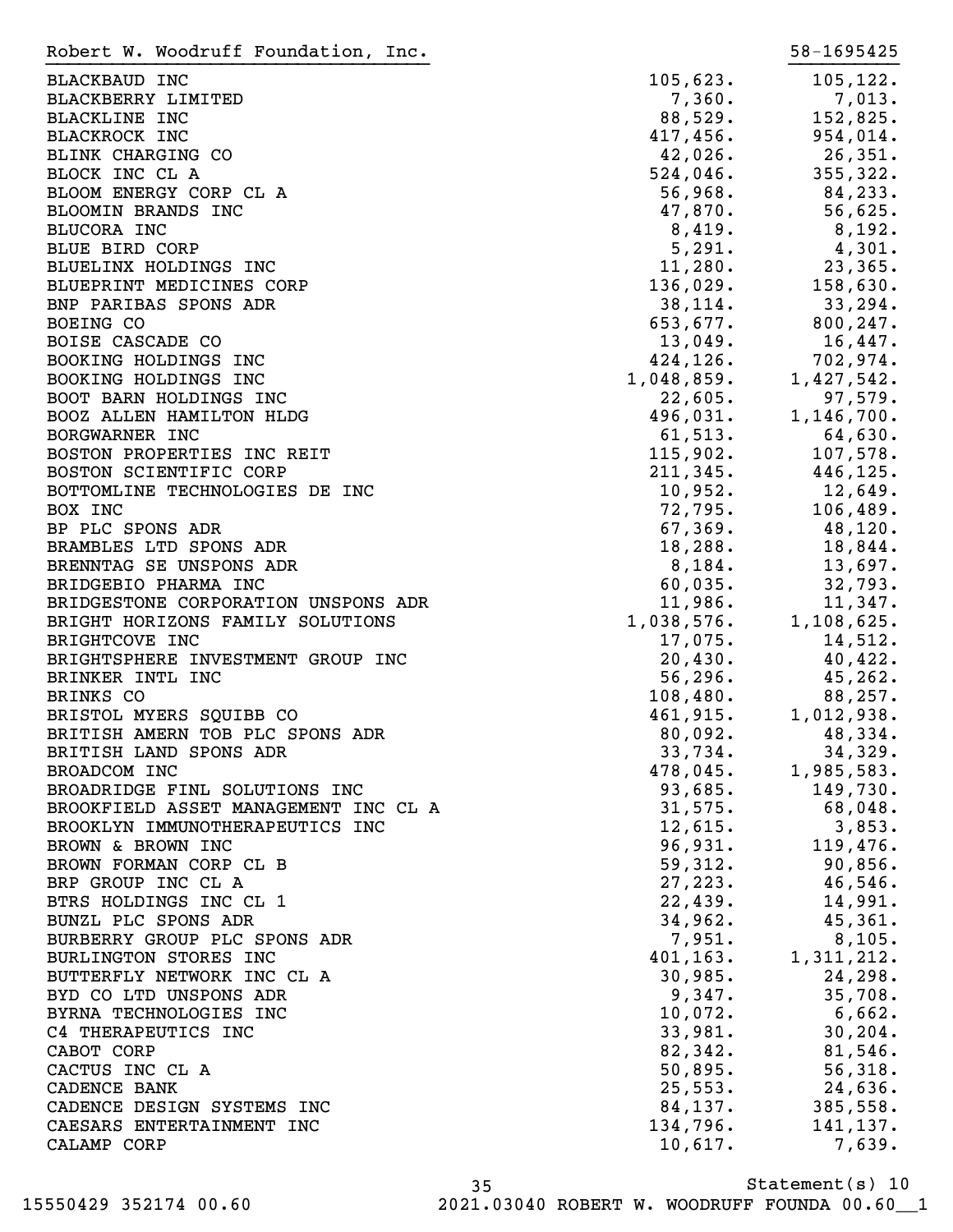| Robert W. Woodruff Foundation, Inc. |           | 58-1695425 |
|-------------------------------------|-----------|------------|
| CALAVO GROWERS INC                  | 35, 277.  | 20, 182.   |
| CALERES INC                         | 28,014.   | 22,748.    |
| CALIX INC                           | 25,035.   | 106, 760.  |
| CALLON PETROLEUM COMPANY            | 60,981.   | 49,849.    |
| CAMBIUM NETWORKS CORP               | 15,999.   | 8,842.     |
| CAMECO CORP                         | 11,223.   | 24,318.    |
| CAMPBELL SOUP CO                    | 72,366.   | 60,931.    |
| CAMPING WORLD HOLDINGS INC          | 47,014.   | 46,985.    |
| CANADIAN NATIONAL RAILWAY CO        | 36,950.   | 55,533.    |
| CANADIAN NATURAL RESOURCES          | 23,734.   | 31,941.    |
| CANADIAN PACIFIC RAILWAY LTD        | 24, 269.  |            |
|                                     |           | 53,595.    |
| CANON INC SPONS ADR                 | 43,907.   | 40,652.    |
| CANOO INC CL A                      | 11,076.   | 9,086.     |
| CANTALOUPE INC                      | 18,648.   | 14,084.    |
| CAPGEMINI SE UNSPONS ADR            | 13,434.   | 27,553.    |
| CAPITAL ONE FINANCIAL CORP          | 254, 176. | 451,375.   |
| CARDINAL HEALTH INC                 | 189,083.  | 117,758.   |
| CARDIOVASCULAR SYSTEM INC           | 44,511.   | 20,095.    |
| CARDLYTICS INC                      | 49,681.   | 58,291.    |
| CAREDX INC                          | 45,767.   | 61,944.    |
| CARGURUS INC CL A                   | 83,251.   | 85,076.    |
| CARL ZEISS MEDITEC AG UNSPONS ADR   | 9,386.    | 14,840.    |
| CARLSBERG A/S SPONS ADR             | 6,064.    | 9,236.     |
| CARMAX INC                          | 65,589.   | 146,509.   |
| CARNIVAL CORP                       | 227,252.  | 122,068.   |
| CARPARTS.COM INC                    | 16,712.   | 16,038.    |
| CARREFOUR SA SPONS ADR              | 13,820.   | 12,814.    |
| CARRIAGE SERVICES INC               | 8,429.    | 14,757.    |
| CARRIER GLOBAL CORP                 | 65,496.   | 342,309.   |
| CARTERS INC                         | 943,836.  | 979,000.   |
| CARVANA CO CL A                     | 154,939.  | 864,113.   |
| CASA SYSTEMS INC                    | 7,666.    | 6,617.     |
| CASELLA WASTE SYSTEMS INC CL A      | 54,280.   | 107,715.   |
| CASPER SLEEP INC                    | 8,320.    | 6,359.     |
| CASSAVA SCIENCES INC                | 69,818.   | 45,535.    |
| CASTLE BIOSCIENCES INC              | 32, 115.  | 22,850.    |
| CATALENT INC                        | 109,748.  | 165,543.   |
| CATALENT INC                        | 804,560.  | 2,520,911. |
| CATCHMARK TIMBER TRUST INC REIT     | 11,280.   | 8,187.     |
| CATERPILLAR INC                     | 302,520.  | 818,484.   |
| CAVCO INDUSTRIES INC                | 29,257.   | 56, 542.   |
| CAVCO INDUSTRIES INC                | 957,388.  | 2,060,913. |
| CBOE GLOBAL MARKETS INC             | 64,637.   | 106, 276.  |
| CBRE GROUP INC                      | 103,668.  | 284,730.   |
| CD PROJEKT SA UNSPONS ADR           | 38, 168.  | 37,132.    |
| CDN IMPERIAL BK OF COMMERCE         | 28, 220.  | 37,649.    |
| CDW CORP                            | 120,706.  | 204, 166.  |
| CELANESE CORP                       | 73,778.   | 142,683.   |
| CELLDEX THERAPEUTICS INC            | 32,702.   | 37,829.    |
|                                     | 7,363.    | 6, 255.    |
| CEL-SCI CORP                        | 38,715.   | 121,922.   |
| CELSIUS HOLDINGS INC                |           |            |
| CEMEX SOUTH AMERICA SPONS ADR       | 19,769.   | 14,333.    |
| CENOVUS ENERGY INC                  | 9,108.    | $11,126$ . |
| <b>CENTENE CORP</b>                 | 200,033.  | 348,470.   |
| <b>CENTENE CORP</b>                 | 149,163.  | 185,894.   |
| CENTENNIAL RESOURCE DEV INC         | 8,712.    | 7,098.     |
| CENTERPOINT ENERGY INC              | 74,063.   | 103,714.   |
| CENTRAIS ELETRICAS BRASIL SPONS ADR | 4,706.    | 4,452.     |

Statement(s) 10 36 15550429 352174 00.60 2021.03040 ROBERT W. WOODRUFF FOUNDA 00.60\_\_1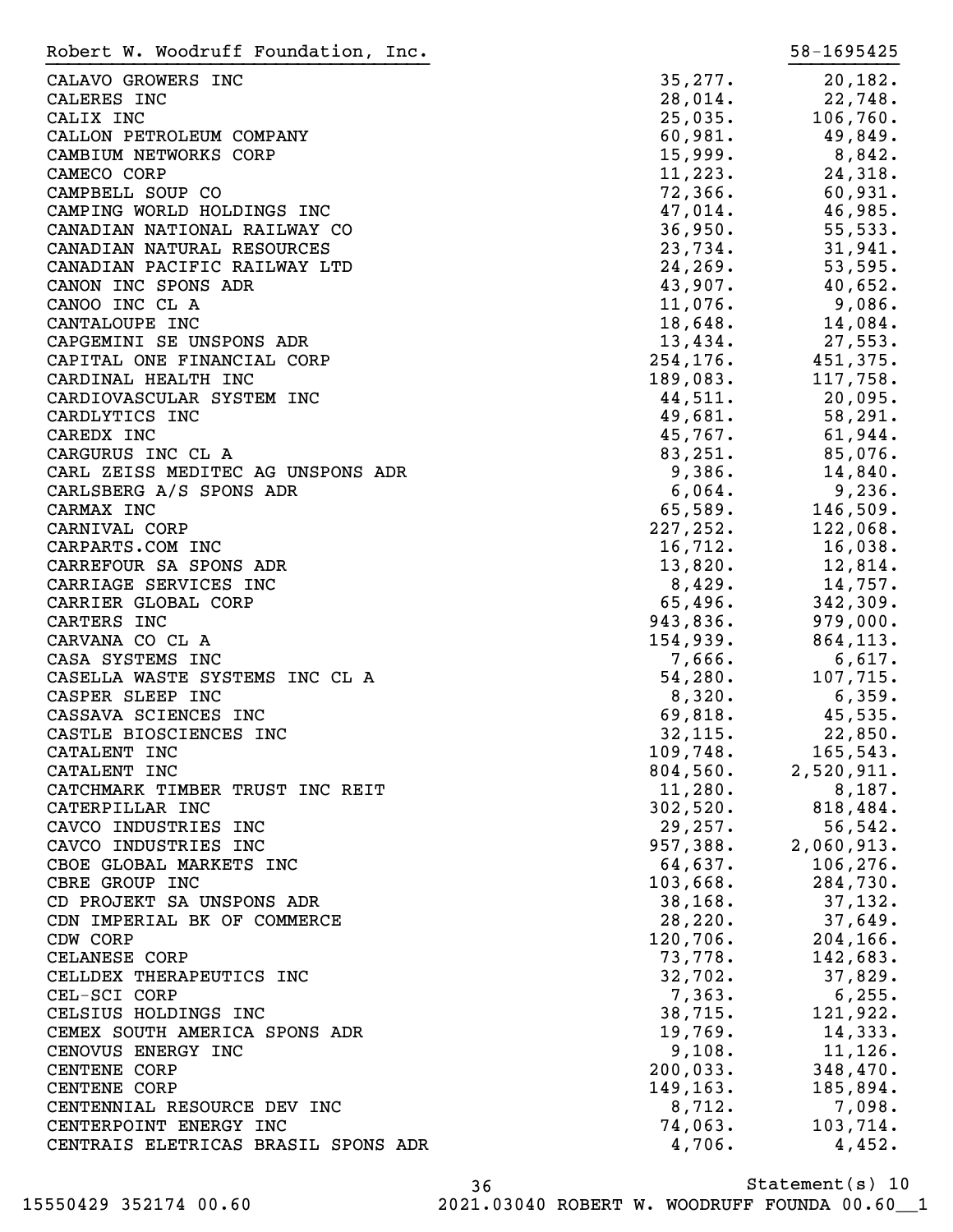| Robert W. Woodruff Foundation, Inc.                     |                    | 58-1695425         |
|---------------------------------------------------------|--------------------|--------------------|
| CENTRAL GARDEN & PET CL A                               | 16,937.            | 22,346.            |
| CENTRAL GARDEN & PET CO                                 | 5,626.             | $8,526$ .          |
| CENTRAL JAPAN RAI-UNSPONS ADR                           | 37,302.            | 24,722.            |
| CENTURY CASINOS INC                                     | 10,403.            | 9,038.             |
| CENTURY COMMUNITIES INC                                 | 34, 251.           | 42,285.            |
| CERENCE INC                                             | 115,308.           | 78,939.            |
| CERENCE INC                                             | 772, 396.          | 1,404,735.         |
| CEREVEL THERAPEUTICS HOLDINGS, INC                      | 26,508.            | 42,762.            |
| CERIDIAN HCM HOLDING INC                                | $107,096$ .        | 102,475.           |
| CERNER CORP                                             | 145,464.           | 206, 171.          |
| CERUS CORP                                              | 28,908.            | 31,183.            |
| CEVA INC                                                | 17,519.            | 26,809.            |
| CF INDUSTRIES HOLDINGS INC                              | 87,431.            | 119,335.           |
| CGI INC CL A                                            | 13,090.            | $21,860$ .         |
| CH ROBINSON WORLDWIDE INC                               | 67,380.            | 109, 137.          |
| CHAMPIONX CORP                                          | 27,065.            | 20,311.            |
| CHANNELADVISOR CORP                                     | 7,220.             | 13,821.            |
| CHARLES RIV LABORATORIES INTL INC                       | 128,408.           | 150,712.           |
| CHARLES SCHWAB CORP                                     | 365,861.           | 909,962.           |
| CHARLES SCHWAB CORP                                     | 357,670.           | 644,206.           |
| CHART INDUSTRIES INC                                    | 82,554.            | 95,375.            |
| CHARTER COMMUNICATIONS INC CL A                         | 263,090.           | 601,768.           |
|                                                         | 7,487.             |                    |
| CHASE CORP                                              |                    | 8,164.             |
| CHECK POINT SOFTWARE TECH LTD<br>CHEESECAKE FACTORY INC | 21,118.<br>63,884. | 21,797.<br>46,197. |
| CHESAPEAKE ENERGY CORP                                  | $10,887$ .         | 11,097.            |
| CHEVRON CORP                                            | 1,397,634.         | 1,648,298.         |
| CHICKEN SOUP FOR THE SOUL ENTMT INC                     | 9,074.             | 2,962.             |
| CHICOS FAS INC                                          | 9,742.             | $7,554$ .          |
| CHILDRENS PL INC NEW                                    | 39,988.            | 30, 368.           |
| CHIMERIX INC                                            | 11, 255.           | 9,163.             |
| CHINA CONSTR BK CORP UNSPONS ADR                        | 57,636.            | 45,919.            |
| CHINA LIFE INSURANCE CO SPONS ADR                       | 22,564.            | 12,180.            |
| CHINA MERCHANTS BANK UNSPONS ADR                        | 15,715.            | 32,663.            |
| CHINA PETE & CHEM CORP SPONS ADR                        | 24,383.            | 14,930.            |
| CHIPOTLE MEXICAN GRILL INC                              | 154,542.           | 368,881.           |
| CHIPOTLE MEXICAN GRILL INC                              | 308,567.           | 902,097.           |
| CHR HANSEN HOLDINGS SPONS ADR                           | 8,789.             | 7,793.             |
| CHROMADEX CORP                                          | 7,203.             | 6,092.             |
| CHUBB LTD                                               | 376,844.           | 634,830.           |
| CHUGAI PHARMACEUTICAL CO UNSPONS ADR                    | 9,970.             | 7,346.             |
| CHUNGHWA TELECOM LTD SPONS ADR                          | 60,826.            | 70, 195.           |
| CHURCH & DWIGHT INC                                     | 76,995.            | 184,910.           |
| CHUY'S HOLDINGS INC                                     | 9,573.             | 7,650.             |
| CIA CERVECERIAS UNIDAS SPONS ADR                        | 21, 146.           | 18,593.            |
| CIA DE MINAS BUENAVENTUR SPONS ADR                      | 12,952.            | 7,913.             |
| CIA SANEAMENTO BASICO DE SPONS ADR                      | 5,422.             | 3,736.             |
| CIE FINANCIERE RICH UNSPONS ADR                         | 28,012.            | 47,182.            |
| CIGNA CORP                                              | 385,912.           | 560,068.           |
| CIGNA CORP                                              | 2, 261, 105.       | 2,782,427.         |
| CIMPRESS PLC                                            | 48,701.            | 34, 158.           |
| CINCINNATI FINL CORP                                    | 69,727.            | 113,019.           |
| CINEMARK HOLDING INC                                    | 55,410.            | 39, 284.           |
| CINTAS CORP                                             | 68,393.            | 273,436.           |
| CIRCOR INTL INC                                         | 16,516.            | 13,644.            |
| CISCO SYSTEMS INC                                       | 900, 155.          | 1,929,426.         |
| CITI TRENDS INC                                         | 20, 346.           | 23,024.            |
| CITIGROUP INC                                           | 805,004.           | 902,831.           |
|                                                         |                    |                    |

Statement(s) 10 37 15550429 352174 00.60 2021.03040 ROBERT W. WOODRUFF FOUNDA 00.60\_\_1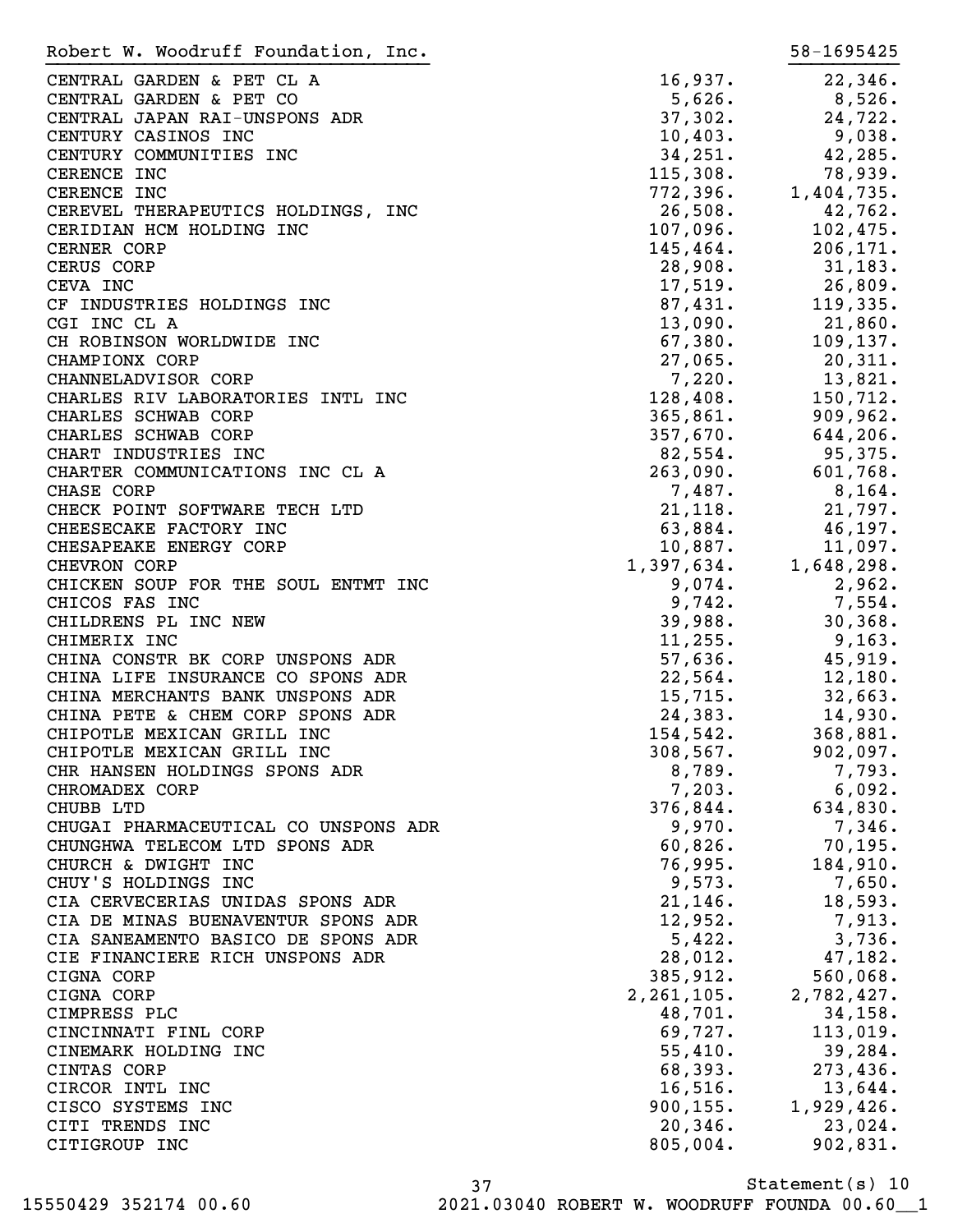| Robert W. Woodruff Foundation, Inc. |                             | 58-1695425 |
|-------------------------------------|-----------------------------|------------|
| CITIZENS FINANCIAL GROUP INC        | 59,698.                     | 132,678.   |
| CITRIX SYSTEMS INC                  | 57,011.                     | 80,969.    |
| CIVITAS RESOURCES INC               | 12,564.                     | 12,879.    |
|                                     |                             | 18,240.    |
| CLARUS CORP                         | 15,878.                     |            |
| CLEARFIELD INC                      | 11,548.                     | 26, 170.   |
| CLEARPOINT NEURO INC                | 10,383.                     | 5,745.     |
| CLEARWAY ENERGY INC CL A            | 5,268.                      | 8,537.     |
| CLEARWAY ENERGY INC CL C            | 11,844.                     | 17,835.    |
| CLENE INC                           | 18, 204.                    | 8,942.     |
| CLIPPER REALTY INC REIT             | 5,389.                      | 4,890.     |
| CLOROX COMPANY                      | 116,878.                    | 159,714.   |
| CLOVIS ONCOLOGY                     | 16,531.                     | 7,350.     |
| CLP HOLDINGS LTD SPONS ADR          | 16,533.                     | 15,941.    |
| CMC MATERIALS INC                   | 89,009.                     | 147,410.   |
| CME GROUP INC                       | 286,833.                    | 604,048.   |
| CMS ENERGY CORP                     | 77,838.                     | 125, 156.  |
| COCA-COLA HBC AG UNSPONS ADR        | 7,327.                      | 8,892.     |
| CODEXIS INC                         | 28,734.                     | 54,566.    |
| CODIAK BIOSCIENCES INC              | 18,485.                     | 14,449.    |
| COEUR MINING INC                    | 39,943.                     | 22,680.    |
| COGENT COMMUNICATIONS HOLDINGS INC  | 71,801.                     | 84,450.    |
|                                     |                             |            |
| COGNEX CORP                         | 1,334,188.                  | 1,747,812. |
| COGNIZANT TECHNOLOGY SOLUTIONS CORP | 270, 201.                   | 352, 396.  |
| COHEN & STEERS                      | 34,703.                     | 62,629.    |
| COHERUS BIOSCIENCES INC             | 30,692.                     | 28, 153.   |
| COHU INC                            | 39,382.                     | 43,156.    |
| COLGATE PALMOLIVE CO                | 433,615.                    | 539,776.   |
| COLLEGIUM PHARMACEUTICAL INC        | 12,787.                     | 19,296.    |
| COLOPLAST A/S SPONS ADR             | 17,299.                     | 34,999.    |
| COLUMBIA FINANCIAL INC              | 11,327.                     | 12,954.    |
| COLUMBUS MCKINNON CORP NY           | $1,099,943$ .<br>1,076,265. | 1,015,176. |
| COMCAST CORP-CL A                   |                             | 1,684,444. |
| COMERICA INC                        | 65,592.                     | 97,788.    |
| COMFORT SYSTEMS USA INC             | 68,411.                     | 95,081.    |
| COMFORT SYSTEMS USA INC             | 1,289,220.                  | 1,549,104. |
| COMMERCIAL INTL BANK SPONS ADR      | 14,552.                     | 17,586.    |
| COMMERCIAL VEHICLE GROUP INC        | 8,036.                      | 6,053.     |
| COMMERZBANK AG SPONS ADR            | 28,514.                     | 25,455.    |
| COMMONWEALTH BK SPONS ADR           | 77,512.                     | 93,549.    |
|                                     |                             |            |
| COMMUNITY HEALTH SYS INC            | 46,947.                     | 39, 185.   |
| COMMUNITY HEALTHCARE TRUST INC REIT | 16,961.                     | 20, 184.   |
| COMMVAULT SYSTEM                    | 59,001.                     | 85,461.    |
| COMPAGNIE DE ST GOBAIN UNSPONS ADR  | 14, 213.                    | 16,818.    |
| COMPANHIA SIDERURGICA SPONS ADR     | 6,607.                      | 6,731.     |
| COMPASS GROUP PLC SPONS ADR         | 26,611.                     | 27,707.    |
| COMPASS MINERALS INTERNATIONAL INC  | 50, 725.                    | 48,373.    |
| CONAGRA BRANDS INC                  | 116, 347.                   | 124,511.   |
| CONMED CORP                         | 68,207.                     | 111,565.   |
| CONOCOPHILLIPS                      | 588,426.                    | 725, 337.  |
| CONSENSUS CLOUD SOLUTIONS INC       | 14,026.                     | 23,032.    |
| CONSOLIDATED EDISON INC             | 165,909.                    | 201,526.   |
| CONSTELLATION BRANDS INC            | 176,683.                    | 306,685.   |
| CONSTRUCTION PARTNERS INC CL A      | 16,984.                     | 22,793.    |
| CONTINENTAL AG SPONS ADR            | 16, 216.                    | 7,757.     |
| COOPER COS INC                      | 67,809.                     | 144,953.   |
| COPART INC                          | 84,852.                     | 227,430.   |
| CORCEPT THERAPEUTICS INC            | 35,092.                     | 56, 291.   |
|                                     |                             |            |
| CORNERSTONE BUILDING BRANDS INC     | 15,491.                     | 26,003.    |

Statement(s) 10 38 15550429 352174 00.60 2021.03040 ROBERT W. WOODRUFF FOUNDA 00.60\_\_1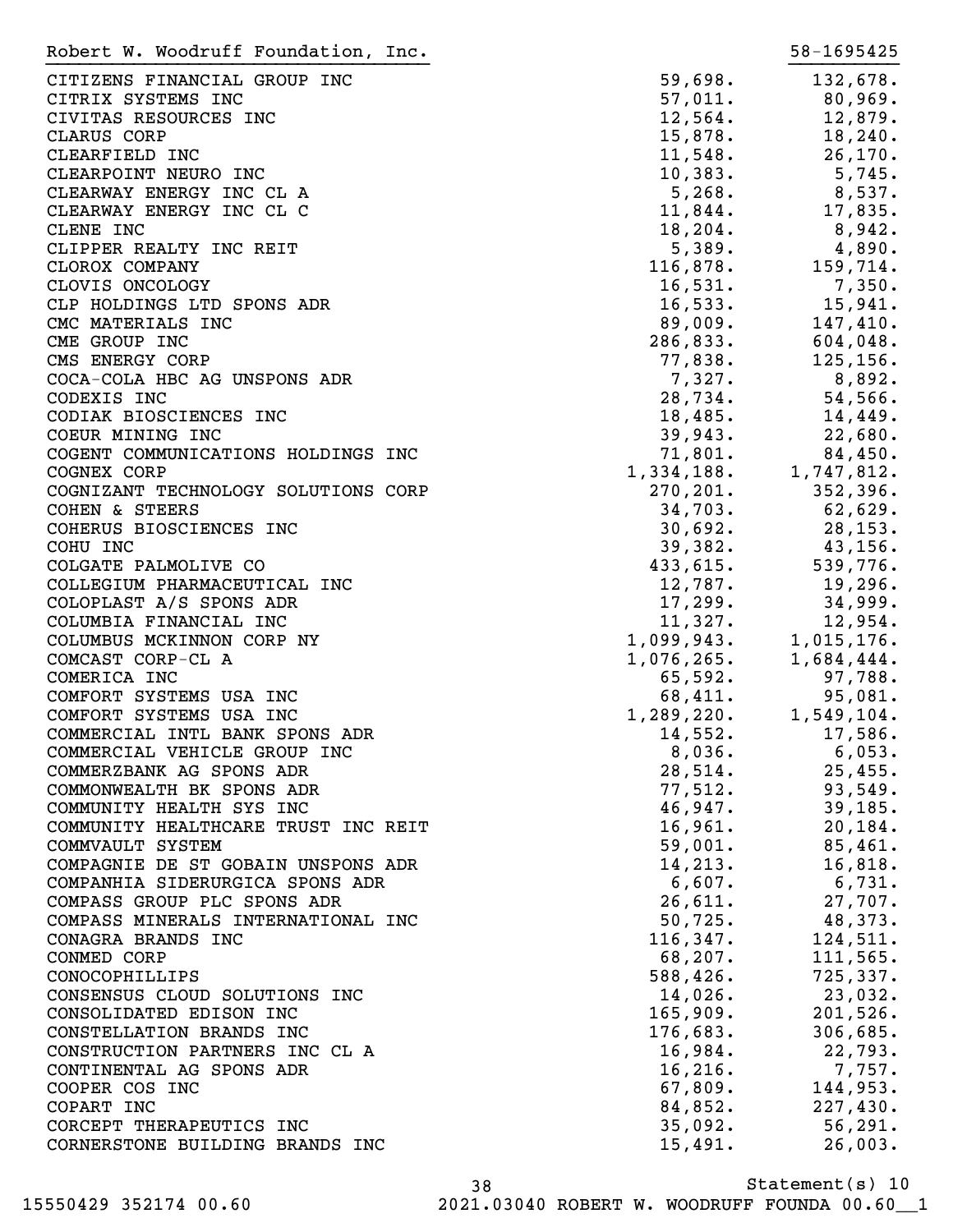| Robert W. Woodruff Foundation, Inc.  |            | 58-1695425  |
|--------------------------------------|------------|-------------|
| CORNING INC                          | 102,544.   | 203,723.    |
| CORSAIR GAMING INC                   | 27,321.    | 15,379.     |
|                                      |            |             |
| CORTEVA INC                          | 177,734.   | 244,627.    |
| CORTEXYME INC                        | 27,807.    | 7,761.      |
| CORVEL CORP                          | 20, 293.   | 49,920.     |
| COSTAR GROUP INC                     | 42,759.    | 40,779.     |
| COSTCO WHOLESALE CORP                | 531, 157.  | 1,808,692.  |
| COTERRA ENERGY INC                   | 133, 255.  | 116, 242.   |
| COUPANG INC CL A                     | 765,920.   | 579,667.    |
| COVESTRO AG SPONS ADR                | 11,423.    | 10,444.     |
| CRACKER BARREL                       | 103,802.   | 83,101.     |
| CREDICORP LIMITED                    | 35,361.    | 20,996.     |
| CREDIT AGRICOLE SA UNSPONS ADR       | 7,861.     | 6,209.      |
| CREDIT SUISSE GROUP-SPONS ADR        | 28,806.    | 17,747.     |
| CRESCENT ENERGY INC CL A             | 18,282.    | 10, 131.    |
| CRH PLC SPONS ADR                    | 28, 234.   | 41,501.     |
| CRINETICS PHARMACEUTICALS INC        | 18,872.    | 25,200.     |
| CROCS INC                            | 40,403.    | 207,075.    |
| CROSSFIRST BANKSHARES INC            | 9,046.     | 9,725.      |
| CROWN CASTLE INTL CORP REIT          | 287,594.   | 659,410.    |
|                                      |            |             |
| CRYOLIFE INC                         | 24,644.    | 19,048.     |
| CRYOPORT INC                         | 30, 175.   | 67,454.     |
| CSG SYS INTL INC                     | 20, 136.   | 25,180.     |
| CSL LTD SPONS ADR                    | 34,931.    | 67,395.     |
| CSW INDUSTRIALS INC                  | 26,084.    | 45,081.     |
| CSX CORP                             | 153,341.   | 635,628.    |
| CUE BIOPHARMA INC                    | 21,457.    | $10,677$ .  |
| CUMMINS INC                          | 118,247.   | 234,501.    |
| CURIS INC                            | 17,894.    | 10,958.     |
| CURO GROUP HOLDINGS CORP             | 7,306.     | 10,807.     |
| CUSHMAN & WAKEFIELD PLC              | 57,954.    | 71,079.     |
| CUSTOMERS BANCORP INC                | 8,688.     | 13,858.     |
| <b>CUTERA INC</b>                    | 18,561.    | 20,619.     |
| <b>CVS HEALTH CORP</b>               | 905,520.   | 986,725.    |
| CYTOKINETICS INC                     | 30,974.    | 90,431.     |
| CYTOMX THERAPEUTICS INC              | 17, 103.   | 7,179.      |
| CYTOSORBENTS CORP                    | 9,056.     | 4,529.      |
| D R HORTON INC                       | 75,703.    | $267,004$ . |
| DAIICHI SANKYO CO SPONS ADR          | 9,415.     | 31,454.     |
| DAIKIN INDUSTRIES UNSPONS ADR        | $18,096$ . | 40,697.     |
| DAIMLER AG UNSPONS ADR               |            |             |
|                                      | 31,621.    | 37,606.     |
| DAITO TRUST CONSTRUCTION SPONS ADR   | 56,594.    | 35,999.     |
| DAIWA HOUSE UNSPONS ADR              | 47,013.    | 39,147.     |
| DAIWA SECURITIES GROUP INC SPONS ADR | 18,894.    | 17,864.     |
| DANA INC                             | 50,891.    | 48,515.     |
| DANAHER CORP                         | 366,560.   | 1,522,987.  |
| DANIMER SCIENTIFIC INC CL A          | 47,817.    | 17,696.     |
| DANONE SPONS ADR                     | 26,513.    | 20,642.     |
| DANSKE BANK A/S SPONS ADR            | 18,568.    | $8,142$ .   |
| DAQO NEW ENERGY CORP SPONS ADR       | 7,341.     | 5,161.      |
| DARDEN RESTAURANTS INC               | 55,664.    | 136,480.    |
| DASEKE INC                           | 9,510.     | 14,950.     |
| DASSAULT SYS S A SPONS ADR           | 13,835.    | 40, 284.    |
| DAVE & BUSTER'S ENTERTAINMENT        | 21,938.    | 23,693.     |
| DAVITA INC                           | 39,446.    | 57,904.     |
| DBS GROUP HLDGS LTD SPONS ADR        | 44,127.    | 69,320.     |
| DECIPHERA PHARMACEUTICALS INC        | 42,091.    | $9,027$ .   |
| DEERE & CO                           | 190,600.   | 708,068.    |
|                                      |            |             |

Statement(s) 10 39 15550429 352174 00.60 2021.03040 ROBERT W. WOODRUFF FOUNDA 00.60\_\_1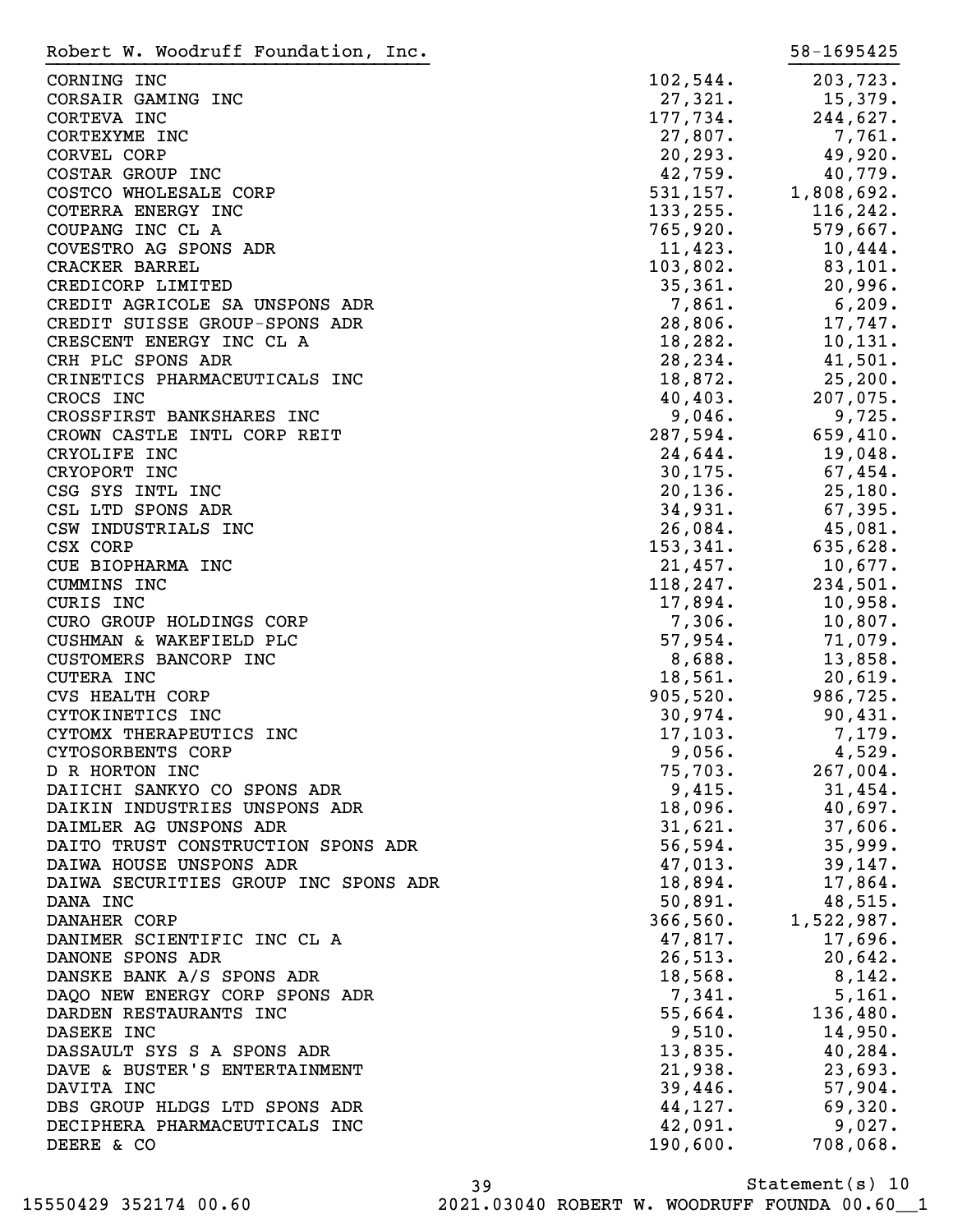DELTA AIR LINES INC 221,385. 171,757. DENALI THERAPEUTICS INC  $84,157$ . 110,474. DENBURY INC 109,877. 105,235. DENNY'S CORPORATION 27,573. 20,976. DENSO CORPORATION UNSPONS ADR
11,304.
18,975. DENTSPLY SIRONA INC  $98,766.$  92,556. DERMTECH INC 20.795. 20.795. 20.795. 20.795. DESIGN THERAPEUTICS INC 6,597. 236. DESIGNER BRANDS INC CL A 28,823. 23,248. DESKTOP METAL INC CL A 24,797. 11,444. DEUTSCHE BANK AG  $8,034$ . 10,013. DEUTSCHE BOERSE AG UNSPON ADR 29,152. 42,904. DEUTSCHE POST AG SPONS ADR  $37,017$ .
53,827. DEUTSCHE TELEKOM AG SPONS ADR
23,798.
23,563. DEVON ENERGY CORP 118,915. 193,115. DEVON ENERGY CORP 903,954. 1,321,632. DEXCOM 282,777. 362,441. DIAGEO PLC SPONS ADR 1.563. 69,784. DIAMONDBACK ENERGY INC 137, 214. 134, 058. DIAMONDBACK ENERGY INC 1,557,618. 2,585,596. DIEBOLD NIXDORF INC 22,756. 17,729. DIGIMARC CORP 12,893. 14,094. DIGITAL REALTY TRUST INC REIT 240,620. 367,005. DIGITAL TURBINE INC 32,435. 149,913. DIGITALOCEAN HOLDINGS INC 106,763. 108,767. DINE BRANDS GLOBAL INC 39,409. 33,660. DIODES INC 100,806. DISCOVER FINL SVCS 135,861. 247,530. DISCOVERY INC SER A 27,299. 25,635. DISCOVERY INC SER C  $56,662.$  54,548. DISH NETWORK CORP CL A 65,567. 53,558. DISNEY WALT CO NEW 1,206,535. 2,053,222. DMC GLOBAL INC 23,434. 20,043. DNB ASA SPONS ADR 349. 10,970. DOLLAR GENERAL CORP 123,851. 408,929. DOLLAR GENERAL CORP 710,581. 1,709,060. DOLLAR TREE INC 241,835. DOMINION ENERGY INC 404,771. 465,075. DOMINOS PIZZA INC 115,138. 172,121. DOMO INC CL B 29,851. 41,912. DOORDASH INC CL A 68,236. 192,379. DORMAN PRODUCTS 58,969. 83,401. DORMAN PRODUCTS 1,014,603. 1,616,608. DOUGLAS DYNAMICS 24,607. 24,881. DOUGLAS ELLIMAN INC  $\begin{array}{cccc} 3,384. & 6,400. \end{array}$ DOVER CORP 56,922. 204,300. DOW INC 283,453. 303,509. DR REDDYS LABS LTD SPONS ADR 44,478. 68,223. DRAFTKINGS INC CL A 450,300. 332,991. DRIVE SHACK INC 3,576. DSV A/S UNSPONS ADR 14,164. 44,487. DTE ENERGY CO 105,905. 165,204. DUCKHORN PORTFOLIO INC/THE 33,376. 35,827. DUKE ENERGY CORP 266,529. 593,944. DUKE REALTY CORP REIT **81,585.** 188,452. DUPONT DE NEMOURS INC 294,498. 306,560. DURECT CORP 14,838. 5,957. DXC TECHNOLOGY CO 247. Robert W. Woodruff Foundation, Inc. 58-1695425 }}}}}}}}}}}}}}}}}}}}}}}}}}}}}}}}}}} }}}}}}}}}}

Statement(s) 10 40 15550429 352174 00.60 2021.03040 ROBERT W. WOODRUFF FOUNDA 00.60\_\_1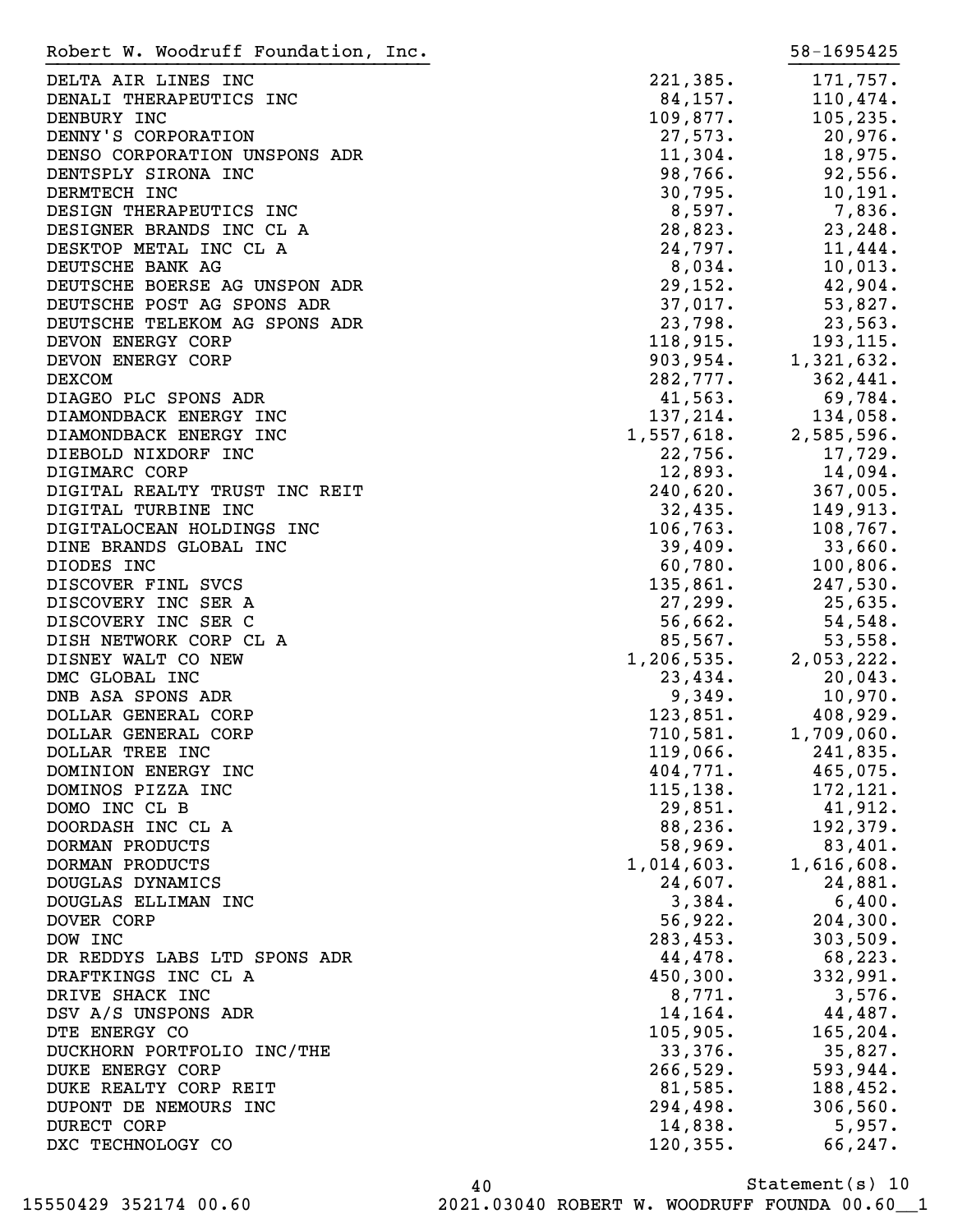| Robert W. Woodruff Foundation, Inc. |                         | 58-1695425 |
|-------------------------------------|-------------------------|------------|
| DYCOM INDUSTRIES INC                | 35, 145.                | 60,850.    |
| DYNAVAX TECHNOLOGIES CORP           | 15, 130.                | 43,617.    |
| DZS INC                             | 8,718.                  | 6,293.     |
| E ON SE SPONS ADR                   | 14,826.                 | 18,247.    |
|                                     | 1, 107, 684.            |            |
| EAGLE MATERIALS INC                 |                         | 1,998,186. |
| EARGO INC                           | 46,087.                 | 18,329.    |
| EAST JAPAN RAILWAY CO UNSPONS ADR   | 45,863.                 | 31,089.    |
| EASTERLY GOVERNMENT PROPERTIES REIT | 1, 174, 477.            | 1,386,202. |
| EASTERN BANKSHARES INC              | 23,229.                 | 22,348.    |
| EASTGROUP PPTYS INC REIT            | 130,942.                | 251,774.   |
| EASTMAN CHEMICAL CO                 | 76,696.                 | 126,593.   |
| EASTMAN KODAK CO                    | 10,330.                 | 5,396.     |
| EATON CORP PLC                      | 129,308.                | 508,955.   |
| EBAY INC                            | 142,539.                | 323,789.   |
| ECOLAB INC                          | 226, 249.               | 430,238.   |
| EDF UNSPONS ADR                     | 8,339.                  | 7,679.     |
| EDISON INTERNATIONAL                | 164,695.                | 180,317.   |
| EDITAS MEDICINE INC                 | 51,052.                 | 49,171.    |
| EDP-ENERGIAS DE PORTUGAL SPONS ADR  | 12,397.                 | 17,526.    |
| EDWARDS LIFESCIENCES CORP           | 131,181.                | 592,562.   |
| EHEALTH INC                         | 20,502.                 | 6,324.     |
| EISAI LTD SPONS ADR                 | $6,407$ .               | 6,989.     |
| ELBIT SYSTEMS LTD                   | 19, 139.                | 23,333.    |
| ELECTRONIC ARTS INC                 | $168,196$<br>1,838,772. | 276, 331.  |
| ELEMENT SOLUTIONS INC               |                         | 2,372,909. |
| ELF BEAUTY INC                      | 25,019.                 | 43,405.    |
|                                     | 13,032.                 | 20,510.    |
| EMCOR GROUP INC                     | 222,159.                |            |
| EMERSON ELEC CO                     |                         | 404,977.   |
| ENAGAS-UNSPONS ADR                  | 7,814.                  | 6,276.     |
| ENBRIDGE INC                        | 58, 275.                | 55,298.    |
| ENEL AMERICAS SA SPONS ADR          | 5,268.                  | 2,796.     |
| ENEL CHILE SA SPONS ADR             | 11,418.                 | 9,369.     |
| ENEL SPA UNSPONS ADR                | 39,910.                 | 52, 122.   |
| ENERGIZER HOLDINGS INC              | 79, 223.                | 75,268.    |
| ENERGY FUELS INC                    | 22, 364.                | 27,476.    |
| ENERGY RECOVERY INC                 | 11,467.                 | 24,198.    |
| ENERPAC TOOL GROUP CORP             | 39,749.                 | 33,361.    |
| ENERSYS COM                         | 8,196.                  | 7,748.     |
| ENGIE SPONS ADR                     | 14,453.                 | 12,312.    |
| ENI SPA SPONS ADR                   | 7,404.                  | 6,249.     |
| ENN ENERGY HOLDINGS LTD UNSPONS ADR | 15,866.                 | 30,811.    |
| ENPHASE ENERGY INC                  | 190,710.                | 180, 379.  |
| ENSIGN GROUP INC                    | 68,139.                 | 119,475.   |
| ENTEGRIS INC                        | 612,035.                | 2,126,926. |
| <b>ENTERGY CORP</b>                 | 101,871.                | 157,710.   |
| ENVESTNET INC                       | 99,939.                 | 110,997.   |
| EOG RESOURCES INC                   | 375, 356.               | 375,307.   |
| EOS ENERGY ENTERPRISES INC          | 14,352.                 | 8,821.     |
| EPAM SYSTEMS INC                    | 252,918.                | 247,327.   |
| EPIZYME INC                         | 29, 213.                | 6,110.     |
| EQUIFAX INC                         | 94,128.                 | 258,534.   |
| EQUINIX INC REIT                    | 250, 345.               | 556, 563.  |
|                                     |                         |            |
| EQUINOR ASA SPONS ADR               | 10,433.<br>178,392.     | 13,929.    |
| EQUITY RESIDENTIAL PPTYS TR REIT    |                         | 213,671.   |
| ERICSSON SPONS ADR                  | 12,770.                 | 24,849.    |
| ERSTE GROUP BANK AG SPONS ADR       | 9,530.                  | 10,444.    |
| ESPERION THERAPEUTICS INC           | 34,709.                 | 4,005.     |
| ESSEX PROPERTY TRUST INC REIT       | 115, 117.               | 178,581.   |

Statement(s) 10 41 15550429 352174 00.60 2021.03040 ROBERT W. WOODRUFF FOUNDA 00.60\_\_1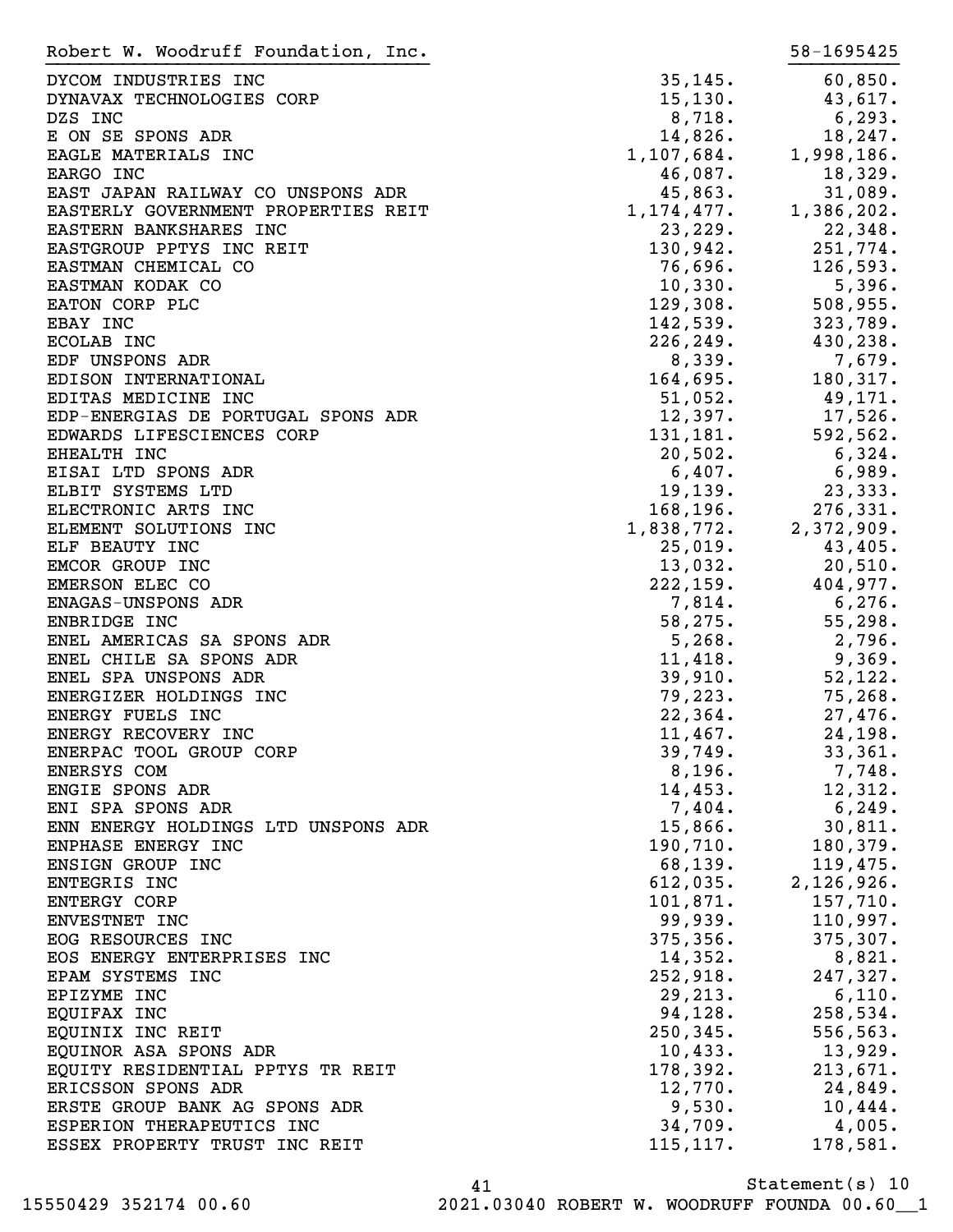| Robert W. Woodruff Foundation, Inc. |                           | 58-1695425            |
|-------------------------------------|---------------------------|-----------------------|
| ESSILORLUXOTTICA SA UNSPONS ADR     | 25,308.                   | 43,085.               |
| ETSY INC                            | 105,501.                  | 206,679.              |
| EVELO BIOSCIENCES INC               | 21,091.                   | 9,081.                |
| EVENTBRITE INC CL A                 | 28,552.                   | 38,333.               |
| EVERCOMMERCE INC                    | 19,579.                   | 19,262.               |
| EVEREST RE GROUP LTD                | 75,913.                   | 81,354.               |
| EVERGY INC                          | 81,623.                   | 100,582.              |
| EVERI HOLDINGS INC                  | 46,749.                   | 48,593.               |
| EVERQUOTE INC CL A                  | 15,868.                   | 7,877.                |
| EVERSOURCE ENERGY                   | 144,442.                  | 228,633.              |
| EVERTEC INC                         | 54,114.                   | 82,417.               |
| EVO PAYMENTS INC CL A               | 39,132.                   | 36, 250.              |
| EVOLENT HEALTH INC CL A             | 4,167.                    | 13,143.               |
| EVOLUS INC                          | 14,912.                   | 6,966.                |
| EVOLUTION AB UNSPONS ADR            | 39,196.                   | 41,601.               |
| EVOQUA WATER TECHNOLOGIES CORP      | 54,577.                   | 146, 468.             |
| <b>EXELON CORP</b>                  | 211,479.                  | 396,407.              |
| EXLSERVICE HOLDINGS                 | 56,289.                   | 128,701.              |
| EXP WORLD HOLDINGS INC              | 16, 100.                  | 57,846.               |
| EXPEDIA GROUP INC                   | 152, 127.                 | 198,973.              |
| EXPEDITORS INTL WASH INC            | 63,083.                   | 175,383.              |
| EXPERIAN GROUP LTD SPONS ADR        | 16,889.                   | 41,519.               |
| EXPONENT INC                        | 93,159.                   | 164, 239.             |
| EXPONENT INC                        | 446,528.                  | 1,436,012.            |
| EXPRO GROUP HLDGS NV                | 11,203.                   | 9,141.                |
| EXTRA SPACE STORAGE INC REIT        | 89,895.                   | 228,997.              |
| EXTREME NETWORKS INC                | 30,048.                   | 52,768.               |
| EXXON MOBIL CORP                    | 947,508.                  | 1,893,525.            |
| F5 INC                              | 55,700.                   | 112, 322.             |
| <b>FABRINET</b>                     | 47,503.                   | 103,898.              |
| FACTSET RESEARCH SYSTEM INC         | 143,358.                  | 147,261.              |
| FANUC CORP UNSPONS ADR              | 17,607.                   | 18,671.               |
| FARFETCH LTD CL A                   | 542,943.                  | 373,614.              |
| FARO TECHNOLOGIES INC               | 13,864.                   | $18,695$ .            |
| FAST RETAILING CO UNSPONS ADR       | 8,996.                    | 17,168.               |
| <b>FASTENAL CO</b>                  | 88,691.                   | 274,497.              |
| FATE THERAPEUTICS INC               | 61, 533.                  | 128,839.              |
| FED HERMES GOVT OBLIG-PREMIER #117  |                           | 7,796,261. 7,796,261. |
| FED HERMES GOVT OBLIG-PREMIER #117  | 171,229.                  | 171,229.              |
| FED HERMES GOVT OBLIG-PREMIER #117  | 565, 100.                 | 565, 100.             |
| FED HERMES GOVT OBLIG-PREMIER #117  | $1,448,824.$ $1,448,824.$ |                       |
| FED HERMES GOVT OBLIG-PREMIER #117  | 5,139,773.                | 5, 139, 773.          |
| FED HERMES GOVT OBLIG-PREMIER #117  | 24,404.                   | 24,404.               |
| FEDERAL REALTY INVESTMENT TR REIT   | 78,343.                   | 71, 159.              |
| FEDERAL SIGNAL CORP                 | 45,596.                   | 71,901.               |
| FEDERAL SIGNAL CORP                 | $1,431,182.$ $1,925,900.$ |                       |
| FEDEX CORPORATION                   | 281,849.                  | 453,913.              |
| FERGUSON PLC                        | 13,170.                   | 35,160.               |
| FERRARI NV                          | 21,301.                   | 47,364.               |
| FERRO CORP                          | 31,617.                   | 45,406.               |
| FERROVIAL SA UNSPONS ADR            | 20, 223.                  | 32,552.               |
| FIBROGEN INC                        | 96,149.                   | 29,723.               |
| FIDELITY NATL INFORMATION SVCS INC  |                           | $479,306.$ $495,868.$ |
| FIFTH THIRD BANCORP                 |                           | $97,852.$ 211,000.    |
| FIRST ADVANTAGE CORP                |                           | $26,427.$ 28,788.     |
| FIRST FINL BANKSHARES INC           | 99,627.                   | 173,263.              |
| FIRST REPUBLIC BANK                 | 128,988.                  | 278,375.              |
| FIRSTCASH HOLDINGS INC              | 9,670.                    | 7,855.                |
|                                     |                           |                       |

Statement(s) 10 42 15550429 352174 00.60 2021.03040 ROBERT W. WOODRUFF FOUNDA 00.60\_\_1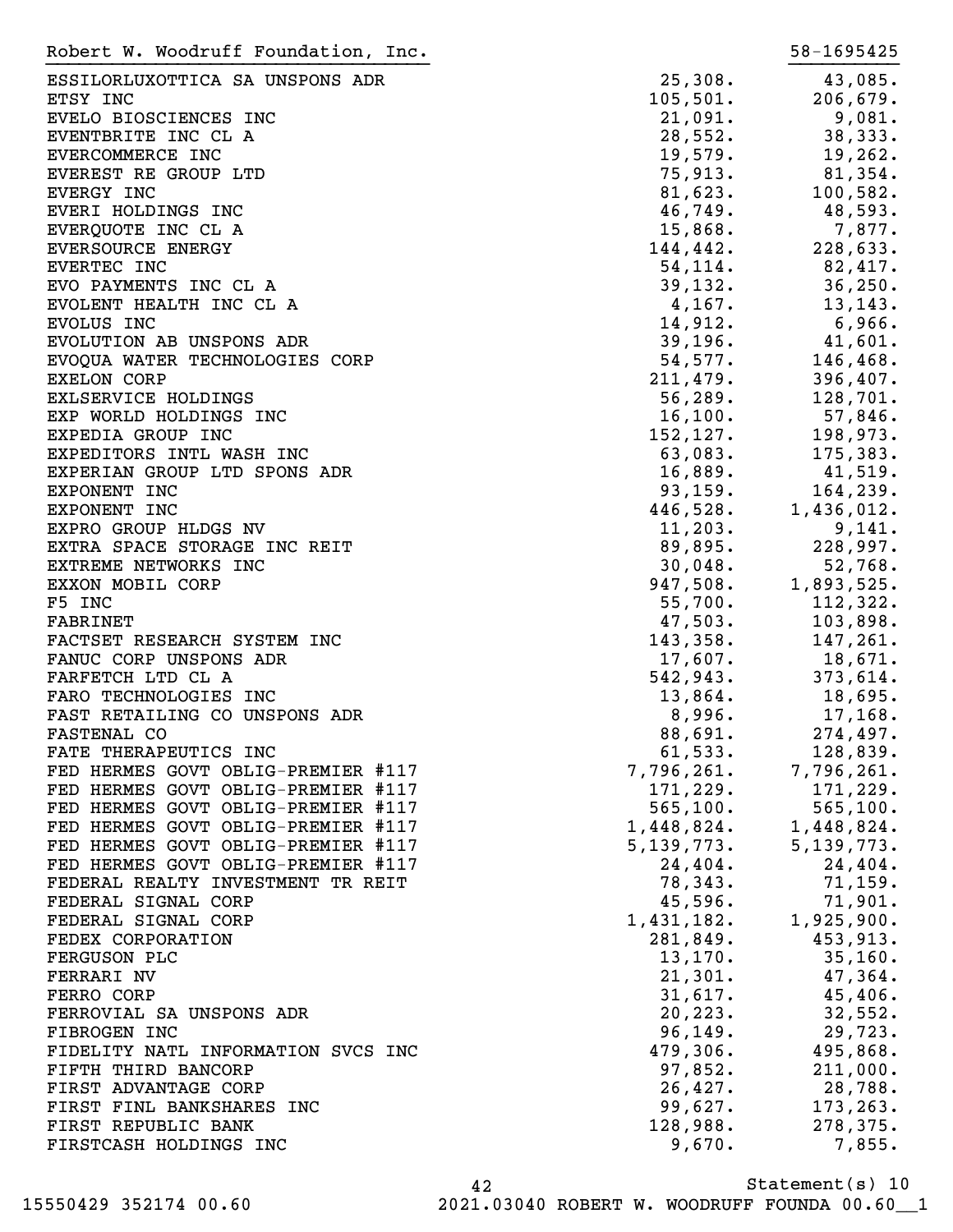| Robert W. Woodruff Foundation, Inc.  |            | 58-1695425              |
|--------------------------------------|------------|-------------------------|
| FIRSTENERGY CORP                     | 119,605.   | 150,930.                |
| FISERV INC                           | 324,641.   | 456,365.                |
| FISERV INC                           | 1,906,218. | 1,960,801.              |
| FISKER INC CL A                      | 78,174.    | 63,864.                 |
| <b>FIVE BELOW</b>                    | 742,809.   | 2,054,211.              |
| FLEETCOR TECHNOLOGIES INC            | 135, 355.  | 137,662.                |
| FLUTTER ENTMT PLC UNSPONS ADR        | 14,021.    | 21,508.                 |
| <b>FLYWIRE CORP</b>                  | 45,535.    | 47,194.                 |
| FMC CORP                             | 38, 114.   | 106,593.                |
| FOCUS FINANCIAL PARTNERS INC CL A    | 53,320.    | 85,220.                 |
| FOMENTO ECON MEXICANO SPONS ADR      | 14,756.    | 12,744.                 |
| FORD MOTOR CO DEL                    | 394,641.   | 576,638.                |
| FORESTAR GROUP INC                   | 8,375.     | 8,787.                  |
| FORIAN INC                           | 14,049.    | 11,293.                 |
| FORMFACTOR INC                       | 50,870.    | 84,262.                 |
| FORRESTER RESEARCH INC               | 16,803.    | 21,319.                 |
| FORTE BIOSCIENCES INC                | 10,954.    | 657.                    |
| FORTERRA INC                         | 7,912.     | 21,378.                 |
| FORTESCUE METALS GROUP SPONS ADR     | 7,119.     | 23,382.                 |
| FORTINET INC                         | 73,232.    | 336,039.                |
| FORTINET INC                         | 1,085,342. | 2,309,864.              |
| <b>FORTIVE CORP</b>                  | 118,757.   | 196,142.                |
| FORTRESS BIOTECH INC                 | 7,805.     | 6,733.                  |
|                                      |            |                         |
| FORTUNE BRANDS HOME & SECURITY, INC  | 63,274.    | 118,980.                |
| FORWARD AIR CORP                     | 50, 253.   | 88,517.                 |
| FOX CORP CL A                        | 109,671.   | 99,261.                 |
| FOX CORP CL B                        | 49,758.    | 42,392.                 |
| FOX FACTORY HOLDING CORP             | 98,455.    | 194,594.                |
| FRANCHISE GROUP INC                  | 6, 295.    | 11,892.                 |
| FRANCO NEVADA CORP                   | 12, 166.   | 16,871.                 |
| <b>FRANKLIN COVEY</b>                | 15,201.    | 22,809.                 |
| FRANKLIN ELECTRIC CO INC             | 58,889.    | 118,673.                |
| FRANKLIN RESOURCES INC               | 95,660.    | 79,639.                 |
| FREEPORT-MCMORAN INC                 | 127, 231.  | 433,074.                |
| FRESENIUS MED CARE AG & CO SPONS ADR | 19,876.    | 13,568.                 |
| FRESENIUS SE & CO KGAA SPONS ADR     | 14,643.    | 7,116.                  |
| FRONTIER GROUP HOLDINGS INC          | 19,039.    | 14,506.                 |
| FUBOTV INC                           | 126,084.   | 60,435.                 |
| FUCHS PETROLUB SE PFD ADR            | 18,275.    | 14,148.                 |
| FUELCELL ENERGY INC                  | 34,010.    | 36,977.                 |
| FUJIFILM HOLDINGS CORP UNSPONS ADR   | 26,358.    | 45,509.                 |
| FULGENT GENETICS INC                 | 4,481.     | 10, 160.                |
| FULL HOUSE RESORTS INC               | 9,079.     | 10,790.                 |
| FUNKO INC CL A                       | 15,891.    | 13,574.                 |
| G1 THERAPEUTICS INC                  | 14,866.    | 6,892.                  |
| GALP ENERGIA SGPS SA UNSPONS ADR     | 14,621.    | 7,361.                  |
| GAP INC                              | 43, 135.   | $28,011$ .              |
| GARMIN LTD                           | 47,201.    | 141,208.                |
| GARTNER INC CL A                     | 71,205.    | 218,980.                |
| GARTNER INC CL A                     |            | 800,525. 1,955,438.     |
| GATES INDUSTRIAL CORP PLC            |            | $1,977,966.$ 1,975,545. |
| GATOS SILVER INC                     | 16,670.    | 10,681.                 |
| GAZPROM PJSC-SPON ADR                | 15,944.    | 35, 262.                |
| <b>GCM GROSVENOR INC</b>             | 11,448.    | 11,970.                 |
| GDS HOLDINGS LTD SPONS ADR           | 10, 180.   | 9,998.                  |
| GEELY AUTOMOBILE HLDGS UNSPONS ADR   | 19,958.    | 17,112.                 |
| GENERAC HOLDINGS INC                 | 139,066.   | 160, 124.               |
| GENERAL DYNAMICS CORP                | 258,432.   | 351,063.                |

Statement(s) 10 43 15550429 352174 00.60 2021.03040 ROBERT W. WOODRUFF FOUNDA 00.60\_\_1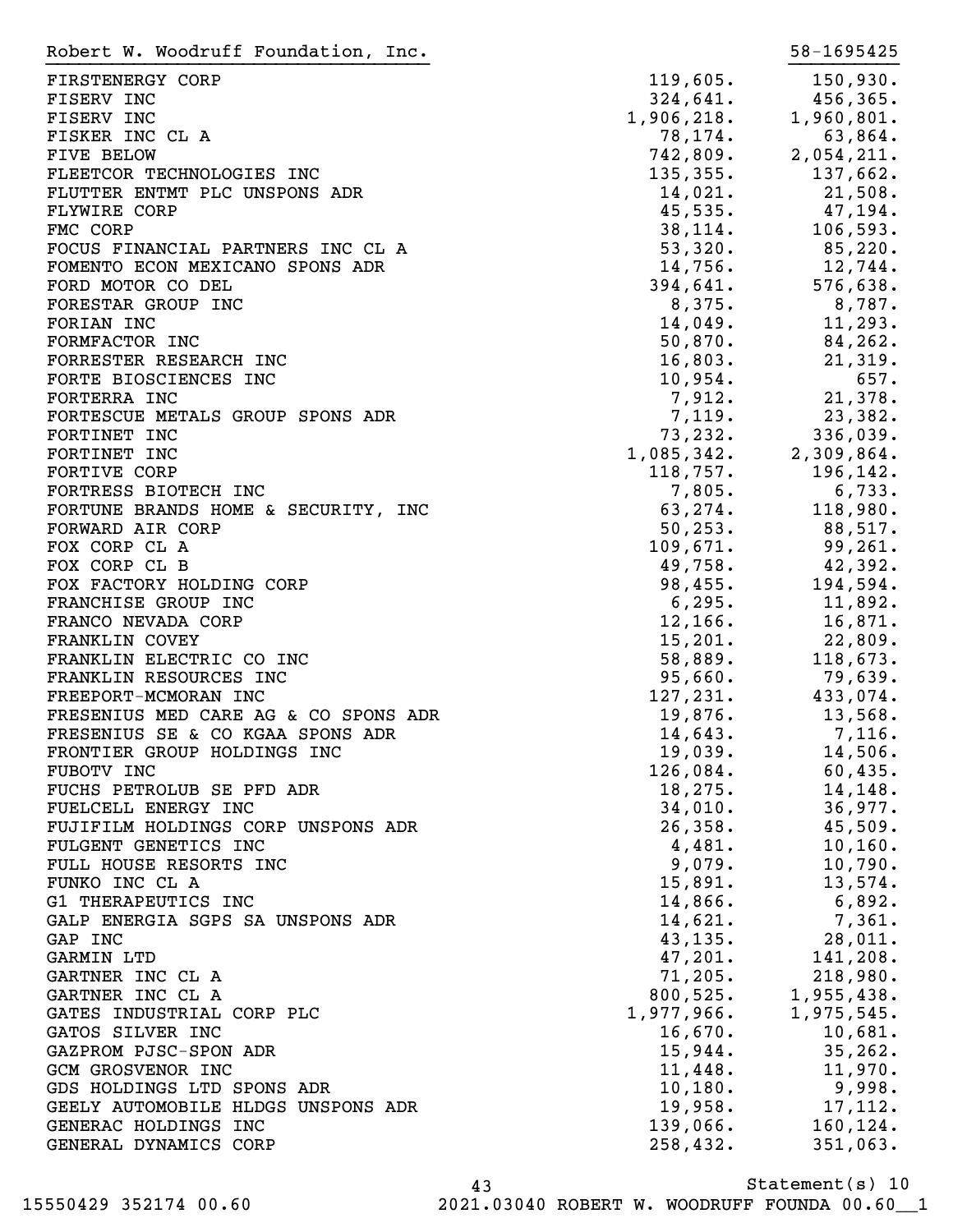| Robert W. Woodruff Foundation, Inc.  |            | 58-1695425           |
|--------------------------------------|------------|----------------------|
| GENERAL ELECTRIC CO                  | 341,804.   | 754,060.             |
| GENERAL MLS INC                      | 242,025.   | 288,454.             |
| GENERAL MOTORS CO                    | 401,549.   | 619, 133.            |
| GENERATION BIO CO                    | 43,932.    | 8,652.               |
| GENMAB A/S SPONS ADR                 | 16,658.    | 28,681.              |
| GENTHERM INC                         | 37,272.    | 78,731.              |
| GENTHERM INC                         | 1,188,907. | 1,378,408.           |
| GENTING BERHARD SPONS ADR            | 4,928.     | 6,050.               |
| GENUINE PARTS CO                     | 95,803.    | 148,752.             |
| GERDAU SA SPONS ADR                  | 6, 243.    | 8,354.               |
| GIBRALTAR INDUSTRIES INC             | 14,281.    | 17,937.              |
| GIBRALTAR INDUSTRIES INC             | 1,134,665. | 1,684,737.           |
| GILDAN ACTIVEWEAR INC-CL A           | 11,653.    | 16,023.              |
| GILEAD SCIENCES INC                  | 970,543.   | 665, 180.            |
| GIVAUDAN SA UNSPONS ADR              | 28,510.    | 65, 254.             |
| GLACIER BANCORP INC                  | 12,558.    | 18,428.              |
| GLACIER BANCORP INC                  | 667,385.   | 1,090,568.           |
| GLADSTONE LAND CORP REIT             | 15,561.    | 21,606.              |
| <b>GLAUKOS CORP</b>                  | 71,284.    | 54,350.              |
| GLAXOSMITHKLINE PLC SPONS ADR        | 54,888.    | 60,549.              |
| GLENCORE PLC UNSPONS ADR             | 24,836.    | 27,891.              |
| GLOBAL BLOOD THERAPEUTICS INC        | 59,374.    | 47,681.              |
| GLOBAL PAYMENTS INC                  | 180,327.   | 295,639.             |
| GLOBAL PAYMENTS INC                  | 2,674,968. | 2,118,947.           |
| GLOBALSTAR INC                       | 27,239.    | 16,760.              |
| GLOBANT SA                           | 1,694,696. | 1,968,402.           |
| GLOBE LIFE INC                       | 45,700.    | 73,289.              |
| GLOBUS MEDICAL INC                   | 801,843.   | 1,258,157.           |
| GOLD FIELDS LTD SPONS ADR            | 13,392.    | 13,408.              |
| GOLDEN ENTERTAINMENT INC             | 20,653.    | 23, 294.             |
| GOLDEN NUGGET ONLINE GAMING INC CL A | 12,520.    | 9,890.               |
| GOLDMAN SACHS GROUP INC              | 473,089.   | 940,308.             |
| GOOSEHEAD INSURANCE INC CL A         | 3,218.     | 9,366.               |
| GOPRO INC                            | 19,554.    | 35,425.              |
| GORMAN RUPP CO                       | 12,562.    | 17,954.              |
| GRAFTECH INTERNATIONAL LTD           | 52,858.    | 52,028.              |
| GRAINGER W W INC                     | 66,871.    | 166, 355.            |
| GRAND CANYON EDUCATION INC           |            | $894, 177.$ 654,739. |
| GREAT WESTERN BANCORP INC            | 8,506.     | 8,320.               |
| GREEN BRICK PARTNERS INC             | 8,391.     | 11,495.              |
| GREEN DOT CORP CL A                  | 6,639.     | 4,856.               |
| GREENBOX POS                         | 10,520.    | 4,721.               |
| GREENHILL & CO                       | 7,313.     | 9,987.               |
| GREENWICH LIFESCIENCES INC           | 11,803.    | $7,007$ .            |
| GREIF INC-CL A                       | 8,337.     | 8,331.               |
| GRID DYNAMICS HOLDINGS INC CL A      | 23, 173.   | 40, 134.             |
| GRIFOLS S.A. SPONS ADR               | 11,967.    | 6,805.               |
| GROUPON INC                          | 24,875.    | 12,576.              |
| GROWGENERATION CORP                  | 26,746.    | 19,223.              |
| GRUPO AEROPORTUARIO PAC SPONS ADR    | 9,312.     | 11,960.              |
| GRUPO AEROPORTUARIO SPONS ADR        | 16, 104.   | 16,699.              |
| GT BIOPHARMA INC                     | 10,575.    | 2,406.               |
| H&E EQUIPMENT SERVICES INC           | 29,399.    | 38,781.              |
| H.B. FULLER CO                       | 14,546.    | 20,412.              |
| HACKETT GROUP                        | 10, 185.   | 14,494.              |
| HAEMONETICS CORP                     | 61,889.    | 49,752.              |
| HALLIBURTON CO                       | 266,141.   | 153,938.             |
| HALOZYME THERAPEUTICS INC            | 62,839.    | 150,707.             |

Statement(s) 10 44 15550429 352174 00.60 2021.03040 ROBERT W. WOODRUFF FOUNDA 00.60\_\_1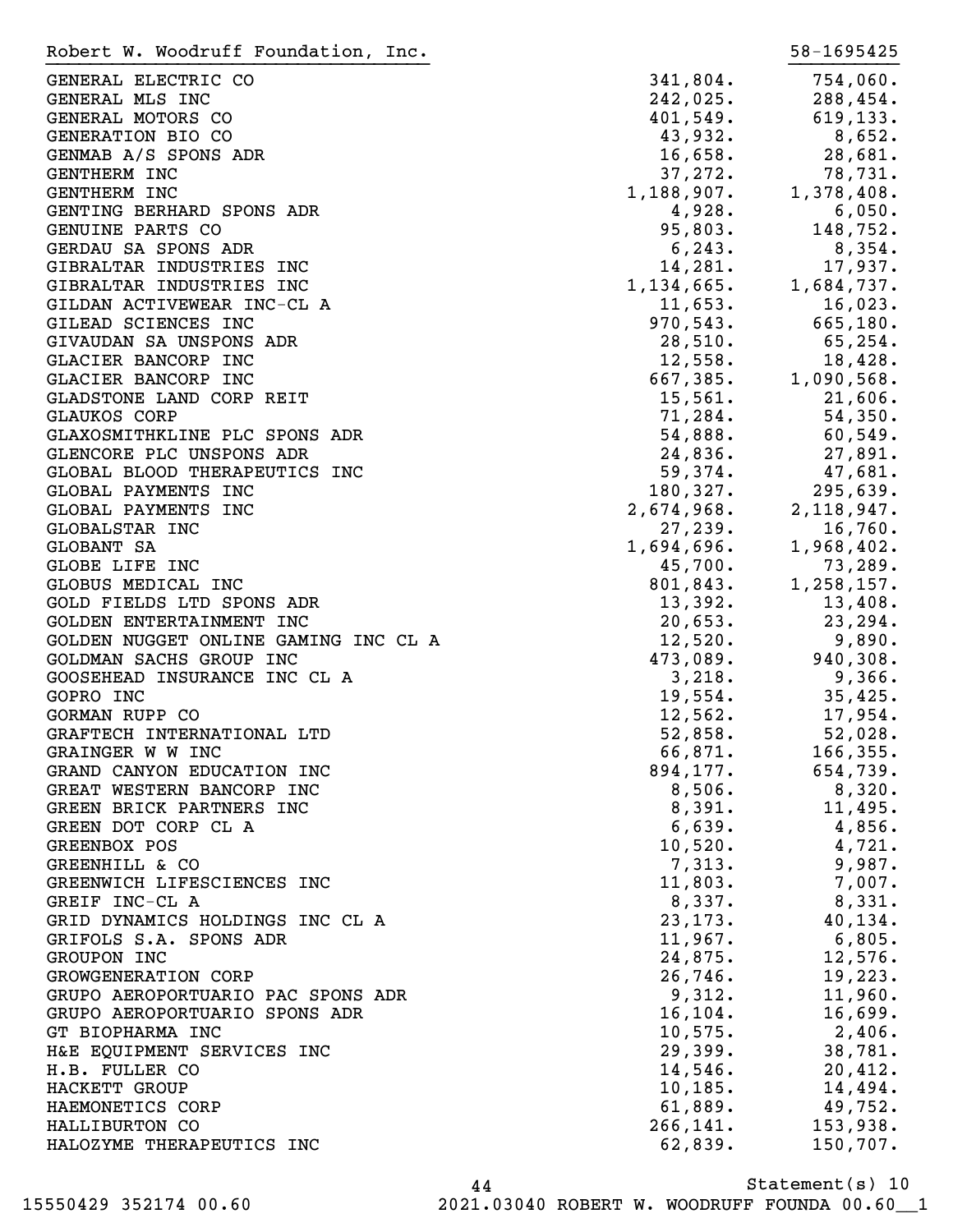| Robert W. Woodruff Foundation, Inc.  |            | 58-1695425   |
|--------------------------------------|------------|--------------|
| HAMILTON LANE INC CL A               | 50, 168.   | 97, 299.     |
| HANG LUNG PPTYS SPONS ADR            | 24,467.    | 22,008.      |
| HANGER INC                           | 24,937.    | 18,529.      |
| HANNON ARMSTRONG SUSTAINABLE REIT    | 3,414.     | 6,906.       |
| HANNOVER RUECKVERSICHER-SPONS ADR    | 21,733.    | 27,034.      |
| HARMONY BIOSCIENCES HOLDINGS         | 18,020.    | 25,968.      |
| HARMONY GOLD MINING LTD SPONS ADR    | 7,844.     |              |
| HARPOON THERAPEUTICS INC             | 8,105.     | 7,554.       |
|                                      |            | 4,183.       |
| HARSCO CORPORATION                   | 18,891.    | $15,039$ .   |
| HARTFORD FINL SVCS GROUP INC         | 119,586.   | 171,012.     |
| HARVARD BIOSCIENCE INC               | 8,853.     | $8,044$ .    |
| HASBRO INC                           | 64,367.    | 81,322.      |
| HASHICORP INC CL A                   | 96,454.    | 105, 333.    |
| HAVERTY FURNITURE COMPANIES INC      | 8,249.     | 6, 267.      |
| HAWKINS INC                          | 8,539.     | 13,097.      |
| HCA HEALTHCARE INC                   | 121,655.   | 453,464.     |
| HCA HEALTHCARE INC                   | 691,332.   | 1,605,750.   |
| HEALTH CATALYST INC                  | 41,604.    | 49,010.      |
| HEALTHCARE SVCS GROUP INC            | 31,019.    | 19,071.      |
| HEALTHEQUITY INC                     | 166, 357.  | 102,504.     |
| HEALTHPEAK PROPERTIES INC REIT       | 120,598.   | 133, 172.    |
| HECLA MNG CO                         | 32,443.    | 22, 295.     |
| HEIDELBERGCEMENT AG UNSPONS ADR      | 18, 128.   | 12,217.      |
| HEIDRICK & STRUGGLES INTL INC        | 10,494.    | 9,927.       |
| HEINEKEN HOLDING NV SPONS ADR        | 22,779.    | 21,478.      |
| HEINEKEN NV SPONS ADR                | 23, 248.   | 26, 126.     |
| HELEN OF TROY LIMITED                | 101,898.   | 162,817.     |
| HELIOS TECHNOLOGIES INC              | 55,529.    | 92,655.      |
| HELLO GROUP INC SPONS ADR            | 7,996.     | 2,047.       |
| HENGAN INTL GROUP CO LTD UNSPONS ADR | 13,346.    | 8,610.       |
| HENKEL AG & CO KGAA SPONS PFD ADR    | 13,573.    | 8,016.       |
| HENNES & MAURITZ AB UNSPONS ADR      | 12,829.    | 9,173.       |
| HENRY SCHEIN INC                     | 67,719.    | 88,927.      |
|                                      |            |              |
| HERC HOLDINGS INC                    | 79,917.    | 119,291.     |
| HERMES INTERNATIONAL UNSPONS ADR     | 18, 108.   | 63,015.      |
| HERON THERAPEUTICS INC               | 49,284.    | 23,327.      |
| HESKA CORP                           | 47,808.    | 47,630.      |
| HESS CORPORATION                     | 109,757.   | 144,581.     |
| HEWLETT PACKARD ENTERPRISE COMPANY   | 72,903.    | 136,994.     |
| HEXAGON AB UNSPONS ADR               | 24,516.    | 51,720.      |
| HEXCEL CORP                          | 1,251,891. | 1, 103, 236. |
| HIBBETT INC                          | 30, 151.   | 26, 326.     |
| HILLENBRAND INC                      | 48,657.    | 58,437.      |
| HILTON GRAND VACATIONS INC           | 53,473.    | 141,687.     |
| HILTON WORLDWIDE HOLDINGS INC        | 144,306.   | 310,576.     |
| HITACHI LTD SPONS ADR                | 38,322.    | 54,402.      |
| HNI CORP                             | 8,512.     | 7,990.       |
| HOLCIM LTD SPONS ADR                 | 10,528.    | 8,930.       |
| HOLOGIC INC                          | 70, 517.   | 155,187.     |
| HOME DEPOT INC                       | 970,874.   | 3, 227, 118. |
| HONDA MOTOR LTD SPONS ADR            | 23,601.    | 22,618.      |
| HONEST CO INC                        | 15, 143.   | 11, 213.     |
| HONEYWELL INTERNATIONAL INC          | 507,864.   | 1,052,350.   |
| HONG KONG EXCHANGES UNSPONS ADR      | 42,866.    | 67,901.      |
| HOOKIPA PHARMA INC                   | 8,351.     | 2,088.       |
| HORIZON THERAPEUTICS PLC             | 1,744,661. | 2,503,804.   |
| HORMEL FOODS CORPORATION             | 73,085.    | 94,057.      |
| HOST HOTELS & RESORTS, INC REIT      | 89,776.    | 93,019.      |
|                                      |            |              |

Statement(s) 10 45 15550429 352174 00.60 2021.03040 ROBERT W. WOODRUFF FOUNDA 00.60\_\_1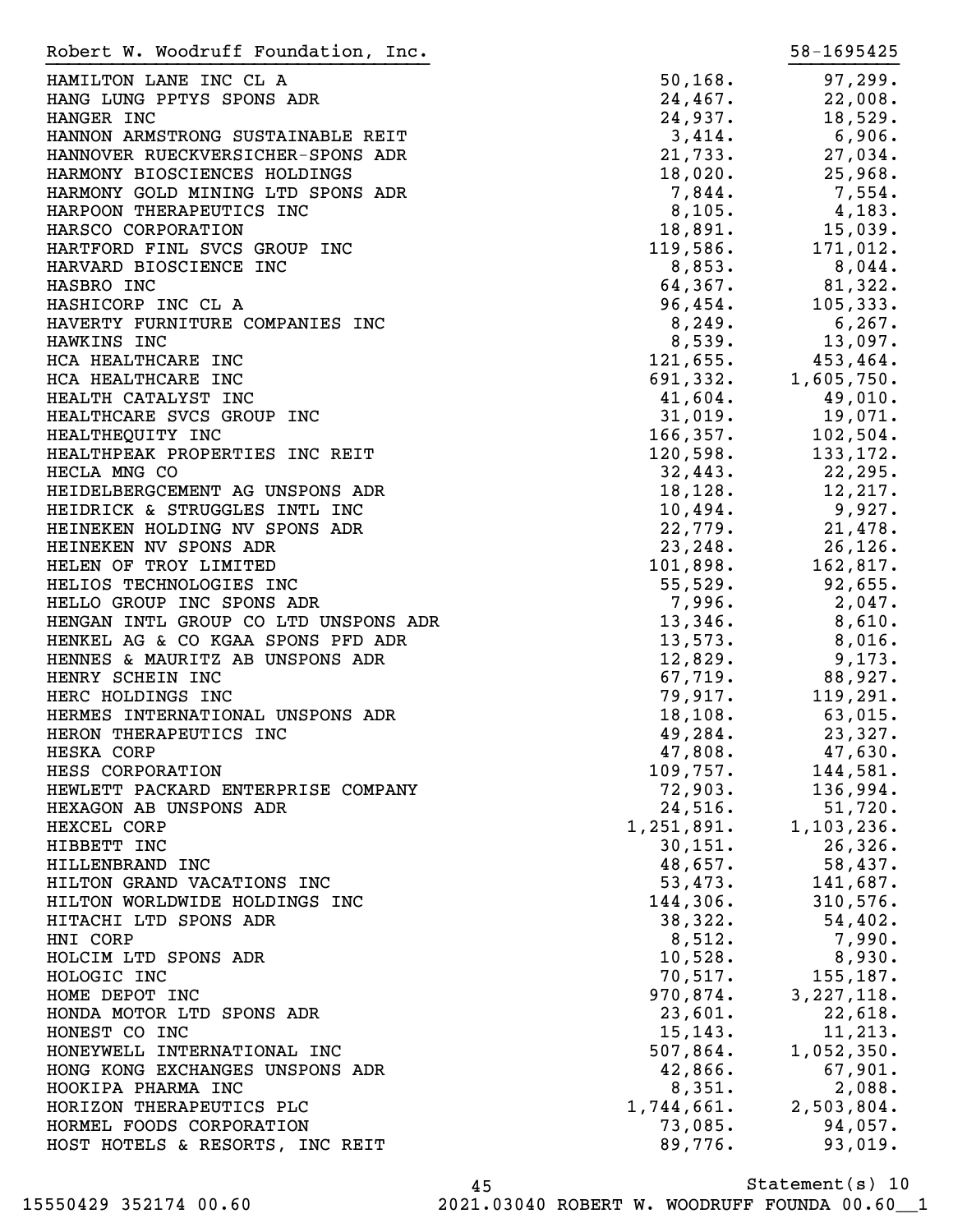| Robert W. Woodruff Foundation, Inc.  |                    | 58-1695425   |
|--------------------------------------|--------------------|--------------|
| HOUGHTON MIFFLIN HARCOURT CO         | 34,276.            | 52,325.      |
| HOULIHAN LOKEY INC CL A              | 64,279.            | 129, 193.    |
| HOWMET AEROSPACE INC                 | 50,980.            | 89,792.      |
| HOYA CORPORATION SPONS ADR           | 21,047.            | 52,798.      |
| HP INC                               | 119,494.           | 341,893.     |
|                                      |                    |              |
| HSBC HOLDINGS PLC SPONS ADR          | 104,788.           | 66,420.      |
| HUANENG PWR INTL INC SPONS ADR       | 8,797.             | 9,191.       |
| HUAZHU GROUP LTD SPONS ADR           | 8,297.             | 6,460.       |
| HUBSPOT INC                          | 280,181.           | 1,266,886.   |
| HUDSON PAC PPTYS INC REIT            | 1,422,232.         | 1, 245, 310. |
| HUMANA INC                           | 168,946.           | 425,360.     |
| HUMANA INC                           | 829,090.           | 1,147,590.   |
| HUMANIGEN INC                        | 22,669.            | 4,866.       |
| HUNTINGTON BANCSHARES INC            | 121,315.           | 163,036.     |
| HUNTINGTON INGALLS INDUSTRIES        | 75,931.            | 62,184.      |
| HURON CONSULTING GROUP               | 5,403.             | 4,990.       |
| HUTCHMED (CHINA) LTD SPONS ADR       | 4,633.             | 7,156.       |
| HYDROFARM HOLDINGS GROUP INC         | 28,629.            | 19,520.      |
| HYLIION HOLDINGS CORP                | 8,688.             | 4,309.       |
| HYPERA SA SPONS ADR                  | 17,249.            | 7,912.       |
| HYRECAR INC                          | 9,716.             | 2,247.       |
| I MAB SPONS ADR                      | 29,474.            | 18,577.      |
| I3 VERTICALS INC CL A                | 16,044.            | 14,107.      |
| IAC/INTERACTIVECORP                  | 432, 101.          | 674,986.     |
| IBERDROLA SA SPONS ADR               | 34,733.            | 50,751.      |
| ICAD INC                             | 6,134.             | 4,421.       |
| ICHOR HOLDINGS LTD                   | 13,713.            | 22,831.      |
| ICICI BANK LTD SPONS ADR             | 41,627.            | 90,658.      |
| ICL GROUP LTD                        | 15,065.            | 32,114.      |
| IDACORP INC                          | 1,225,753.         | 1,544,982.   |
| IDENTIV INC                          | 8,467.             | 14,717.      |
|                                      |                    |              |
| <b>IDEX CORP</b>                     | 93,711.<br>73,171. | 136,593.     |
| IDEXX LABS INC                       |                    | 415,488.     |
| IDT CORP CL B                        | 7,273.             | 24,111.      |
| IES HOLDINGS INC                     | 20, 194.           | 20, 307.     |
| IGM BIOSCIENCES INC                  | 18,818.            | 9,004.       |
| IHEARTMEDIA INC CL A                 | 38,070.            | 29, 267.     |
| IHS MARKIT LTD                       | 169, 133.          | 385, 335.    |
| II-VI INC                            | 111, 301.          | 182,099.     |
| ILLINOIS TOOL WKS INC                | 204, 212.          | 528,892.     |
| ILLUMINA INC                         | 194,482.           | 408,593.     |
| IMMUNITYBIO INC                      | 5,472.             | 3,618.       |
| IMMUNOGEN INC                        | 10, 715.           | 23,188.      |
| IMMUNOVANT INC                       | 36,907.            | 14, 160.     |
| IMPERIAL BRANDS PLC SPONS ADR        | 37,022.            | 18,307.      |
| IMPERIAL OIL LTD                     | 9,743.             | 12,996.      |
| IMPINJ INC                           | 16,917.            | 47,898.      |
| INARI MEDICAL INC                    | 83,427.            | 84,425.      |
| INCYTE CORPORATION                   | 157,175.           | 92,998.      |
| INDITEX UNSPONS ADR                  | 37,234.            | 32,912.      |
| INDUST & COML BANK CHINA UNSPONS ADR | 28, 247.           | 21, 213.     |
| INFINEON TECHNOLOGIES AG SPONS ADR   | 11,025.            | 20,700.      |
| <b>INFINERA CORP</b>                 | 40,456.            | 46, 464.     |
| INFINITY PHARMACEUTICALS INC         | 8,106.             | 6,046.       |
| INFOSYS LTD SPONS ADR                | 35,581.            | 120,678.     |
| INFRASTRUCTURE AND ENERGY ALTE       | 8,542.             | 6,302.       |
| INFUSYSTEM HOLDINGS INC              | 5,351.             | 7,783.       |
| ING GROEP NV SPONS ADR               | 20,492.            | 15,632.      |
|                                      |                    |              |

Statement(s) 10 46 15550429 352174 00.60 2021.03040 ROBERT W. WOODRUFF FOUNDA 00.60\_\_1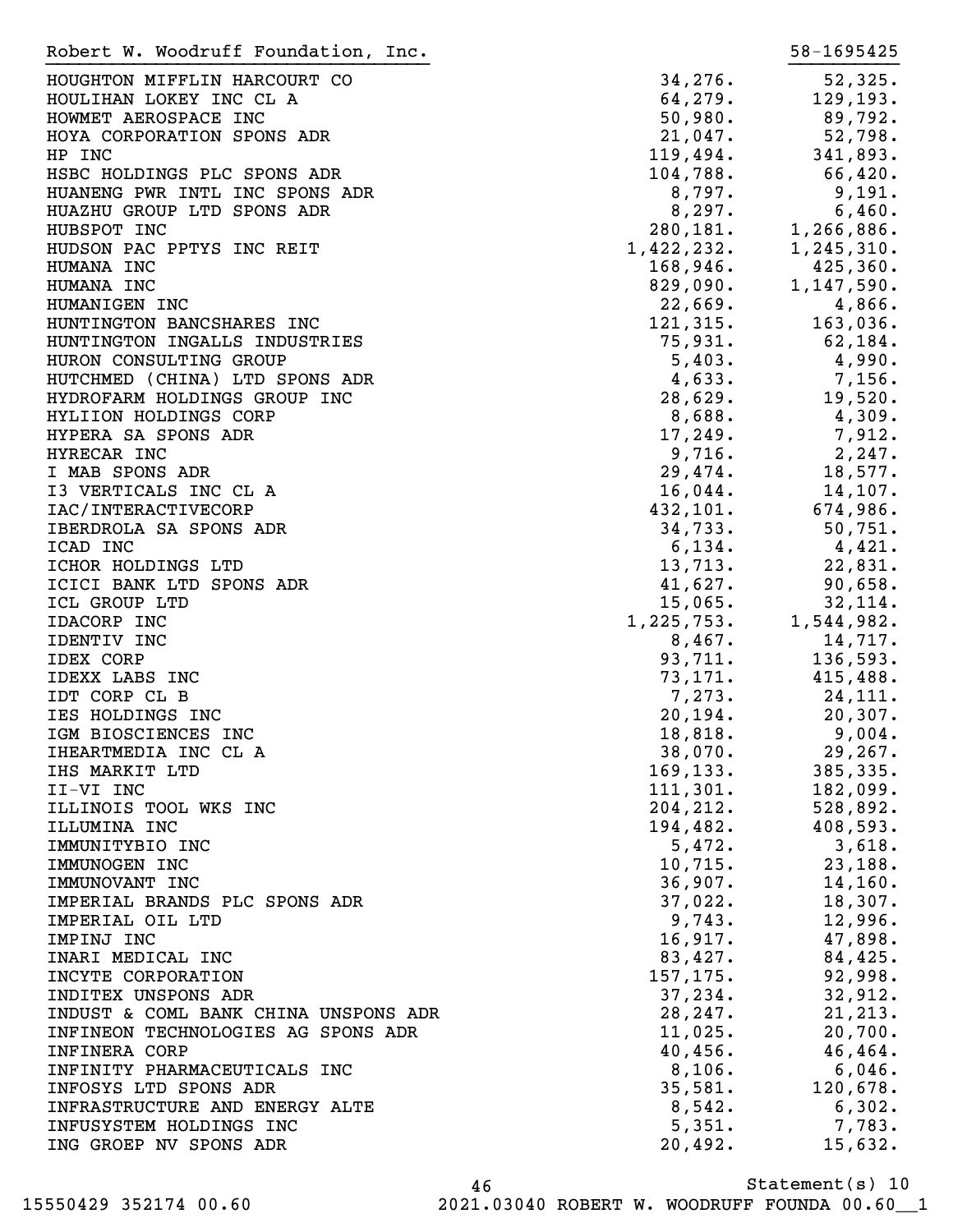INGERSOLL-RAND INC  $80,507$ . 180,908. INGERSOLL-RAND INC 636,284. 1,462,916. INGERSOLL-RAND INC 999,296. 2,333,303. INGEVITY CORP 105,778. 79,587. INHIBRX INC 36,857. INNOSPEC INC 19,430. 18,700. INNOVAGE HOLDING CORP 15,212. 5,980. INNOVATIVE INDUSTRIAL PROP CL A REIT 35,528. 88,075. INOGEN INC 28 18,088. INOTIV INC 14,627. 20,404.  $\texttt{INSEEGO}\quad \texttt{CORP} \qquad \qquad 8,615. \qquad \qquad 4,681.$ INSIGHT ENTERPRISES INC<br>
16,859. 34,752. INSMED INC 66,402. 82,292. INSPERITY INC 70,642. 116,220. INSPIRE MEDICAL SYSTEMS INC  $60,561.$  168,634. INSTALLED BUILDING PRODUCTS 39,270. 89,700. INSTIL BIO INC 10,789. 10,026. INTEGER HOLDINGS CORPORATION 858,800. 948,337. INSTILLED THE TRIM INSTILLED TRIM INSTILLED TRIM INSTILLED INC<br>
INTEGER HOLDINGS CORPORATION 1,019,220. 1,510,753.<br>
INTEL CORP 1,019,220. 1,510,753.<br>
67.974. 221,582. INTELLIA THERAPEUTICS INC  $67,974.$  221,582. INTER PARFUMS INC 29,463. 51,740. INTERCEPT PHARMACEUTICALS INC  $56,573$ . 13,700. INTERCONTINENTAL EXCHANGE INC  $206,673$ . 553,645. INTERCONTINENTAL HOTELS SPONS ADR 6,889. 8,477. INTERDIGITAL INC 23,019. 24,497. INTERFACE INC  $8,624$ .  $8,868$ . INTERNATIONAL FLAVORS & FRAGRANCES 227,107. 265,747. INTERNATIONAL GAME TECHNOLOGY PLC 64,635. 78,722. INTERNATIONAL MONEY EXPRESS INC 14,109. 14,109. INTERNATIONAL PAPER CO and the set of the set of the 123,068. 140,235. INTERPUBLIC GROUP COS INC  $64,212.$  106,470. INTERSECT ENT INC 26,821. 25,262. INTESA SANPAOLO SPONS ADR
31,156. 22,954. INTL BUSINESS MACHINES CORP 861,355. 854,221. INTRA-CELLULAR THERAPIES INC 100, 102. INTUIT INC 296,294. 1,321,174. INTUIT INC 6. 1,676,364. 5,356,736. INTUITIVE SURGICAL INC 188,464. 922,682. INTUITIVE SURGICAL INC **1998** 101. 2,942,667. INVESCO LTD 100,069. 67,702. INVESTORS BANCORP INC  $21,161.$  35,178. INVITAE CORP 38,256. 21,409. IPG PHOTONICS 52,395. 37,354. IQIYI INC SPONS ADR 31,385. 9,845. IQVIA HOLDINGS INC 163,903. 409,385. IRADIMED CORP 5,474. 13,724. IRHYTHM TECHNOLOGIES INC 63,334. 94,623. IRIDIUM COMMUNICATIONS INC 59,186. 100,170. IROBOT CORP 68,928. 50,003. IRON MOUNTAIN INC REIT **113,085.** TRON MOUNTAIN INC REIT IRONWOOD PHARMACEUTICALS INC 42,543. 47,060. ISRAEL DISCOUNT BANK LTD UNSPONS ADR 13,084. 19,309. ITAU UNIBANCO HOLDING SPONS ADR 20,653. 8,438. ITERIS INC 6,248. ITOCHU CORPORATION UNSPONS ADR 26,499. 44,808. ITRON INC 2.223. 2007. J & J SNACK FOODS CORP 80,878. 76,769. J SAINSBURY PLC SPONS ADR 19,079. 23,913. Robert W. Woodruff Foundation, Inc. 58-1695425 }}}}}}}}}}}}}}}}}}}}}}}}}}}}}}}}}}} }}}}}}}}}}

Statement(s) 10 47 15550429 352174 00.60 2021.03040 ROBERT W. WOODRUFF FOUNDA 00.60\_\_1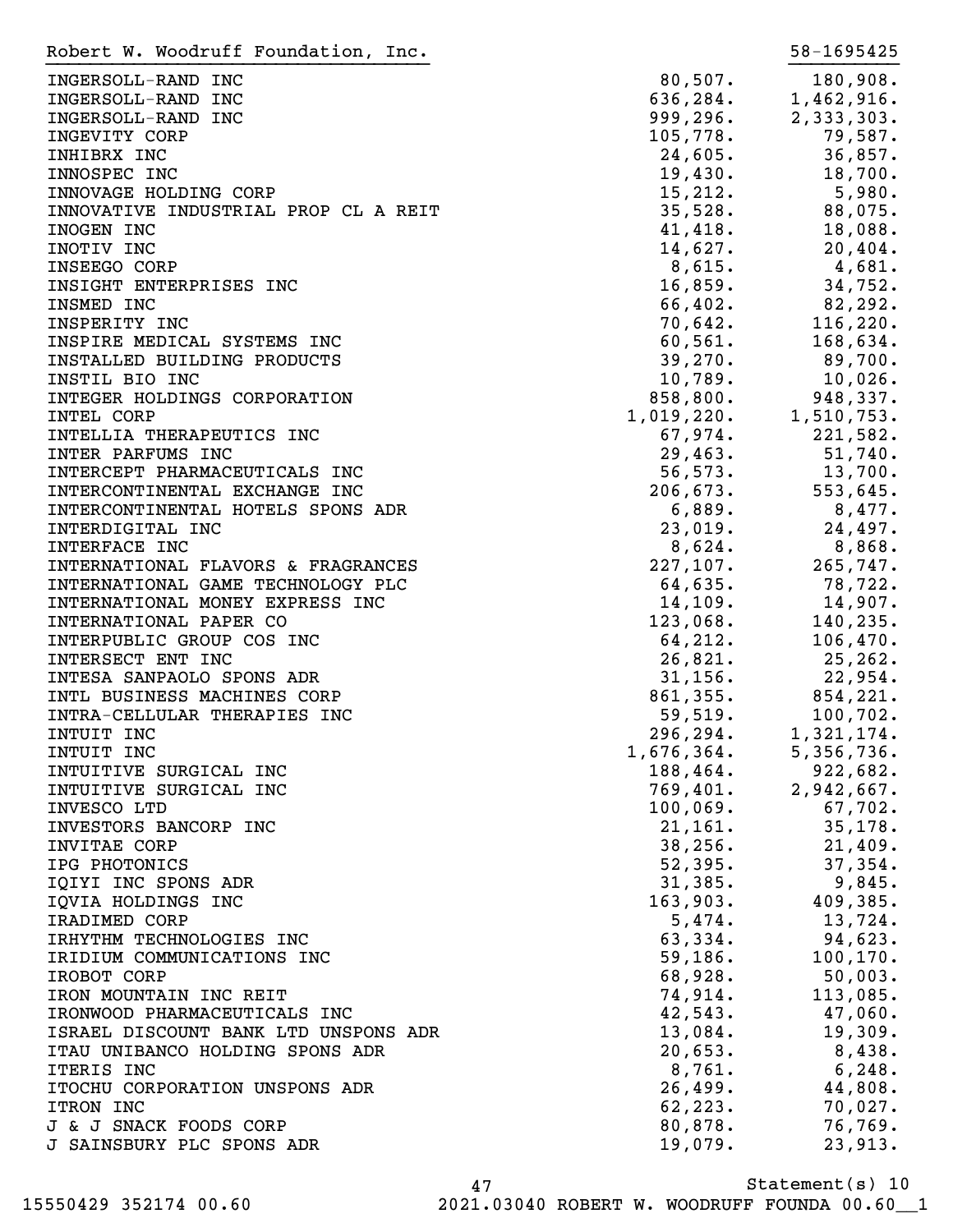| Robert W. Woodruff Foundation, Inc.             |                      | 58-1695425                                                                                                                                                                            |
|-------------------------------------------------|----------------------|---------------------------------------------------------------------------------------------------------------------------------------------------------------------------------------|
| JACK HENRY & ASSOC INC                          | 71,225.              | 84, 163.                                                                                                                                                                              |
| JACK IN THE BOX INC                             | 12,522.              | 11,547.                                                                                                                                                                               |
| JACOBS ENGINEERING GROUP INC                    | 47,790.              | 124,472.                                                                                                                                                                              |
| JAMES HARDIE INDS-SPONS ADR                     | 16,098.              | 46,834.                                                                                                                                                                               |
| JAPAN EXCHANGE GROUP INC UNSPONS ADR            | 16, 169.             | 20,717.                                                                                                                                                                               |
| JARDINE MATHESON UNSPONS ADR                    | 16,224.              | 13,712.                                                                                                                                                                               |
| JAZZ PHARMACEUTICALS PLC                        | 1,672,911.           | 1,466,884.                                                                                                                                                                            |
| JB HUNT TRANSPORT SERVICES INC                  |                      | 126,115.                                                                                                                                                                              |
| <b>JBS SA SPONS ADR</b>                         | $46,836.$<br>5,431.  | 11,933.                                                                                                                                                                               |
| JD COM INC SPONS ADR                            | 24,863.              | 39,660.                                                                                                                                                                               |
| JELD-WEN HOLDING INC                            | 24, 106.             | 23,988.                                                                                                                                                                               |
| <b>JFROG LTD</b>                                | 69,855.              | 41,729.                                                                                                                                                                               |
| JM SMUCKER CO                                   | 95,775.              | 111,508.                                                                                                                                                                              |
| JOHN B SANFILIPPO & SON                         | 16,319.              | 17,311.                                                                                                                                                                               |
| JOHN BEAN TECHNOLOGIES CORP                     |                      |                                                                                                                                                                                       |
| JOHNSON & JOHNSON                               |                      | $\begin{array}{cccc} 10,319 & . & 17,311 \\ 99,265 & . & 132,522 \\ 1,997,206 & . & 3,266,753 \\ 251,963 & . & 431,106 \\ 2,135 & . & 7,402 \\ 8,048 & . & . & . & . & . \end{array}$ |
| JOHNSON CONTROLS INTERNATIONAL PLC              |                      |                                                                                                                                                                                       |
| JOHNSON OUTDOORS INC CL A                       |                      |                                                                                                                                                                                       |
| JOYY INC SPONS ADR                              |                      |                                                                                                                                                                                       |
| JP MORGAN CHASE & CO                            | 414,096.             | 3, 441, 737.                                                                                                                                                                          |
| JULIUS BAER GROUP LTD UNSPONS ADR               | 25,706.              | 29,240.                                                                                                                                                                               |
| JUNIPER NETWORKS INC                            | 86,927.              | 98,167.                                                                                                                                                                               |
|                                                 | 6,948.               |                                                                                                                                                                                       |
| JUST EAT TAKEAWAY SPONS ADR                     | 15,989.              | 4,734.<br>73,984.                                                                                                                                                                     |
| KADANT INC                                      |                      |                                                                                                                                                                                       |
| KAISER ALUMINUM CORP                            | 8,113.               | 5,918.                                                                                                                                                                                |
| KALA PHARMACEUTICALS INC                        | 9,994.               | 1,608.                                                                                                                                                                                |
| KALVISTA PHARMACEUTICALS INC                    | 15, 132.<br>28, 289. | 7,157.<br>22,541.                                                                                                                                                                     |
| KAO CORP UNSPONS ADR<br>KARUNA THERAPEUTICS INC | 60, 108.             | 79,124.                                                                                                                                                                               |
| KARYOPHARM THERAPEUTICS INC                     | 19,272.              | 12,937.                                                                                                                                                                               |
| KB FINANCIAL GROUP INC SPONS ADR                | 77,142.              | 73,625.                                                                                                                                                                               |
| KB HOME COM                                     | 9,923.               | 20,934.                                                                                                                                                                               |
| KBC GROUP NV UNSPONS ADR                        | 24,420.              | 25,946.                                                                                                                                                                               |
| KBR INC                                         | 121,474.             | 159,527.                                                                                                                                                                              |
| KDDI CORP UNSPONS ADR                           | 23,160.              | 25,711.                                                                                                                                                                               |
| KE HLDGS INC SPONS ADR                          | 35, 168.             | 27,424.                                                                                                                                                                               |
| KEARNY FINANCIAL CORP OF MARYLAND               | 9,166.               | 9,010.                                                                                                                                                                                |
| KELLOGG CO                                      | 121, 365.            | 114,023.                                                                                                                                                                              |
| KEMPER CORPORATION                              | 1,070,276.           | 816,417.                                                                                                                                                                              |
| KEMPHARM INC                                    | 8,340.               | 5,087.                                                                                                                                                                                |
| KERING SA UNSPONS ADR                           | 20,410.              | 41,543.                                                                                                                                                                               |
| KEROS THERAPEUTICS INC                          | 27,446.              | 26,505.                                                                                                                                                                               |
| <b>KEYCORP</b>                                  | 80,684.              | 148,610.                                                                                                                                                                              |
| KEYSIGHT TECHNOLOGIES INC                       | 82,038.              | 290, 353.                                                                                                                                                                             |
| KFORCE INC                                      | 15,300.              | 41,597.                                                                                                                                                                               |
| KIMBERLY CLARK CORP                             | 305,864.             | 359,444.                                                                                                                                                                              |
| KIMCO REALTY CORP REIT                          | 111, 155.            | 110,013.                                                                                                                                                                              |
| KINDER MORGAN INC                               | 325, 356.            | 216,886.                                                                                                                                                                              |
| KINGFISHER PLC SPONS ADR                        | 11,686.              | 12,780.                                                                                                                                                                               |
| KINIKSA PHARMACEUTICALS LTD CL A                | 9,630.               | $6,874$ .                                                                                                                                                                             |
| KINROSS GOLD CORP                               | 14,275.              | 15,489.                                                                                                                                                                               |
| KINSALE CAPITAL GROUP INC                       | 38,453.              | 138,452.                                                                                                                                                                              |
| KINSALE CAPITAL GROUP INC                       | 972, 309.            | 1,747,540.                                                                                                                                                                            |
| KIRIN HOLDINGS COMPANY SPONS ADR                | 57,846.              | 41,095.                                                                                                                                                                               |
| KIRKLAND LAKE GOLD LTD                          | 9,255.               | 8,935.                                                                                                                                                                                |
| KIRKLANDS INC                                   | 10,667.              | 7,181.                                                                                                                                                                                |
| KLA CORP                                        | 81,118.              | 475, 272.                                                                                                                                                                             |
| KNORR-BREMSE UNSPONS ADR                        | 9,737.               | 7,475.                                                                                                                                                                                |
|                                                 |                      |                                                                                                                                                                                       |

Statement(s) 10 48 15550429 352174 00.60 2021.03040 ROBERT W. WOODRUFF FOUNDA 00.60\_\_1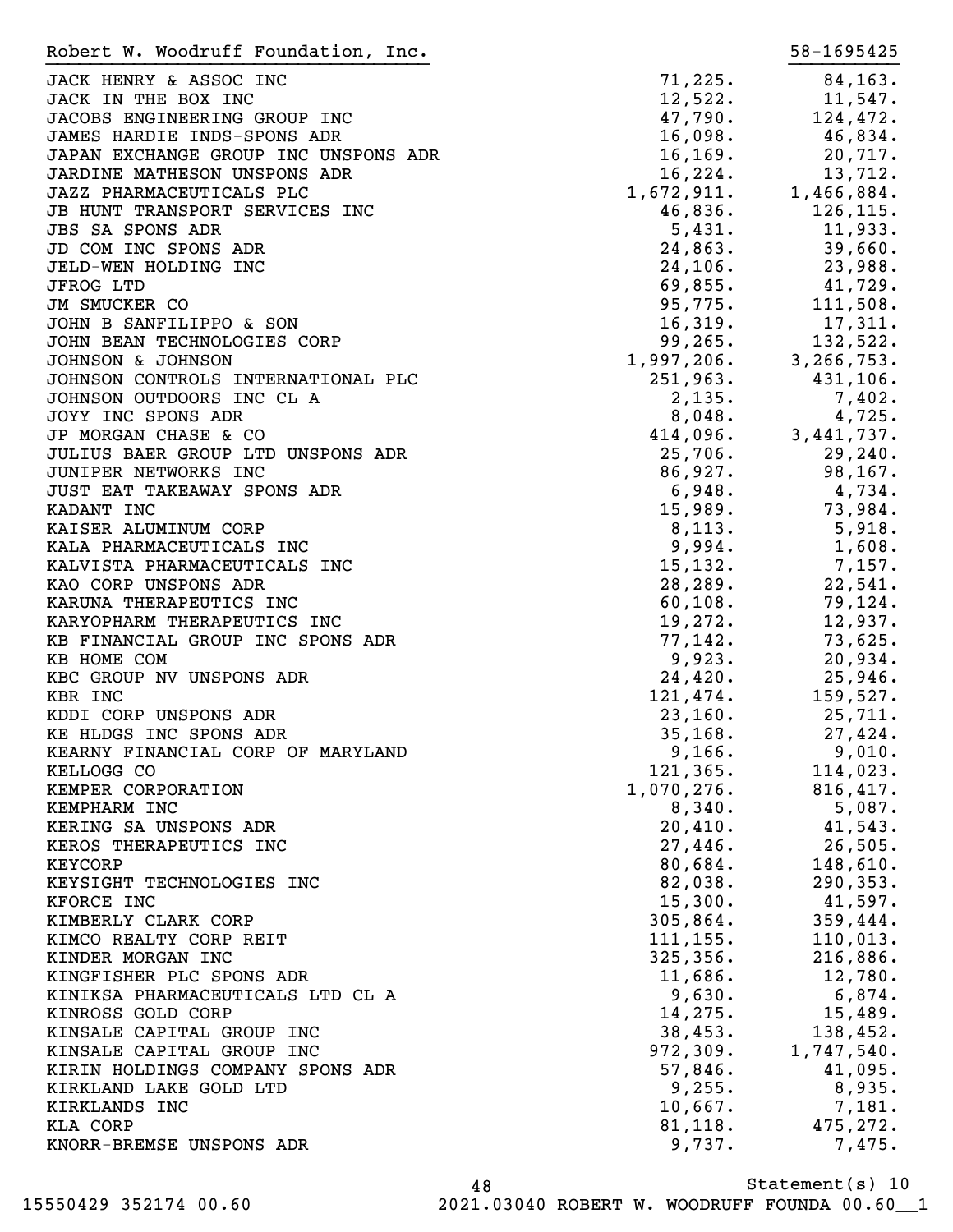| Robert W. Woodruff Foundation, Inc.    |                     | 58-1695425 |
|----------------------------------------|---------------------|------------|
| KODIAK SCIENCES INC                    | 18,325.             | 78,337.    |
| KOMATSU LTD SPONS ADR                  | 8,683.              | 7,128.     |
| KONE OYJ UNSPONS ADR                   | 21,738.             | 27,885.    |
| KONINKLIJKE AHOLD DELHAIZE SPONS ADR   | 43,072.             | 63,537.    |
| KONINKLIJKE DSM NV SPONS ADR           | 12,986.             | 36,853.    |
|                                        |                     |            |
| KONINKLIJKE PHILIPS NV SPONS ADR       | 26,408.             | 23,768.    |
| KONTOOR BRANDS INC                     | 78,787.             | 72,416.    |
| KOPIN CORP                             | 17,046.             | $8,642$ .  |
| KOREA ELECTRIC POWER CORP SPONS ADR    | 98,676.             | 62,965.    |
| KOSMOS ENERGY LTD                      | 41,544.             | 38,174.    |
| KRAFT HEINZ CO                         | 356,633.            | 169,089.   |
| KRATOS DEFENSE & SECURITY SOLUTIONS    | 12,995.             | 14,569.    |
| KROGER CO                              | 186,685.            | 223,856.   |
| KRYSTAL BIOTECH INC                    | 7,990.              | 12, 241.   |
| KUBOTA SPONS ADR                       | 11,026.             | 13,518.    |
| KUEHNE & NAGEL INTL-UNSPONS ADR        | 39,440.             | 40,727.    |
| KULICKE & SOFFA INDS INC               | 105,729.            | 104,068.   |
| KYMERA THERAPEUTICS INC                | 47,370.             | 59,871.    |
| KYOCERA CORP SPONS ADR                 | 27,290.             | 27,179.    |
| L3 HARRIS TECHNOLOGIES INC             | 147,584.            | 304,720.   |
| LABORATORY CORP AMERICA HOLDINGS       | 90,381.             | 231,259.   |
| L'AIR LIQUIDE UNSPONS ADR              | 34,959.             | $56,524$ . |
| LAM RESEARCH CORP                      | 103, 363.           | 766,614.   |
| LAMB WESTON HOLDINGS INC               | 71,646.             | 59, 197.   |
| LANCASTER COLONY CORP                  | 68,334.             | 76,176.    |
| LANCASTER COLONY CORP                  | 1,326,959.          | 1,346,825. |
| LANTHEUS HOLDINGS INC                  | 5,207.              | 9,274.     |
| LAREDO PETROLEUM INC                   | 8,986.              | 6,193.     |
| LAS VEGAS SANDS CORP                   |                     | 115,178.   |
| LASERTEC CORP UNSPONS ADR              | 162, 741.<br>8,996. | $11,886$ . |
| LATHAM GROUP INC                       | 24,475.             | $21,626$ . |
| LATTICE SEMICONDUCTOR CORP             |                     | 283,118.   |
|                                        | 72,083.             |            |
| LAUDER ESTEE COS INC<br>LCI INDUSTRIES | 169,951.            | 632,302.   |
|                                        | 64,634.             | 106,459.   |
| LEGAL & GEN GROUP PLC SPONS ADR        | 12,979.             | 15,300.    |
| LEGEND BIOTECH CORP SPONS ADR          | 14,889.             | 13,470.    |
| LEIDOS HOLDINGS INC                    | 87,937.             | 93, 167.   |
| LEMAITRE VASCULAR INC                  | 13, 264.            | 24, 362.   |
| LEND LEASE LTD SPONS ADR               | 31,946.             | 17,848.    |
| LENDINGTREE INC                        | 70, 313.            | 38,742.    |
| LENNAR CORP-CL A                       | 113,615.            | 245, 214.  |
| LENOVO GROUP LTD SPONS ADR             | 30, 250.            | 39,916.    |
| LEXICON PHARMACEUTICALS INC            | 6,020.              | 6,919.     |
| LG DISPLAY CO LTD SPONS ADR            | 94,659.             | 72,306.    |
| LGI HOMES INC                          | 31,598.             | 90, 216.   |
| LHC GROUP INC                          | 59,847.             | 113,489.   |
| LIBERTY BRAVES GROUP CL A              | 10,807.             | 13,973.    |
| LIBERTY BRAVES GROUP CL C              | 22,747.             | 31,219.    |
| LIBERTY OILFIELD SERVICES INC CL A     | 12,753.             | 7,935.     |
| LIBERTY TRIPADVISOR HLDGS INC          | 8,628.              | 4,297.     |
| LIGAND PHARMACEUTICALS INC             | 7,448.              | 10, 194.   |
| LILLY ELI & CO                         | 480,289.            | 1,611,467. |
| LINCOLN NATL CORP                      | 60,446.             | 77,339.    |
| LINDBLAD EXPEDITIONS HOLDINGS INC      | 13,590.             | 17,503.    |
| LINDE PLC                              | 617,052.            | 1,306,734. |
| LINDSAY CORPORATION                    | 23,659.             | 40,736.    |
| LIQUIDITY SERVICES INC                 | 17,576.             | 17,576.    |
| LITHIA MOTORS INC-CLASS A              | 721,888.            | 1,887,711. |
|                                        |                     |            |

Statement(s) 10 49 15550429 352174 00.60 2021.03040 ROBERT W. WOODRUFF FOUNDA 00.60\_\_1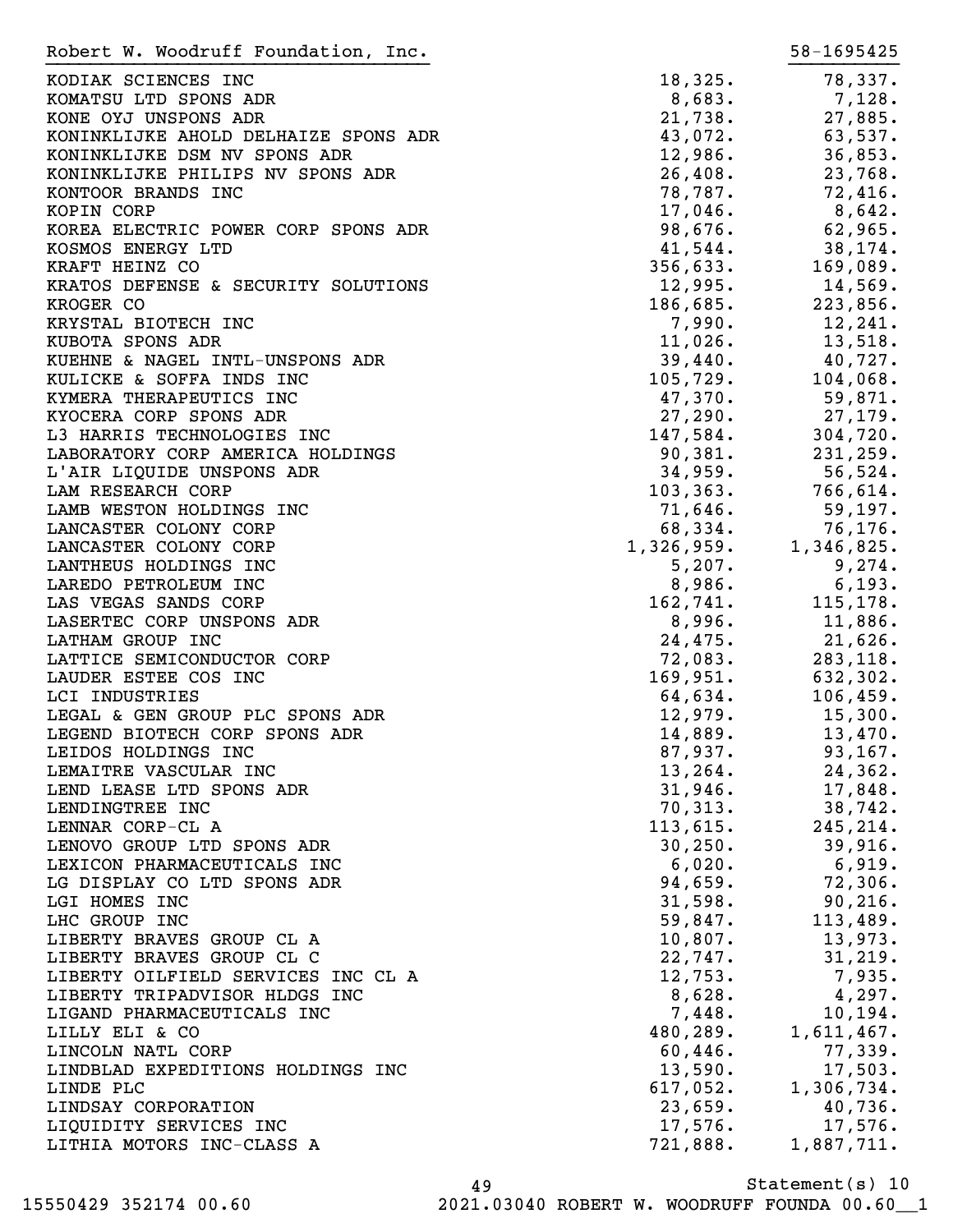| Robert W. Woodruff Foundation, Inc.                            |                     | 58-1695425            |
|----------------------------------------------------------------|---------------------|-----------------------|
| LIVANOVA PLC                                                   | 100,481.            | 101,769.              |
| LIVE NATION ENTERTAINMENT INC                                  | 62,614.             | 104,729.              |
| LIVE NATION ENTERTAINMENT INC                                  | 634,939.            | 892,409.              |
| LIVE OAK BANCSHARES INC                                        | 52,698.             | 74,895.               |
| LIVENT CORP                                                    | 72, 119.            | 97,593.               |
| LIVEONE INC                                                    | 8,423.              | 2,360.                |
| LIVEPERSON INC                                                 | 35,939.             | 64,689.               |
| LKQ CORP                                                       | 70, 183.            | 134,047.              |
| LLOYDS BANKING GROUP PLC-SPONS ADR                             | 12,717.             | 9,070.                |
| LOCALIZA RENT A CAR SPONS ADR                                  | 8,373.              | $12,466$ .            |
| LOCKHEED MARTIN CORP                                           | 414,789.            | 642,581.              |
| LOEWS CORPORATION                                              | 59,277.             | 87,622.               |
| LOGITECH INTERNATIONAL SA                                      | 28,873.             | 33,239.               |
| LONDON STOCK EXCHANGE UNSPONS ADR                              | 23, 290.            | 38,924.               |
| LONGFOR GROUP HOLDINGS UNSPONS ADR                             | 9,998.              | 8,183.                |
| LONZA GROUP AG UNSPONS ADR                                     | 15,592.             | 49,265.               |
| L'OREAL CO UNSPONS ADR                                         | 30,390.             | 68,034.               |
| LOVESAC CO/THE                                                 | 13,881.             | 22,926.               |
| LOWES COS INC                                                  | 377,771.            | 1,320,057.            |
| LUFTHANSA SPONS ADR                                            | 12,945.             | 3,415.                |
| LUKOIL PJSC SPONS ADR                                          | 34,899.             | 54,868.               |
| LULULEMON ATHLETICA INC                                        |                     | $532,907.$ 1,020,119. |
| LUMEN TECHNOLOGIES INC                                         | 174,471.            | 88,653.               |
| LUNA INNOVATIONS INC                                           | 5,039.              | 7,436.                |
| LUTHER BURBANK CORP                                            | 5,941.              | 8,635.                |
| LUXFER HOLDINGS PLC                                            | 8,257.              | 7,589.                |
| LVMH MOET HENNESSY LOUIS UNSPONS ADR                           | 43,563.             | 130,745.              |
| LYONDELLBASELL INDUSTRIES NV                                   | 164,363.            | 163,985.              |
| M & T BANK CORP                                                | 102,784.            | 128,086.              |
| MACOM TECHNOLOGY SOLUTIONS HLDGS INC                           | 45, 110.            | 111, 264.             |
| MACQUARIE GROUP LTD SPONS ADR                                  | 25,627.             | 54,190.               |
| MACROGENICS INC                                                | 32,171.<br>85,946.  | 23,722.               |
| MADDEN STEVEN LTD                                              |                     | 101,537.              |
| MADRIGAL PHARMACEUTICALS INC                                   | 31,112.             | 26,778.               |
| MAGENTA THERAPEUTICS INC<br>MAGIC LEAP INC-A PRIVATE PLACEMENT | 12,458.<br>137,390. | 4,638.<br>5,377.      |
|                                                                | 17,583.             | 27, 277.              |
| MAGNA INTERNATIONAL INC CL A<br>MAGNITE INC                    | 65, 142.            | 61,548.               |
| MAGNOLIA OIL & GAS CORP                                        | 25,985.             | 72,310.               |
| MAKITA CORP-SPONS ADR                                          | 40,014.             | 41, 423.              |
| MALIBU BOATS INC                                               | 21,814.             | 38,558.               |
| MANHATTAN ASSOCS INC                                           | 2,170,700.          | 2,318,045.            |
| MANNKIND CORP                                                  | 6,000.              | 8,076.                |
| MANULIFE FINANCIAL CORP                                        | 17,970.             | 17,296.               |
| MARATHON OIL CORP                                              | 94,278.             | 100,884.              |
| MARATHON PETROLEUM CORPORATION                                 | 242, 402.           | 287,635.              |
| MARCUS & MILLICHAP INC                                         | 6,683.              | 9,983.                |
| MARINE PRODS CORP                                              | 5,191.              | 4,675.                |
| MARINEMAX INC                                                  | 14,595.             | 17,948.               |
| MARINUS PHARMACEUTICALS INC                                    | 13,688.             | 11,951.               |
| MARKETAXESS HOLDINGS INC                                       | 93, 215.            | 119, 268.             |
| MARKETAXESS HOLDINGS INC                                       | 239,093.            | 217,562.              |
| MARRIOTT INTERNATIONAL INC                                     | 133, 120.           | 312,469.              |
| MARRONE BIO INNOVATIONS INC                                    | 7,881.              | 3,288.                |
| MARSH & MCLENNAN COS INC                                       | 220,567.            | 656,344.              |
| MARTIN MARIETTA MATLS INC                                      | 70, 135.            | 199,996.              |
| MASCO CORP                                                     | 55,835.             | 133,839.              |
| MASONITE INTERNATIONAL CORP                                    | 37,014.             | 76,078.               |
|                                                                |                     |                       |

Statement(s) 10 50 15550429 352174 00.60 2021.03040 ROBERT W. WOODRUFF FOUNDA 00.60\_\_1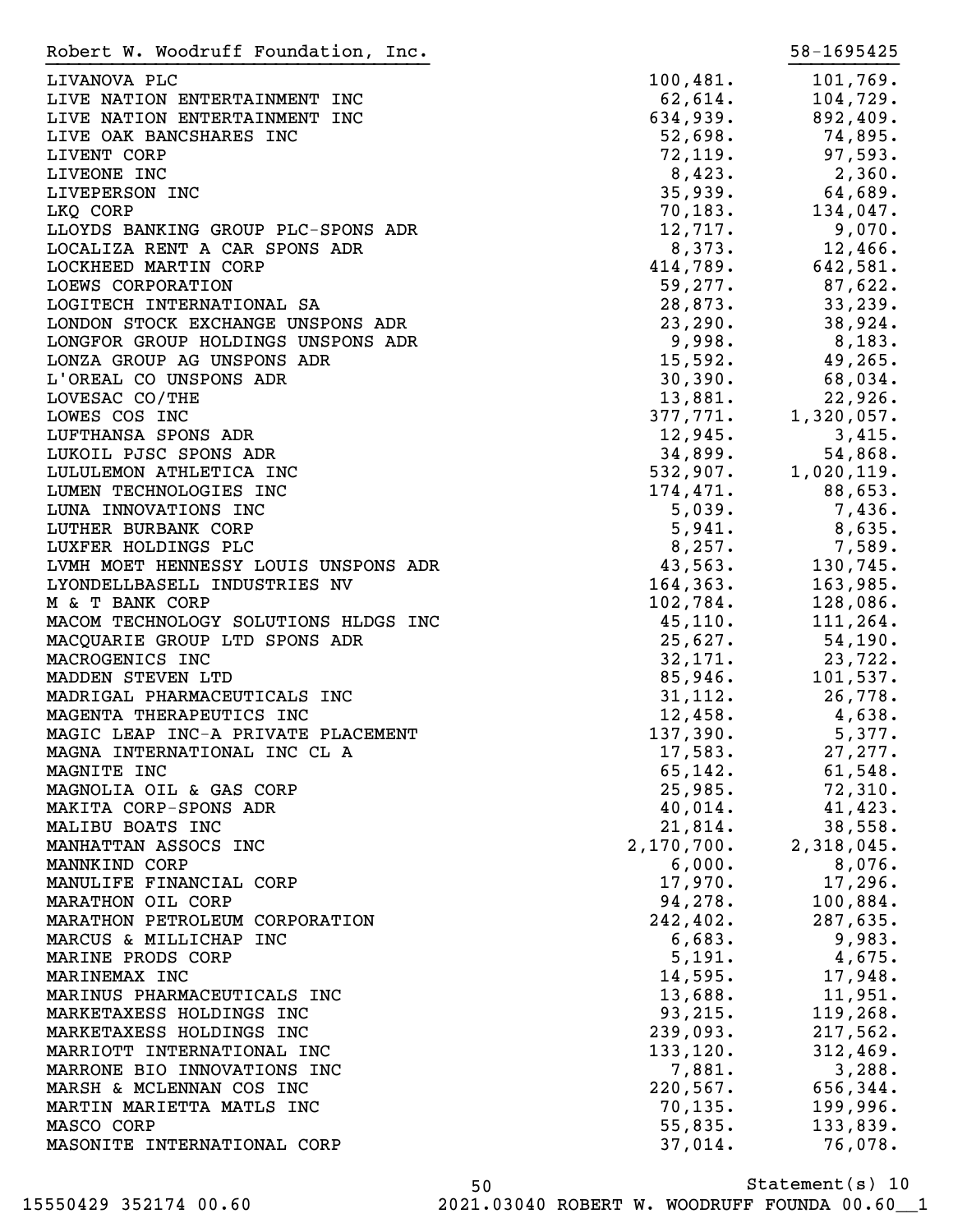| Robert W. Woodruff Foundation, Inc.  |                                                        | 58-1695425    |
|--------------------------------------|--------------------------------------------------------|---------------|
| MASTERCARD INC CL A                  | 653,035.                                               | 2,283,119.    |
| MASTERCARD INC CL A                  | $1,705,085.$<br>8,439.                                 | 1,777,915.    |
| MASTERCRAFT BOAT HOLDINGS INC        |                                                        | 13,853.       |
| MATADOR RESOURCES CO                 | 116, 352.                                              | 116, 335.     |
| MATCH GROUP INC                      | $316,338$ .<br>$618,165$ .<br>$12,679$ .               | 266, 219.     |
| MATCH GROUP INC                      |                                                        | 1, 142, 111.  |
| MATERION CORP                        |                                                        | 20,778.       |
| MAXCYTE INC                          | 20,075.                                                | 20,421.       |
| MAXIMUS INC                          | 122, 203.                                              | 133,049.      |
|                                      | $\frac{1}{58}$ , 509.                                  | 143,543.      |
| MAXLINEAR INC CL A                   |                                                        |               |
| MCCORMICK & CO INC                   | $85,099$ .<br>$620,677$ .<br>$21,567$ .<br>$211,783$ . | 185,491.      |
| MCDONALDS CORP                       |                                                        | 1,437,391.    |
| MCGRATH RENTCORP                     |                                                        | 36,759.       |
| <b>MCKESSON CORP</b>                 |                                                        | 290,578.      |
| MDC HOLDINGS INC                     | 17,451.                                                | 19,541.       |
| MEDAVAIL HOLDINGS INC                | $8,027$ .<br>30,649.                                   | 833.          |
| MEDIAALPHA INC CL A                  |                                                        | 9,696.        |
| MEDIFAST INC                         | 25,930.                                                | 71,416.       |
| MEDIOBANCA SPA UNSPONS ADR           | 16,391.                                                | 17,607.       |
| MEDNAX INC                           | 34,549.<br>34,549.<br>55,796.<br>747,675.              | 29,958.       |
| MEDPACE HOLDINGS INC                 |                                                        | 170,847.      |
| MEDTRONIC PLC                        |                                                        | 1,016,396.    |
| MEI PHARMA INC                       | $14,582.$<br>$59,784.$<br>$989,818.$<br>$7,072.$       | 14,236.       |
| MEITUAN UNSPONS ADR                  |                                                        | 65,903.       |
| MERCK & CO INC                       |                                                        | 1,415,388.    |
| MERCK KGAA SPONS ADR                 |                                                        | 17,401.       |
| MERIT MED SYSTEM INC                 | 38,317.                                                | 77,065.       |
| MERITAGE HOMES CORPORATION           | 7,885.                                                 | 10,985.       |
| MERITOR INCORPORATED                 | 38,519.                                                | 40,689.       |
| MERSANA THERAPEUTICS INC             | 33,124.                                                | 9,243.        |
| META FINANCIAL GROUP                 | 13,003.                                                | 14,796.       |
| META MATERIALS INC                   |                                                        |               |
| META PLATFORMS INC CL A              |                                                        |               |
| META PLATFORMS INC CL A              |                                                        |               |
|                                      |                                                        |               |
| METLIFE INC                          |                                                        |               |
| METTLER-TOLEDO INTERNATIONAL INC     | 66,257.                                                | 280,040.      |
| MGM RESORTS INTERNATIONAL            | 91,893.                                                | 120,323.      |
| MGP INGREDIENTS INC                  | 25,536.                                                | 46,829.       |
| MICHELIN (CGDE) UNSPONS ADR          | 22,940.                                                | 25,970.       |
| MICROCHIP TECHNOLOGY INC             | 132,620.                                               | 339,708.      |
| MICRON TECHNOLOGY INC                | 178,761.                                               | 761,967.      |
| MICROSOFT CORP                       | 3,304,275.                                             | 18,427,645.   |
| MICROSOFT CORP                       | 2,986,585.                                             | 14, 317, 815. |
| MICROSTRATEGY INC CL A               | 75,754.                                                | 131,222.      |
| MICROVISION INC                      | 75,228.                                                | 22,425.       |
| MID-AMER APARTMENT COMM REIT         | 83,401.                                                | 206,725.      |
| MIDDLESEX WATER CO                   | 13,417.                                                | 26, 346.      |
| MIMECAST LTD ORD SHS                 | 65, 249.                                               | 128,665.      |
| MIMEDX GROUP INC                     | 22,760.                                                | 12, 201.      |
| MIND MEDICINE MINDMED INC            | 32,670.                                                | 12,101.       |
| MITEK SYSTEMS INC                    | 12,510.                                                | 20, 324.      |
| MITSUBISHI ELECTRIC CORP UNSPONS ADR | 11,687.                                                | 9,275.        |
| MITSUBISHI ESTATE ADR                | 42,030.                                                | 34,655.       |
| MITSUBISHI UFJ FINANCIAL-SPONS ADR   | 8,154.                                                 | 6,994.        |
| MITSUI & CO LTD SPONS ADR            | 30,944.                                                | 48,409.       |
| MITSUI FUDOSAN CO LTD UNSPONS ADR    | 35,032.                                                | 33,038.       |
| MIZUHO FINANCIAL GROUP INC SPONS ADR | 15,368.                                                | 12,684.       |
| MMC NORILSK NICKEL PJSC SPONS ADR    | 14,618.                                                | 26,928.       |
|                                      |                                                        |               |

Statement(s) 10 51

15550429 352174 00.60 2021.03040 ROBERT W. WOODRUFF FOUNDA 00.60\_\_1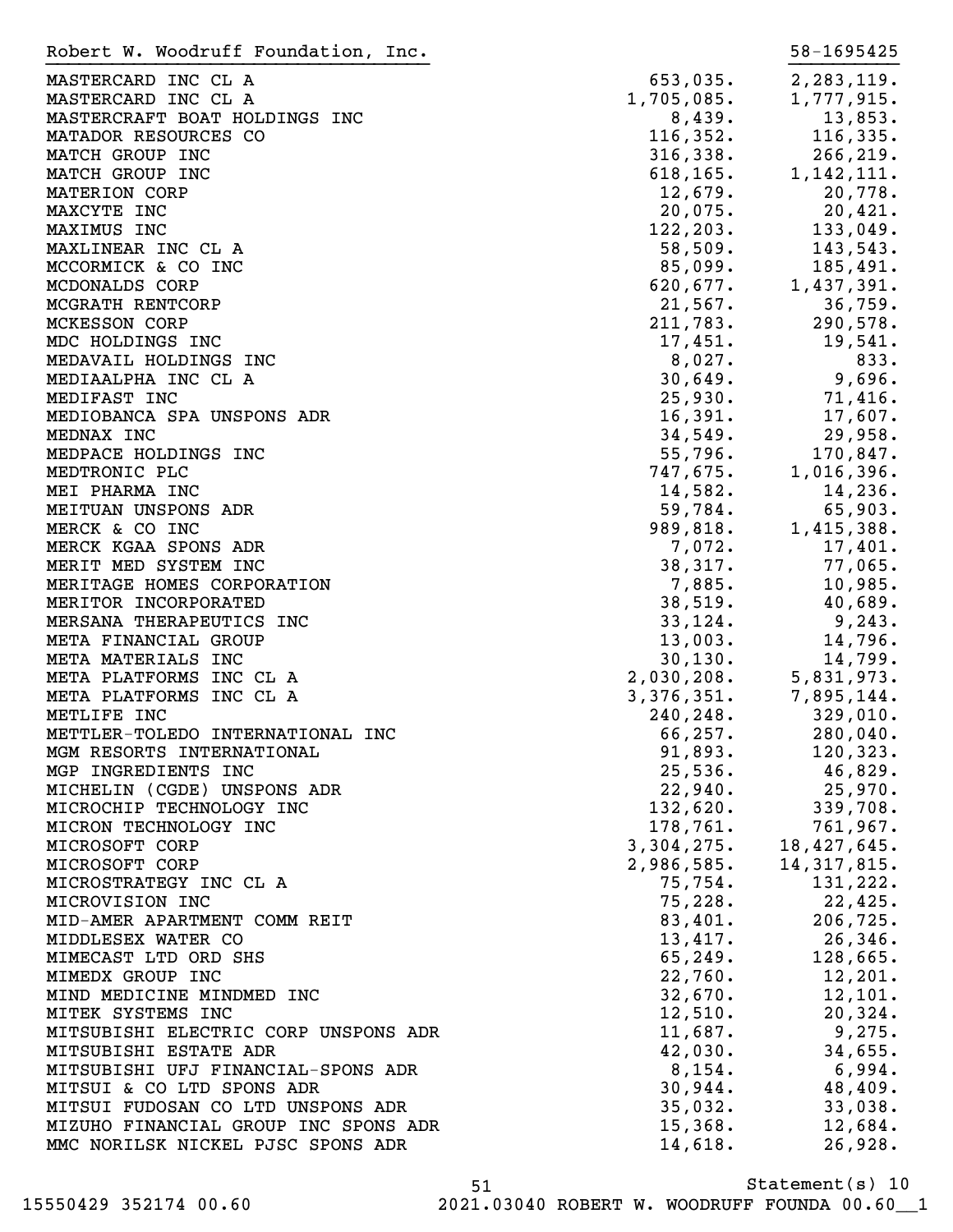| Robert W. Woodruff Foundation, Inc.  |                       | 58-1695425                                                                                                                                                                |
|--------------------------------------|-----------------------|---------------------------------------------------------------------------------------------------------------------------------------------------------------------------|
| MOBILE TELESYSTEMS PJSC SPONS ADR    | 15,020.               | 11,043.                                                                                                                                                                   |
| MODEL N INC COM                      | 20,359.               | 26,096.                                                                                                                                                                   |
| MODERNA INC                          | 843, 420.             | 654,760.                                                                                                                                                                  |
| MODIVCARE INC                        | 8,489.                | 17,498.                                                                                                                                                                   |
| MOELIS & CO                          | 27, 165.              | 57,197.                                                                                                                                                                   |
| MOHAWK INDUSTRIES INC                | 89,645.               | 83,256.                                                                                                                                                                   |
| MOLECULAR TEMPLATES INC              |                       |                                                                                                                                                                           |
|                                      | 10, 214.<br>823,651.  | 4,155.                                                                                                                                                                    |
| MOLINA HEALTHCARE INC                |                       | 1,841,365.                                                                                                                                                                |
| MOLSON COORS BEVERAGE CO CL B        | 121,417.              | 61,877.                                                                                                                                                                   |
| MOMENTIVE GLOBAL INC                 | 70,400.               | 77,049.                                                                                                                                                                   |
| MONARCH CASINO & RESORT INC          |                       | $10,284$ .<br>$22,407$ .<br>$461,409$ .<br>$486,305$ .<br>$1,263,029$ .                                                                                                   |
| MONDELEZ INTERNATIONAL INC           |                       |                                                                                                                                                                           |
| MONGODB INC CL A                     |                       |                                                                                                                                                                           |
| MONMOUTH CL A REIT                   | 6,012.                | 9,455.                                                                                                                                                                    |
| MONOLITHIC POWER                     | 111, 171.             | 142,572.                                                                                                                                                                  |
| MONRO INC                            | 43,053.               |                                                                                                                                                                           |
| MONTROSE ENVIRONMENTAL GROUP INC     |                       |                                                                                                                                                                           |
| MOODYS CORP                          |                       |                                                                                                                                                                           |
| <b>MORGAN STANLEY</b>                |                       |                                                                                                                                                                           |
| MORPHIC HOLDING INC                  |                       |                                                                                                                                                                           |
| MOSAIC CO NEW                        |                       | $32,282.$<br>$31,820.$<br>$42,941.$<br>$137,466.$<br>$468,305.$<br>$335,783.$<br>$1,026,165.$<br>$19,410.$<br>$87,182.$<br>$99,679.$<br>$9,778.$<br>$12,052.$<br>$70,116$ |
| MOTOROLA SOLUTIONS, INC              |                       |                                                                                                                                                                           |
| MOWI ASA SPONS ADR                   |                       |                                                                                                                                                                           |
| MP MATERIALS CORP                    | 70, 116.              | 91,658.                                                                                                                                                                   |
| MR PRICE GROUP LTD SPONS ADR         | 6,964.                | 6,192.                                                                                                                                                                    |
| MS&AD INS GROUP HOLDINGS UNSPONS ADR | 39,368.               | 39,275.                                                                                                                                                                   |
| MSCI INC                             |                       | 355, 360.                                                                                                                                                                 |
|                                      | $86,768$ .<br>19,918. |                                                                                                                                                                           |
| MTN GROUP LTD SPONS ADR              | 19,918.               | 23,100.                                                                                                                                                                   |
| MUELLER INDUSTRIES INC               | 25,947.               | 35,141.                                                                                                                                                                   |
| MUENCHENER UNSPONS ADR               | 34, 269.              | 47,550.                                                                                                                                                                   |
| MULTIPLAN CORP                       | 17,277.               | 8,944.                                                                                                                                                                    |
| MURATA MFG CO LTD UNSPONS ADR        | 44,759.               | 54,603.                                                                                                                                                                   |
| MURPHY USA INC                       | 72, 743.              | 130,502.                                                                                                                                                                  |
| MYERS INDUSTRIES INC                 | 12,011.               | 12,766.                                                                                                                                                                   |
| MYR GROUP INC                        | 16,542.               | 36,924.                                                                                                                                                                   |
| NANOSTRING TECHNOLOGIES INC COM      | 41,410.               | 49,071.                                                                                                                                                                   |
| NANTHEALTH INC                       | 5,992.                | 1,584.                                                                                                                                                                    |
| NAPCO SECURITY TECHNOLOGIES INC      | 12,860.               | 24,090.                                                                                                                                                                   |
| NASDAQ INC                           | 58,288.               | 177,248.                                                                                                                                                                  |
| NASPERS LTD-N SHS SPONS ADR          | 28,494.               | 27,435.                                                                                                                                                                   |
| NATIONAL AUSTRALIA BK LTD SPONS ADR  | 44,283.               | 37,389.                                                                                                                                                                   |
| NATIONAL GRID PLC SPONS ADR          | 23,472.               | 26, 252.                                                                                                                                                                  |
| NATIONAL RESEARCH CORP               | 25,303.               | 17,563.                                                                                                                                                                   |
| NATIONAL STORAGE AFFILIATES REIT     | 63,853.               | 141,929.                                                                                                                                                                  |
| NATIONAL VISION HOLDINGS INC         | 72,839.               | 106,058.                                                                                                                                                                  |
| NATURA & CO HOLDINGS SPONS ADR       | 23,595.               | 12,505.                                                                                                                                                                   |
| NATURGY ENERGY GROUP SA UNSPONS ADR  | 5,533.                | 7,706.                                                                                                                                                                    |
| NATWEST GROUP PLC SPONS ADR          | 36,778.               | 39,324.                                                                                                                                                                   |
| NEDBANK GROUP LTD SPONS ADR          | 30,928.               | 21,462.                                                                                                                                                                   |
| NEOGEN CORP                          | 92,790.               | 125,014.                                                                                                                                                                  |
|                                      | 80,552.               |                                                                                                                                                                           |
| NEOGENOMICS INC                      |                       | 107, 103.                                                                                                                                                                 |
| NESTE OYJ UNSPONS ADR                | 13,512.               | $15,656$ .                                                                                                                                                                |
| NESTLE SA SPONS ADR                  | 162, 264.             | 266, 422.                                                                                                                                                                 |
| NETAPP INC                           | 45,769.               | 135,593.                                                                                                                                                                  |
| NETEASE INC SPONS ADR                | 15,801.               | 28,498.                                                                                                                                                                   |
| NETFLIX INC                          | 410,650.              | 1,941,062.                                                                                                                                                                |
| NETFLIX INC                          | 1,512,432.            | 2,645,916.                                                                                                                                                                |
| NEUBERGER BERMAN HIGH INCM BD-INS    | 14,505,347.           | 14,839,564.                                                                                                                                                               |

Statement(s) 10 52 15550429 352174 00.60 2021.03040 ROBERT W. WOODRUFF FOUNDA 00.60\_\_1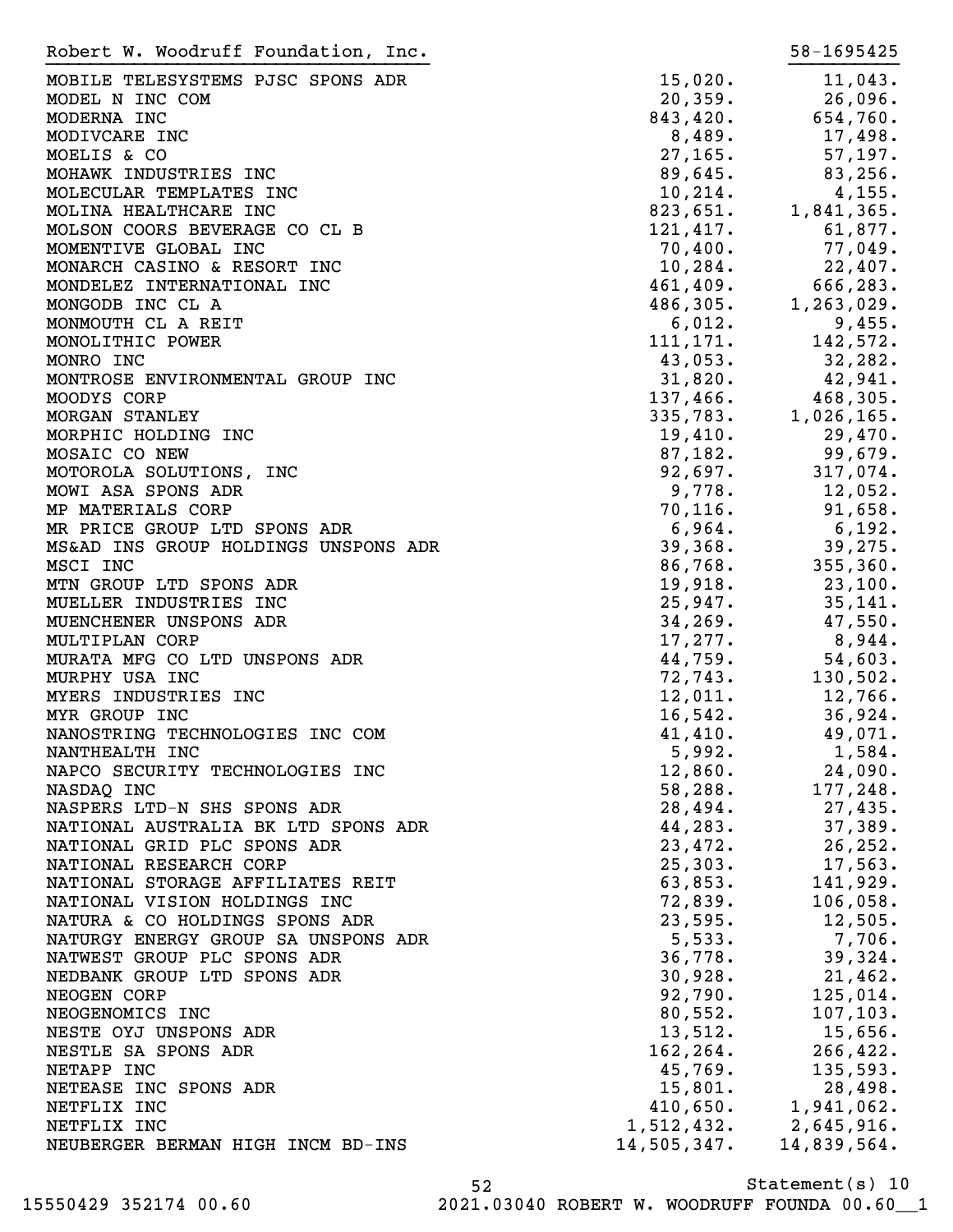| Robert W. Woodruff Foundation, Inc.                    |                                                        | 58-1695425         |
|--------------------------------------------------------|--------------------------------------------------------|--------------------|
| NEUROCRINE BIOSCIENCES INC                             | $1,250,889$ .                                          | 1,131,058.         |
| NEURONETICS INC                                        | 10,457.                                                | 2,716.             |
| NEUROPACE INC                                          | 7,832.                                                 | 3,397.             |
| NEVRO CORP                                             | 73,675.                                                | 75,963.            |
| NEW ORIENTAL EDUCATION SPONS ADR                       | 12,710.                                                | 3,087.             |
| NEWAGE INC                                             | 9,912.                                                 | 3,893.             |
| NEWELL BRANDS INC                                      | 110,985.                                               | 51,302.            |
| NEWMARK GROUP INC CL A                                 | 50,853.                                                | 75,978.            |
| NEWMONT CORP                                           | 173, 160.                                              | 360,026.           |
| NEWS CORP/NEW CL A                                     | 37, 255.                                               | 55,373.            |
| NEWS CORP/NEW CL B                                     | 9,526.                                                 | 13,838.            |
| NEXPOINT RESIDENTIAL TRUST INC REIT                    | 6,597.                                                 | 13,580.            |
| NEXT PLC UNSPONS ADR                                   | 16,067.                                                | 20,082.            |
| NEXTERA ENERGY INC                                     | 436, 178.                                              | 1,354,000.         |
| NGM BIOPHARMACEUTICALS INC                             | 9,712.                                                 | 7,350.             |
| NICE LTD SPONS ADR                                     | 11, 147.                                               | 41,290.            |
| NIDEC CORPORATION SPONS ADR                            |                                                        | 29,776.            |
| NIELSEN HLDGS PLC                                      | $16,996.$<br>116,836.                                  | 49,798.            |
|                                                        | 623,054.                                               |                    |
| NIKE INC-CLASS B                                       |                                                        | 1,554,198.         |
| NIKE INC-CLASS B                                       | $642, 462.$<br>$109, 903.$<br>$38, 593.$<br>$31, 614.$ | 980,186.           |
| NIKOLA CORP                                            |                                                        | 64,125.            |
| NINTENDO LTD UNSPONS ADR                               |                                                        | 43,953.            |
| NIO INC SPONS ADR                                      |                                                        | 23,380.            |
| NISOURCE INC                                           | 76,482.                                                | 87,027.            |
| NISSAN MOTOR LTD SPONS ADR                             | 15,777.                                                | 7,304.             |
| NITTO DENKO CORP UNSPONS ADR                           | 29,975.                                                | 26,025.            |
| NLIGHT INC                                             | 23,039.                                                | 29,602.<br>11,553. |
| NN GROUP NV UNSPONS ADR<br>NOAH HOLDINGS LTD SPONS ADR | 9,425.<br>14,022.                                      | 6,967.             |
| NOKIA CORP SPONS ADR                                   | 28,645.                                                | 28,985.            |
| NOMURA HOLDINGS INC SPONS ADR                          | 15,432.                                                | 11,691.            |
| NOODLES & CO                                           | 12,190.                                                | 10,040.            |
| NORDEA BANK ABP SPONS ADR                              | 22,993.                                                | 21,605.            |
| NORDSON CORP                                           | 1,027,445.                                             | 2,196,343.         |
| NORDSTROM INC                                          | 1,069,341.                                             | 661,952.           |
| NORFOLK SOUTHERN CORP                                  | 13,007.                                                | 526,054.           |
| NORSK HYDRO ASA SPONS ADR                              | 10,479.                                                | 11,100.            |
| NORTHERN TR CORP                                       | 111,966.                                               | 177,860.           |
| NORTHROP GRUMMAN CORPORATION                           | 230,713.                                               | 442,034.           |
| NORTONLIFELOCK INC                                     | 99,122.                                                | 115,403.           |
| NORWEGIAN CRUISE LINE HOLDINGS                         | 127,974.                                               | 54,588.            |
| NOVAGOLD RESOURCES INC                                 | 47,483.                                                | 45, 105.           |
| NOVANTA INC                                            | 59,337.                                                | 171,040.           |
| NOVARTIS AG SPONS ADR                                  | 89,341.                                                | 104,089.           |
| NOVO NORDISK AS SPONS ADR                              | 52, 172.                                               | 119,056.           |
| NOVOZYMES A/S UNSPONS ADR                              | 11,706.                                                | 18,868.            |
| NRG ENERGY INC                                         | 28,823.                                                | 77,070.            |
| NU SKIN ENTERPRISES INC                                | 35,183.                                                | 30,653.            |
| NUCOR CORP                                             | 98,282.                                                | 263,572.           |
| NURIX THERAPEUTICS INC                                 | 31,860.                                                | 26,750.            |
| NURO INC CONV PFD SER C                                | 157,582.                                               | 251,629.           |
| NUTRIEN LTD                                            | 6,921.                                                 | 10,754.            |
| NUVASIVE INC                                           | 80,623.                                                | 73,577.            |
| NUVATION BIO INC CL A                                  | 30,634.                                                | 29,036.            |
| NVIDIA CORP                                            | 411, 433.                                              | 5,373,390.         |
| NVIDIA CORP                                            | 2,351,718.                                             | 2,322,587.         |
| NVR INC                                                | 96,525.                                                | 159,539.           |
| NXP SEMICONDUCTORS NV                                  | 405,509.                                               | 457,154.           |
|                                                        |                                                        |                    |

Statement(s) 10 53 15550429 352174 00.60 2021.03040 ROBERT W. WOODRUFF FOUNDA 00.60\_\_1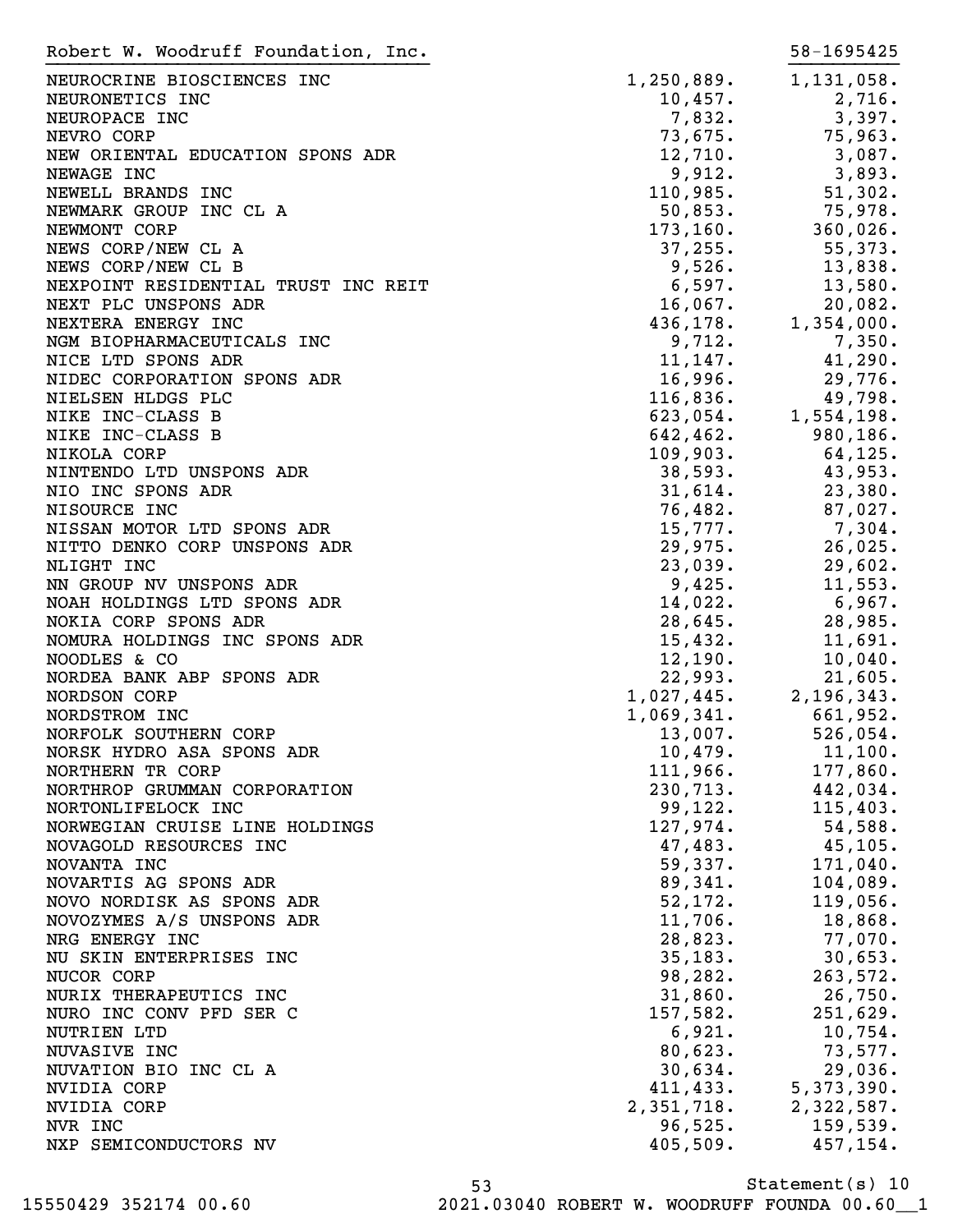| Robert W. Woodruff Foundation, Inc. |            | 58-1695425 |
|-------------------------------------|------------|------------|
| OASIS PETROLEUM INC                 | 46,649.    | 58,837.    |
| OCCIDENTAL PETE CORP                | 418,032.   | 193,044.   |
| OCUGEN INC                          | 42,006.    | 22,873.    |
| OCULAR THERAPEUTIX INC              | 18,538.    | 14,783.    |
| O-I GLASS INC                       | 38,943.    | 52,583.    |
| OLD DOMINION FREIGHT LINE INC       | 80,609.    | 235,097.   |
| OLYMPUS CORP SPONS ADR              | 6,170.     | 16,561.    |
| OMEROS CORP                         | 27,417.    | 11,580.    |
| OMNICELL INC                        | 84,694.    | 213,641.   |
| OMNICOM GROUP                       | 124,886.   | 122,214.   |
| OMRON CORP SPONS ADR                | 22,532.    | 44,901.    |
| OMV AG SPONS ADR                    | 10,499.    | 10,385.    |
| ON24 INC                            | 8,320.     | 3,869.     |
| ONCOCYTE CORP                       | 3,388.     | 3,457.     |
| ONE GROUP HOSPITALITY INC           | 7,953.     | 9,167.     |
| ONEOK INC                           | 139,984.   | 190, 911.  |
| ONESPAN INC                         | 20,478.    | 17,252.    |
| ONESPAWORLD HOLDINGS LTD            | 8,452.     | 8,206.     |
| ONEWATER MARINE INC                 | 10,875.    | 16, 279.   |
| ONO PHARMACEUTICAL CO UNSPONS ADR   | 11,811.    | 15,647.    |
| ONTO INNOVATION INC                 | 17,765.    | 42,719.    |
| ONTRAK INC                          | 4,470.     | 1,478.     |
| OOMA INC                            | 6,282.     | $8,156$ .  |
| OPEN LENDING CORP                   | 121,873.   | 64,652.    |
| OPEN TEXT CORP                      | 14,208.    | 21,366.    |
| OPTIMIZERX CORP                     | 8,799.     | 28,012.    |
| ORACLE CORPORATION                  | 489,432.   | 1,044,950. |
| ORAMED PHARMACEUTICALS INC          | 9,813.     | 10,396.    |
| O'REILLY AUTOMOTIVE INC             | 131,261.   | 346,053.   |
| ORGANOGENESIS HOLDINGS INC          | 10,519.    | 10,617.    |
| ORGANON & CO                        | 48,868.    | 56, 211.   |
| ORIGIN BANCORP INC                  | 8,469.     | 8,369.     |
| ORION ENGINEERED CARBONS SA         | 30,866.    | 30, 294.   |
| ORIX CORP SPONS ADR                 | 14,122.    | 17,608.    |
| ORKLA ASA SPONSORED ADR             | 12,503.    | 12,569.    |
| ORSTED A/S UNSPONS ADR              | 25,367.    | 23, 202.   |
| ORTHO CLINICAL DIAGNOSTIC HLDGS PLC | 62,731.    | 65,026.    |
| ORTHOPEDIATRICS CORP                | 14,100.    | 19,874.    |
| OTIS WORLDWIDE CORP                 | 74,556.    | 277,753.   |
| OTSUKA HOLDINGS LTD UNSPONS ADR     | 28,643.    | 26,755.    |
| OUSTER INC                          | 28,503.    | 21,414.    |
| OUTFRONT MEDIA INC REIT             | 19,402.    | 21,161.    |
| OUTLOOK THERAPEUTICS INC            | 8,665.     | 4,857.     |
| OUTSET MEDICAL INC                  | 63,494.    | 57,382.    |
| OVERSTOCK.COM INC                   | 41,015.    | 69,101.    |
| OVINTIV INC                         | 13,152.    | 13,480.    |
| OWENS & MINOR INC                   | 68,210.    | 72,210.    |
| OXFORD INDS INC                     | 8,325.     | 8,629.     |
| PACCAR INC                          | 141,597.   | 222,768.   |
| PACIFIC BIOSCIENCES                 | $11,585$ . | 50, 127.   |
| PACIFIC PREMIER BANCORP             | 16,688.    | 15,532.    |
| PACIRA BIOSCIENCES INC              | 50, 158.   | 71,963.    |
| PACKAGING CORP OF AMERICA           | 74,058.    | 92,854.    |
| PAE INC                             | 16,674.    | 17,924.    |
| PAGERDUTY INC                       | 99,168.    | 76,381.    |
| PALOMAR HOLDINGS INC                | 38,227.    | 43,331.    |
| PAN AMERICAN SILVER CORP            | 20,862.    | 15,881.    |
| PAN PACIFIC INTL HLDGS UNSPONS ADR  | 5,369.     | 6,044.     |
|                                     |            |            |

Statement(s) 10 54 15550429 352174 00.60 2021.03040 ROBERT W. WOODRUFF FOUNDA 00.60\_\_1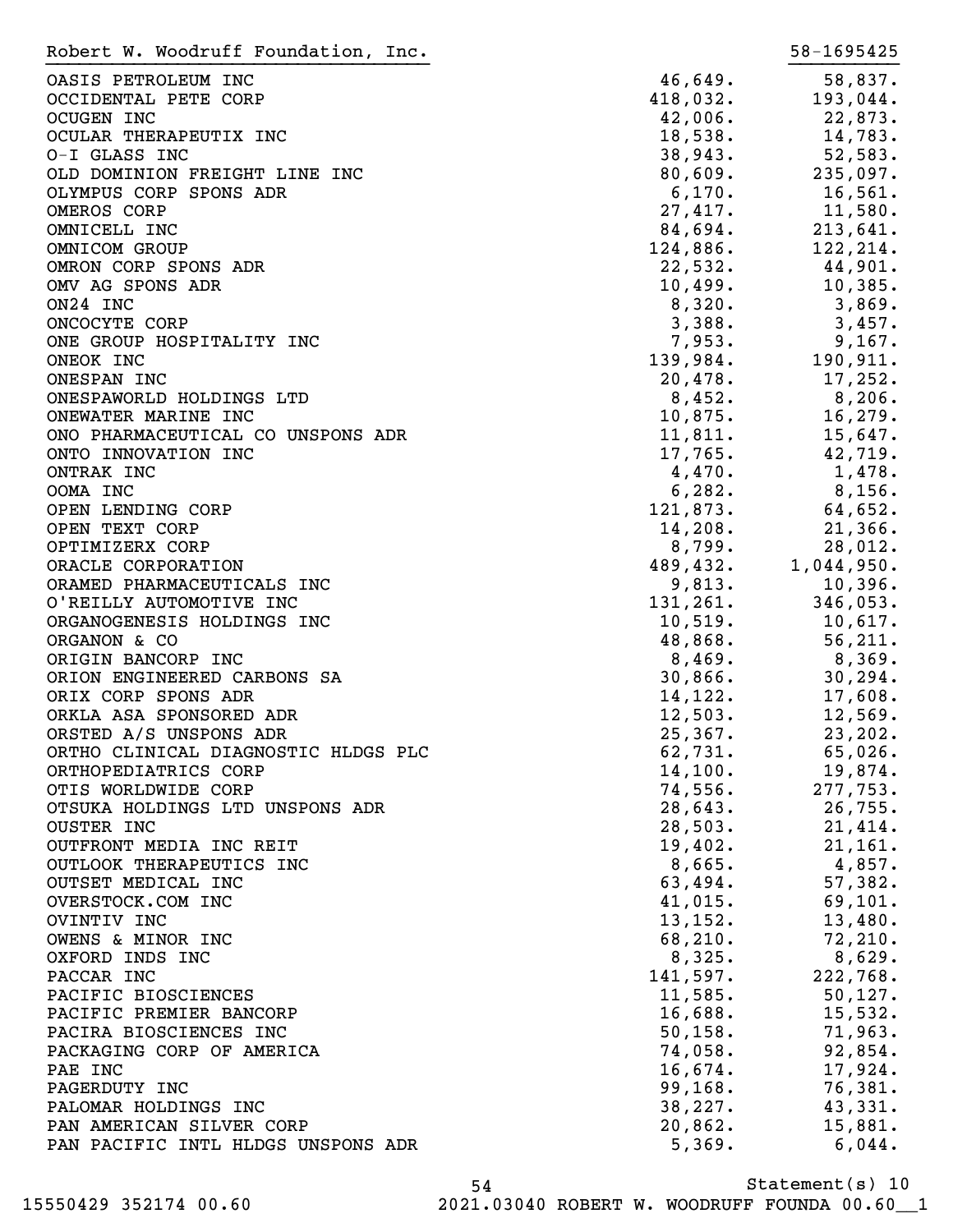| Robert W. Woodruff Foundation, Inc. |            | 58-1695425                                                                                                                          |
|-------------------------------------|------------|-------------------------------------------------------------------------------------------------------------------------------------|
| PANASONIC CORPORATION SPONS ADR     | 20,936.    | 15,350.                                                                                                                             |
| PANDORA A/S SPONS ADR               | 13,737.    | 16,855.                                                                                                                             |
| PAPA JOHNS INTL INC                 | 57,050.    | 121,992.                                                                                                                            |
| PAR PACIFIC HOLDINGS INC            | 17,397.    | 17,117.                                                                                                                             |
| PAR TECHNOLOGY CORP                 | 24,943.    | 34,089.                                                                                                                             |
| PARATEK PHARMACEUTICALS INC         | 5,019.     | 6,690.                                                                                                                              |
| PARKER HANNIFIN CORP                | 99,539.    | 306,031.                                                                                                                            |
| PARTY CITY HOLDCO INC               | 30,531.    | 16,760.                                                                                                                             |
| PATRICK INDS INC                    | 33,821.    | 50, 593.                                                                                                                            |
| PATTERSON COS INC                   | 19, 196.   | 18,520.                                                                                                                             |
| PAVMED INC                          | 7,900.     | 6,352.                                                                                                                              |
| PAYA HOLDINGS INC                   | 23,314.    | 14,189.                                                                                                                             |
| PAYCHEX INC                         | 125, 362.  | 308,217.                                                                                                                            |
| PAYCOM SOFTWARE INC                 |            |                                                                                                                                     |
| PAYLOCITY HOLDING CORP              |            |                                                                                                                                     |
| PAYPAL HOLDINGS INC                 |            | $1,724,382$ .<br>$407,276$ .<br>$598,780$ .<br>$6,174$ .<br>$471$ <sub>57</sub> .<br>$471$ <sub>57</sub> .<br>$471$ <sub>57</sub> . |
| PAYPAL HOLDINGS INC                 |            |                                                                                                                                     |
| PEARSON PLC SPONS ADR               |            |                                                                                                                                     |
| PELOTON INTERACTIVE INC-A           | 471,574.   | 376,052.                                                                                                                            |
| PEMBINA PIPELINE CORP               | 21,357.    | 18,956.                                                                                                                             |
| PENN NATL GAMING INC                | 133,074.   | 62,998.                                                                                                                             |
| PENNANT GROUP INC                   | 13, 135.   | 16,895.                                                                                                                             |
| PENNYMAC MORTGAGE INVT TRUST REIT   | 10, 200.   | 8,422.                                                                                                                              |
| PENTAIR PLC                         | 43,714.    | 87,198.                                                                                                                             |
| PEOPLES UNITED FINANCIAL, INC       | 62,546.    | 63,528.                                                                                                                             |
| PERFICIENT INC                      | 42,433.    | 114,034.                                                                                                                            |
| PERFORMANCE FOOD GROUP CO           | 183,281.   | 171,812.                                                                                                                            |
| PERFORMANCE FOOD GROUP CO           | 992,668.   | 1,045,971.                                                                                                                          |
| PERKINELMER INC                     | $40,647$ . | 160, 245.                                                                                                                           |
| PERNOD RICARD SA SPONS ADR          | 18,712.    | 33,451.                                                                                                                             |
| PERPETUA RESOURCES CORP             | 8,417.     | 4,660.                                                                                                                              |
| PETIQ INC                           | 22,879.    | 14,671.                                                                                                                             |
| PETMED EXPRESS INC                  | 17, 197.   | 15, 156.                                                                                                                            |
| PETROCHINA CO LTD SPONS ADR         | 14,845.    | 11,229.                                                                                                                             |
| PETROLEO BRASILEIRO SA SPONS ADR    | 20,026.    | 21,334.                                                                                                                             |
| PETROLEO BRASILEIRO SPONS ADR       | 5,783.     | 5,864.                                                                                                                              |
| PFIZER INC                          | 816,813.   | 2,409,181.                                                                                                                          |
| PGT INNOVATIONS INC                 | 11,387.    | 14,416.                                                                                                                             |
| PHATHOM PHARMACEUTICALS INC         | 22,542.    | 11,487.                                                                                                                             |
| PHIBRO ANIMAL HEALTH CORP           | 21,811.    | 15,948.                                                                                                                             |
| PHILIP MORRIS INTL INC              | 1,014,346. | 1,063,050.                                                                                                                          |
| PHILLIPS 66                         | 282,210.   | 232,886.                                                                                                                            |
| PHREESIA INC                        | 32, 193.   | 42,077.                                                                                                                             |
| PHYSICIANS REALTY TRUST REIT        | 1,097,413. | 1,216,813.                                                                                                                          |
| PINDUODUO SPONS ADR                 | 19,503.    | 18,889.                                                                                                                             |
| PING AN INSURANCE SPONS ADR         | 27,257.    | 24, 149.                                                                                                                            |
| PINNACLE FINANCIAL PARTNERS INC     | 1,390,644. | 2,299,736.                                                                                                                          |
| PINNACLE WEST CAP CORP              | 54,107.    | 56,966.                                                                                                                             |
| PIONEER NATURAL RESOURCES CO        | 243, 110.  | 313,743.                                                                                                                            |
| PIPER SANDLER COS                   | 895,227.   | 2,016,627.                                                                                                                          |
| PITNEY BOWES INC                    | 32,995.    | 31,751.                                                                                                                             |
| PJT PARTNERS INC CL A               | 24,783.    | 40,824.                                                                                                                             |
| PLANTRONICS INC                     | 16,631.    | 13, 203.                                                                                                                            |
| PLAYAGS INC                         | 8,058.     | 5,493.                                                                                                                              |
| PLBY GROUP INC                      | 22,543.    | 17,343.                                                                                                                             |
| PLDT INC SPONS ADR                  | 36,961.    | 42,793.                                                                                                                             |
| PLEXUS CORP                         | 43,996.    | 63,383.                                                                                                                             |
| PLIANT THERAPEUTICS INC             | 25,088.    | 14,783.                                                                                                                             |
|                                     |            |                                                                                                                                     |

Statement(s) 10 55 15550429 352174 00.60 2021.03040 ROBERT W. WOODRUFF FOUNDA 00.60\_\_1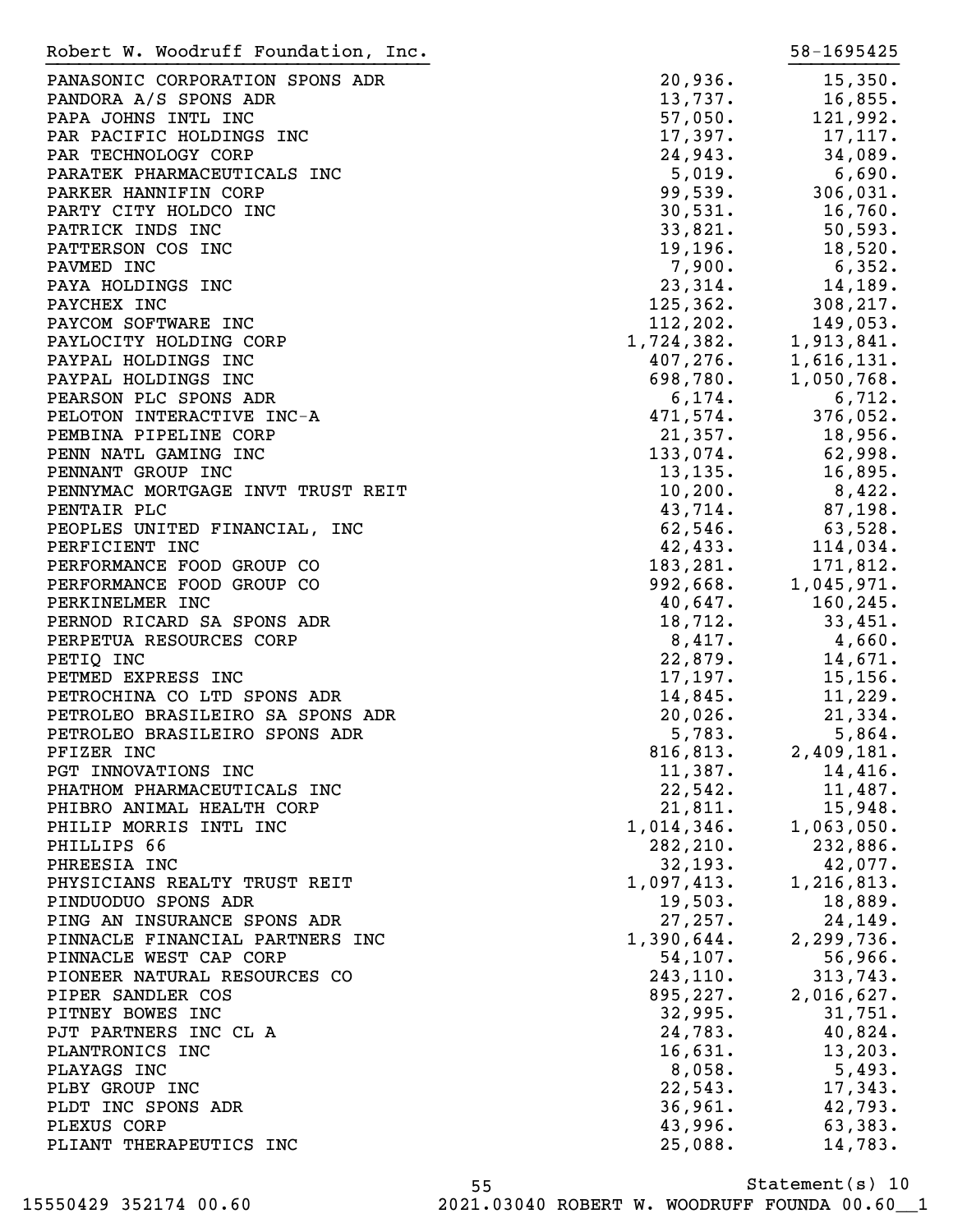PMV PHARMACEUTICALS INC 27,679. 16,493. PNC FINL SVCS GROUP INC 277,440. 603,766. POLARIS INC 1, 619, 108. 1, 616, 117. POOL CORPORATION 87,422. 168,102. PORCH GROUP INC 38,079. 32,536. PORSCHE AUTOMOBIL UNSPONS ADR 11,539. 17,127. PORTILLO'S INC CL A 22,074. PORTLAND GENERAL ELECTRIC CO  $1,064,075.$  1,209,328. POSCO SPONS ADR 86,501. 72,046. POWER ASSETS HLDGS-SPONS ADR 11,319. 10,196. POWER INTEGRATIONS INC 73,174. 154,290. POWER INTEGRATIONS INC  $982,381.$  1,322,382. PPG INDUSTRIES INC 288, 2001 174, 631. 288, 665. PPL CORPORATION 179,406. 167,104. PRECIGEN INC 9,182. PRECISION BIOSCIENCES INC 11, 2001. THE 21, 101. 11, 107. PRELUDE THERAPEUTICS INC 21,279. 21,279. PRICESMART INC  $7,672.$  6,073. PRINCIPAL FINL GROUP INC **98,662.** 140,537. PRIVIA HEALTH GROUP INC<br>
PROCTER & GAMBLE CO
24,545.<br>
2,888,332.<br>
2,888,332. PROCTER & GAMBLE CO 2,888,332. PROG HOLDINGS INC 20,445. 16,375. PROGRESS SOFTWARE CORP **16.030.** 58,358. PROGRESSIVE CORP 154,417. 439,034. PROGYNY INC 26. 201. PROLOGIS INC REIT 304,574. 906,114. PROS HOLDINGS INC 67,094. 37,525. PROSUS NV SPONS ADR 18,565. 18,786. PROTAGONIST THERAPEUTICS INC 23,912. 41,621. PROTHENA CORP PLC 35,298. 37,198. PROTO LABS INC 6,265. PRUDENTIAL FINL INC 208,682. 270,492. PRUDENTIAL PLC SPONS ADR 30,298. 21,691. PS BUSINESS PKS INC/CA REIT 78,428. 86,192. PS BUSINESS PKS INC/CA REIT 907,424. 914,220. PT BANK MANDIRI UNSPONS ADR 32,830. 32,597. PT BANK RAKYAT INDONESIA UNSPONS ADR 18,034. 30,135. PTC INC 283. PTC THERAPEUTICS INC 77,732. 76,115. PUBLIC SERVICE ENTERPRISE GROUP INC  $162,494.$  257,378. PUBLIC STORAGE INC REIT  $241,946.$  400,779. PUBLICIS GROUPE SPONS ADR 19, 1999 (1999) 9,648. THE SAMPLE SPONS AND SAMPLE SPONS AND SAMPLE SPONS AND SAMPLE PULMONX CORP 33,302. 22,160. PULSE BIOSCIENCES INC  $\begin{array}{cccc} 4,158. & 7,672. \end{array}$ PULTE GROUP INC 36,971. 114,663. PUMA BIOTECHNOLOGY INC  $10,643$ . 3,140. PURECYCLE TECHNOLOGIES INC 26,489. 12,920. PURPLE INNOVATION INC 2001 2002 2003 35,312. 18,140. PVH CORP 54,337. 59,724. PZENA INVESTMENT MANAGEMENT CL A 5,434. 9,290. Q2 HOLDINGS INC 2012 122,821. 119,478. QBE INS GROUP LTD SPONS ADR 19,511. 20,275. QIAGEN NV 7,858. 13,673. QORVO INC 34,789. 120,420. QUAKER CHEMICAL CORP 68,794. 85,850. QUAKER CHEMICAL CORP 2001 2002 2004 2006 1,026,420. 1,580,612. QUALCOMM INC 480,705. 1,489,110. QUALYS INC 2008. 2009. 2012. Robert W. Woodruff Foundation, Inc. 58-1695425 }}}}}}}}}}}}}}}}}}}}}}}}}}}}}}}}}}} }}}}}}}}}}

Statement(s) 10 56 15550429 352174 00.60 2021.03040 ROBERT W. WOODRUFF FOUNDA 00.60\_\_1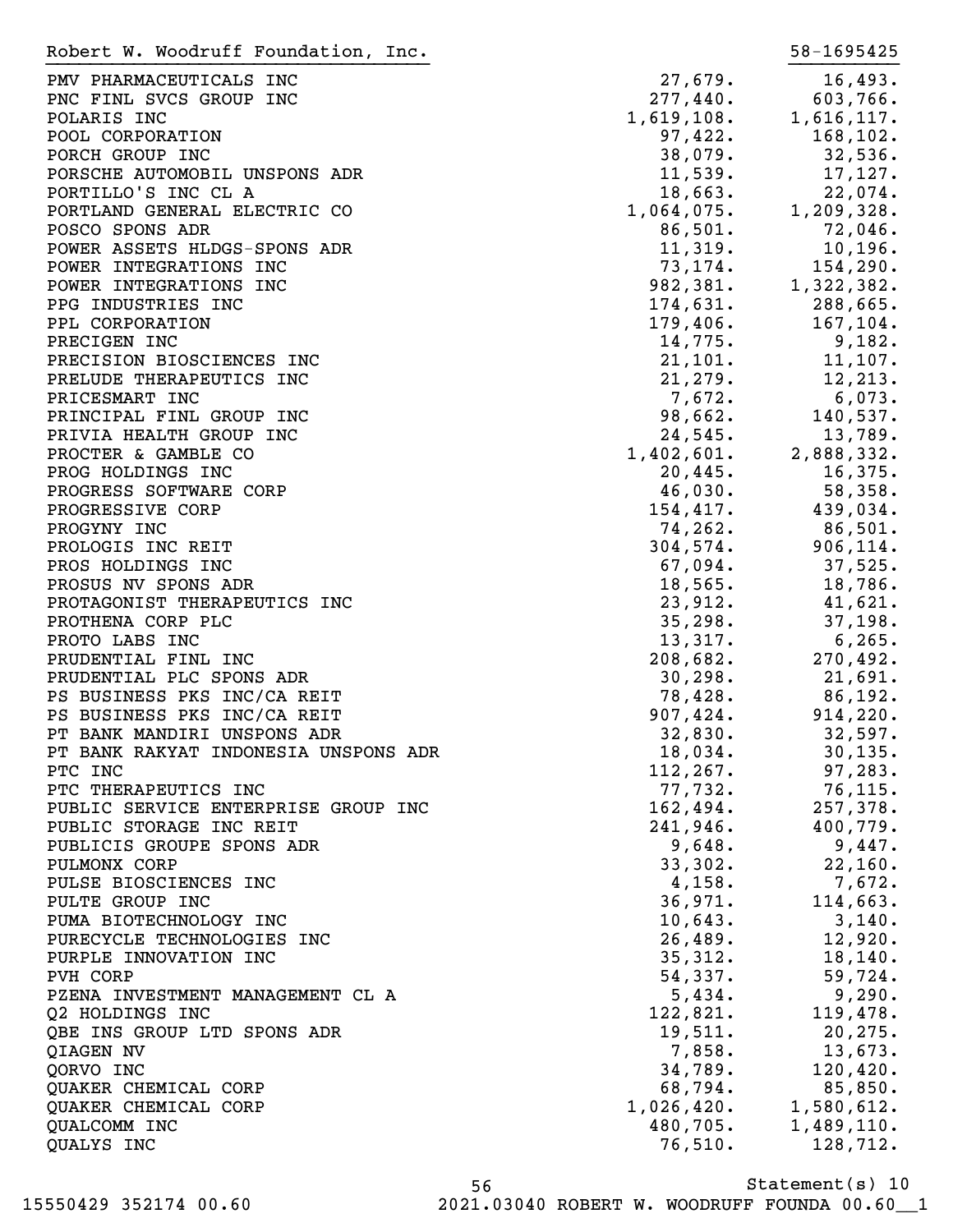QUANTA SERVICES INC 21,696. 125,323.  $\texttt{QUANTERIX}$  CORP  $\texttt{31,269}.$   $\texttt{33,616}.$ QUEST DIAGNOSTICS INC **65,863.** 170,588. QUINSTREET INC 21, 297. QUOTIENT LTD 19,958. 9,298. QUOTIENT TECHNOLOGY INC 21,202. 17,956. R1 RCM INC 31,943. 82,205. RACKSPACE TECHNOLOGY INC 20,983. 14,979. RADIUS HEALTH INC 29,463. 29,463. RADNET INC 19,939. 41,763. RAKUTEN GROUP INC SPONS ADR
10,771.
14,870. RALPH LAUREN CORP **44,976.** 47,544. RAPID7 INC 2008 2009. The set of the set of the set of the set of the set of the set of the set of the set of the set of the set of the set of the set of the set of the set of the set of the set of the set of the set of th RAPID7 INC 2,480,788. RAPPI INC SER E CVT PFD PP  $135,385$ . 145,983. RAPT THERAPEUTICS INC 20,065. 22,626. RAYMOND JAMES FINANCIAL INC RAYTHEON TECHNOLOGIES CORP 418,220. 936,935. RBB BANCORP  $8,790$ .  $9,118$ . RBC BEARINGS INC 12,221. 19,389. RBC BEARINGS INC 1,462,619. 2,110,183. RCI HOSPITALITY HOLDINGS INC<br>
15,309. 17,679. REALREAL INC 31,738. 25,112. REALTY INCOME CORP REIT **1244,454.** 289,582. REATA PHARMACEUTICALS INC CL A 98,493. 17,351. RECKITT BENCKISER GROUP SPONS ADR 54,488. 50,400. RECRUIT HOLDINGS CO UNSPONS ADR 22,933. 20,511. RECURSION PHARMACEUTICALS INC CL A 43,734. 35,613. RED ELECTRICA CORP UNSPONS ADR
11,697.
12,549. RED ROBIN GOURMET BURGERS INC  $14,106$ . 7,009. RED ROCK RESORTS INC CL A 46,491. 97,643. REDFIN CORP 71,033. 111,753. REGENCY CENTERS CORPORATION REIT 84,470. 94,188. REGENERON PHARMACEUTICALS INC  $424,597$ . 493,217. REGENXBIO INC 26,081. 19,457. REGIONAL MANAGEM<br>REGIONS FINANCIAL CORP<br>REGIONS FINANCIAL CORP<br>Conservation of the conservation of the conservation of the conservation of the conservation of the conservation of the conservation of the conservation of the REGIONS FINANCIAL CORP 65,762. 141,591. REGIS CORP 8,374. 1,523. REKOR SYSTEMS INC  $10,910$ . 7,958. RELAY THERAPEUTICS INC **59,022.** 45,727. RELMADA THERAPEUTICS INC 19,848. 10,522. RELX PLC SPONS ADR 2008 2008 22,412. 49,567. RENAULT SA UNSPONS ADR 25,698. 9,192. RENT A CENTER INC 620. RENTOKIL INITIAL PLC SPONS ADR 10,396. 12,440. REPAY HOLDINGS CORP CL A 23,186. 16,845. REPLIMUNE GROUP INC **17,372.** 15,989. REPSOL SA SPONS-ADR 13,931. 10,068. REPUBLIC SERVICES INC **72,208.** 230,790. RESIDEO TECHNOLOGIES INC<br>
and the contract of the 13,627. The 12,000. RESMED INC 274, 285. RESTAURANT BRANDS INTERNATIONAL INC 14,922. 13,835. RETRACTABLE TECHNOLOGIES INC  $8,297$ . 5,066. REVANCE THERAPEUTICS INC  $39,375.$  31,188. REVOLUTION MEDICINES INC 10,191. 6,393. REVOLVE GROUP INC CL A 42,995. 34,465. RIGEL PHARMACEUTICALS INC 13,185. 14,342. RIMINI STREET INC 6,446. 8,836. Robert W. Woodruff Foundation, Inc. 58-1695425 }}}}}}}}}}}}}}}}}}}}}}}}}}}}}}}}}}} }}}}}}}}}}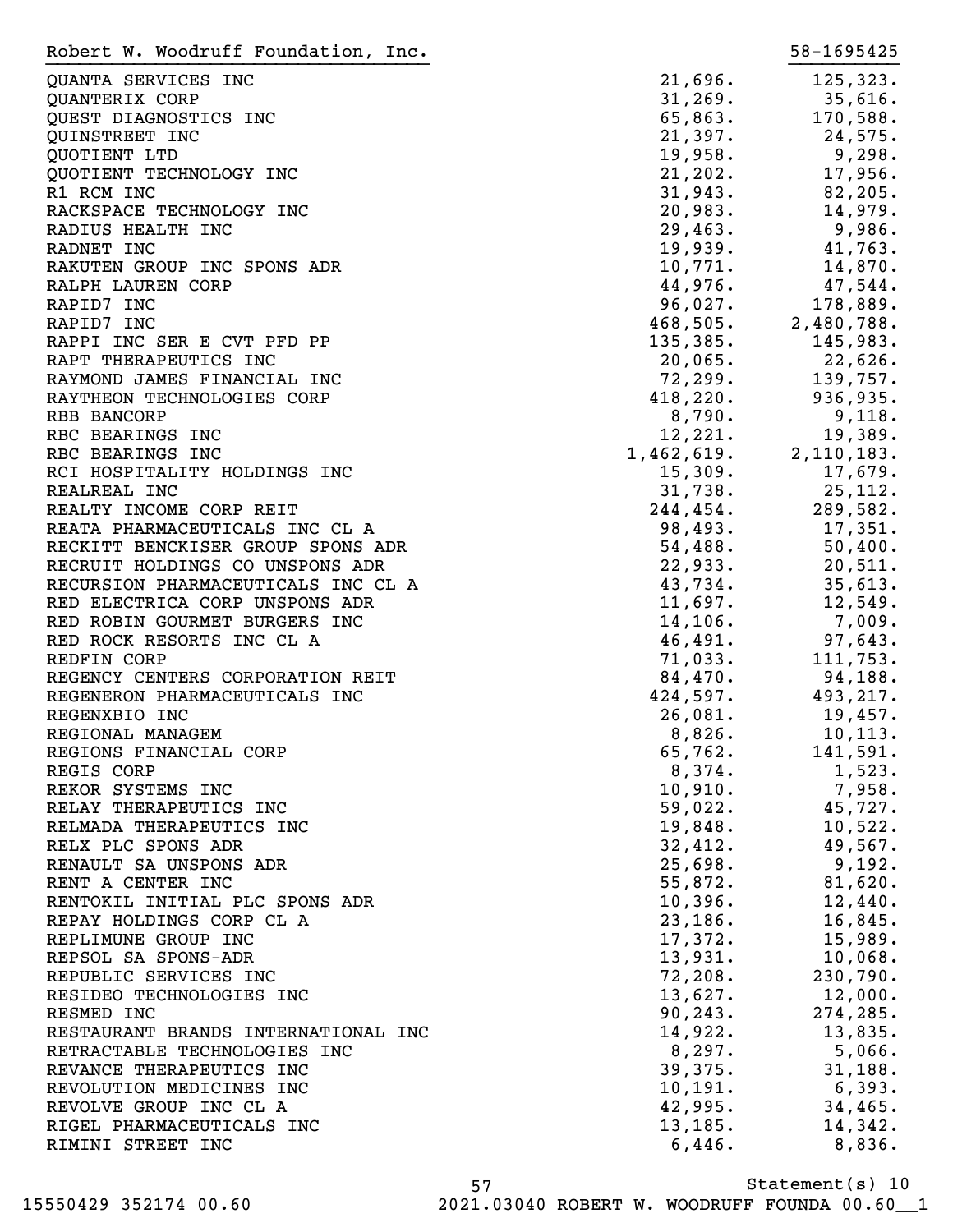| Robert W. Woodruff Foundation, Inc.                 |                                                            | 58-1695425          |
|-----------------------------------------------------|------------------------------------------------------------|---------------------|
| RIO TINTO PLC SPONS ADR                             | 32,750.                                                    | 41,503.             |
| RIOT BLOCKCHAIN INC                                 | 85,757.                                                    | 59,509.             |
| RITCHIE BROS AUCTIONEERS INC                        | 642,906.                                                   | 1, 274, 147.        |
| RITCHIE BROS AUCTIONEERS INC                        | 7,972.                                                     | 6,794.              |
| RIVIAN AUTOMOTIVE INC CL A                          | 467,142.                                                   | 620,999.            |
| RIVIAN AUTOMOTIVE INC LOCKUP SHS                    | $1,206,077.$ 7,515,182.                                    |                     |
| RLI CORP                                            | 90,542.                                                    | 116, 360.           |
| RLX TECHNOLOGY INC SPONS ADR                        | 6,029.                                                     | 5,710.              |
| ROBERT HALF INTL INC                                | 47,169.                                                    | 101,706.            |
| ROCHE HLDG LTD SPONS ADR                            | 100,983.                                                   | 163,806.            |
| ROCKET PHARMACEUTICALS INC                          | 31,949.                                                    | 23,620.             |
| ROCKWELL AUTOMATION INC                             | 91,231.                                                    | 292,336.            |
| ROGERS COMMUNICATIONS-CL B                          | 9,329.                                                     | 8,478.              |
| ROGERS CORP                                         | $81,616$ .                                                 | 123,942.            |
| ROLLINS INC                                         | 40,802.                                                    | 51, 212.            |
| ROLLS-ROYCE HOLDINGS PLC SPONS ADR                  | 22,055.                                                    | 5,759.              |
| ROMEO POWER INC                                     | 15,040.                                                    | 9,545.              |
| ROPER TECHNOLOGIES INC                              | 156, 544.                                                  | 374,797.            |
| ROSS STORES INC                                     |                                                            | 295,071.            |
| ROSS STORES INC                                     | $130, 206.$<br>$1, 654, 890.$<br>$62, 007.$<br>$170, 727.$ | 2,192,690.          |
| ROYAL BANK OF CANADA                                |                                                            | 86,716.             |
| ROYAL CARIBBEAN CRUISES LTD                         |                                                            | 132,345.            |
| ROYAL DUTCH SHELL PLC SPONS ADR                     | $130, 125.$<br>$10, 312.$                                  | 96,174.             |
| ROYAL KPN NEDERLAND NV SPONS ADR                    |                                                            | 8,727.              |
| RPM INTERNATIONAL INC                               | 808, 818.                                                  | 1,604,385.          |
| RUBIUS THERAPEUTICS INC                             | 33, 163.                                                   | 13,891.             |
| RUSH STREET INTERACTIVE INC                         | 18,380.                                                    | 23,513.             |
| RUTH'S HOSPITALITY GROUP INC                        | 18,351.                                                    | 17,393.             |
| RWE AKTIENGESELLSCHAF SPONS ADR                     | 9,799.                                                     | 16, 128.            |
| RYERSON HOLDING CORP                                | 8,292.                                                     | 14,536.             |
| RYMAN HOSPITALITY PPTYS INC REIT                    | 99,380.                                                    | 126, 169.           |
| RYOHIN KEIKAKU CO UNSPONS ADR                       | 27,591.                                                    | 14,415.             |
| S&P GLOBAL INC                                      | 171,227.                                                   | 810,304.            |
| S&P GLOBAL INC                                      | 464,963.                                                   | 991,525.            |
| SAFEHOLD INC REIT                                   | 14,458.                                                    | 27,948.             |
| SAFRAN SA UNSPONSORED ADR                           | 20,469.                                                    | 24,717.             |
| SAIA INC                                            | 65,379.                                                    | 247,380.            |
| SAILPOINT TECHNOLOGIES HOLDINGS INC                 | 53,627.                                                    | 120, 367.           |
| SALESFORCE COM INC                                  | 791,385.                                                   | 1,795,937.          |
| SALESFORCE COM INC                                  | 3,424,218.                                                 | 4,601,024.          |
| SALLY BEAUTY CO INC                                 | 74,548.                                                    | 60,955.             |
| SAMPO OYJ A SHARES UNSPONS ADR                      | 15,633.                                                    | 15,048.             |
| SANA BIOTECHNOLOGY INC                              | 63,596.                                                    | 49,954.             |
| SANDERSON FARMS INC                                 | 38,762.                                                    | 89,999.             |
| SANDVIK AB SPONS ADR                                | 9,027.                                                     | 14,646.             |
| SANGAMO THERAPEUTICS INC                            | 29,665.                                                    | 21,510.             |
| SANLAM LTD SPONS ADR                                | 45, 260.                                                   | 32,584.             |
| SANOFI SPONS ADR                                    | 55, 267.                                                   | 56, 162.            |
| SANTEN PHARMACEUTICAL CO UNSPONS ADR                | 26,695.                                                    | 19,991.             |
| SAP SE SPONS ADR                                    | 61,656.                                                    | 79,022.             |
| SAPIENS INTERNATIONAL CORP<br>SAUL CENTERS INC REIT | 24,426.<br>28,529.                                         | 30,385.<br>28, 154. |
| SBA COMMUNICATIONS CORP CL A REIT                   | 123,614.                                                   | 313, 161.           |
| SBERBANK RUSSIA SPONS ADR                           | 35,377.                                                    | 40,131.             |
| SCHLUMBERGER LTD                                    | 743,213.                                                   | 294,768.            |
| SCHNEIDER ELECTRIC UNSPONS ADR                      | 34,534.                                                    | 78,459.             |
| SCHNEIDER NATIONAL INC CL B                         | 785,737.                                                   | 866,959.            |
| SCHOLAR ROCK HOLDING CORP                           | 15, 186.                                                   | 17,587.             |
|                                                     |                                                            |                     |

Statement(s) 10 58 15550429 352174 00.60 2021.03040 ROBERT W. WOODRUFF FOUNDA 00.60\_\_1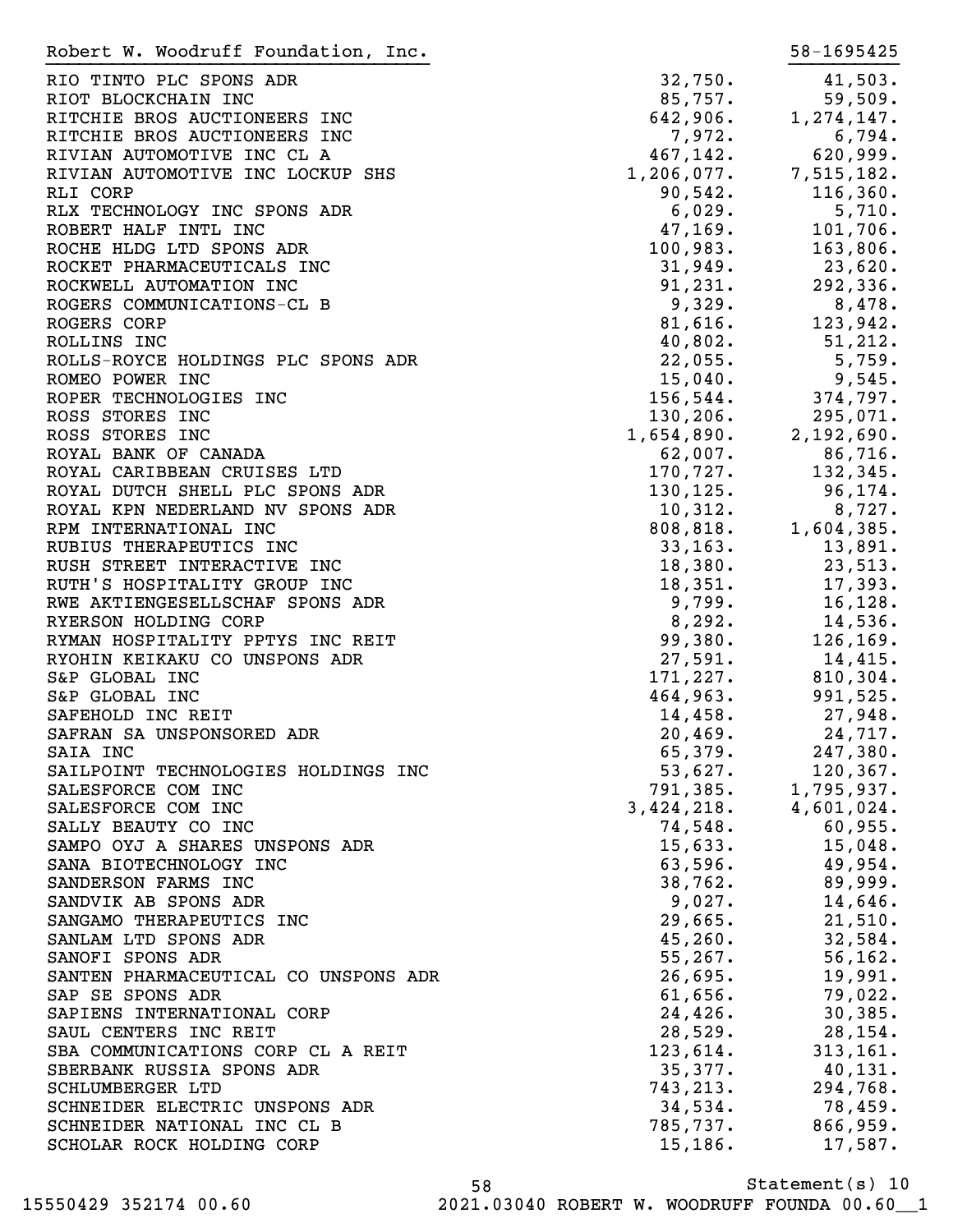| Robert W. Woodruff Foundation, Inc.          |            | 58-1695425   |
|----------------------------------------------|------------|--------------|
| SCHRODINGER INC                              | 89,513.    | 43,503.      |
| SCIENTIFIC GAMES CORP                        | 24,328.    | 83,738.      |
| SEA LTD SPONS ADR                            | 9,626.     | 10,067.      |
| SEAGATE TECHNOLOGY HOLDINGS PLC              | 52,893.    | 154, 105.    |
| SEALED AIR CORP NEW                          | 40,789.    | 58,699.      |
| SEASPINE HOLDINGS CORP                       | 9,176.     | 5,966.       |
| SEAWORLD ENTERTAINMENT INC                   | 27,321.    | 50, 202.     |
| SECOM LTD UNSPONS ADR                        | 7,886.     | 7,396.       |
| SEELOS THERAPEUTICS INC                      | 8,552.     | 4,795.       |
| SEER INC CL A                                | 22,187.    | 11,884.      |
| SEIKO EPSON UNSPONS ADR                      | 24,593.    | 18, 106.     |
| SELECT MEDICAL HLDGS CORP                    | 46,906.    | 87,965.      |
| SELECTQUOTE INC                              | 78,568.    | 33,060.      |
| SEMPRA                                       | 257,017.   | 309,006.     |
| <b>SEMTECH CORP</b>                          | 86,583.    | 153,582.     |
| SENSEONICS HOLDINGS INC                      | 51,585.    | 37,666.      |
| SENSIENT TECHNOLOGIES CORP                   | 43,029.    | 59,336.      |
| SENTINELONE INC CL A                         | 780, 354.  | 675, 304.    |
| SERES THERAPEUTICS INC                       | 10,470.    | 16, 219.     |
| SERVICENOW INC                               | 430,735.   | 942,508.     |
|                                              | 816,529.   |              |
| SERVICENOW INC<br>SERVISFIRST BANCSHARES INC |            | 2, 262, 797. |
|                                              | 43,498.    | 112,546.     |
| SESEN BIO INC                                | 19,440.    | 3,794.       |
| SEVEN & I HOLDINGS UNSPONS ADR               | 23,136.    | 25,979.      |
| SGS SA UNSPONS ADR                           | 16,984.    | 24,655.      |
| SHAKE SHACK INC - CLASS A                    | 68,635.    | 73,098.      |
| SHARP CORPORATION UNSPONS ADR                | 15,935.    | 6,533.       |
| SHARPS COMPLIANCE CORP                       | 5,181.     | 5,020.       |
| SHATTUCK LABS INC                            | 27,412.    | 8,093.       |
| SHAW COMMUNICATIONS INC-CL B                 | 18,571.    | 24,636.      |
| SHENANDOAH TELECOMMUNICATION                 | 19,122.    | 11,450.      |
| SHERWIN WILLIAMS CO                          | 169,266.   | 634,944.     |
| SHIMANO INC UNSPONS ADR                      | 7,761.     | 15,536.      |
| SHIN ETSU CHEMICAL CO UNSPONS ADR            | 20,301.    | 38,991.      |
| SHINHAN FINANCIAL GROUP SPONS ADR            | 92,350.    | 68,280.      |
| SHISEIDO LTD SPONS ADR                       | 19,736.    | 27,766.      |
| SHOCKWAVE MEDICAL INC                        | 55,415.    | 163,707.     |
| SHOE CARNIVAL INC                            | 16,496.    | 17, 195.     |
| SHOPIFY INC CL A                             | 423,175.   | 468,313.     |
| SHOPIFY INC CL A                             | 64,730.    | 107,436.     |
| SHOPRITE HLDGS LTD SPONS ADR                 | 39,634.    | 35,030.      |
| SHOTSPOTTER INC                              | 11,701.    | 12,044.      |
| SHUTTERSTOCK INC                             | 23,593.    | 69,411.      |
| SHYFT GROUP INC                              | 8,642.     | 48,491.      |
| SI-BONE INC                                  | 17,862.    | 19,500.      |
| SIEMENS AG SPONS ADR                         | 63,464.    | 79,412.      |
| SIEMENS GAMESA RENEWABLE UNSPONS ADR         | 13,440.    | 11,918.      |
| SIEMENS HEALTHINEERS AG UNSPONS ADR          | 19,526.    | 32,080.      |
| SIENTRA INC                                  | 9,298.     | 5,674.       |
| SIGA TECHNOLOGIES INC                        | 11,458.    | 14,769.      |
| SIGNATURE BANK                               | 142,332.   | 151,707.     |
| SIGNATURE BANK                               | 1,287,784. | 3,578,549.   |
| SIGNET JEWELERS LTD                          | 86,368.    | 96,342.      |
| SILA NANO SER F CONV PFD STK PP              | 96, 124.   | 96, 124.     |
| SILICON LABORATORIES INC                     | 119,614.   | 242,956.     |
| SILICON LABORATORIES INC                     | 883,467.   | 2,193,832.   |
| SILK ROAD MEDICAL INC                        | 32,042.    | 35,622.      |
| SILVERGATE CAPITAL CORP                      | 81,200.    | 110,557.     |

59 15550429 352174 00.60 2021.03040 ROBERT W. WOODRUFF FOUNDA 00.60\_\_1

Statement(s) 10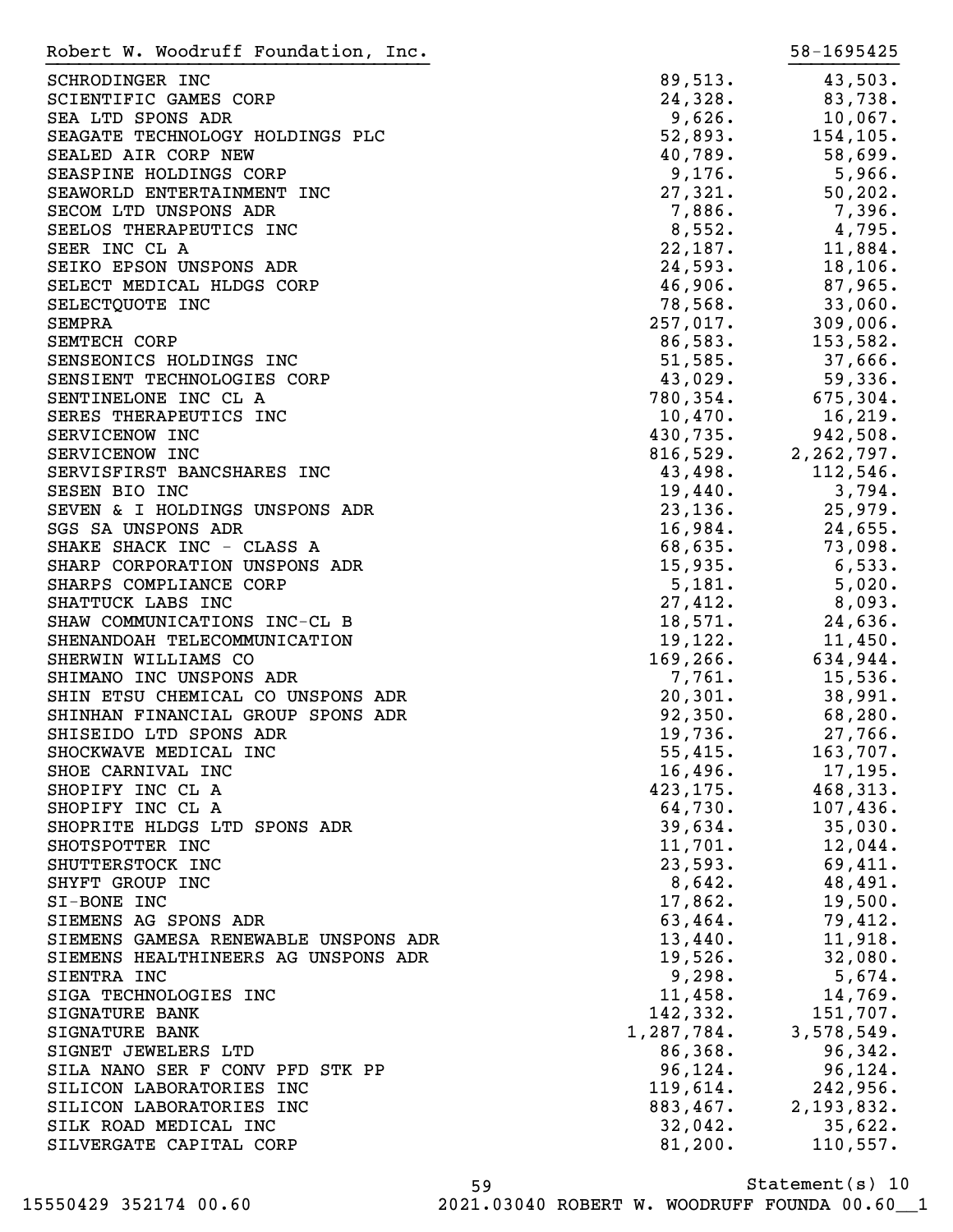| Robert W. Woodruff Foundation, Inc. |            | 58-1695425 |
|-------------------------------------|------------|------------|
| SIMON PROPERTY GROUP INC REIT       | 476,556.   | 378,815.   |
| SIMPLY GOOD FOODS CO                | 8,286.     | 9,603.     |
| SIMPSON MANUFACTURING CO INC        | 81,031.    | 167, 162.  |
| SIMULATIONS PLUS INC                | 10,708.    | 19,157.    |
| SINGAPORE AIRLINES LTD UNSPONS ADR  | 10,492.    | 11,897.    |
| SINGAPORE EXCHANGE LTD UNSPONS ADR  | 29,409.    | 36,575.    |
| SINGAPORE TELECOM SPONS ADR         | 23,336.    | 15,351.    |
| SINOPHARM GROUP CO LTD UNSPONS ADR  | 11,422.    | 8,994.     |
| SITIME CORP                         | 43,034.    | 119,064.   |
| SK TELECOM LTD SPONS ADR            | 51,005.    | 34,671.    |
| SKIA AG UNSPONS ADR                 | 9,802.     | 21,611.    |
| SKYLINE CHAMPION CORP               | 38,618.    | 112,389.   |
| SKYWATER TECHNOLOGY INC             | 11,451.    | 8,094.     |
| SKYWORKS SOLUTIONS INC              | 92, 295.   | 184,927.   |
| SLEEP NUMBER CORP                   | 12,086.    | 24,359.    |
| SMART GLOBAL HOLDINGS INC           | 12,035.    | 30, 242.   |
| SMC CORPORATION SPONS ADR           | 34,502.    | 64,214.    |
| SMITH & WESSON BRANDS INC           | 44,060.    | 25,774.    |
| SMITH A O CORPORATION               | 58, 209.   | 90,829.    |
| SNAP INC CL A                       | 706,434.   | 1,976,295. |
| SNAP-ON INC                         | 68,958.    | 89,598.    |
| SNOWFLAKE INC CL A                  | 60,859.    | 150, 405.  |
| SOC TELEMED INC                     | 8,118.     | 1,729.     |
| SOCIEDAD QUIMICA MINERA SPONS ADR   | 11,820.    | 10,489.    |
| SODEXO SA SPONS ADR                 | 12,709.    | 9,728.     |
| SOFTBANK GROUP CORP UNSPONS ADR     | 27,964.    | 32,636.    |
| SOLAREDGE TECHNOLOGIES INC          | 139,519.   | 135,515.   |
| SONIC HEALTHCARE LTD SPONS ADR      | 20,693.    | 39,695.    |
| SONOS INC                           | 64,283.    | 97,565.    |
| SONOVA HOLDING AG UNSPONS ADR       | 16,383.    | 37,690.    |
| SONY GROUP CORP SPONS ADR           | 29,785.    | 99,730.    |
| SORRENTO THERAPEUTICS INC           | 40,771.    | 31,202.    |
| SOUTH32 LTD SPONS ADR               | 23, 245.   | 26,837.    |
| SOUTHERN COMPANY                    | 178,633.   | 528,272.   |
| SOUTHERN COPPER CORP                | 6,973.     | 12,280.    |
| SOUTHWEST AIRLINES CO               | 203, 129.  | 193,423.   |
| SOUTHWESTERN ENERGY CO              | 139,843.   | 122,991.   |
| SP PLUS CORPORATION                 | 19,429.    | 17,779.    |
| SPARK NEW ZEALAND SPONS ADR         | 20, 131.   | 22,769.    |
| SPECTRUM PHARMACEUTICALS INC        | 16,411.    | 5,349.     |
| SPERO THERAPEUTICS INC              | 10,084.    | 13,288.    |
| SPLUNK INC                          | 875,174.   | 792,451.   |
| SPORTSMAN'S WAREHOUSE HOLDINGS      | 16,554.    | 13,995.    |
| SPOTIFY TECHNOLOGY SA               | 1,300,397. | 1,852,581. |
| SPRINGWORKS THERAPEUTICS INC        | 39,079.    | 49,274.    |
| SPROUT SOCIAL INC CL A              | 66,328.    | 109, 100.  |
| SPROUTS FARMERS MARKETS LLC         | 38,026.    | 42,769.    |
| SPS COMMERCE INC                    | 54,815.    | 141,354.   |
| SPX CORP                            | 36, 565.   | 59,859.    |
| SPX FLOW INC                        | 8,494.     | 11,415.    |
| SSE PLC SPONS ADR                   | 17,625.    | 20,351.    |
| ST JOE COMPANY                      | 26,783.    | 47,209.    |
| STAAR SURGICAL CO                   | 54,778.    | 121,520.   |
| STANDARD BANK GROUP SPONS ADR       | 30,029.    | 21,564.    |
| STANLEY BLACK & DECKER INC          | 124,580.   | 209, 180.  |
| STARBUCKS CORP                      | 535,961.   | 998,456.   |
| STATE STREET CORP                   | 179,868.   | 237,987.   |
| STELLANTIS NV                       | 12,903.    | 14,051.    |

Statement(s) 10 60 15550429 352174 00.60 2021.03040 ROBERT W. WOODRUFF FOUNDA 00.60\_\_1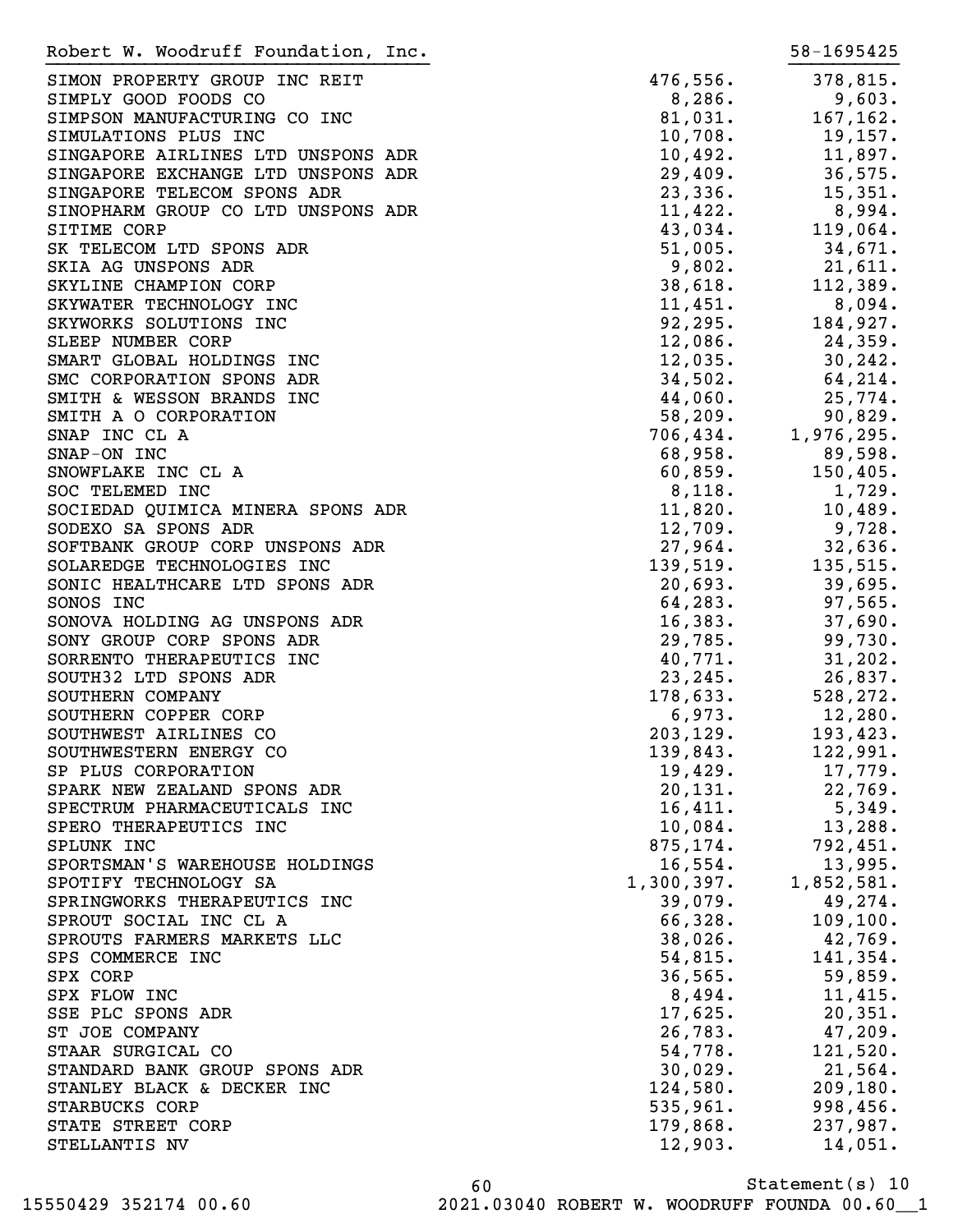| Robert W. Woodruff Foundation, Inc.                                |                             | 58-1695425               |
|--------------------------------------------------------------------|-----------------------------|--------------------------|
| STEM INC                                                           | 81,742.                     | 55,962.                  |
| STEPAN COMPANY                                                     | 5,762.                      | $8,079$ .                |
| STEPSTONE GROUP INC                                                | 35,062.                     | 42, 235.                 |
| STEREOTAXIS INC                                                    | 7,413.                      | 9,523.                   |
| STERIS PLC                                                         | 119,022.                    | 180, 367.                |
| STERIS PLC                                                         |                             | $612, 273.$ 1, 712, 633. |
| STERLING CONSTRUCTION CO INC                                       | 8,900.                      | 10,020.                  |
| STITCH FIX INC CL A                                                | 61,593.                     | 41,719.                  |
| STMICROELECTRONICS NV SPONS NY SHS                                 | 19,699.                     | 23,658.                  |
| STOKE THERAPEUTICS INC                                             | 20,884.                     | 13,554.                  |
| STONERIDGE INC                                                     | 8,246.                      | 5,251.                   |
| STRIPE INC-CL B                                                    | 44,717.                     | 184,253.                 |
| STRYKER CORPORATION                                                | 273, 252.                   | 635,390.                 |
| STRYKER CORPORATION                                                | $1, 545, 337.$ 2,676,072.   |                          |
| STURM RUGER & CO INC                                               | 26,459.                     | 29,861.                  |
| SUBARU CORP UNSPONS ADR                                            | 18,381.                     | 9,156.                   |
| SUEZ SPONS ADR                                                     | 9,358.                      | 11,351.                  |
| SUMITOMO CHEM CO LTD UNSPONS ADR                                   | 11,225.                     | 8,324.                   |
| SUMITOMO MITSUI TRUST-SPONS ADR                                    | 9,044.                      | 7,771.                   |
| SUMMIT HOTEL PROPERTIES REIT                                       | 1,256,086.                  | 880,772.                 |
| SUMMIT THERAPEUTICS INC                                            | 13,845.                     | 6,281.                   |
| SUMO LOGIC INC                                                     | 47,745.                     | 30, 130.                 |
| SUN COMMUNITIES INC REIT                                           | $1, 101, 125.$ 2, 425, 573. |                          |
| SUN COUNTRY AIRLINES HOLDINGS                                      | 19,348.                     | 13,979.                  |
| SUN HUNG KAI PROP LTD SPONS ADR                                    | 53,972.                     | 38,640.                  |
| SUN LIFE FINANCIAL INC                                             | 23,535.                     | 33,748.                  |
| SUNCOR ENERGY INC                                                  | 32,669.                     | 24,004.                  |
| SUNNOVA ENERGY INTERNATIONAL INC<br>SUNNY OPTICAL TECH UNSPONS ADR | 9,141.<br>29,819.           | 10, 191.<br>32,602.      |
| SUNPOWER CORPORATION                                               | $15,354$ .                  | 37,649.                  |
| SUNTORY BVRGE & FOOD LTD UNSPONS ADR                               | 33,542.                     | 30,413.                  |
| SURGERY PARTNERS INC                                               | 18,946.                     | 46,093.                  |
| SURGUTNEFTEGAZ PJSC SPONS PFD ADR                                  | 11,658.                     | 12,345.                  |
| SURMODICS INC                                                      | 15,933.                     | 19,308.                  |
| SUTRO BIOPHARMA INC                                                | 7,758.                      | 6,696.                   |
| SUZANO SA SPONS ADR                                                | 12,221.                     | 13,511.                  |
| SUZUKI MOTOR CORP UNSPONS ADR                                      | 11,600.                     | 12, 174.                 |
| SVB FINANCIAL GROUP                                                | 124,409.                    | 276,044.                 |
| SVENSKA HANDELSBANKEN AB UNSPONS ADR                               | 15, 104.                    | 11, 116.                 |
| SWEDBANK AB SPONS ADR                                              | 14,202.                     | 10,503.                  |
| SWEDISH MATCH AB UNSPONS ADR                                       | 25,015.                     | 26,978.                  |
| SWIRE PAC LTD SPONS ADR                                            | 36,524.                     | 18,696.                  |
| SWISS RE LTD SPONS ADR                                             | 18,780.                     | 21, 113.                 |
| SYMRISE AG UNSPONS ADR                                             | 21,786.                     | 38,998.                  |
| SYNAPTICS INC                                                      | 58,955.                     | $286,904$ .              |
| SYNCHRONY FINANCIAL                                                | 114,223.                    | 173,220.                 |
| SYNDAX PHARMACEUTICALS INC                                         | 6,127.                      | 10, 113.                 |
| SYNEOS HEALTH INC CL A                                             | $1,460,118.$ 2,540,201.     |                          |
| SYNOPSYS INC                                                       | 88,276.                     | 411,615.                 |
| SYNOPSYS INC                                                       | 621,804.                    | 1,481,739.               |
| SYSCO CORP                                                         | 172,307.                    | 289,614.                 |
| SYSMEX CORP UNSPONS ADR                                            | 18,002.                     | 29,344.                  |
| T ROWE PRICE GROUP INC                                             | 128, 225.                   | 312, 264.                |
| TABULA RASA HEALTHCARE INC                                         | 28,584.                     | 10,095.                  |
| TACTILE SYSTEMS TECHNOLOGY INC                                     | 18,000.                     | $10, 105$ .              |
| TAIWAN SEMICONDUCTOR SPONS ADR                                     | 113,880.                    | 363,938.                 |
| TAKEDA PHARMACEUTICAL SPONS ADR                                    | 35,494.                     | $17,664$ .               |
| TAKE-TWO INTERACTIVE SOFTWARE INC                                  | 88,737.                     | 146,974.                 |

Statement(s) 10 61 15550429 352174 00.60 2021.03040 ROBERT W. WOODRUFF FOUNDA 00.60\_\_1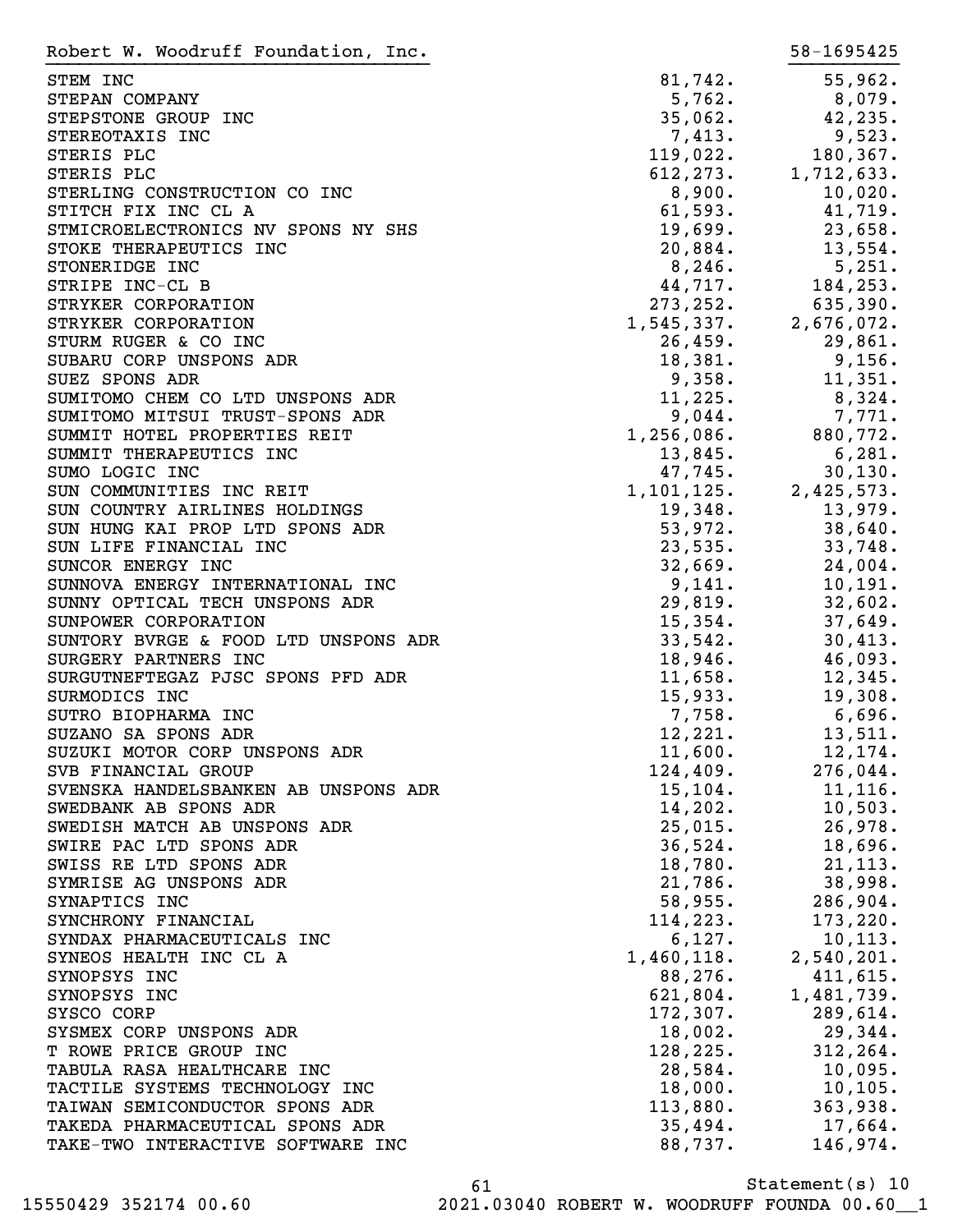| Robert W. Woodruff Foundation, Inc. |              | 58-1695425                 |
|-------------------------------------|--------------|----------------------------|
| TAL EDUCATION GROUP SPONS ADR       | 21,437.      | 7,722.                     |
| TAPESTRY INC                        | 64,480.      | 82,946.                    |
| TARGET CORP                         | 279,999.     | 846,839.                   |
| TARGET HOSPITALITY CORP             | 8,715.       | 7,679.                     |
| TATA MOTORS LTD SPONS ADR           | 72,533.      | 77,562.                    |
| TATNEFT PAO SPONS ADR               | 7,034.       | 7,407.                     |
|                                     |              |                            |
| TATTOOED CHEF INC                   | 25,471.      | 19,782.                    |
| TAYLOR MORRISON HOME CORP           | 11,805.      | 17,235.                    |
| TAYSHA GENE THERAPIES INC           | 11,758.      | $6,046$ .                  |
| TC ENERGY CORP                      | 40,644.      | 37,372.                    |
| TDK CORP SPONS ADR                  | 35,574.      | 61,646.                    |
| TE CONNECTIVITY LIMITED             | 148,547.     | 376,729.                   |
| TECHTARGET INC                      | 16,501.      | 69,162.                    |
| TECHTRONIC IND SPONS ADR            | 16,460.      | 46,420.                    |
| TECK RESOURCES LIMITED              | 11,387.      | 11,470.                    |
| TELEDYNE TECHNOLOGIES INC           | 120,378.     | 159,902.                   |
| TELEFLEX INC                        | 85,073.      | 109,712.                   |
| TELEFONICA SA SPONS ADR             | 20, 252.     | 9,511.                     |
| TELEKOMUNIKASI INDONESIA SPONS ADR  | 62,701.      | 58,734.                    |
| TELESAT CORP CL A & CL B            | 15,290.      | 10,035.                    |
| TELLURIAN INC                       | 36,898.      | 26,580.                    |
| TELOS CORP                          | 21, 154.     | 12,074.                    |
| TELSTRA CORP SPONS ADR              | 7,889.       | 8,293.                     |
| TELUS CORP                          | 10,758.      | 14,166.                    |
| TENABLE HOLDINGS INC                | 82,386.      | 137,840.                   |
| TENCENT HLDGS LTD UNSPONS ADR       | 145,834.     | 189,184.                   |
| TENCENT MUSIC ENTERTAIN SPONS ADR   | 10,350.      | 3,740.                     |
| TENET HEALTHCARE CORP               | 11,676.      | 30,797.                    |
| TENNANT CO                          | 32,612.      | 40,682.                    |
| TENNECO INC                         | 36,801.      | 19,899.                    |
| TERADYNE INC                        | 100, 362.    | 214,878.                   |
| TEREX CORP                          | 87,501.      | 81,439.                    |
| TERNA RETE ELETTRICA UNSPONS ADR    | 13,371.      | 18,058.                    |
| TESCO PLC SPONS ADR                 | 26,647.      | 32,977.                    |
| TESLA INC                           | 4, 148, 073. | 6, 276, 216.               |
| TETRA TECH INC                      | 128,509.     | 253,342.                   |
|                                     | 10,799.      |                            |
| TETRA TECHNOLOGIES INC              |              | 7,307.<br>1,272,738.       |
| TEXAS INSTRUMENTS INC               | 438,381.     |                            |
| TEXAS ROADHOUSE INC CL A            | 104, 234.    | 171,864.                   |
| TEXAS ROADHOUSE INC CL A            | 1,185,925.   | 1,675,607.                 |
| TEXTAINER GROUP HOLDINGS LTD        | 8,075.       | 8,463.                     |
| TEXTRON INC                         | 85,096.      | 137,570.                   |
| TG THERAPEUTICS INC                 | 62, 133.     | $67,355$ .                 |
| THALES SA UNSPONS ADR               | 9,623.       | 8,980.                     |
| THE BEAUTY HEALTH COMPANY COM CL A  | 34,923.      | 43, 295.                   |
| THE BUCKLE INC                      | 31,354.      | 28,517.                    |
| THE COCA-COLA CO                    |              | 45,698,891. 3,009,810,858. |
| THE HERSHEY COMPANY                 | 104,666.     | 204, 111.                  |
| THE JOINT CORP                      | 16,514.      | 30,546.                    |
| THERAVANCE BIOPHARMA, INC           | 23,589.      | 14, 243.                   |
| THERMO FISHER SCIENTIFIC INC        | 423,000.     | 1,926,322.                 |
| THOMSON REUTERS CORP                | 20,389.      | 53,470.                    |
| THRYV HOLDINGS INC                  | 8,454.       | 9,912.                     |
| TIM SA SPONS ADR                    | 7,179.       | 4,365.                     |
| TIVITY HEALTH INC                   | $10, 267$ .  | 19,698.                    |
| TJX COS INC                         | 329, 281.    | 669,614.                   |
| T-MOBILE US INC                     | 377,812.     | 485,608.                   |
| TOKIO MARINE HOLDINGS SPONS ADR     | 13,618.      | 18,819.                    |
|                                     |              |                            |

Statement(s) 10 62 15550429 352174 00.60 2021.03040 ROBERT W. WOODRUFF FOUNDA 00.60\_\_1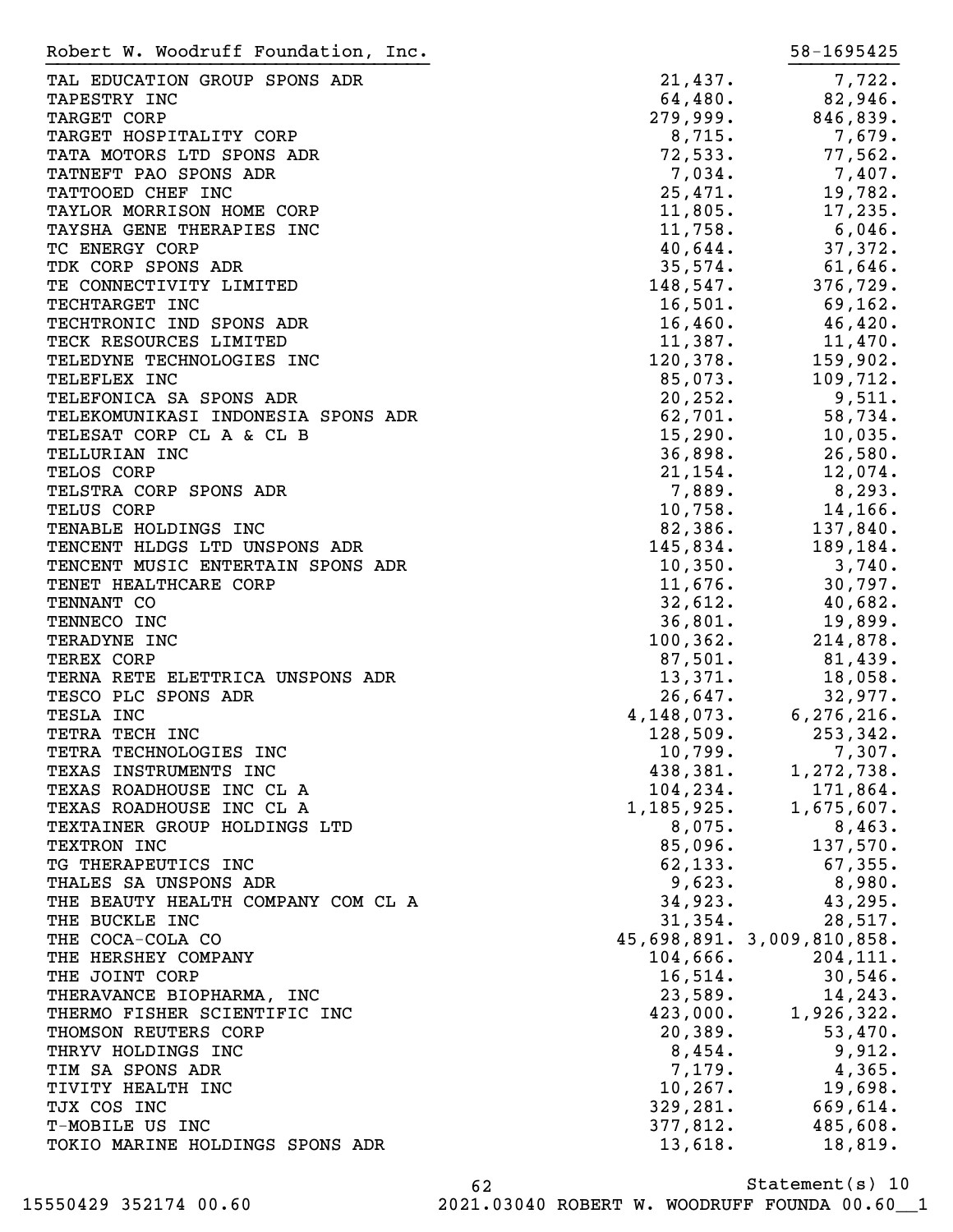| Robert W. Woodruff Foundation, Inc.                           |                                                                     | 58-1695425          |
|---------------------------------------------------------------|---------------------------------------------------------------------|---------------------|
| TOKYO ELECTRON LTD UNSPONS ADR                                | 20,911.                                                             | 65,618.             |
| TORO CO                                                       | 1, 137, 470.                                                        | 1,835,347.          |
| TORONTO DOMINION BANK                                         |                                                                     | 81,818.             |
| TOSHIBA CORP UNSPONS ADR                                      | $58,890.$<br>23,355.                                                | 33,350.             |
| TOTALENERGIES SE                                              | 56,879.                                                             | 52,477.             |
| TOYOTA MOTOR CORP SPONS ADR                                   | 83,071.                                                             | 128,042.            |
| TPI COMPOSITES INC                                            | 23,423.                                                             | 14,182.             |
| TRACTOR SUPPLY CO                                             |                                                                     | 218,558.            |
| TRANE TECHNOLOGIES PLC                                        |                                                                     | 335,370.            |
| TRANSCAT INC                                                  | $84,116$ .<br>75,607.<br>5,775.                                     | 21,351.             |
| TRANSDIGM GROUP INC                                           | $93,581$ .<br>$15,494$ .<br>$204,590$ .<br>$26,844$ .<br>$46,158$ . | 247,513.            |
| TRANSMEDICS GROUP INC                                         |                                                                     | 13,508.             |
| TRAVELERS COMPANIES INC                                       |                                                                     | 281, 105.           |
| TREACE MEDICAL CONCEPTS INC                                   |                                                                     | 25,257.             |
| TREASURY WINE ESTATES LTD SPONS ADR                           |                                                                     | 35,515.             |
| TREDEGAR CORPORATION                                          | 8,306.                                                              | $7,068$ .           |
| TREND MICRO INC SPONS ADR                                     | 16,955.                                                             | 19,439.             |
| TRIMBLE INC                                                   | 127,856.                                                            | 156,070.            |
| TRINET GROUP INC                                              | 43,321.                                                             | 106,786.            |
| TRINSEO PLC                                                   | 50,070.                                                             | 55,608.             |
| TRIP.COM GROUP LTD SPONS ADR                                  | 11,707.                                                             | 5,392.              |
| TRIUMPH BANCORP INC                                           | 46, 273.                                                            | 71,210.             |
| TRUIST FINANCIAL CORP                                         | 244, 273.                                                           | 573,673.            |
| TRUPANION INC                                                 |                                                                     | 137,179.            |
| TTEC HOLDINGS INC                                             | $39,237.$<br>24,869.                                                | 50, 165.            |
| TUCOWS INC CL A                                               | 14,000.                                                             | 21,709.             |
| TURKCELL ILETISIM HIZM SPONS ADR                              | 8,821.                                                              |                     |
|                                                               | 17,938.                                                             | 5,895.              |
| TURKIYE GARANTI BANKASI SPONS ADR<br>TURNING POINT BRANDS INC |                                                                     | 5,052.<br>22,555.   |
| TURNING POINT THERAPEUTICS INC                                | 22,180.                                                             |                     |
|                                                               | 15,913.<br>10,581.                                                  | $6,630$ .<br>7,390. |
| TURTLE BEACH CORP                                             | 85,809.                                                             | 101,845.            |
| TWIST BIOSCIENCE CORP                                         |                                                                     | 249,768.            |
| TWITTER INC                                                   | 225,401.                                                            |                     |
| TYLER TECHNOLOGIES INC                                        | 106,630.                                                            | 172,144.            |
| TYSON FOODS INC CL A                                          | 102,866.<br>10,674.                                                 | 195,326.            |
| UBISOFT ENTERTAINMENT SA UNSPONS ADR                          |                                                                     | 4,510.              |
| UBS GROUP AG                                                  | 34,252.                                                             | 36, 187.            |
| UDR INC REIT                                                  | 75, 261.                                                            | 128,019.            |
| UFP INDUSTRIES INC                                            | 56,884.                                                             | 137,739.            |
| UIPATH INC CL A                                               | 350,068.                                                            | 646,087.            |
| ULTA BEAUTY INC                                               | 86,118.                                                             | 174,007.            |
| ULTRA CLEAN HOLDINGS                                          | 27,927.                                                             | 68,947.             |
| ULTRAPAR PARTICIPACOES SPONS ADR                              | 20,641.                                                             | 5,475.              |
| UMH PROPERTIES INC REIT                                       | 19,057.                                                             | 33,370.             |
| UMICORE SA UNSPONS ADR                                        | 24,681.                                                             | 20, 341.            |
| UNDER ARMOUR INC CL C                                         | 47,197.                                                             | 46,273.             |
| UNDER ARMOUR INC-CL A                                         | 21,087.                                                             | 26,678.             |
| UNICHARM CORP SPONS ADR                                       | 23,229.                                                             | 30,108.             |
| UNICREDIT SPA UNSPONS ADR                                     | 18,264.                                                             | 16,869.             |
| UNILEVER PLC SPONS ADR                                        | 80,740.                                                             | 73,370.             |
| UNINVESTED CASH                                               | 1,390.                                                              | 1,390.              |
| UNION PAC CORP                                                | 429,376.                                                            | 1,186,086.          |
| UNISYS CORPORATION                                            | 36,636.                                                             | 28,942.             |
| UNITED AIRLINES HOLDINGS INC                                  | 116, 216.                                                           | 101,920.            |
| UNITED MICROELECTRONICS SPONS ADR                             | 14,874.                                                             | 66,596.             |
| UNITED OVERSEAS BANK-SPONS ADR                                | 43,681.                                                             | 50, 503.            |
| UNITED PARCEL SERVICE CL B                                    | 571,865.                                                            | 1, 143, 290.        |
| UNITED RENTALS INC                                            | 36,752.                                                             | 163,487.            |
|                                                               |                                                                     |                     |

Statement(s) 10 63 15550429 352174 00.60 2021.03040 ROBERT W. WOODRUFF FOUNDA 00.60\_\_1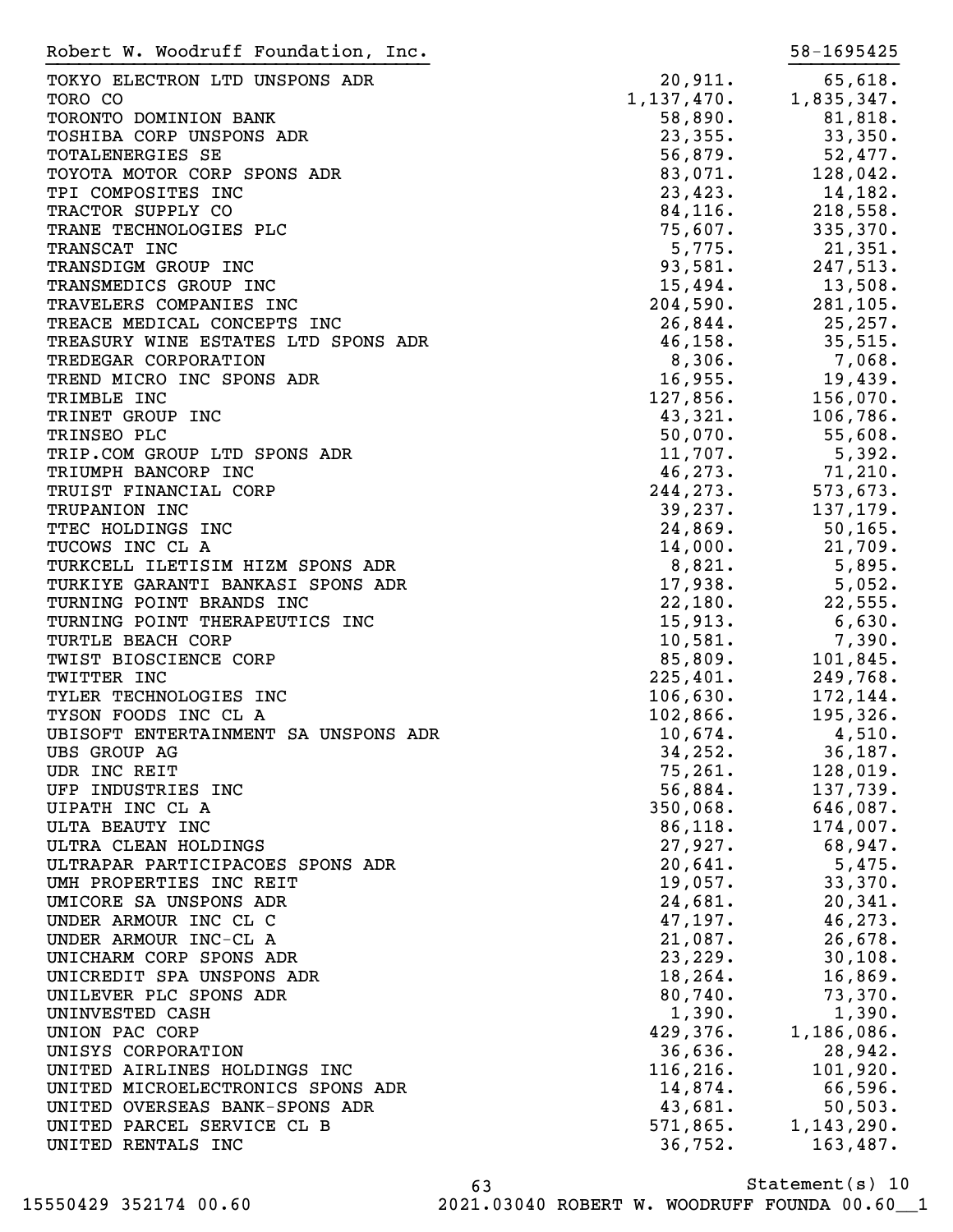| Robert W. Woodruff Foundation, Inc. |                                                             | 58-1695425   |
|-------------------------------------|-------------------------------------------------------------|--------------|
| UNITED UTILITIES GROUP SPONS ADR    | 27,184.                                                     | 33, 145.     |
| UNITEDHEALTH GROUP INC              | 901,199.                                                    | 3,442,672.   |
|                                     | 2, 108, 569.                                                |              |
| UNITEDHEALTH GROUP INC              |                                                             | 3,862,461.   |
| UNIVERSAL HEALTH REALTY INCOME REIT | 29,993.                                                     | 20,815.      |
| UNIVERSAL HEALTH SERVICES-B         | 77,383.                                                     | 82,853.      |
| UPLAND SOFTWARE INC                 | $27,607$ .                                                  | 14,675.      |
| UPM KYMMENE OYJ UNSPONS ADR         | 10,746.                                                     | 15,294.      |
| UPWORK INC                          | 63,063.                                                     | 108,458.     |
| <b>URANIUM ENERGY</b>               | 19,045.                                                     | 23,242.      |
| URBAN OUTFITTERS INC                | 54,190.                                                     | 38,608.      |
| UR-ENERGY INC                       | 7,949.                                                      | 6,661.       |
| UROGEN PHARMA LTD                   | 15,981.                                                     | 4,698.       |
| US BANCORP                          | 438, 113.                                                   | 564,958.     |
| US ECOLOGY INC                      | 8,409.                                                      | 7,091.       |
|                                     |                                                             | 33,251.      |
| US PHYSICAL THERAPY INC             | 43,615.                                                     |              |
| USANA HEALTH SCIENCES INC           | 33,723.                                                     | 32,890.      |
| UTZ BRANDS INC CL A                 | 35,692.                                                     | 25,600.      |
| V.F. CORP                           | 146, 167.                                                   | 163,500.     |
| VAIL RESORTS INC                    | 613, 142.                                                   | 992,225.     |
| VALE S.A. SPONS ADR                 | 18,443.                                                     | 23, 203.     |
| VALEO SE                            | 20,061.                                                     | 8,378.       |
| VALERO ENERGY CORP                  | 180,004.                                                    | 210,533.     |
| VANGUARD INTL GROWTH-ADM            |                                                             | 37,051,383.  |
| VANGUARD S/C VAL INDX-ADM           |                                                             | 36,052,261.  |
| VANGUARD VALUE ETF                  |                                                             | 106,854,820. |
| VAPOTHERM INC                       | 30, 684, 851.<br>26, 075, 723.<br>85, 857, 641.<br>25, 014. | 13,172.      |
| VARONIS SYSTEMS INC                 | 59,392.                                                     | 144,291.     |
| VAXART INC                          |                                                             | 18,540.      |
| VAXCYTE INC                         | 24,561.<br>11,338.                                          | 9,254.       |
|                                     |                                                             |              |
| VBI VACCINES INC                    | 14,778.                                                     | 11,571.      |
| VECTOR GROUP LTD                    | 7,141.                                                      | 12,777.      |
| VELODYNE LIDAR INC                  | 21,421.                                                     | 8,932.       |
| VENTAS INC REIT                     | 149,106.                                                    | 129,845.     |
| VEOLIA ENVIRONNEMENT SPONS ADR      | 13,305.                                                     | 21,086.      |
| <b>VERASTEM INC</b>                 | 12,733.                                                     | 9,621.       |
| VERICEL CORP                        | 20,992.                                                     | 51, 247.     |
| VERISIGN INC                        | 69,547.                                                     | 179, 197.    |
| VERISK ANALYTICS INC                | 91,386.                                                     | 268,072.     |
| VERITEX HOLDINGS INC                | 8,679.                                                      | 9,110.       |
| VERITONE INC                        | 15,326.                                                     | 20, 344.     |
| VERIZON COMMUNICATIONS INC          | 1,082,024.                                                  | 1,551,785.   |
| VERRA MOBILITY CORP                 | 46,508.                                                     | 56, 335.     |
| VERTEX PHARMACEUTICALS INC          | 244,726.                                                    | 423,389.     |
| VERTEX PHARMACEUTICALS INC          | 746,089.                                                    | 1,035,414.   |
| VERU INC                            | 6,593.                                                      | 9,400.       |
|                                     |                                                             |              |
| VESTAS WIND SYSTEMS UNSPONS ADR     | 14,702.                                                     | 22,120.      |
| VIACOMCBS INC CL B                  | 255, 321.                                                   | 133,818.     |
| VIAD CORP                           | 27,495.                                                     | 23,663.      |
| VIANT TECHNOLOGY INC                | 9,687.                                                      | 3,397.       |
| VIATRIS INC                         | 105,570.                                                    | 120,647.     |
| VIAVI SOLUTIONS INC                 | 76,574.                                                     | 94,690.      |
| VICOR CORP                          | 24,823.                                                     | 81,648.      |
| VIEWRAY INC                         | 29, 272.                                                    | 20,437.      |
| VINCI SA UNSPONS ADR                | 34,468.                                                     | 37,571.      |
| VIPSHOP HLDGS LTD SPONS ADR         | 8,662.                                                      | 6,359.       |
| VIR BIOTECHNOLOGY INC               | 65,094.                                                     | 71,346.      |
| VIRTUS INVESTMENT PARTNERS          | 54,687.                                                     | 59, 123.     |
| VISA INC CL A                       | 976, 391.                                                   | 2,656,214.   |
|                                     |                                                             |              |

Statement(s) 10 64 15550429 352174 00.60 2021.03040 ROBERT W. WOODRUFF FOUNDA 00.60\_\_1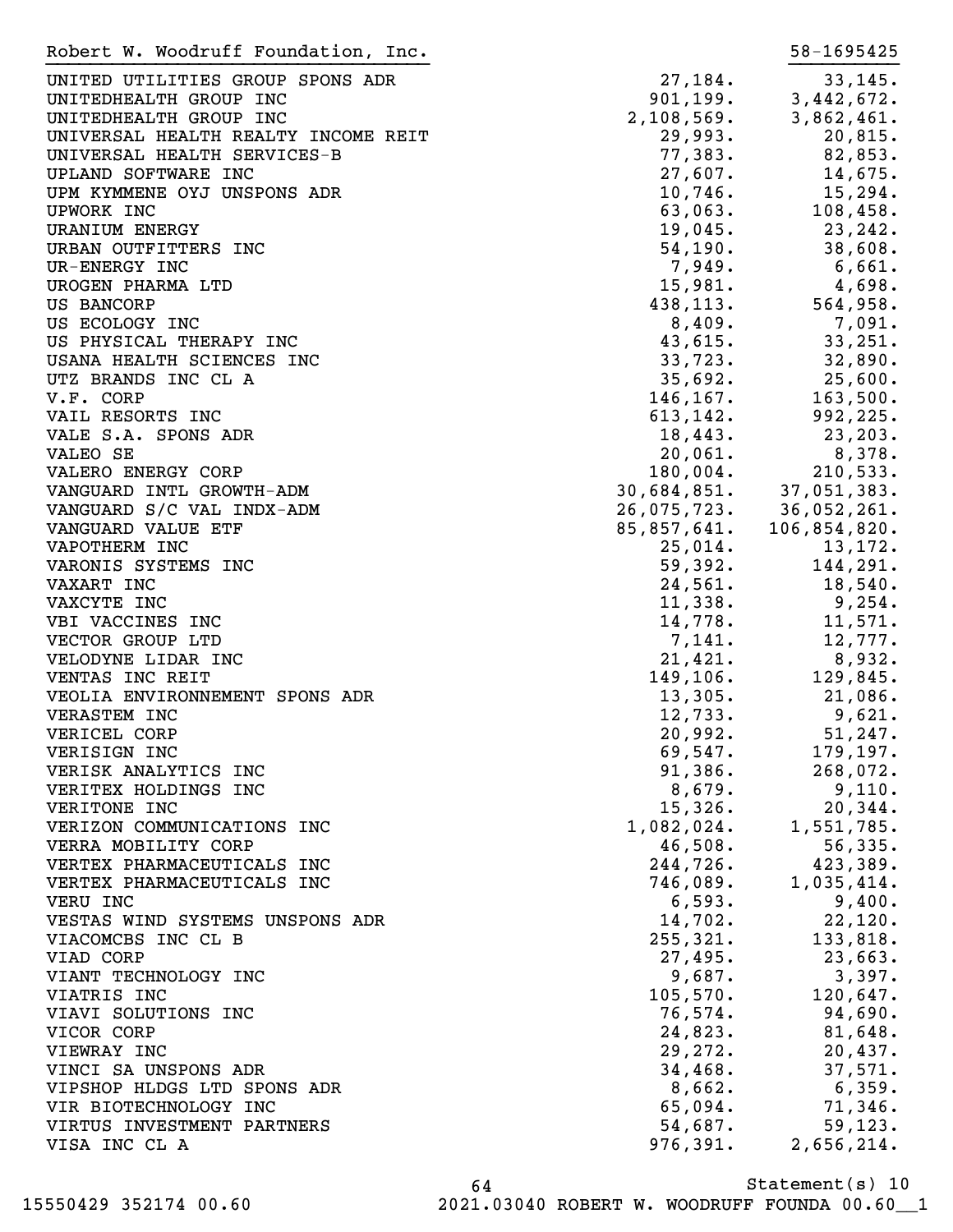VISA INC CL A 2,564,546. VISTAGEN THERAPEUTICS INC 11,581. 8,502. VISTEON CORP 201. 2011. 2012 11:30 201. VITAL FARMS INC 2003 2004 18,763. The set of the set of the set of the set of the set of the set of the set of the set of the set of the set of the set of the set of the set of the set of the set of the set of the set of t VIVENDI SE UNSPONS ADR
24,058.
16,796. VIVINT SMART HOME INC  $14,227$ . 9,399. VOCERA COMMUNICATIONS INC  $27,664$ . 60,172. VODAFONE GROUP PLC SPONS ADR 38,670. 20,051. VOLKSWAGEN AG PFD ADR 16,165. 19,879. VOLVO AB B SHS UNSPONS ADR 9,512. 11,753. VONAGE HOLDINGS CORP 69, 214. 138, 628. VONOVIA SE UNSPONS ADR
21,061. 18,239. VOR BIOPHARMA INC 18,856. 15,431. VORNADO REALTY TRUST REIT  $101,187$ . 52,158. VOYA FINANCIAL INC 1,795,928. 2,060,119. VULCAN MATERIALS CO 81,081. 198,446. VUZIX CORP 28,090. 13,855. WABTEC CORP 35,909. 122,046. WAL MART DE MEXICO SPONS ADR  $14,029$ . 21,866. WALGREENS BOOTS ALLIANCE INC<br>
435,844. 277,022. WALKER & DUNLOP 4,055. 14,484.<br>
WALMART INC 3. 14,484. WALMART INC 668,793. 1,504,053. WARNER MUSIC GROUP CORP CL A  $320,872.$   $352,522.$ WASTE MANAGEMENT INC 168,399. 484,344. WATERS CORP 59,090. ISBN 088. WATTS WATER TECHNOLOGIES INC **41,468.** 82,328. WAVE LIFE SCIENCES LTD 20,433. 4,255. WAYMO LLC CONV PFD SER A2 UNITS PP  $90,075$ . 96,216. WD 40 CO 66,717. 90,517. WEC ENERGY GROUP INC 222, 187. WEICHAI POWER COMPANY UNSPONS ADR  $7,806$ . 5,538. WELBILT INC 84,621. WELLS FARGO & CO 1,527,132. 1,424,094. WELLTOWER INC REIT **215,688.** 273,092. WERNER ENTERPRISES INC 3. THE SET OF STRING RESERVED AS A SET OF A SET OF A SET OF A SET OF A SET OF A SET OF A WESCO INTERNATIONAL INC 21,668. 28,029. WESFARMERS LIMITED UNSPONS ADR 37,877. 64,319. WEST BANCORPORATION INC  $8,901.$  14,976. WEST JAPAN RAILWAY CO UNSPONS ADR
10,385.
6,186. WEST PHARMACEUTICAL SVCS INC 109,525. 243,416. WESTERN ALLIANCE BANCORPORATION WESTERN ASSET CORE PLUS BD-IS WESTERN DIGITAL CORP 155,069. 160,025. WESTPAC BKG CORP SPONS ADR  $82,043$ . 58,550. WESTROCK CO 89,842. 81,445. WEYERHAEUSER CO REIT **138,926.** 211,089. WH GROUP LTD SPONS ADR  $\begin{array}{ccc} 5,671. & 4,126. \end{array}$ WHARF HLDGS LTD UNSPONS ADR **8,720.** 8,720. 8,896. WHEATON PRECIOUS METALS CORP 7,252. 16,270. WHIRLPOOL CORPORATION 65,233. 96,445. WIDEOPENWEST INC 20,035. WILLIAMS COS INC 284,627. 233,709. WILLIS TOWERS WATSON PLC  $116,510$ . 230,603. WILLSCOT MOBILE MINI HOLDINGS CL A 125,501. 214,165. WINGSTOP INC 84,446. 142,906. WINNEBAGO INDS INC 52,166. 70,724. WIPRO LTD SPONS ADR 32,875. 76,460. WISDOMTREE INVESTMENTS INC 19,550. 18,990. Robert W. Woodruff Foundation, Inc. 58-1695425 }}}}}}}}}}}}}}}}}}}}}}}}}}}}}}}}}}} }}}}}}}}}}

Statement(s) 10 65 15550429 352174 00.60 2021.03040 ROBERT W. WOODRUFF FOUNDA 00.60\_\_1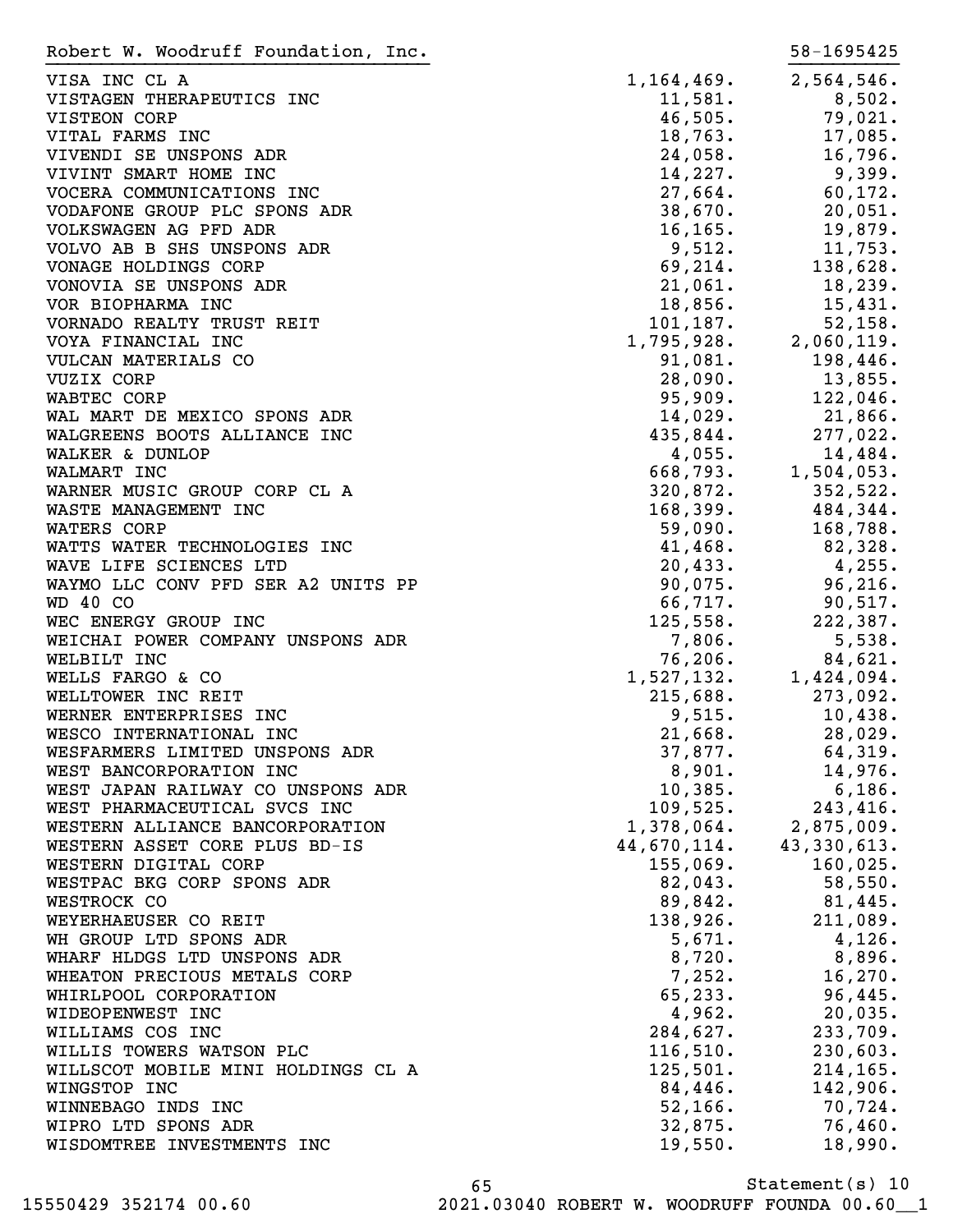| Robert W. Woodruff Foundation, Inc.     |           | 58-1695425                  |
|-----------------------------------------|-----------|-----------------------------|
| WIX COM LTD                             | 8,748.    | 8,836.                      |
| WOLTERS KLUWER NV SPONS ADR             | 13,852.   | 36,387.                     |
| WOLVERINE WORLD WIDE INC                | 75,038.   | 63,814.                     |
| WOODSIDE PETROLEUM SPONS ADR            | 39,325.   | 27,397.                     |
| WOORI FINANCIAL GROUP INC SPONS ADR     | 90,043.   | 62,011.                     |
| WORKDAY INC-CLASS A                     | 428,611.  | 426,707.                    |
| WORKHORSE GROUP INC                     | 8,201.    | 2,289.                      |
| WORKIVA INC CL A                        | 55,793.   | 155, 153.                   |
| WPP PLC SPONS ADR                       | 13,269.   | 10,728.                     |
| WR BERKLEY CORP                         |           |                             |
|                                         | 75,678.   | 91,371.                     |
| WUXI BIOLOGICS CAYMAN UNSPONS ADR       | 22, 256.  | 35,769.                     |
| WW INTERNATIONAL INC                    | 12,941.   | 7,436.                      |
| WYNN RESORTS LTD                        | 71,731.   | 63,950.                     |
| XCEL ENERGY INC                         | 152,937.  | 268, 363.                   |
| XENCOR INC                              | 66, 203.  | 64,152.                     |
| XILINX INC                              | 93,990.   | 372,749.                    |
| XOMA CORP                               | 5,478.    | 4,900.                      |
| XOMETRY INC                             | 19,538.   | 22,909.                     |
| XPEL INC                                | 9,413.    | 33,867.                     |
| XYLEM INC                               | 61,740.   | 155,656.                    |
| YANZHOU COAL SPONS ADR                  | 13,642.   | 25,774.                     |
| YARA INTERNATIONAL SPONS ADR            | 8,625.    | 9,442.                      |
| YASKAWA ELECTRIC CORP UNSPONS ADR       | 33,901.   | 51,798.                     |
| YELP INC                                | 71,536.   | 65,087.                     |
| YEXT INC                                | 59,939.   | 30,087.                     |
| Y-MABS THERAPEUTICS INC                 | 37,628.   | 16, 161.                    |
| YORK WATER CO                           | 15,695.   | 19,763.                     |
| YUM! BRANDS INC                         | 112,966.  | 292,995.                    |
| Z HOLDINGS CORP UNSPONS ADR             | 16,707.   | 18,807.                     |
| ZALANDO SE UNSPONS ADR                  | 10,932.   | 18,508.                     |
| ZEBRA TECHNOLOGIES CORP                 | 95,445.   | 224,986.                    |
| ZEBRA TECHNOLOGIES CORP                 | 410,603.  | 2,280,211.                  |
| ZENTALIS PHARMACEUTICALS INC            | 44,287.   | 76,074.                     |
| ZIFF DAVIS INC                          | 87,683.   | 132,589.                    |
| ZIMMER BIOMET HOLDINGS INC              | 166, 342. | 189, 290.                   |
| ZIONS BANCORPORATION NA                 | 60,240.   | 84,887.                     |
| ZIOPHARM ONCOLOGY INC                   | 30,460.   | 7,443.                      |
| ZOETIS INC                              | 170,419.  | 854,837.                    |
| ZOOM VIDEO COMMUNICATIONS INC CL A      | 912,489.  | 473,200.                    |
|                                         |           |                             |
| ZTO EXPRESS CAYMAN INC SPONS ADR        | 11,812.   | 10,216.                     |
| ZUORA INC CL A                          | 38,429.   | 54,807.                     |
| ZURICH INSURANCE GROUP SPONS ADR        | 33,705.   | 49,720.                     |
| ZURN WATER SOLUTIONS CORP               | 39,447.   | 62,790.                     |
| ZYMERGEN INC                            | 13,719.   | 6,396.                      |
| ZYNEX INC                               | 4,969.    | 5,877.                      |
| Total to Form 990-PF, Part II, line 10b |           | 594,825,787. 3,894,663,847. |

~~~~~~~~~~~~~~ ~~~~~~~~~~~~~~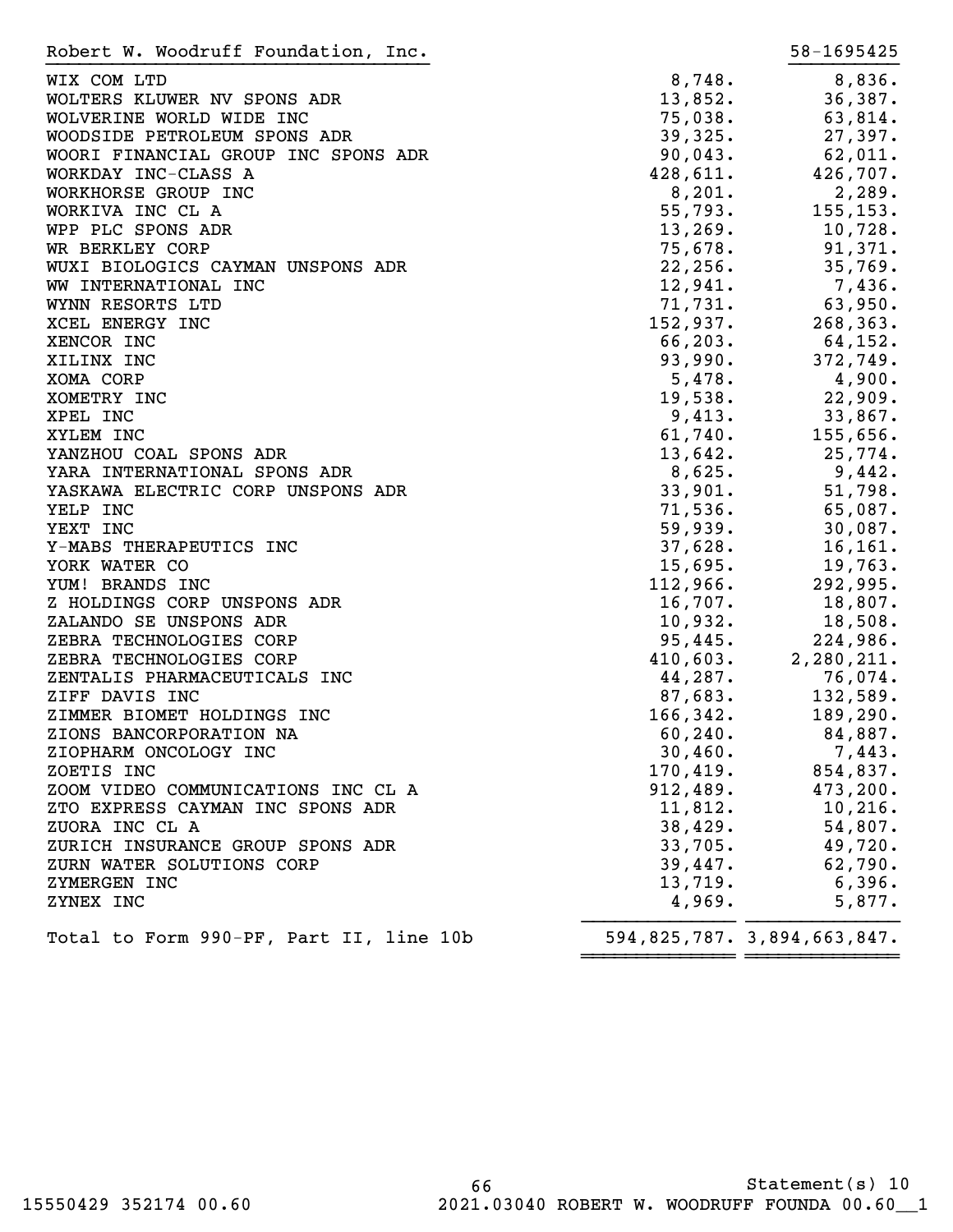| Form 990-PF                              |        | Corporate Bonds    |                      | Statement 11         |
|------------------------------------------|--------|--------------------|----------------------|----------------------|
| Description                              |        |                    | Book Value           | Fair Market<br>Value |
| ABBVIE INC                               |        | 3.200% 11/06/22    | 1,528,785.           | 1,525,350.           |
| AGL CAPITAL CORP                         |        | 3.875% 11/15/25    | 1,002,572.           | 1,004,527.           |
| AMER ELEC PWR V-Q                        |        | 0.612% 11/01/23    | 1,500,240.           | 1,500,135.           |
| AMERICAN EXPRES ABS                      | 2.200% | 4/15/25            | 1,013,242.           | 1,010,590.           |
| AMERICAN TOWER ABS                       | 3.070% | 3/15/48            | 1,660,315.           | 1,661,361.           |
| AMERICAN TOWER CORP                      | 5.000% | 2/15/24            | 1,307,905.           | 1,298,720.           |
| ASTRAZENECA PLC V-                       | 0.823% | 8/17/23            | 1,287,470.           | 1,286,473.           |
| AT&T INC                                 |        | 2.625% 12/01/22    | 1,015,980.           | 1,012,570.           |
| AT&T INC V-Q                             | 1.381% | 6/12/24            | 515, 201.            | 511,797.             |
| ATMOS ENERGY V-Q                         | 0.578% | 3/09/23            | 1,500,225.           | 1,499,955.           |
| AVIS BUDGET REN ABS                      | 2.360% | 3/20/26            | 1,538,379.           | 1,533,270.           |
| AVIS BUDGET REN ABS                      | 2.970% | 3/20/24            | 1,026,445.           | 1,020,290.           |
| <b>BAKER HUGHES LLC</b>                  |        | 1.231% 12/15/23    | 965,000.             | 969,391.             |
| BANK OF AMER MTN V-Q                     | 3.550% | 3/05/24            | 727,031.             | 725,953.             |
| BENCHMARK MTGE CMO                       | 3.662% | 2/15/51            | 920,953.             | 917,523.             |
| <b>BLACKSTONE HLDGS</b>                  | 4.750% | 2/15/23            | 1,565,490.           | 1,560,390.           |
| BNP PARIBAS V-Q                          | 2.219% | 6/9/26             | 758,513.             | 756,975.             |
| BNY MELLON MTN V-Q                       | 2.661% | 5/16/23            | 1,512,540.           | 1,511,235.           |
| BRITISH SKY BROADCAS                     | 3.125% | 11/26/22           | 1,595,033.           | 1,590,388.           |
| BX TR CMO V-M                            |        | 1.350% 11/15/36    | 1,500,000.           | 1,497,900.           |
| BX TRUST CMO V-M                         | 0.810% | 9/15/36            | 996,625.             | 996,590.             |
| BX TRUST CMO V-M                         |        | 1.281% 10/15/26    | 991, 250.            | 988,170.             |
| CANADIAN PACIFIC                         |        | 1.350% 12/02/24    | 998,680.             | 1,001,200.           |
| CARMAX AUTO ABS                          | 2.320% | 7/15/25            | 1,024,102.           | 1,019,480.           |
| CCG RECEIVABLES ABS                      | 0.300% | 6/14/27            | 836,830.             | 837,246.             |
| CENTERPOINT ENE ABS                      |        | 3.0282% 10/15/25   | 1,835,188.           | 1,831,900.           |
| CITIGROUP INC                            | 4.400% | 6/10/25            | 1,350,560.           | 1,349,308.           |
| CNH EQUIPMENT ABS<br>COMM MTGE TRUST CMO | 1.510% | 4/15/27            | 1,089,492.           | 1,087,171.           |
|                                          | 1.670% | 1/10/38<br>8/15/45 | 1,001,289.           | 994,470.             |
| COMMERCIAL MRTG CMO<br>CONTL AIRLINES    | 3.147% | 4.150% 10/11/25    | 922,141.             | 917,452.<br>893,592. |
| CROWN CASTLE ABS                         | 3.663% | 5/15/45            | 896,471.<br>488,772. | 489,026.             |
| CSMC CMO V-M                             | 1.710% | 5/15/36            | 997,813.             | 996, 240.            |
| DELTA AIR LINES ABS                      |        | 3.204% 10/25/25    | 1,555,800.           | 1,550,865.           |
| DOMINION ENERGY V-Q                      | 0.733  | 9/15/23            | 1,625,328.           | 1,623,554.           |
| ENTERPRISE ABS                           | 0.480% | 5/20/27            | 484,487.             | 484,467.             |
| ENTERPRISE FLEET ABS 0.440% 12/21/26     |        |                    | 1,178,800.           | 1,176,405.           |
| FIRSTKEY HOMES ABS                       |        | 1.266% 10/19/37    | 1,469,032.           | 1,458,100.           |
| FIRSTKEY HOMES ABS                       | 1.339% | 9/17/25            | 1, 271, 124.         | 1,264,216.           |
| FIVE CORNERS FUNDING 4.419% 11/15/23     |        |                    | 1,593,255.           | 1,589,865.           |
| FORD CREDIT ABS                          | 2.290% | 8/15/31            | 1,423,023.           | 1,423,898.           |
| FORD CREDIT AUTO ABS 1.930%              |        | 4/15/25            | 631,819.             | 629,015.             |
| FORD CREDIT AUTO ABS 2.360%              |        | 3/15/29            | 1,039,654.           | 1,037,997.           |
| FORD CREDIT AUTO ABS 3.520%              |        | 7/15/30            | 918, 203.            | 917,350.             |
| FORD CREDIT FLO ABS                      | 2.480% | 9/15/24            | 1,523,047.           | 1,520,700.           |
| GENERAL DYNAMICS                         | 3.375% | 5/15/23            | 672,750.             | 671,632.             |
| GENERAL MOTORS ABS                       | 0.680% | 8/15/25            | 1,792,055.           | 1,791,774.           |
| GM FINANCIAL ABS                         |        | 0.760% 10/21/24    | 999,531.             | 997,020.             |
| GOLDMAN SACHS GP V-Q 2.905%              |        | 7/24/23            | 2, 255, 939.         | 2, 253, 065.         |
| GREAT AMERICA ABS                        | 1.760% | 8/15/23            | 972,742.             | 971,821.             |
| GS MORTGAGE SEC CMO                      |        | 2.773% 11/10/45    | 1,517,290.           | 1,520,069.           |
| HPEFS EQUIPM ABS                         | 0.360% | 9/20/28            | 1,488,945.           | 1,488,720.           |

15550429 352174 00.60 2021.03040 ROBERT W. WOODRUFF FOUNDA 00.60\_\_1

67 Statement(s) 11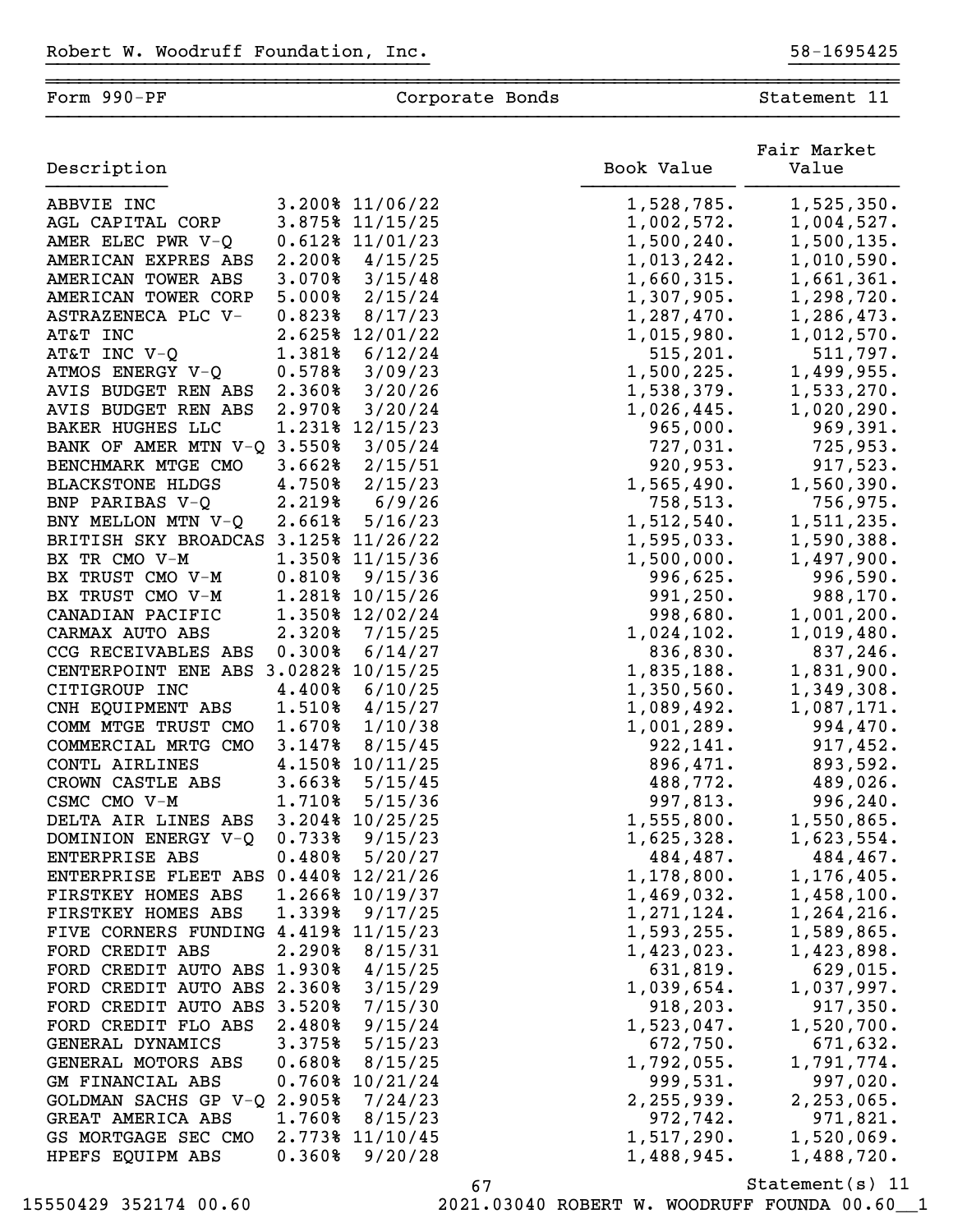Robert W. Woodruff Foundation, Inc. 58-1695425

| HSBC HOLDINGS V-Q                    | 0.7328          | 8/17/24  | 1,487,910.   | 1,486,725.   |
|--------------------------------------|-----------------|----------|--------------|--------------|
| HYUNDAI AUTO REC ABS                 | 1.330% 11/15/27 |          | 692,289.     | 689,640.     |
| HYUNDAI CAP AMERICA                  | 3.950%          | 2/01/22  | 772,811.     | 771,817.     |
| JOHN DEERE OWNER ABS 0.510% 11/15/24 |                 |          | 1, 173, 118. | 1, 173, 202. |
| JPMORGAN CHASE V-Q                   | 3.797%          | 7/23/24  | 1,306,653.   | 1,305,852.   |
| MET LIFE GLOBAL MTN                  | 0.700%          | 9/27/24  | 1,481,985.   | 1,477,725.   |
| MORGAN STANLEY CMO                   | 3.069%          | 2/15/48  | 217,823.     | 217,443.     |
| NAVISTAR FIN ABS V                   | 3.002%          | 7/25/25  | 401,375.     | 401,256.     |
| NEXTERA ENERGY V-Q                   | 0.590%          | 3/01/23  | 1, 113, 670. | 1, 113, 679. |
| OFFICE PPTY INCOME                   | 4.500%          | 2/01/25  | 1,270,968.   | 1,264,740.   |
| OTIS WORLDWIDE V-Q                   | 0.583%          | 4/05/23  | 2,365,114.   | 2,365,071.   |
| PFS FINANCING ABS                    | 0.770%          | 8/17/26  | 589,313.     | 590,520.     |
| PROGRESS RESID ABS                   | 2.271%          | 9/17/36  | 1,382,976.   | 1,380,030.   |
| PROGRESS RESID ABS                   | 2.687% 10/17/36 |          | 912,689.     | 912,443.     |
| PROGRESS RESIDE ABS                  | 3.147%          | 5/17/36  | 223,747.     | 223, 130.    |
| PUBLIC STORAGE                       | 2.370%          | 9/15/22  | 1,011,700.   | 1,011,900.   |
| PUBLIC STORAGE V-Q                   | 0.520%          | 4/23/24  | 1,250,938.   | 1,249,288.   |
| ROYL BK SCOTLND V-Q                  | 3.498%          | 5/15/23  | 1,464,921.   | 1,462,673.   |
| SBA TOWER TRUST ABS                  | 3.448%          | 3/15/48  | 1,005,890.   | 1,004,820.   |
| SCHLUMBERGER INVST                   | 3.650% 12/01/23 |          | 1,575,720.   | 1,566,720.   |
| SIERRA PAC POWER                     | 3.375%          | 8/15/23  | 1,453,172.   | 1,445,556.   |
| SIMON PROPERTY GROUP 3.750%          |                 | 2/01/24  | 1,083,831.   | 1,076,285.   |
| SPRINT SPECTRUM CO                   | 4.738%          | 9/20/29  | 1,017,747.   | 1,010,695.   |
| SUMITOMO MITSUI MTN                  | 0.850%          | 3/25/24  | 1,491,120.   | 1,485,585.   |
| T-MOBILE USA INC                     | 3.500%          | 4/15/25  | 471,740.     | 471,464.     |
| TOTAL CAPITAL INTL                   | 3.700%          | 1/15/24  | 1,376,908.   | 1,366,495.   |
| TOYOTA AUTO LOA ABS                  | 2.560%          | 11/25/31 | 1,365,375.   | 1,363,085.   |
| UBS GROUP FUND V-Q                   | 2.859%          | 8/15/23  | 1,537,871.   | 1,536,201.   |
| UBS-BARCLAYS COM CMO                 | 2.970%          | 4/10/46  | 988,389.     | 986,401.     |
| VERIZON MASTER ABS                   | 1.280%          | 4/20/28  | 1, 296, 902. | 1,292,850.   |
| VERIZON OWNER ABS                    | 0.4108          | 4/21/25  | 996, 250.    | 995,410.     |
| VERIZON OWNER ABS                    | 2.060%          | 7/22/24  | 458,279.     | 455,369.     |
| VERIZON OWNER ABS                    | 2.400% 12/20/23 |          | 1,016,719.   | 1,013,280.   |
| VF CORP                              | 2.050%          | 4/23/22  | 1, 121, 690. | 1,120,675.   |
| VOLKSWAGEN AUTO ABS                  | 1.020%          | 6/22/26  | 799,969.     | 799,944.     |
| VOLVO FINANCIAL ABS                  | 2.140%          | 9/16/24  | 1,475,918.   | 1,472,809.   |
| VOLVO FINANCIAL ABS                  | 3.480%          | 4/15/26  | 1,627,250.   | 1,624,960.   |
| VORNADO REALTY LP                    | 3.500%          | 1/15/25  | 1,575,005.   | 1,571,700.   |
| WEA FINANCE LLC                      | 3.750%          | 9/17/24  | 1,407,055.   | 1,405,580.   |
| WF-RBS COMMERCI CMO                  | 2.870% 11/15/45 |          | 740,296.     | 739,954.     |
| WHEELS SPV LLC ABS                   | 0.510%          | 8/20/29  | 2,024,058.   | 2,024,443.   |
| XILINX INC                           | 2.950%          | 6/01/24  | 1,378,688.   | 1,372,145.   |
|                                      |                 |          |              |              |

~~~~~~~~~~~~~~ ~~~~~~~~~~~~~~

Total to Form 990-PF, Part II, line 10c

| 1,487,910.                     | 1,486,725.               |
|--------------------------------|--------------------------|
| 692,289.                       | 689,640.                 |
| 772,811.                       | 771,817.                 |
| 1, 173, 118.                   | 1,173,202.               |
| 1,306,653.                     | 1,305,852.               |
| 1,481,985.                     | 1,477,725.               |
| 217,823.                       | 217,443.                 |
| 401,375.                       | 401,256.                 |
| 1,113,670.                     | 1, 113, 679.             |
| 1,270,968.                     | 1,264,740.               |
| 2,365,114.                     | 2,365,071.               |
| 589,313.                       | 590,520.                 |
| 1,382,976.                     | 1,380,030.               |
| 912,689.                       | 912,443.<br>223,130.     |
| .747, 223<br>.1,011,700.       | 1,011,900.               |
| 1,250,938.                     | 1,249,288.               |
| 1,464,921.                     | 1,462,673.               |
| $1,005,890$ .                  | 1,004,820.               |
| $1,575,720$ .                  | 1,566,720.               |
| 1,453,172.                     | 1,445,556.               |
| 1,083,831.                     | 1,076,285.<br>1,010,695. |
| 1,017,747.<br>1,491,120.       | 1,485,585.               |
| 471,740.                       | 471,464.                 |
| 1,376,908.                     | 1,366,495.               |
| 1,365,375.                     | 1,363,085.               |
| 1,537,871.                     | 1,536,201.               |
| 988,389.                       | 986,401.                 |
| 1,296,902.                     | 1,292,850.               |
| 996,250.                       | 995,410.                 |
| 458,279.                       | 455,369.                 |
| 1,016,719.                     | 1,013,280.               |
| 1,121,690.                     | 1,120,675.               |
| 799,969.                       | 799,944.                 |
| 1,475,918.                     | 1,472,809.               |
| 1,627,250.                     | 1,624,960.               |
| 1,575,005.                     | 1,571,700.               |
| 1,407,055 <b>.</b><br>740,296. | 1,405,580.               |
| 2,024,058.                     | 739,954.<br>2,024,443.   |
| 1,378,688.                     | 1,372,145.               |

}}}}}}}}}}}}}} }}}}}}}}}}}}}}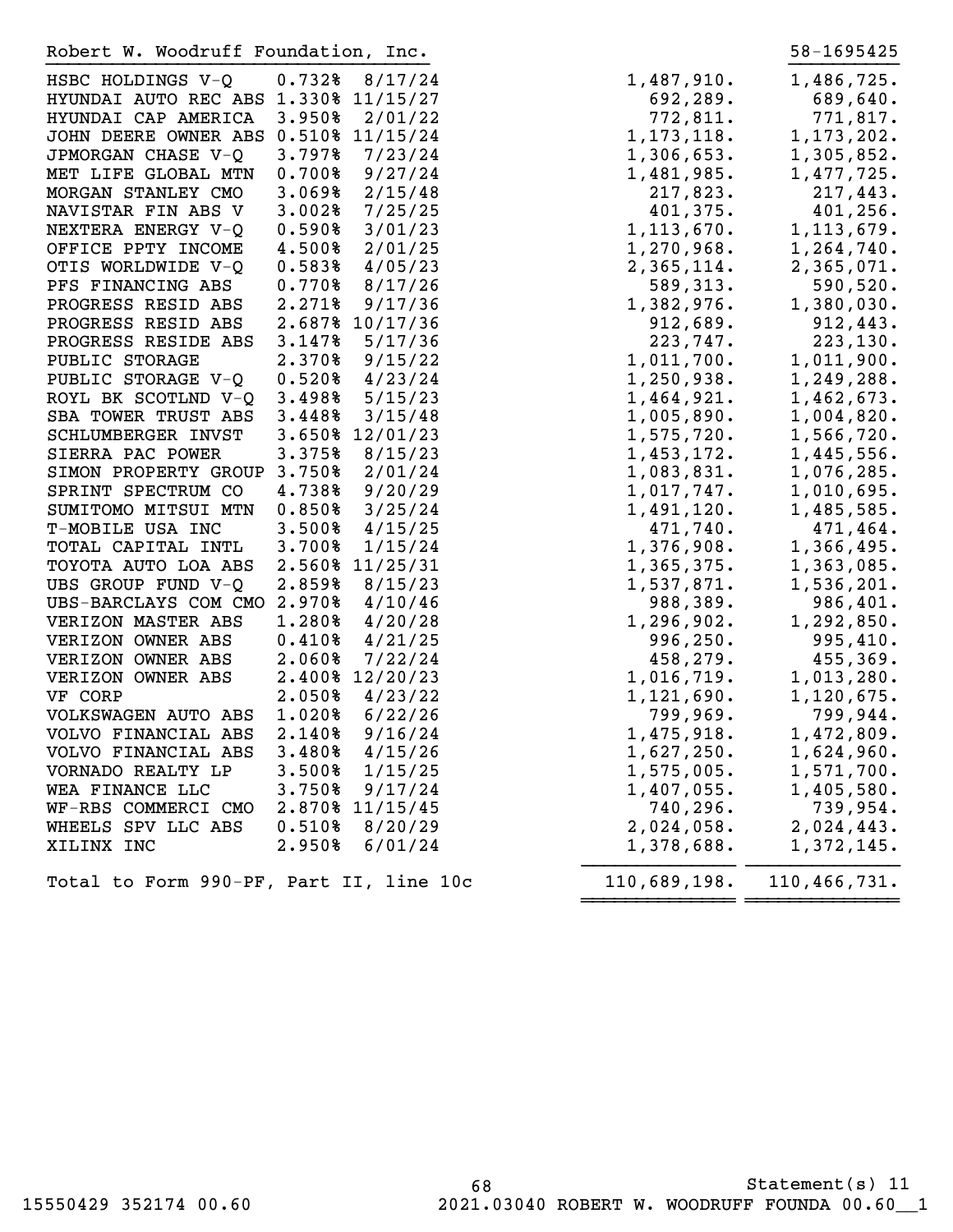| Form 990-PF<br>Depreciation of Assets Not Held for Investment                                           |                                              |                                            | Statement 12                         |
|---------------------------------------------------------------------------------------------------------|----------------------------------------------|--------------------------------------------|--------------------------------------|
| Description                                                                                             | Cost or<br>Other Basis                       | Accumulated<br>Depreciation                | Book Value                           |
| AV EQUIPMENT<br>FURNITURE & EQUIPMENT<br>LEASEHOLD IMPROVEMENTS<br>LAND AND BUILDINGS-BAKER CO.,<br>GA. | 7,988.<br>124,516.<br>60,601.<br>21,849,790. | 7,988.<br>124,516.<br>41,797.<br>492, 259. | 0.<br>0.<br>18,804.<br>21, 357, 531. |
| Total To Fm 990-PF, Part II, 1n 14                                                                      | 22,042,895.                                  | 666,560.                                   | 21,376,335.                          |
| Form 990-PF                                                                                             | Other Assets                                 |                                            | Statement 13                         |
| Description                                                                                             | Beginning of<br>Yr Book Value                | End of Year<br>Book Value                  | Fair Market<br>Value                 |
| $457(b)$ PLAN<br>BENEFIT PLANS                                                                          | 240,412.<br>8,619.                           | 267, 157.<br>13,988.                       | 507,767.<br>13,988.                  |
| To Form 990-PF, Part II, line 15                                                                        | 249,031.                                     | 281,145.                                   | 521,755.                             |

| Form 990-PF<br>Other Liabilities       |               | Statement 14     |  |
|----------------------------------------|---------------|------------------|--|
| Description                            | BOY Amount    | EOY Amount       |  |
| $457(b)$ PLAN<br>BENEFIT PLANS         | 1,539.<br>64. | 1,539.<br>1,079. |  |
| Total to Form 990-PF, Part II, line 22 | 1,603.        | 2,618.           |  |

~~~~~~~~~~~~~~ ~~~~~~~~~~~~~~ ~~~~~~~~~~~~~~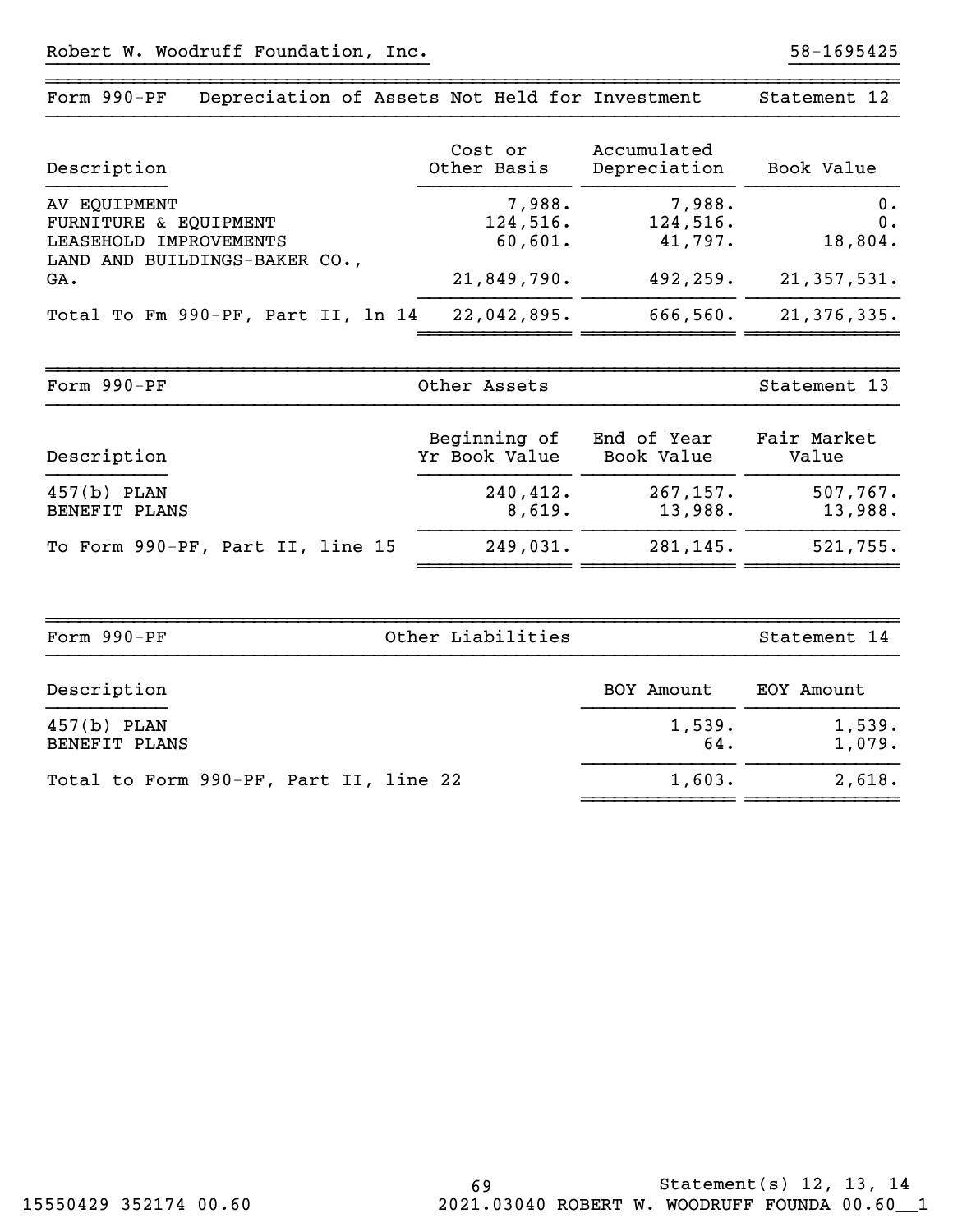| Robert W. Woodruff Foundation, Inc. |  |
|-------------------------------------|--|
|-------------------------------------|--|

| Form 990-PF<br>Part VII - List of Officers, Directors                              | Trustees and Foundation Managers    |                     |                              | Statement 15    |
|------------------------------------------------------------------------------------|-------------------------------------|---------------------|------------------------------|-----------------|
| Name and Address                                                                   | Title and<br>Avrg Hrs/Wk            | Compen-<br>sation   | Employee<br>Ben Plan Expense | Contrib Account |
| James B. Williams<br>191 Peachtree St., Suite 3540<br>Atlanta, GA 30303            | Trustee- Chair Emeritus<br>1.00     | 25,000.             | 1,561.                       | 0.              |
| E. Jenner Wood, III<br>191 Peachtree St., Suite 3540<br>Atlanta, GA 30303          | Trustee- Chair<br>4.00              | 25,000.             | 1,561.                       | 0.              |
| Lawrence L. Gellerstedt, III<br>191 Peachtree St., Suite 3540<br>Atlanta, GA 30303 | Trustee<br>1.00                     | 25,000.             | 1,561.                       | 0.              |
| Thomas J. Lawley<br>191 Peachtree St., Suite 3540<br>Atlanta, GA 30303             | Trustee<br>2.00                     |                     | 35,000. 1,561.               | $0$ .           |
| David P. Stockert<br>191 Peachtree St., Suite 3540<br>Atlanta, GA 30303            | Trustee<br>1.00                     |                     | $25,000.$ 1,561.             | 0.              |
| P. Russell Hardin<br>191 Peachtree St., Suite 3540<br>Atlanta, GA 30303            | President<br>17.00                  |                     | 240,819.53,558.              | 1,030.          |
| Erik S. Johnson<br>191 Peachtree St., Suite 3540<br>Atlanta, GA 30303              | Vice President & Secretary<br>17.00 | $131, 290.$ 30,390. |                              | 671.            |
| Eli P. Niepoky<br>191 Peachtree St., Suite 3540<br>Atlanta, GA 30303               | Treasurer<br>17.00                  |                     | $81,431.$ $23,233.$          | 454.            |
| Totals included on 990-DF Page 6 Part VII                                          |                                     |                     | 588 540 114 986              | 2.155           |

Totals included on 990-PF, Page 6, Part VII 588,540. 114,986.  $\alpha$ ,155.

 $=$  <del>------------</del>  $=$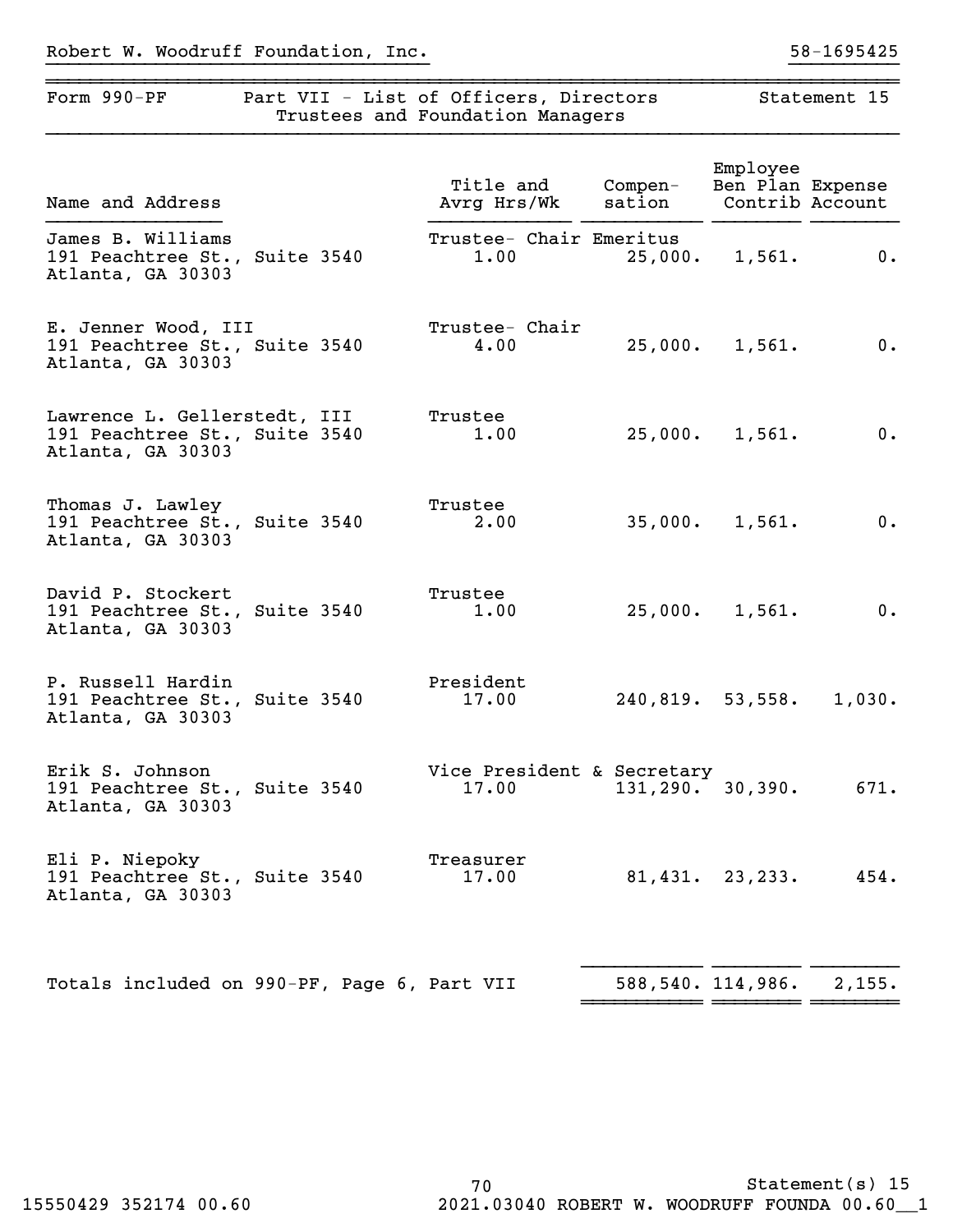| Form 990-PF                                 |               | Expenditure Responsibility Statement<br>Part VI-B, Line 5d | Statement 16 |
|---------------------------------------------|---------------|------------------------------------------------------------|--------------|
|                                             |               |                                                            |              |
| Grantee's Name                              |               |                                                            |              |
| Ichauway, Inc.                              |               |                                                            |              |
| Grantee's Address                           |               |                                                            |              |
| 3988 Jones Center Drive<br>Newton, GA 39870 |               |                                                            |              |
| Grant Amount                                | Date of Grant | Amount Expended                                            |              |
| 10,850,000.                                 | 12/31/19      | 960, 420.                                                  |              |
| Purpose of Grant                            |               |                                                            |              |

2020 capital and operating needs.

Dates of Reports by Grantee

December 15, 2020 and April 6, 2021

Any Diversion by Grantee }}}}}}}}}}}}}}}}}}}}}}}}

Grantee did not divert any part of the funds from the purpose of the grant.

Results of Verification

Grantee made formal written reports on the grant in December 2020 and April 2021. Full year 2020 financial statements were presented to the Woodruff Foundation officers and trustees in January 2021.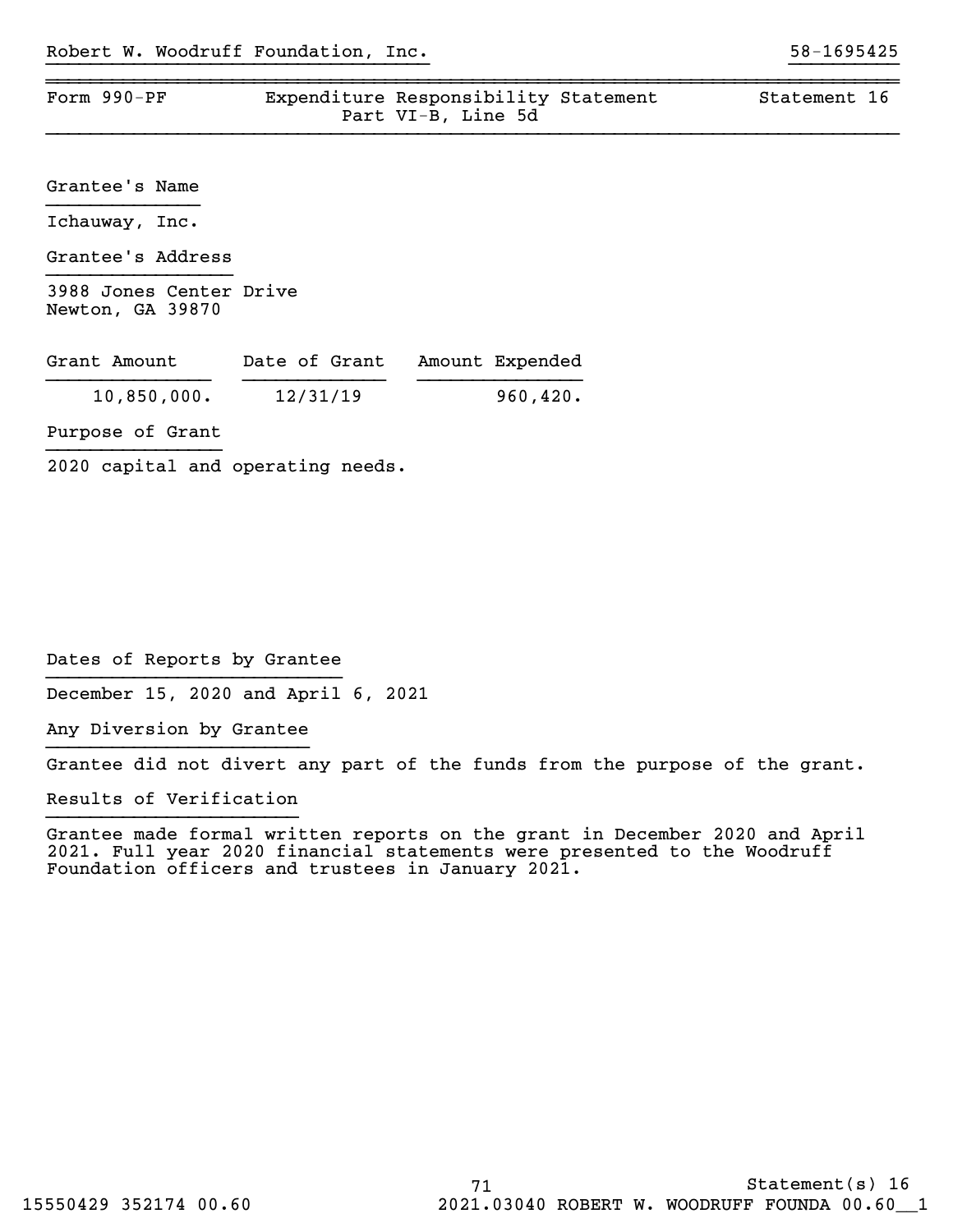| Grantee's Name                              |
|---------------------------------------------|
| Ichauway, Inc.                              |
| Grantee's Address                           |
| 3988 Jones Center Drive<br>Newton, GA 39870 |

| Grant Amount | Date of Grant | Amount Expended |
|--------------|---------------|-----------------|
| 10,850,000.  | 12/29/20      | 10,587,929.     |

Purpose of Grant

2021 capital and operating needs.

Dates of Reports by Grantee

December 6, 2021 and April 6, 2022

Any Diversion by Grantee }}}}}}}}}}}}}}}}}}}}}}}}

Grantee did not divert any part of the funds from the purpose of the grant.

}}}}}}}}}}}}}}}}}}}}}}}}}}}}}}}}}}} }}}}}}}}}}

Results of Verification

Grantee made formal written reports on the grant in December 2021 and April 2022. Full year 2021 financial statements were presented to the Woodruff Foundation officers and trustees in January 2022. Those grant funds that were not expended in 2021 were fully expended in 2022 before this return was filed.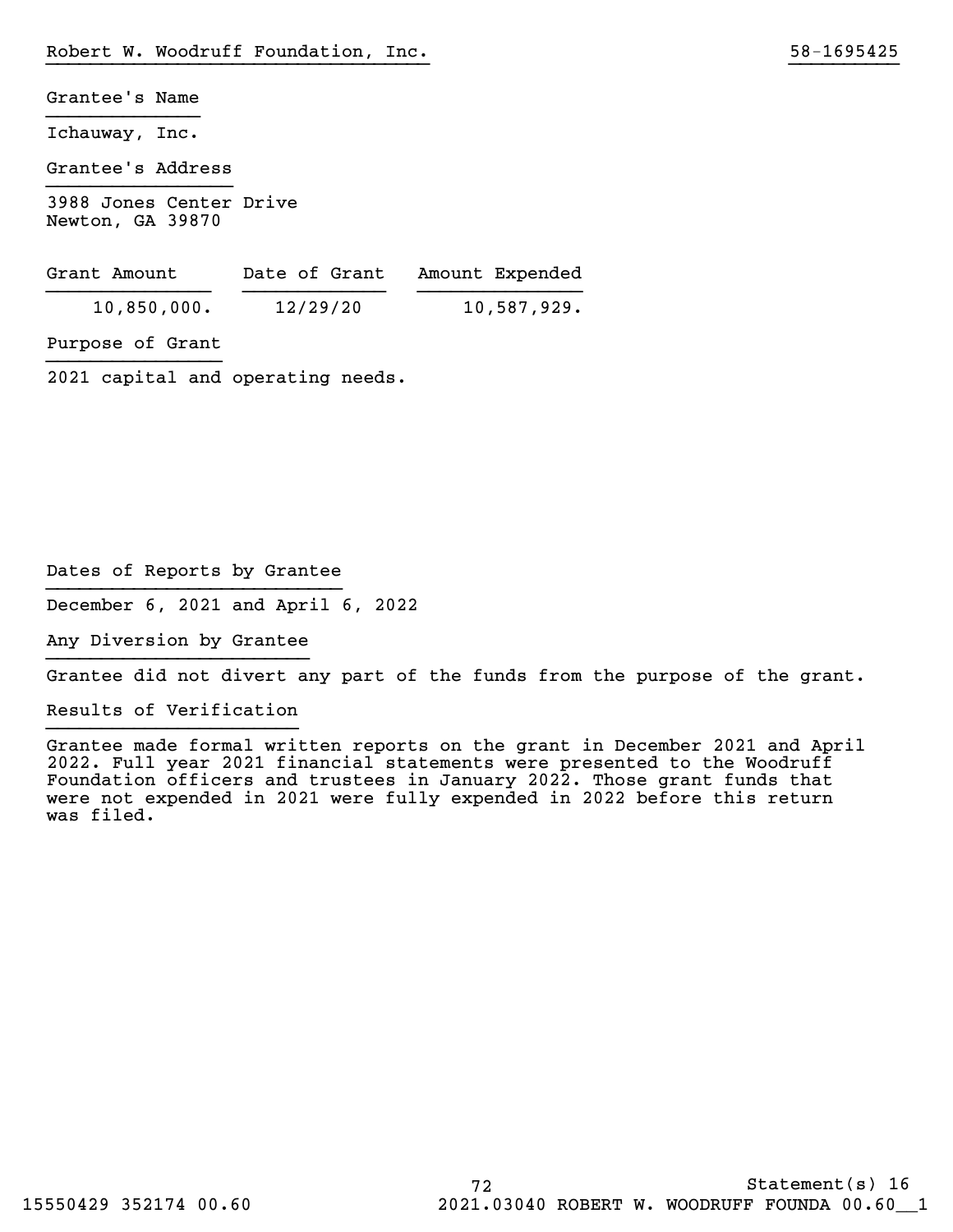Grantee's Name

Ichauway, Inc.

Grantee's Address

3988 Jones Center Drive Newton, GA 39870

| Grant Amount | Date of Grant | Amount Expended |
|--------------|---------------|-----------------|
| 17,585,474.  | 12/07/21      | 723,370.        |

Purpose of Grant

For implementation of a master facilities plan, payable over three years with the first payment of \$5,000,000 in December 2021.

}}}}}}}}}}}}}}}}}}}}}}}}}}}}}}}}}}} }}}}}}}}}}

Dates of Reports by Grantee

April 6, 2022

Any Diversion by Grantee }}}}}}}}}}}}}}}}}}}}}}}}

Grantee did not divert any part of the funds from the purpose of the grant.

Results of Verification

Grantee made a formal written report on the grant in April 2022.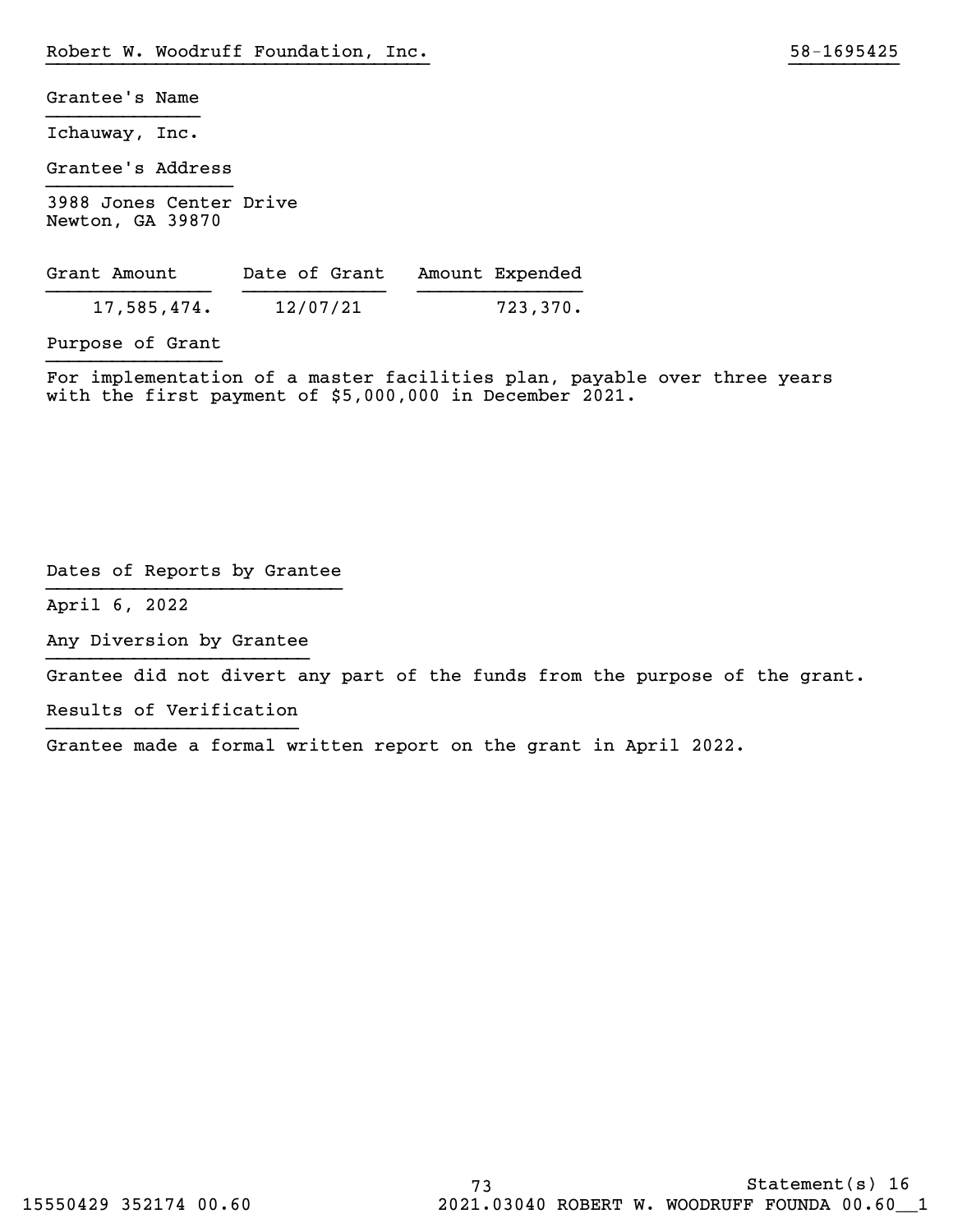| Form $990-PF$ | Reduction Explanation | Statement 17 |  |  |  |
|---------------|-----------------------|--------------|--|--|--|
|               | Part IX, Line 1e      |              |  |  |  |

}}}}}}}}}}}}}}}}}}}}}}}}}}}}}}}}}}} }}}}}}}}}}

Explanation for Reduction Claimed for Blockage or Other Factors

As of December 31, 2021, the Foundation owned 50,832,813 shares of The Coca-Cola Company common stock. These represent approximately 1.18% of the total 4.325 billion shares outstanding. The fair value computed on the per-share price is not necessarliy what the Foundation would receive if a significant portion of the stock were sold because of the Foundation's large holding of the stock. The Foundation engaged an independent valuation consultant who calculated a blockage discount factor of 5.53%. The average monthly fair value of the shares based on the per-share price was \$2,764,365,909 and the blockage discount was \$152,869,435. \$2,764,365,909 @ 5.53% = \$152,869,435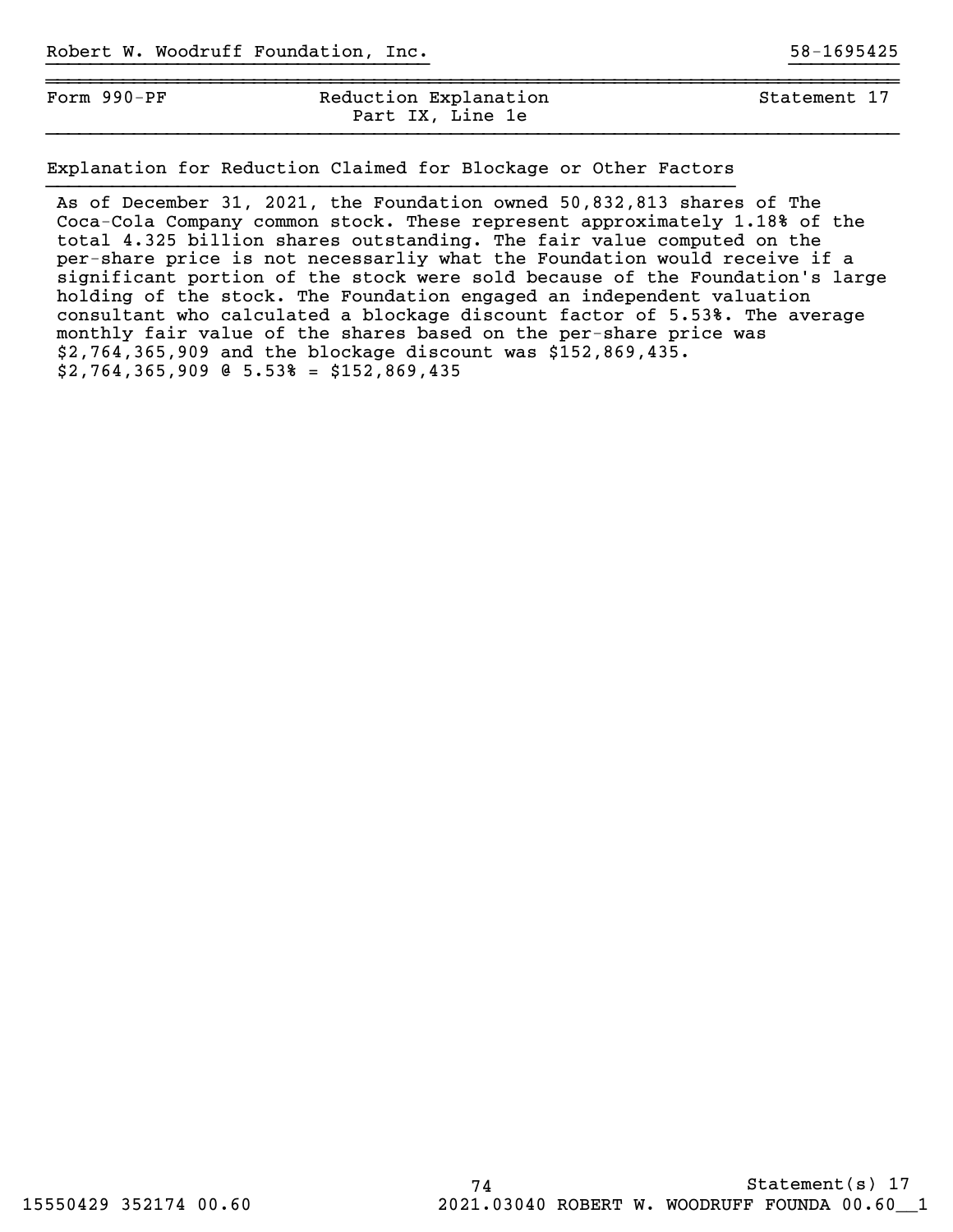Form 990-PF Grant Application Submission Information Statement 18 Part XIV, Lines 2a through 2d

Name and Address of Person to Whom Applications Should be Submitted

}}}}}}}}}}}}}}}}}}}}}}}}}}}}}}}}}}} }}}}}}}}}}

~~~~~~~~~~~~~~~~~~~~~~~~~~~~~~~~~~~~~~~~~~~~~~~~~~~~~~~~~~~~~~~~~~~~~~~~~~~~~~

P. Russell Hardin, President 191 Peachtree St., NE, Suite 3540 Atlanta, GA 30303

Telephone Number

404-522-6755

Form and Content of Applications }}}}}}}}}}}}}}}}}}}}}}}}}}}}}}}}

Application form not required. Proposals should be submitted via the Foundation's online application portal on its website. Before submitting a formal grant request, prospective grantees are encouraged to submit an informal inquiry to fdns@woodruff.org. The grant request should be made in letter form and include the following information:

- A description of the organization, its purposes, programs, staffing and governing board

- The organization's latest financial statements including the most recent audit report

- A description of the proposed project and full justification for its funding

- An itemized project budget, including other sources of support in hand or anticipated

Any Submission Deadlines }}}}}}}}}}}}}}}}}}}}}}}}

Grant applications are considered in April and November for requests received by Feb. 1 and Aug. 15.

Restrictions and Limitations on Awards

Grants generally are limited to tax-exempt charities and selected governmental agencies located and operating in Georgia, with most grants awarded to organizations in Atlanta. Grants to qualified public charities headquartered outside Georgia occasionally are considered when it is demonstrated that the proposed project will have particular impact in Georgia and fits within the program interests of the Foundation. These interests are focused on the following program areas:

- Elementary, secondary and higher education
- Health care and education
- Human services, particularly for children and youth
- Economic development and civic affairs
- Art and cultural activities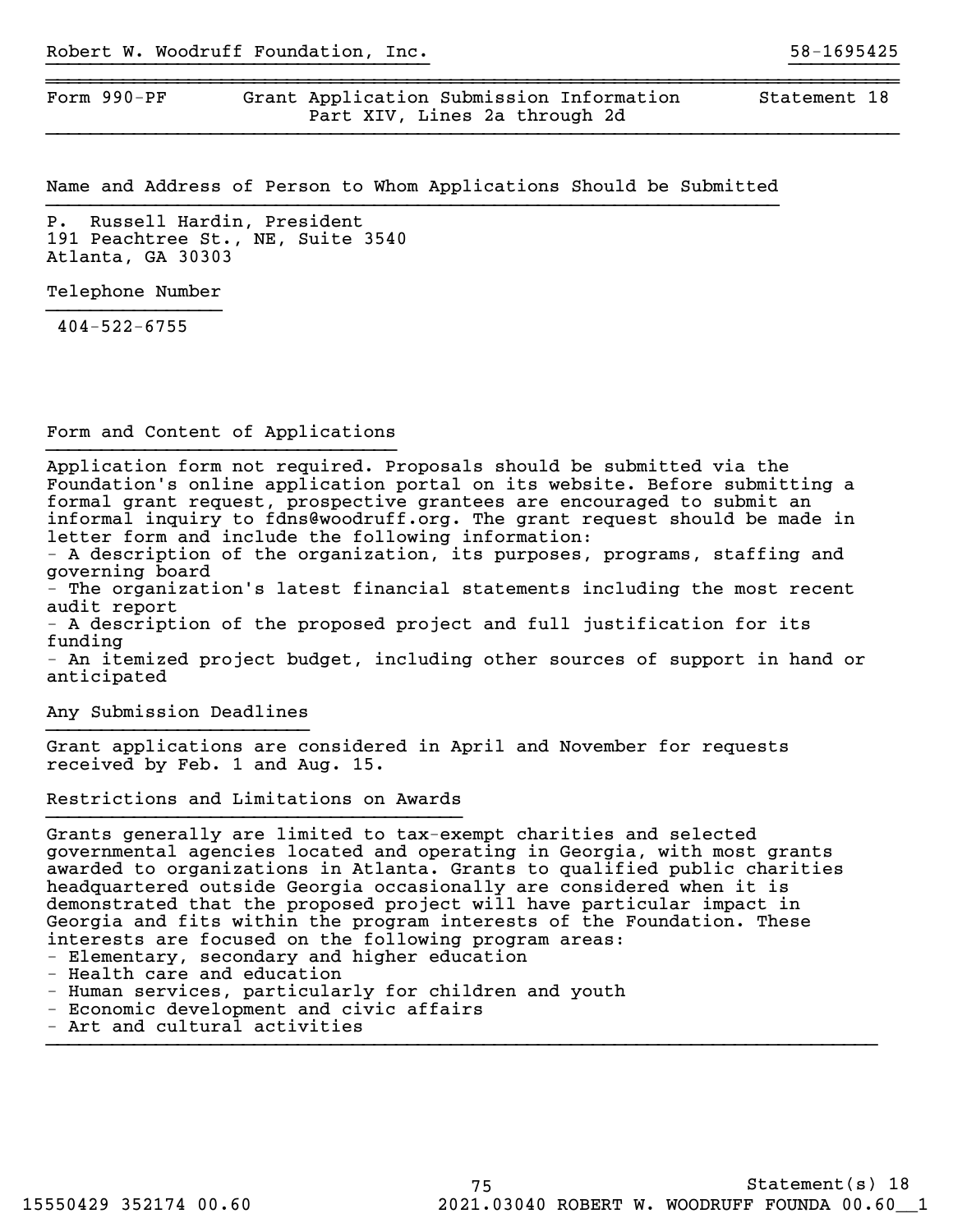| Form $990-PF$ | Grant Application Submission Information | Statement 19 |
|---------------|------------------------------------------|--------------|
|               | Part XIV, Lines 2a - 2d (Continuation)   |              |

}}}}}}}}}}}}}}}}}}}}}}}}}}}}}}}}}}} }}}}}}}}}}

Form and Content of Applications

 - Evidence from the IRS of the organization's tax-exempt status and that the applying organization itself is not a private foundation.

Restrictions and Limitations on Awards

- Conservation of natural resources and environmental education. Grants for regular operating expenses are avoided. No grants are made to individuals.